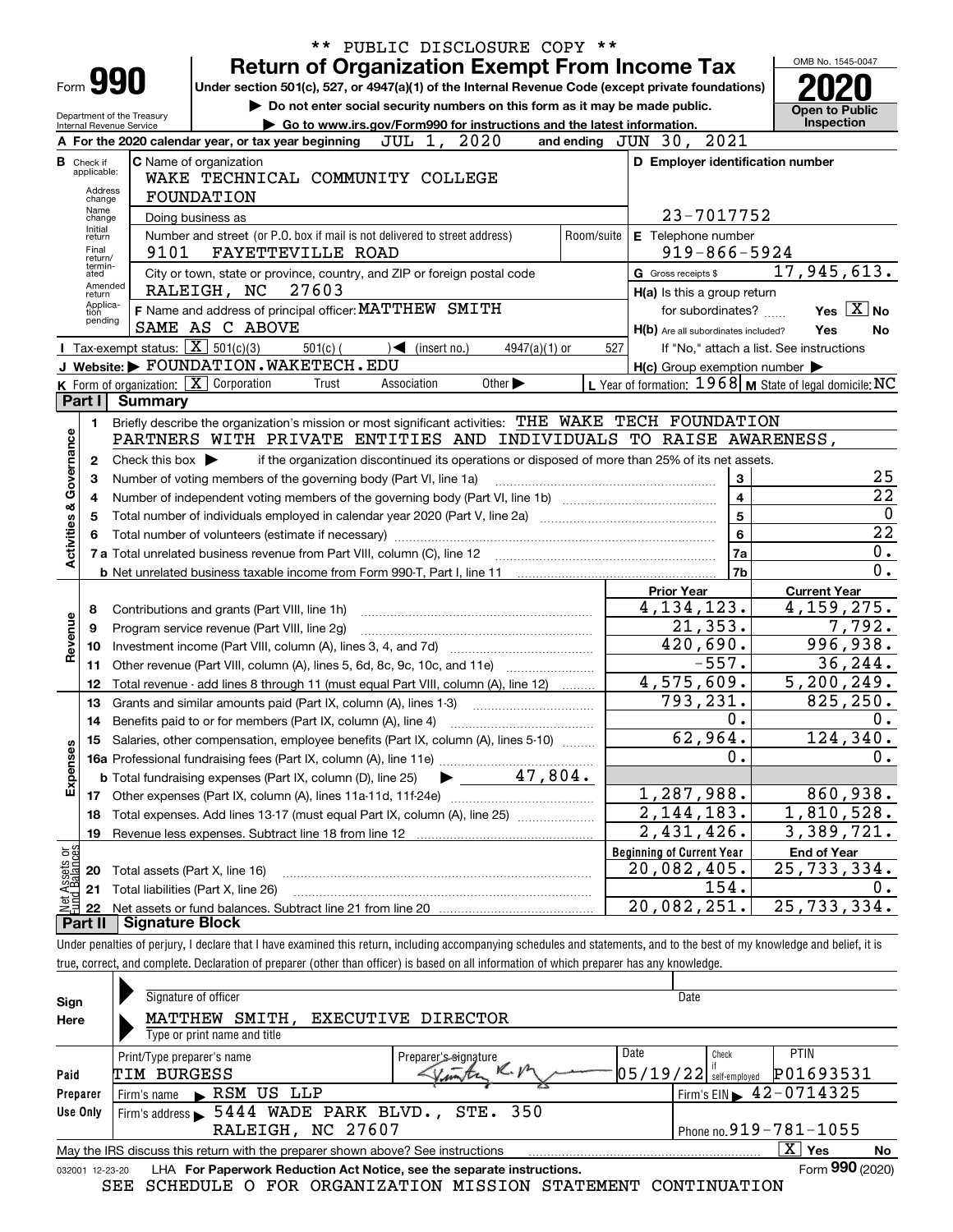|              | WAKE TECHNICAL COMMUNITY COLLEGE                                                                                                                                                                                                                                                                                                                                                                                                                                                                                                                                                                                                                                                                                          |  |
|--------------|---------------------------------------------------------------------------------------------------------------------------------------------------------------------------------------------------------------------------------------------------------------------------------------------------------------------------------------------------------------------------------------------------------------------------------------------------------------------------------------------------------------------------------------------------------------------------------------------------------------------------------------------------------------------------------------------------------------------------|--|
|              | <b>FOUNDATION</b><br>23-7017752<br>Page 2<br>Form 990 (2020)                                                                                                                                                                                                                                                                                                                                                                                                                                                                                                                                                                                                                                                              |  |
|              | Part III   Statement of Program Service Accomplishments                                                                                                                                                                                                                                                                                                                                                                                                                                                                                                                                                                                                                                                                   |  |
|              |                                                                                                                                                                                                                                                                                                                                                                                                                                                                                                                                                                                                                                                                                                                           |  |
| 1            | Briefly describe the organization's mission:<br>THE WAKE TECH FOUNDATION PARTNERS WITH PRIVATE ENTITIES AND<br>INDIVIDUALS TO RAISE AWARENESS, FINANCIAL RESOURCES, AND OTHER ASSETS<br>IN SUPPORT OF WAKE TECHNICAL COMMUNITY COLLEGE'S MISSION, GOALS, AND<br>FUNDING PRIORITIES.                                                                                                                                                                                                                                                                                                                                                                                                                                       |  |
| $\mathbf{2}$ | Did the organization undertake any significant program services during the year which were not listed on the                                                                                                                                                                                                                                                                                                                                                                                                                                                                                                                                                                                                              |  |
|              | $\overline{\ }$ Yes $\overline{\rm X}$ No<br>prior Form 990 or 990-EZ?                                                                                                                                                                                                                                                                                                                                                                                                                                                                                                                                                                                                                                                    |  |
|              | If "Yes." describe these new services on Schedule O.                                                                                                                                                                                                                                                                                                                                                                                                                                                                                                                                                                                                                                                                      |  |
| 3            | $\Box$ Yes $\Box$ No<br>Did the organization cease conducting, or make significant changes in how it conducts, any program services?                                                                                                                                                                                                                                                                                                                                                                                                                                                                                                                                                                                      |  |
|              | If "Yes," describe these changes on Schedule O.                                                                                                                                                                                                                                                                                                                                                                                                                                                                                                                                                                                                                                                                           |  |
| 4            | Describe the organization's program service accomplishments for each of its three largest program services, as measured by expenses.<br>Section 501(c)(3) and 501(c)(4) organizations are required to report the amount of grants and allocations to others, the total expenses, and<br>revenue, if any, for each program service reported.                                                                                                                                                                                                                                                                                                                                                                               |  |
|              | 759,739. including grants of \$<br>$85,669$ . (Revenue \$<br>$0 \cdot$ )<br>(Expenses \$<br>4a (Code:                                                                                                                                                                                                                                                                                                                                                                                                                                                                                                                                                                                                                     |  |
|              | TUITION ASSISTANCE PROGRAM ALLOWS WAKE TECH FACULTY AND STAFF TO STAY                                                                                                                                                                                                                                                                                                                                                                                                                                                                                                                                                                                                                                                     |  |
|              | CURRENT AND PURSUE ADVANCED DEGREES, CAREER CREDENTIALS, AND<br>PROFESSIONAL DEVELOPMENT. LEADERSHIP DEVELOPMENT GRANTS FOSTER                                                                                                                                                                                                                                                                                                                                                                                                                                                                                                                                                                                            |  |
|              | COLLABORATION AND ENCOURAGE CREATIVE IDEAS. EMPLOYEES MUST SUBMIT AN                                                                                                                                                                                                                                                                                                                                                                                                                                                                                                                                                                                                                                                      |  |
|              | APPLICATION FOR PRE-APPROVAL PRIOR TO THE SEMESTER/TERM OF ENROLLMENT.                                                                                                                                                                                                                                                                                                                                                                                                                                                                                                                                                                                                                                                    |  |
|              |                                                                                                                                                                                                                                                                                                                                                                                                                                                                                                                                                                                                                                                                                                                           |  |
|              |                                                                                                                                                                                                                                                                                                                                                                                                                                                                                                                                                                                                                                                                                                                           |  |
|              |                                                                                                                                                                                                                                                                                                                                                                                                                                                                                                                                                                                                                                                                                                                           |  |
|              |                                                                                                                                                                                                                                                                                                                                                                                                                                                                                                                                                                                                                                                                                                                           |  |
|              |                                                                                                                                                                                                                                                                                                                                                                                                                                                                                                                                                                                                                                                                                                                           |  |
|              |                                                                                                                                                                                                                                                                                                                                                                                                                                                                                                                                                                                                                                                                                                                           |  |
| 4b l         | 678, 824. including grants of $$578, 824.$ (Revenue \$)<br>$0 \cdot$ )<br>) (Expenses \$<br>(Code:<br>SCHOLARSHIPS ARE MONETARY AWARDS TO STUDENTS AND MAY BE EARMARKED TO<br>ASSIST DIPLOMA, CERTIFICATE, OR ASSOCIATE DEGREE STUDENTS IN ANY<br>CURRICULUM PROGRAM OR CONTINUING EDUCATION, AND MAY BE BASED<br>ON<br>FINANCIAL NEED OR ACADEMIC MERIT ACCORDING TO DONOR PREFERENCE. BOTH<br>THE CURRICULUM AND CONTINUING EDUCATION SCHOLARSHIPS ARE AWARDED<br>THROUGH AN ONLINE SCHOLARSHIP ANONYMOUS APPLICATION PROCESS. STUDENT<br>SCHOLARSHIPS RANGE FROM 100 - 3,000/ A YEAR AND FUNDING IS PROVIDED BY<br>CORPORATIONS, INDIVIDUALS, GRANTS AND FOUNDATIONS.                                                  |  |
|              |                                                                                                                                                                                                                                                                                                                                                                                                                                                                                                                                                                                                                                                                                                                           |  |
|              |                                                                                                                                                                                                                                                                                                                                                                                                                                                                                                                                                                                                                                                                                                                           |  |
|              | 32, 175.<br>$101, 273$ . including grants of \$<br>$60$ , $757$ $\cdot$ ) (Revenue \$<br>4c (Code:<br>) (Expenses \$<br>FOSTERING BRIGHT FUTURES (FBF) PROGRAM IS A PUBLIC-PRIVATE PARTNERSHIP<br>THAT ADDRESSES THE OVERWHELMING NEED FOR A COMPREHENSIVE SUPPORT<br>STRUCTURE TO ASSIST FOSTER YOUTHS IN MAKING THE TRANSITION FROM THE<br>WAKE COUNTY FOSTER CARE SYSTEM TO INDEPENDENT YOUNG ADULTHOOD. THE<br>OBJECTIVE OF THE FBF PROGRAM IS TO ELIMINATE THE BARRIERS THAT WOULD<br>TYPICALLY DERAIL THOSE GRADUATES FROM MEETING EDUCATIONAL AND LIFE<br>GOALS BY PROVIDING FINANCIAL, ACADEMIC, AND SOCIAL SUPPORT. FUNDING IS<br>PROVIDED BY CORPORATIONS, INDIVIDUALS, CIVIC CLUBS, GRANTS AND<br>FOUNDATIONS. |  |
|              |                                                                                                                                                                                                                                                                                                                                                                                                                                                                                                                                                                                                                                                                                                                           |  |
|              | 4d Other program services (Describe on Schedule O.)<br>(Expenses \$<br>(Revenue \$<br>including grants of \$<br>1,539,836.                                                                                                                                                                                                                                                                                                                                                                                                                                                                                                                                                                                                |  |
|              | 4e Total program service expenses<br>Form 990 (2020)                                                                                                                                                                                                                                                                                                                                                                                                                                                                                                                                                                                                                                                                      |  |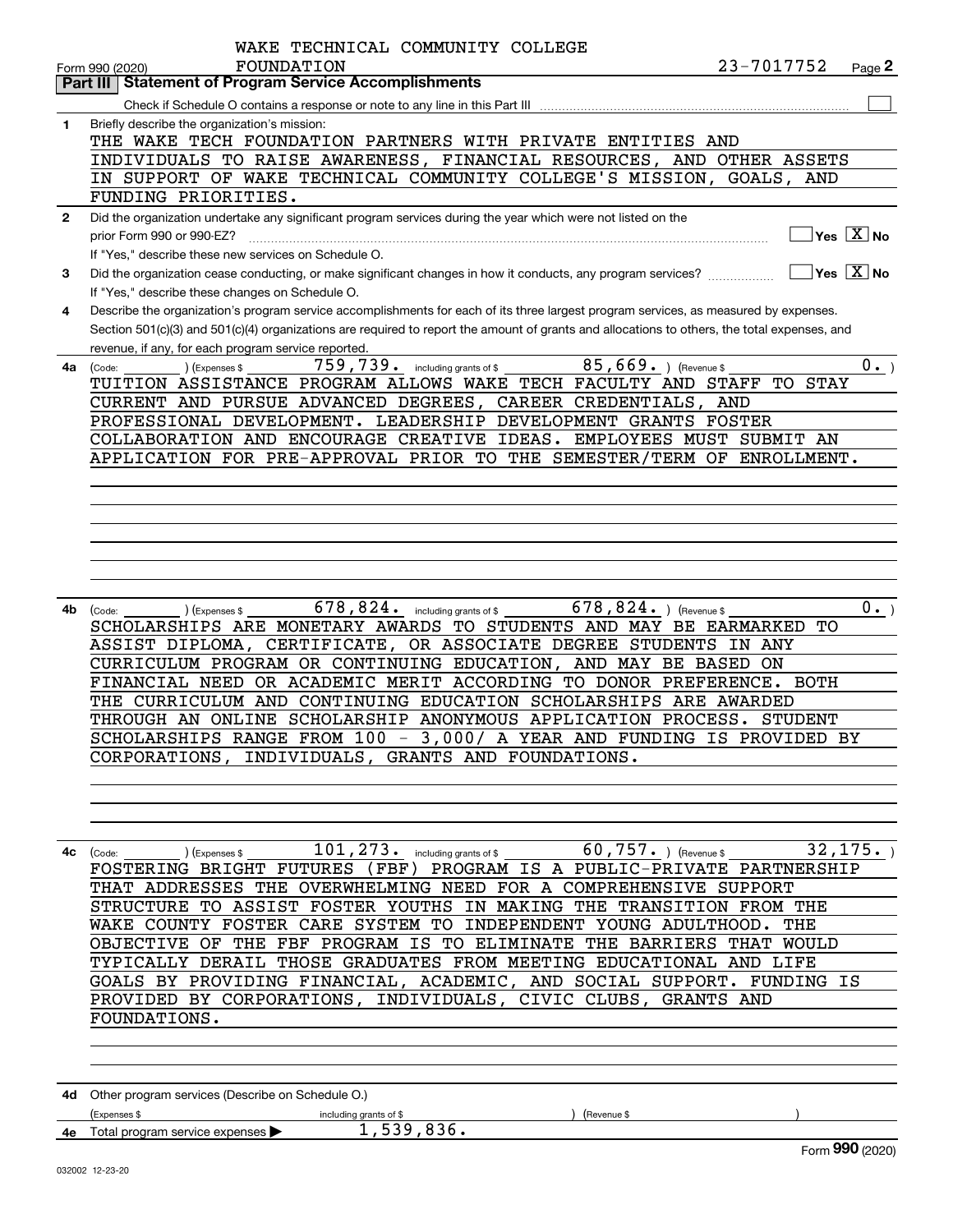|     |                                                                                                                                  |                 | Yes | No |
|-----|----------------------------------------------------------------------------------------------------------------------------------|-----------------|-----|----|
| 1.  | Is the organization described in section $501(c)(3)$ or $4947(a)(1)$ (other than a private foundation)?                          |                 |     |    |
|     |                                                                                                                                  | 1.              | х   |    |
| 2   |                                                                                                                                  | $\overline{2}$  | X   |    |
| 3   | Did the organization engage in direct or indirect political campaign activities on behalf of or in opposition to candidates for  |                 |     |    |
|     |                                                                                                                                  | 3               |     | x  |
| 4   | Section 501(c)(3) organizations. Did the organization engage in lobbying activities, or have a section 501(h) election in effect |                 |     |    |
|     |                                                                                                                                  | 4               |     | x  |
| 5   | Is the organization a section 501(c)(4), 501(c)(5), or 501(c)(6) organization that receives membership dues, assessments, or     |                 |     |    |
|     |                                                                                                                                  | 5               |     | x  |
| 6   | Did the organization maintain any donor advised funds or any similar funds or accounts for which donors have the right to        |                 |     |    |
|     | provide advice on the distribution or investment of amounts in such funds or accounts? If "Yes," complete Schedule D, Part I     | 6               |     | x  |
| 7   | Did the organization receive or hold a conservation easement, including easements to preserve open space,                        |                 |     |    |
|     |                                                                                                                                  | 7               |     | x  |
| 8   | Did the organization maintain collections of works of art, historical treasures, or other similar assets? If "Yes," complete     |                 |     |    |
|     |                                                                                                                                  | 8               |     | x  |
| 9   | Did the organization report an amount in Part X, line 21, for escrow or custodial account liability, serve as a custodian for    |                 |     |    |
|     | amounts not listed in Part X; or provide credit counseling, debt management, credit repair, or debt negotiation services?        |                 |     |    |
|     |                                                                                                                                  | 9               |     | x  |
| 10  | Did the organization, directly or through a related organization, hold assets in donor-restricted endowments                     |                 |     |    |
|     |                                                                                                                                  | 10              | х   |    |
| 11  | If the organization's answer to any of the following questions is "Yes," then complete Schedule D, Parts VI, VII, VIII, IX, or X |                 |     |    |
|     | as applicable.                                                                                                                   |                 |     |    |
| a   | Did the organization report an amount for land, buildings, and equipment in Part X, line 10? If "Yes," complete Schedule D,      |                 |     |    |
|     |                                                                                                                                  | 11a             | х   |    |
| b   | Did the organization report an amount for investments - other securities in Part X, line 12, that is 5% or more of its total     |                 |     |    |
|     |                                                                                                                                  | 11b             |     | x  |
| c   | Did the organization report an amount for investments - program related in Part X, line 13, that is 5% or more of its total      |                 |     |    |
|     |                                                                                                                                  | 11c             |     | x  |
|     | d Did the organization report an amount for other assets in Part X, line 15, that is 5% or more of its total assets reported in  |                 |     |    |
|     |                                                                                                                                  | 11d             | X   |    |
| е   | Did the organization report an amount for other liabilities in Part X, line 25? If "Yes," complete Schedule D, Part X            | <b>11e</b>      |     | X  |
|     | f Did the organization's separate or consolidated financial statements for the tax year include a footnote that addresses        |                 |     |    |
|     | the organization's liability for uncertain tax positions under FIN 48 (ASC 740)? If "Yes," complete Schedule D, Part X           | 11f             | x   |    |
|     | 12a Did the organization obtain separate, independent audited financial statements for the tax year? If "Yes," complete          |                 |     |    |
|     |                                                                                                                                  | 12a             |     | x  |
|     | <b>b</b> Was the organization included in consolidated, independent audited financial statements for the tax year?               |                 |     |    |
|     | If "Yes," and if the organization answered "No" to line 12a, then completing Schedule D, Parts XI and XII is optional            | 12 <sub>b</sub> | x   |    |
| 13  | Is the organization a school described in section 170(b)(1)(A)(ii)? If "Yes," complete Schedule E                                | 13              |     | X  |
| 14a | Did the organization maintain an office, employees, or agents outside of the United States?                                      | 14a             |     | X  |
| b   | Did the organization have aggregate revenues or expenses of more than \$10,000 from grantmaking, fundraising, business,          |                 |     |    |
|     | investment, and program service activities outside the United States, or aggregate foreign investments valued at \$100,000       |                 |     |    |
|     |                                                                                                                                  | 14b             |     | x  |
| 15  | Did the organization report on Part IX, column (A), line 3, more than \$5,000 of grants or other assistance to or for any        |                 |     |    |
|     |                                                                                                                                  | 15              |     | X, |
| 16  | Did the organization report on Part IX, column (A), line 3, more than \$5,000 of aggregate grants or other assistance to         |                 |     |    |
|     |                                                                                                                                  | 16              |     | X, |
| 17  | Did the organization report a total of more than \$15,000 of expenses for professional fundraising services on Part IX,          |                 |     |    |
|     |                                                                                                                                  | 17              |     | X, |
| 18  | Did the organization report more than \$15,000 total of fundraising event gross income and contributions on Part VIII, lines     |                 |     |    |
|     |                                                                                                                                  | 18              |     | X, |
| 19  | Did the organization report more than \$15,000 of gross income from gaming activities on Part VIII, line 9a? If "Yes."           |                 |     |    |
|     |                                                                                                                                  | 19              |     | X. |
| 20a |                                                                                                                                  | 20a             |     | X  |
|     | b If "Yes" to line 20a, did the organization attach a copy of its audited financial statements to this return?                   | 20 <sub>b</sub> |     |    |
| 21  | Did the organization report more than \$5,000 of grants or other assistance to any domestic organization or                      |                 |     |    |
|     |                                                                                                                                  | 21              |     | X  |

Form (2020) **990**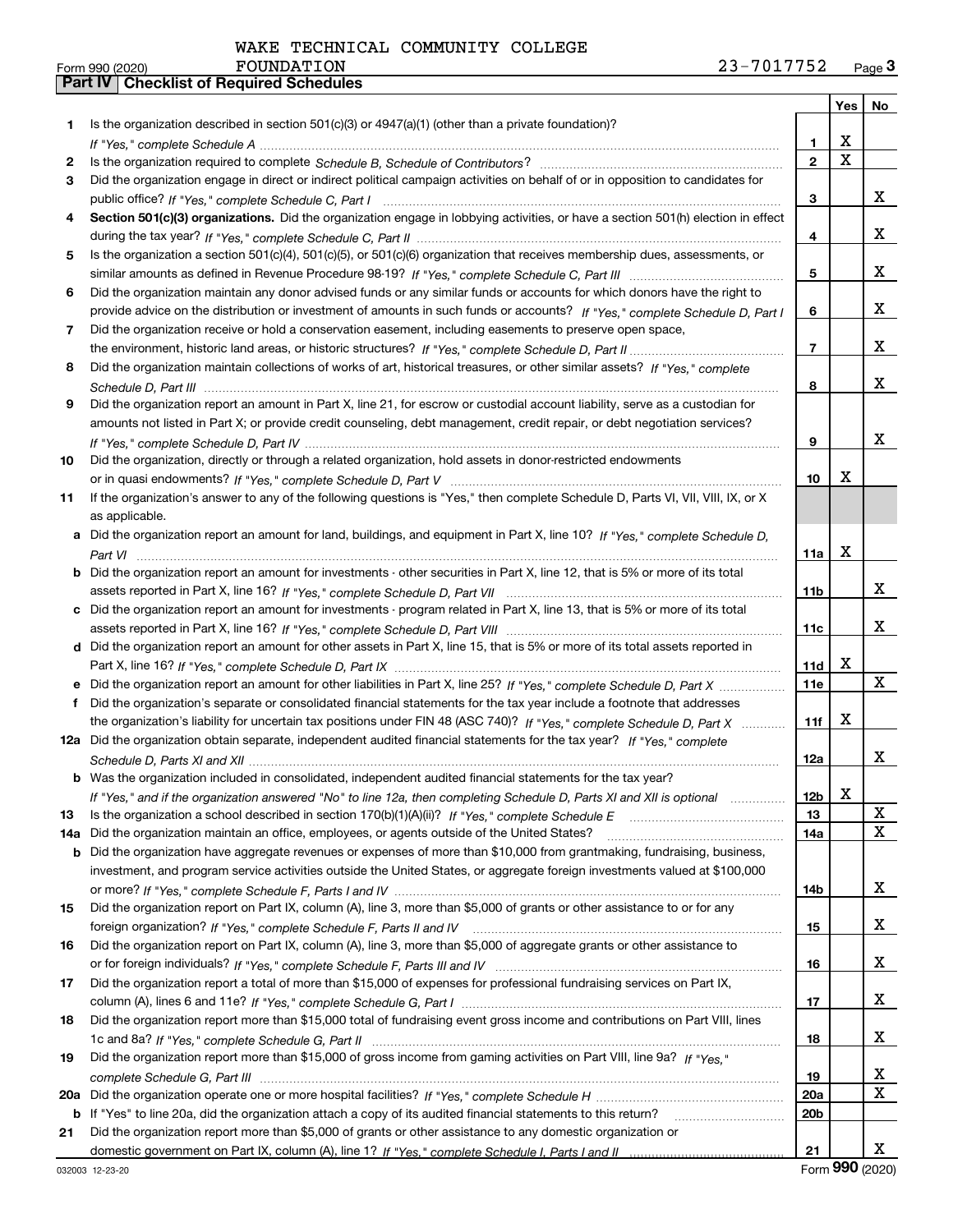*(continued)*

|               |                                                                                                                                                                                                                         |                 | Yes | No          |
|---------------|-------------------------------------------------------------------------------------------------------------------------------------------------------------------------------------------------------------------------|-----------------|-----|-------------|
| 22            | Did the organization report more than \$5,000 of grants or other assistance to or for domestic individuals on                                                                                                           |                 |     |             |
|               |                                                                                                                                                                                                                         | 22              | X   |             |
| 23            | Did the organization answer "Yes" to Part VII, Section A, line 3, 4, or 5 about compensation of the organization's current                                                                                              |                 |     |             |
|               | and former officers, directors, trustees, key employees, and highest compensated employees? If "Yes," complete                                                                                                          |                 |     |             |
|               |                                                                                                                                                                                                                         | 23              | X   |             |
|               | 24a Did the organization have a tax-exempt bond issue with an outstanding principal amount of more than \$100,000 as of the                                                                                             |                 |     |             |
|               | last day of the year, that was issued after December 31, 2002? If "Yes," answer lines 24b through 24d and complete                                                                                                      |                 |     |             |
|               |                                                                                                                                                                                                                         | 24a             |     | x           |
|               | <b>b</b> Did the organization invest any proceeds of tax-exempt bonds beyond a temporary period exception?                                                                                                              | 24b             |     |             |
|               | c Did the organization maintain an escrow account other than a refunding escrow at any time during the year to defease                                                                                                  |                 |     |             |
|               |                                                                                                                                                                                                                         | 24c             |     |             |
|               |                                                                                                                                                                                                                         | 24d             |     |             |
|               | 25a Section 501(c)(3), 501(c)(4), and 501(c)(29) organizations. Did the organization engage in an excess benefit                                                                                                        |                 |     |             |
|               |                                                                                                                                                                                                                         | 25a             |     | х           |
|               | <b>b</b> Is the organization aware that it engaged in an excess benefit transaction with a disqualified person in a prior year, and                                                                                     |                 |     |             |
|               | that the transaction has not been reported on any of the organization's prior Forms 990 or 990-EZ? If "Yes," complete                                                                                                   |                 |     |             |
|               | Schedule L, Part I                                                                                                                                                                                                      | 25 <sub>b</sub> |     | х           |
| 26            | Did the organization report any amount on Part X, line 5 or 22, for receivables from or payables to any current                                                                                                         |                 |     |             |
|               | or former officer, director, trustee, key employee, creator or founder, substantial contributor, or 35%                                                                                                                 |                 |     |             |
|               | controlled entity or family member of any of these persons? If "Yes," complete Schedule L, Part II                                                                                                                      | 26              |     | х           |
| 27            | Did the organization provide a grant or other assistance to any current or former officer, director, trustee, key employee,                                                                                             |                 |     |             |
|               | creator or founder, substantial contributor or employee thereof, a grant selection committee member, or to a 35% controlled                                                                                             |                 |     |             |
|               | entity (including an employee thereof) or family member of any of these persons? If "Yes," complete Schedule L, Part III                                                                                                | 27              |     | x           |
| 28            | Was the organization a party to a business transaction with one of the following parties (see Schedule L, Part IV<br>instructions, for applicable filing thresholds, conditions, and exceptions):                       |                 |     |             |
| а             | A current or former officer, director, trustee, key employee, creator or founder, or substantial contributor? If                                                                                                        |                 |     |             |
|               |                                                                                                                                                                                                                         | 28a             |     | X           |
|               |                                                                                                                                                                                                                         | 28b             |     | $\mathbf X$ |
|               | c A 35% controlled entity of one or more individuals and/or organizations described in lines 28a or 28b? If                                                                                                             |                 |     |             |
|               |                                                                                                                                                                                                                         | 28c             |     | х           |
| 29            |                                                                                                                                                                                                                         | 29              | X   |             |
| 30            | Did the organization receive contributions of art, historical treasures, or other similar assets, or qualified conservation                                                                                             |                 |     |             |
|               |                                                                                                                                                                                                                         | 30              |     | х           |
| 31            | Did the organization liquidate, terminate, or dissolve and cease operations? If "Yes," complete Schedule N, Part I                                                                                                      | 31              |     | $\mathbf x$ |
| 32            | Did the organization sell, exchange, dispose of, or transfer more than 25% of its net assets? If "Yes," complete                                                                                                        |                 |     |             |
|               |                                                                                                                                                                                                                         | 32              |     | х           |
| 33            | Did the organization own 100% of an entity disregarded as separate from the organization under Regulations                                                                                                              |                 |     |             |
|               |                                                                                                                                                                                                                         | 33              | х   |             |
| 34            | Was the organization related to any tax-exempt or taxable entity? If "Yes," complete Schedule R, Part II, III, or IV, and                                                                                               |                 |     |             |
|               |                                                                                                                                                                                                                         | 34              | X   |             |
|               | 35a Did the organization have a controlled entity within the meaning of section 512(b)(13)?                                                                                                                             | <b>35a</b>      |     | X           |
|               | b If "Yes" to line 35a, did the organization receive any payment from or engage in any transaction with a controlled entity                                                                                             |                 |     |             |
|               |                                                                                                                                                                                                                         | 35b             |     |             |
| 36            | Section 501(c)(3) organizations. Did the organization make any transfers to an exempt non-charitable related organization?                                                                                              |                 |     |             |
|               |                                                                                                                                                                                                                         | 36              |     | х           |
| 37            | Did the organization conduct more than 5% of its activities through an entity that is not a related organization                                                                                                        |                 |     |             |
|               |                                                                                                                                                                                                                         | 37              |     | х           |
| 38            | Did the organization complete Schedule O and provide explanations in Schedule O for Part VI, lines 11b and 19?                                                                                                          |                 |     |             |
| <b>Part V</b> | Note: All Form 990 filers are required to complete Schedule O<br>All Form 990 filers are required to complete Schedule O ………………………………………………………………………………………<br>Statements Regarding Other IRS Filings and Tax Compliance | 38              | х   |             |
|               | Check if Schedule O contains a response or note to any line in this Part V                                                                                                                                              |                 |     | x           |
|               |                                                                                                                                                                                                                         |                 | Yes | No          |
|               | 0<br>1a Enter the number reported in Box 3 of Form 1096. Enter -0- if not applicable<br>1a                                                                                                                              |                 |     |             |
| b             | 0<br>Enter the number of Forms W-2G included in line 1a. Enter -0- if not applicable<br>1b                                                                                                                              |                 |     |             |
| C.            | Did the organization comply with backup withholding rules for reportable payments to vendors and reportable gaming                                                                                                      |                 |     |             |
|               |                                                                                                                                                                                                                         | 1c              |     |             |
|               |                                                                                                                                                                                                                         |                 |     |             |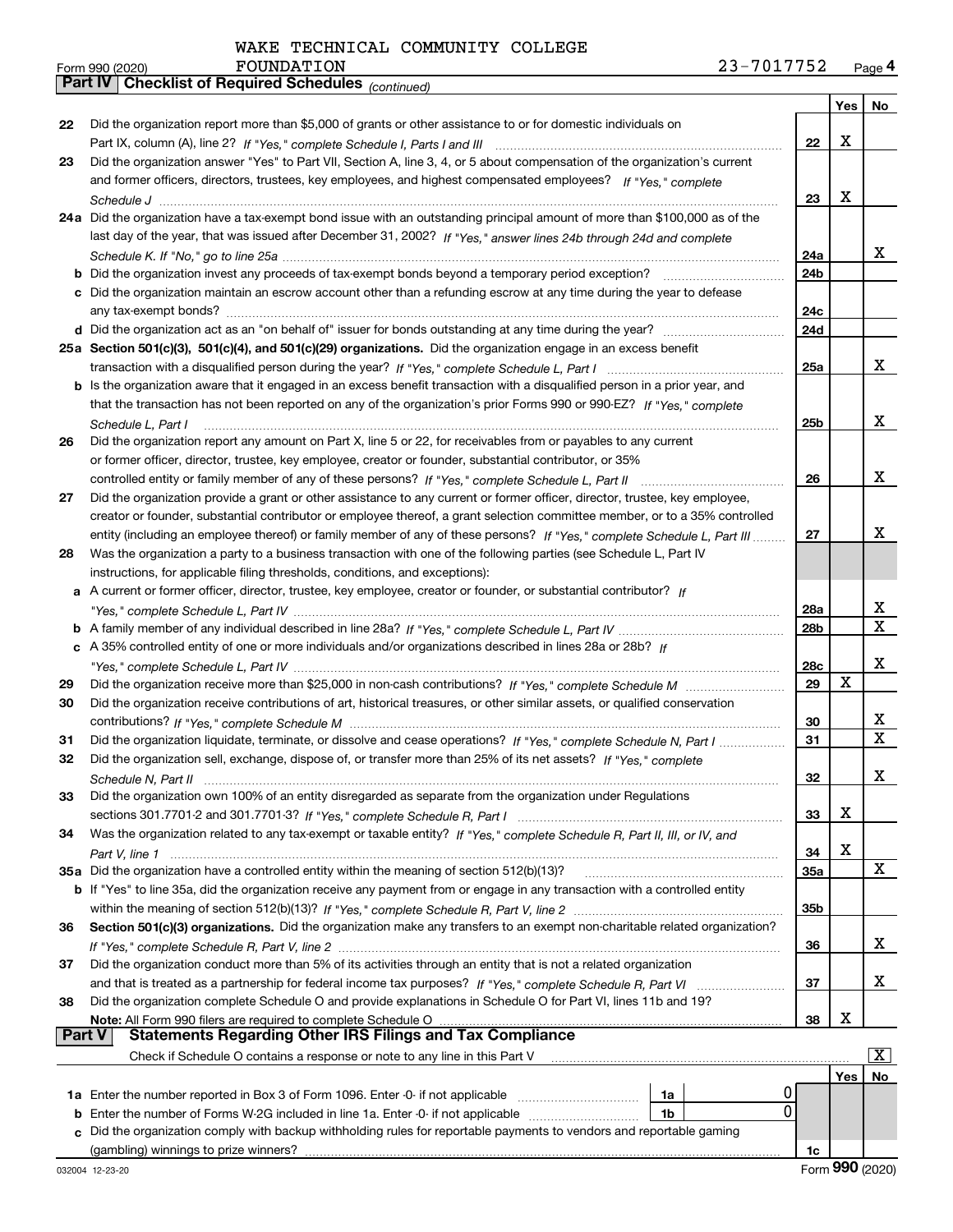|  | WAKE TECHNICAL COMMUNITY COLLEGE |  |
|--|----------------------------------|--|
|  |                                  |  |
|  |                                  |  |
|  |                                  |  |
|  |                                  |  |
|  |                                  |  |

|               | FOUNDATION<br>Form 990 (2020)                                                                                                                                                                                                                    |                 | 23-7017752 |            |     | $Page$ <sup>5</sup> |
|---------------|--------------------------------------------------------------------------------------------------------------------------------------------------------------------------------------------------------------------------------------------------|-----------------|------------|------------|-----|---------------------|
| <b>Part V</b> | Statements Regarding Other IRS Filings and Tax Compliance (continued)                                                                                                                                                                            |                 |            |            |     |                     |
|               |                                                                                                                                                                                                                                                  |                 |            |            | Yes | No                  |
|               | 2a Enter the number of employees reported on Form W-3, Transmittal of Wage and Tax Statements,                                                                                                                                                   |                 |            |            |     |                     |
|               | filed for the calendar year ending with or within the year covered by this return                                                                                                                                                                | 2a              |            | 0          |     |                     |
|               |                                                                                                                                                                                                                                                  |                 |            | 2b         |     |                     |
|               |                                                                                                                                                                                                                                                  |                 |            |            |     |                     |
|               | 3a Did the organization have unrelated business gross income of \$1,000 or more during the year?                                                                                                                                                 |                 |            | 3a         |     | х                   |
|               |                                                                                                                                                                                                                                                  |                 |            | 3b         |     |                     |
|               | 4a At any time during the calendar year, did the organization have an interest in, or a signature or other authority over, a                                                                                                                     |                 |            |            |     |                     |
|               |                                                                                                                                                                                                                                                  |                 |            | 4a         |     | x                   |
|               | <b>b</b> If "Yes," enter the name of the foreign country $\blacktriangleright$                                                                                                                                                                   |                 |            |            |     |                     |
|               | See instructions for filing requirements for FinCEN Form 114, Report of Foreign Bank and Financial Accounts (FBAR).                                                                                                                              |                 |            |            |     |                     |
| 5a            | Was the organization a party to a prohibited tax shelter transaction at any time during the tax year?                                                                                                                                            |                 |            | 5а         |     | X                   |
| b             |                                                                                                                                                                                                                                                  |                 |            | 5b         |     | X                   |
| c             |                                                                                                                                                                                                                                                  |                 |            | 5c         |     |                     |
|               | 6a Does the organization have annual gross receipts that are normally greater than \$100,000, and did the organization solicit                                                                                                                   |                 |            |            |     |                     |
|               | any contributions that were not tax deductible as charitable contributions?                                                                                                                                                                      |                 |            | 6a         |     | x                   |
|               | b If "Yes," did the organization include with every solicitation an express statement that such contributions or gifts                                                                                                                           |                 |            |            |     |                     |
|               | were not tax deductible?                                                                                                                                                                                                                         |                 |            | 6b         |     |                     |
| 7             | Organizations that may receive deductible contributions under section 170(c).                                                                                                                                                                    |                 |            |            |     |                     |
| a             | Did the organization receive a payment in excess of \$75 made partly as a contribution and partly for goods and services provided to the payor?                                                                                                  |                 |            | 7a         |     | х                   |
| b             | If "Yes," did the organization notify the donor of the value of the goods or services provided?                                                                                                                                                  |                 |            | 7b         |     |                     |
|               | Did the organization sell, exchange, or otherwise dispose of tangible personal property for which it was required                                                                                                                                |                 |            |            |     | х                   |
|               |                                                                                                                                                                                                                                                  |                 |            | 7c         |     |                     |
| d             |                                                                                                                                                                                                                                                  | 7d              |            |            |     | X                   |
| е             | Did the organization receive any funds, directly or indirectly, to pay premiums on a personal benefit contract?                                                                                                                                  |                 |            | 7e<br>7f   |     | X                   |
| f             | Did the organization, during the year, pay premiums, directly or indirectly, on a personal benefit contract?<br>If the organization received a contribution of qualified intellectual property, did the organization file Form 8899 as required? |                 |            |            |     |                     |
| g<br>h.       | If the organization received a contribution of cars, boats, airplanes, or other vehicles, did the organization file a Form 1098-C?                                                                                                               |                 |            | 7g<br>7h   |     |                     |
| 8             | Sponsoring organizations maintaining donor advised funds. Did a donor advised fund maintained by the                                                                                                                                             |                 |            |            |     |                     |
|               | sponsoring organization have excess business holdings at any time during the year?                                                                                                                                                               |                 |            | 8          |     |                     |
| 9             | Sponsoring organizations maintaining donor advised funds.                                                                                                                                                                                        |                 |            |            |     |                     |
| a             | Did the sponsoring organization make any taxable distributions under section 4966?                                                                                                                                                               |                 |            | 9а         |     |                     |
| b             | Did the sponsoring organization make a distribution to a donor, donor advisor, or related person?                                                                                                                                                |                 |            | 9b         |     |                     |
| 10            | Section 501(c)(7) organizations. Enter:                                                                                                                                                                                                          |                 |            |            |     |                     |
|               |                                                                                                                                                                                                                                                  | 10a             |            |            |     |                     |
|               | Gross receipts, included on Form 990, Part VIII, line 12, for public use of club facilities                                                                                                                                                      | 10b             |            |            |     |                     |
| 11            | Section 501(c)(12) organizations. Enter:                                                                                                                                                                                                         |                 |            |            |     |                     |
| a             | Gross income from members or shareholders                                                                                                                                                                                                        | 11a             |            |            |     |                     |
|               | b Gross income from other sources (Do not net amounts due or paid to other sources against                                                                                                                                                       |                 |            |            |     |                     |
|               |                                                                                                                                                                                                                                                  | 11b             |            |            |     |                     |
|               | 12a Section 4947(a)(1) non-exempt charitable trusts. Is the organization filing Form 990 in lieu of Form 1041?                                                                                                                                   |                 |            | 12a        |     |                     |
|               | <b>b</b> If "Yes," enter the amount of tax-exempt interest received or accrued during the year <i>manument</i>                                                                                                                                   | 12 <sub>b</sub> |            |            |     |                     |
| 13            | Section 501(c)(29) qualified nonprofit health insurance issuers.                                                                                                                                                                                 |                 |            |            |     |                     |
|               | a Is the organization licensed to issue qualified health plans in more than one state?                                                                                                                                                           |                 |            | <b>13a</b> |     |                     |
|               | Note: See the instructions for additional information the organization must report on Schedule O.                                                                                                                                                |                 |            |            |     |                     |
|               | <b>b</b> Enter the amount of reserves the organization is required to maintain by the states in which the                                                                                                                                        |                 |            |            |     |                     |
|               |                                                                                                                                                                                                                                                  | 13 <sub>b</sub> |            |            |     |                     |
|               |                                                                                                                                                                                                                                                  | 13c             |            |            |     |                     |
| 14a           | Did the organization receive any payments for indoor tanning services during the tax year?                                                                                                                                                       |                 |            | 14a        |     | х                   |
|               | <b>b</b> If "Yes," has it filed a Form 720 to report these payments? If "No," provide an explanation on Schedule O                                                                                                                               |                 |            | 14b        |     |                     |
| 15            | Is the organization subject to the section 4960 tax on payment(s) of more than \$1,000,000 in remuneration or                                                                                                                                    |                 |            |            |     |                     |
|               |                                                                                                                                                                                                                                                  |                 |            | 15         |     | X                   |
|               | If "Yes," see instructions and file Form 4720, Schedule N.                                                                                                                                                                                       |                 |            |            |     |                     |
| 16            | Is the organization an educational institution subject to the section 4968 excise tax on net investment income?                                                                                                                                  |                 |            | 16         |     | X                   |
|               | If "Yes," complete Form 4720, Schedule O.                                                                                                                                                                                                        |                 |            |            |     |                     |

Form (2020) **990**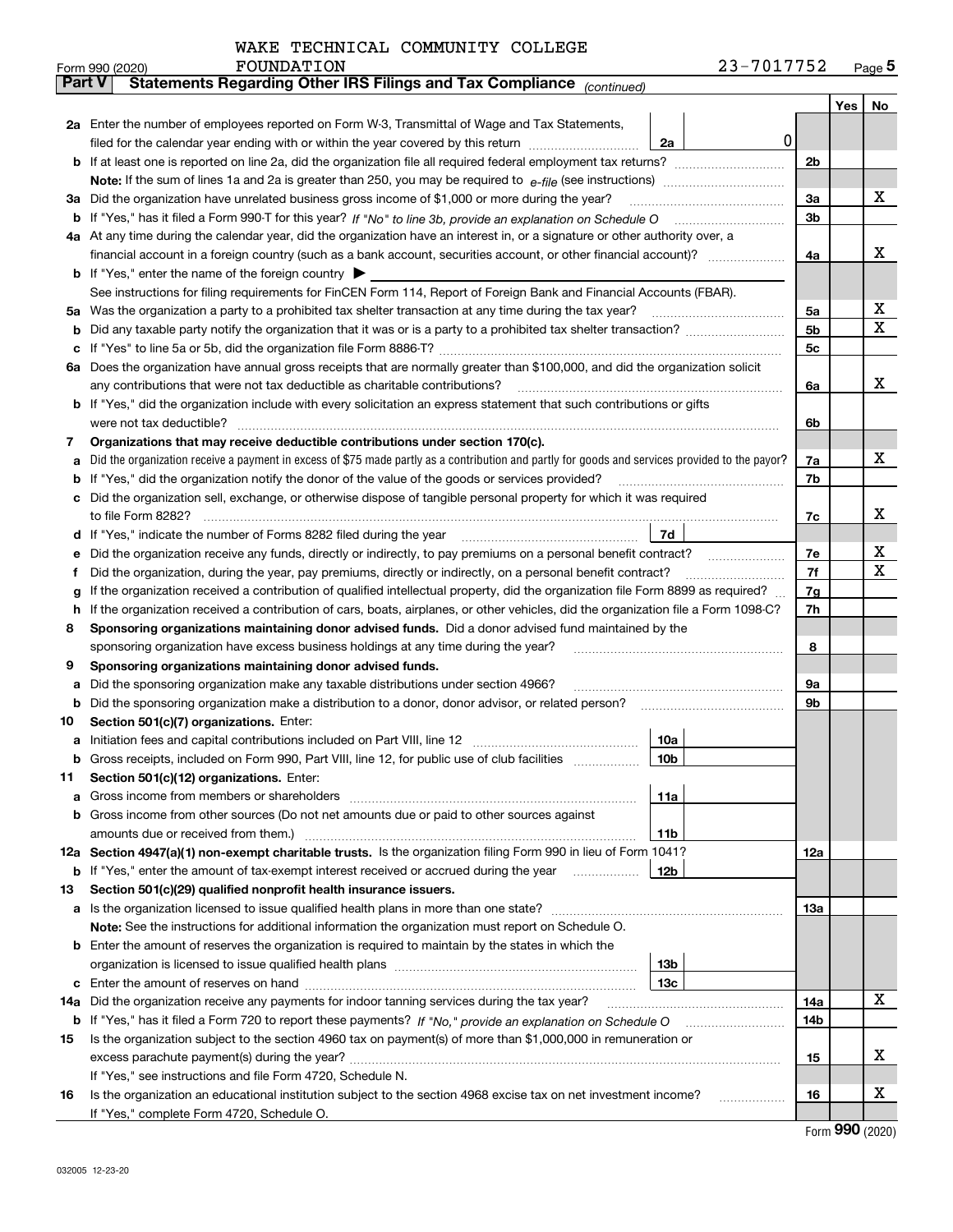|    | WAKE TECHNICAL COMMUNITY COLLEGE                                                                                                                                                                                               |                 |                |                         |
|----|--------------------------------------------------------------------------------------------------------------------------------------------------------------------------------------------------------------------------------|-----------------|----------------|-------------------------|
|    | <b>FOUNDATION</b><br>23-7017752<br>Form 990 (2020)                                                                                                                                                                             |                 |                | Page $6$                |
|    | Part VI<br>Governance, Management, and Disclosure For each "Yes" response to lines 2 through 7b below, and for a "No" response                                                                                                 |                 |                |                         |
|    | to line 8a, 8b, or 10b below, describe the circumstances, processes, or changes on Schedule O. See instructions.                                                                                                               |                 |                |                         |
|    |                                                                                                                                                                                                                                |                 |                | $\overline{\mathbf{X}}$ |
|    | <b>Section A. Governing Body and Management</b>                                                                                                                                                                                |                 |                |                         |
|    |                                                                                                                                                                                                                                |                 | Yes            | No                      |
|    | 25<br>1a<br><b>1a</b> Enter the number of voting members of the governing body at the end of the tax year <i>manumum</i>                                                                                                       |                 |                |                         |
|    | If there are material differences in voting rights among members of the governing body, or if the governing                                                                                                                    |                 |                |                         |
|    | body delegated broad authority to an executive committee or similar committee, explain on Schedule O.<br>22                                                                                                                    |                 |                |                         |
| b  | Enter the number of voting members included on line 1a, above, who are independent<br>1b                                                                                                                                       |                 |                |                         |
| 2  | Did any officer, director, trustee, or key employee have a family relationship or a business relationship with any other                                                                                                       |                 |                | х                       |
|    | officer, director, trustee, or key employee?<br>Did the organization delegate control over management duties customarily performed by or under the direct supervision                                                          | $\mathbf{2}$    |                |                         |
| 3  | of officers, directors, trustees, or key employees to a management company or other person?                                                                                                                                    | з               |                | х                       |
| 4  | Did the organization make any significant changes to its governing documents since the prior Form 990 was filed?                                                                                                               | 4               |                | $\mathbf X$             |
| 5  |                                                                                                                                                                                                                                | 5               |                | X                       |
| 6  | Did the organization have members or stockholders?                                                                                                                                                                             | 6               |                | X                       |
| 7a | Did the organization have members, stockholders, or other persons who had the power to elect or appoint one or                                                                                                                 |                 |                |                         |
|    | more members of the governing body?                                                                                                                                                                                            | 7a              |                | x                       |
|    | b Are any governance decisions of the organization reserved to (or subject to approval by) members, stockholders, or                                                                                                           |                 |                |                         |
|    | persons other than the governing body?                                                                                                                                                                                         | 7b              |                | x                       |
| 8  | Did the organization contemporaneously document the meetings held or written actions undertaken during the year by the following:                                                                                              |                 |                |                         |
| a  |                                                                                                                                                                                                                                | 8а              | х              |                         |
|    |                                                                                                                                                                                                                                | 8b              | X              |                         |
| 9  | Is there any officer, director, trustee, or key employee listed in Part VII, Section A, who cannot be reached at the                                                                                                           |                 |                |                         |
|    |                                                                                                                                                                                                                                | 9               |                | x                       |
|    | Section B. Policies (This Section B requests information about policies not required by the Internal Revenue Code.)                                                                                                            |                 |                |                         |
|    |                                                                                                                                                                                                                                |                 | <b>Yes</b>     | No                      |
|    |                                                                                                                                                                                                                                | 10a             |                | x                       |
|    | b If "Yes," did the organization have written policies and procedures governing the activities of such chapters, affiliates,                                                                                                   |                 |                |                         |
|    | and branches to ensure their operations are consistent with the organization's exempt purposes?                                                                                                                                | 10 <sub>b</sub> |                |                         |
|    | 11a Has the organization provided a complete copy of this Form 990 to all members of its governing body before filing the form?                                                                                                | 11a             | x              |                         |
|    | <b>b</b> Describe in Schedule O the process, if any, used by the organization to review this Form 990.                                                                                                                         |                 |                |                         |
|    |                                                                                                                                                                                                                                | 12a             | х              |                         |
|    | <b>b</b> Were officers, directors, or trustees, and key employees required to disclose annually interests that could give rise to conflicts?                                                                                   | 12 <sub>b</sub> | X              |                         |
|    | c Did the organization regularly and consistently monitor and enforce compliance with the policy? If "Yes," describe                                                                                                           |                 |                |                         |
|    | in Schedule O how this was done with the control of the control of the control of the control of the control o                                                                                                                 | 12c             | <b>TF</b><br>A |                         |
| 13 | Did the organization have a written whistleblower policy?                                                                                                                                                                      | 13              | х              |                         |
| 14 | Did the organization have a written document retention and destruction policy?                                                                                                                                                 | 14              | х              |                         |
| 15 | Did the process for determining compensation of the following persons include a review and approval by independent                                                                                                             |                 |                |                         |
|    | persons, comparability data, and contemporaneous substantiation of the deliberation and decision?                                                                                                                              |                 |                |                         |
| а  | The organization's CEO, Executive Director, or top management official manufactured content of the organization's CEO, Executive Director, or top management official                                                          | 15a             | х              |                         |
|    | b Other officers or key employees of the organization manufactured content to content of the organization manufactured content of the organization manufactured content of the organization manufactured content of the organi | 15b             | х              |                         |
|    | If "Yes" to line 15a or 15b, describe the process in Schedule O (see instructions).                                                                                                                                            |                 |                |                         |
|    | 16a Did the organization invest in, contribute assets to, or participate in a joint venture or similar arrangement with a                                                                                                      |                 |                |                         |
|    | taxable entity during the year?                                                                                                                                                                                                | 16a             |                | х                       |
|    | b If "Yes," did the organization follow a written policy or procedure requiring the organization to evaluate its participation                                                                                                 |                 |                |                         |
|    | in joint venture arrangements under applicable federal tax law, and take steps to safeguard the organization's                                                                                                                 |                 |                |                         |
|    |                                                                                                                                                                                                                                | 16b             |                |                         |
|    | <b>Section C. Disclosure</b>                                                                                                                                                                                                   |                 |                |                         |
| 17 | List the states with which a copy of this Form 990 is required to be filed $\blacktriangleright NC$                                                                                                                            |                 |                |                         |
| 18 | Section 6104 requires an organization to make its Forms 1023 (1024 or 1024-A, if applicable), 990, and 990-T (Section 501(c)(3)s only) available                                                                               |                 |                |                         |
|    | for public inspection. Indicate how you made these available. Check all that apply.                                                                                                                                            |                 |                |                         |
|    | $X$ Own website<br>$\lfloor x \rfloor$ Upon request<br>Another's website<br>Other (explain on Schedule O)                                                                                                                      |                 |                |                         |
| 19 | Describe on Schedule O whether (and if so, how) the organization made its governing documents, conflict of interest policy, and financial                                                                                      |                 |                |                         |
|    | statements available to the public during the tax year.                                                                                                                                                                        |                 |                |                         |
| 20 | State the name, address, and telephone number of the person who possesses the organization's books and records                                                                                                                 |                 |                |                         |

MATTHEW B SMITH - 919-866-5924

9101 FAYETTEVILLE ROAD, RALEIGH, NC 27603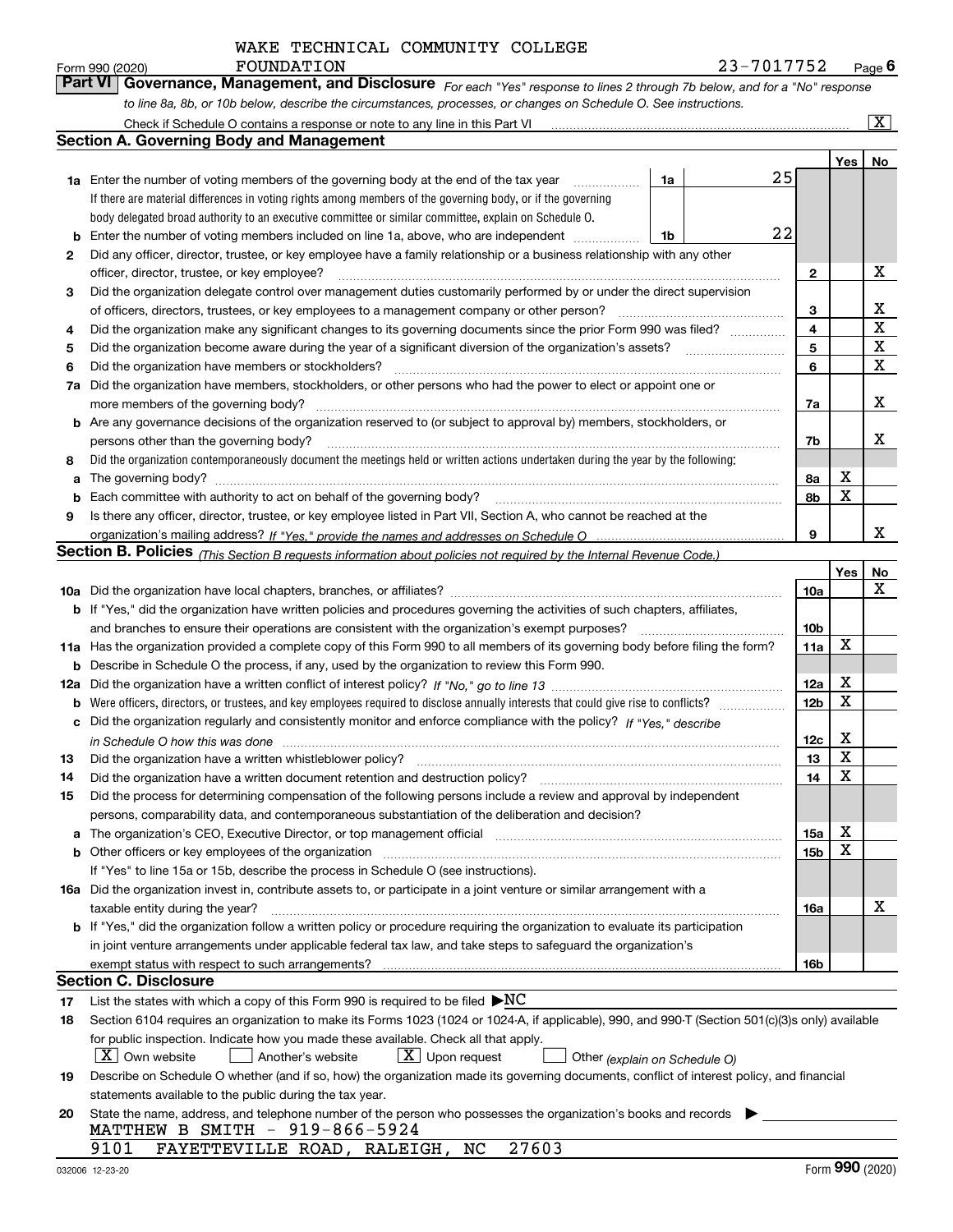$\mathcal{L}^{\text{max}}$ 

### **7Part VII Compensation of Officers, Directors, Trustees, Key Employees, Highest Compensated Employees, and Independent Contractors**

### Check if Schedule O contains a response or note to any line in this Part VII

**Section A. Officers, Directors, Trustees, Key Employees, and Highest Compensated Employees**

**1a**  Complete this table for all persons required to be listed. Report compensation for the calendar year ending with or within the organization's tax year. **•** List all of the organization's current officers, directors, trustees (whether individuals or organizations), regardless of amount of compensation.

Enter -0- in columns (D), (E), and (F) if no compensation was paid.

 $\bullet$  List all of the organization's  $\,$ current key employees, if any. See instructions for definition of "key employee."

**•** List the organization's five current highest compensated employees (other than an officer, director, trustee, or key employee) who received reportable compensation (Box 5 of Form W-2 and/or Box 7 of Form 1099-MISC) of more than \$100,000 from the organization and any related organizations.

**•** List all of the organization's former officers, key employees, and highest compensated employees who received more than \$100,000 of reportable compensation from the organization and any related organizations.

**former directors or trustees**  ¥ List all of the organization's that received, in the capacity as a former director or trustee of the organization, more than \$10,000 of reportable compensation from the organization and any related organizations.

See instructions for the order in which to list the persons above.

Check this box if neither the organization nor any related organization compensated any current officer, director, or trustee.  $\mathcal{L}^{\text{max}}$ 

| (A)                        | (B)                                                                                 |                               |                                 | (C)                     |              |                                  |        | (D)             | (E)                          | (F)                |  |  |  |  |
|----------------------------|-------------------------------------------------------------------------------------|-------------------------------|---------------------------------|-------------------------|--------------|----------------------------------|--------|-----------------|------------------------------|--------------------|--|--|--|--|
| Name and title             | Position<br>Average<br>(do not check more than one<br>box, unless person is both an |                               |                                 |                         |              |                                  |        | Reportable      | Reportable                   | Estimated          |  |  |  |  |
|                            | hours per                                                                           |                               | officer and a director/trustee) |                         |              |                                  |        | compensation    | compensation<br>from related | amount of<br>other |  |  |  |  |
|                            | week<br>(list any                                                                   |                               |                                 |                         |              |                                  |        | from<br>the     | organizations                | compensation       |  |  |  |  |
|                            | hours for                                                                           |                               |                                 |                         |              |                                  |        | organization    | (W-2/1099-MISC)              | from the           |  |  |  |  |
|                            | related                                                                             |                               |                                 |                         |              |                                  |        | (W-2/1099-MISC) |                              | organization       |  |  |  |  |
|                            | organizations                                                                       |                               |                                 |                         |              |                                  |        |                 |                              | and related        |  |  |  |  |
|                            | below                                                                               | ndividual trustee or director | nstitutional trustee            | Officer                 | Key employee | Highest compensated<br> employee | Former |                 |                              | organizations      |  |  |  |  |
| (1)<br>MARY-ANN BALDWIN    | line)<br>1.00                                                                       |                               |                                 |                         |              |                                  |        |                 |                              |                    |  |  |  |  |
| <b>DIRECTOR</b>            |                                                                                     | X                             |                                 |                         |              |                                  |        | 0.              | 0.                           | $0_{.}$            |  |  |  |  |
| (2)<br>DOUGLAS BALL        | 1.00                                                                                |                               |                                 |                         |              |                                  |        |                 |                              |                    |  |  |  |  |
| <b>DIRECTOR</b>            |                                                                                     | X                             |                                 |                         |              |                                  |        | 0.              | 0.                           | $\mathbf 0$ .      |  |  |  |  |
| NATHAN BECKER<br>(3)       | 1.00                                                                                |                               |                                 |                         |              |                                  |        |                 |                              |                    |  |  |  |  |
| <b>DIRECTOR</b>            |                                                                                     | X                             |                                 |                         |              |                                  |        | $\mathbf 0$ .   | $\mathbf 0$ .                | $0_{.}$            |  |  |  |  |
| NATALIE BEST<br>(4)        | 1.00                                                                                |                               |                                 |                         |              |                                  |        |                 |                              |                    |  |  |  |  |
| <b>DIRECTOR</b>            |                                                                                     | $\overline{\textbf{X}}$       |                                 |                         |              |                                  |        | 0.              | 0.                           | $0_{.}$            |  |  |  |  |
| (5)<br>CREIGHTON BLACKWELL | 1.00                                                                                |                               |                                 |                         |              |                                  |        |                 |                              |                    |  |  |  |  |
| <b>DIRECTOR</b>            |                                                                                     | $\overline{\textbf{X}}$       |                                 |                         |              |                                  |        | 0.              | 0.                           | $0_{.}$            |  |  |  |  |
| (6)<br>GREG BOONE          | 1.00                                                                                |                               |                                 |                         |              |                                  |        |                 |                              |                    |  |  |  |  |
| <b>DIRECTOR</b>            |                                                                                     | $\overline{\textbf{X}}$       |                                 |                         |              |                                  |        | 0.              | 0.                           | $\mathbf 0$ .      |  |  |  |  |
| TIM BURGESS<br>(7)         | 1.00                                                                                |                               |                                 |                         |              |                                  |        |                 |                              |                    |  |  |  |  |
| <b>TREASURER</b>           |                                                                                     | $\mathbf x$                   |                                 | $\overline{\textbf{X}}$ |              |                                  |        | 0.              | 0.                           | $0_{.}$            |  |  |  |  |
| MIKE CONLON<br>(8)         | 1.00                                                                                |                               |                                 |                         |              |                                  |        |                 |                              |                    |  |  |  |  |
| <b>DIRECTOR</b>            |                                                                                     | $\overline{\textbf{X}}$       |                                 |                         |              |                                  |        | 0.              | $\mathbf 0$ .                | $\mathbf 0$ .      |  |  |  |  |
| <b>BUZZ CROSBY</b><br>(9)  | 1.00                                                                                |                               |                                 |                         |              |                                  |        |                 |                              |                    |  |  |  |  |
| <b>DIRECTOR</b>            |                                                                                     | $\rm X$                       |                                 |                         |              |                                  |        | 0.              | $\mathbf 0$ .                | 0.                 |  |  |  |  |
| (10) SCARLET EDWARDS       | 1.00                                                                                |                               |                                 |                         |              |                                  |        |                 |                              |                    |  |  |  |  |
| <b>DIRECTOR</b>            | 40.00                                                                               | $\mathbf X$                   |                                 |                         |              |                                  |        | 0.              | 111,989.                     | 11,139.            |  |  |  |  |
| (11) TOMMY LAAKSO          | 1.00                                                                                |                               |                                 |                         |              |                                  |        |                 |                              |                    |  |  |  |  |
| <b>DIRECTOR</b>            |                                                                                     | $\rm X$                       |                                 |                         |              |                                  |        | 0.              | $\mathbf 0$ .                | $0_{.}$            |  |  |  |  |
| (12) DANA MARTINEZ         | 1.00                                                                                |                               |                                 |                         |              |                                  |        |                 |                              |                    |  |  |  |  |
| <b>DIRECTOR</b>            |                                                                                     | $\mathbf x$                   |                                 |                         |              |                                  |        | 0.              | $\mathbf 0$ .                | $0_{.}$            |  |  |  |  |
| (13) ARNE MORRIS           | 1.00                                                                                |                               |                                 |                         |              |                                  |        |                 |                              |                    |  |  |  |  |
| <b>DIRECTOR</b>            |                                                                                     | $\mathbf X$                   |                                 |                         |              |                                  |        | $0$ .           | $\mathbf 0$ .                | $\mathbf 0$ .      |  |  |  |  |
| (14) NICK NEPTUNE          | 1.00                                                                                |                               |                                 |                         |              |                                  |        |                 |                              |                    |  |  |  |  |
| <b>DIRECTOR</b>            |                                                                                     | X                             |                                 |                         |              |                                  |        | 0.              | 0.                           | $\mathbf 0$ .      |  |  |  |  |
| (15) PAT O'KEEFE           | 1.00                                                                                |                               |                                 |                         |              |                                  |        |                 |                              |                    |  |  |  |  |
| DIRECTOR UNTIL 8/21        |                                                                                     | X                             |                                 |                         |              |                                  |        | 0.              | 0.                           | $0_{.}$            |  |  |  |  |
| (16) CANDIS PARKER         | 1.00                                                                                |                               |                                 |                         |              |                                  |        |                 |                              |                    |  |  |  |  |
| CHAIR-ELECT                |                                                                                     | $\overline{\textbf{X}}$       |                                 | $\overline{\textbf{X}}$ |              |                                  |        | 0.              | 0.                           | $\mathbf 0$ .      |  |  |  |  |
| (17) CHERYL PARQUET        | 1.00                                                                                |                               |                                 |                         |              |                                  |        |                 |                              |                    |  |  |  |  |
| <b>DIRECTOR</b>            |                                                                                     | $\rm X$                       |                                 |                         |              |                                  |        | 0.              | 0.                           | $\mathbf 0$ .      |  |  |  |  |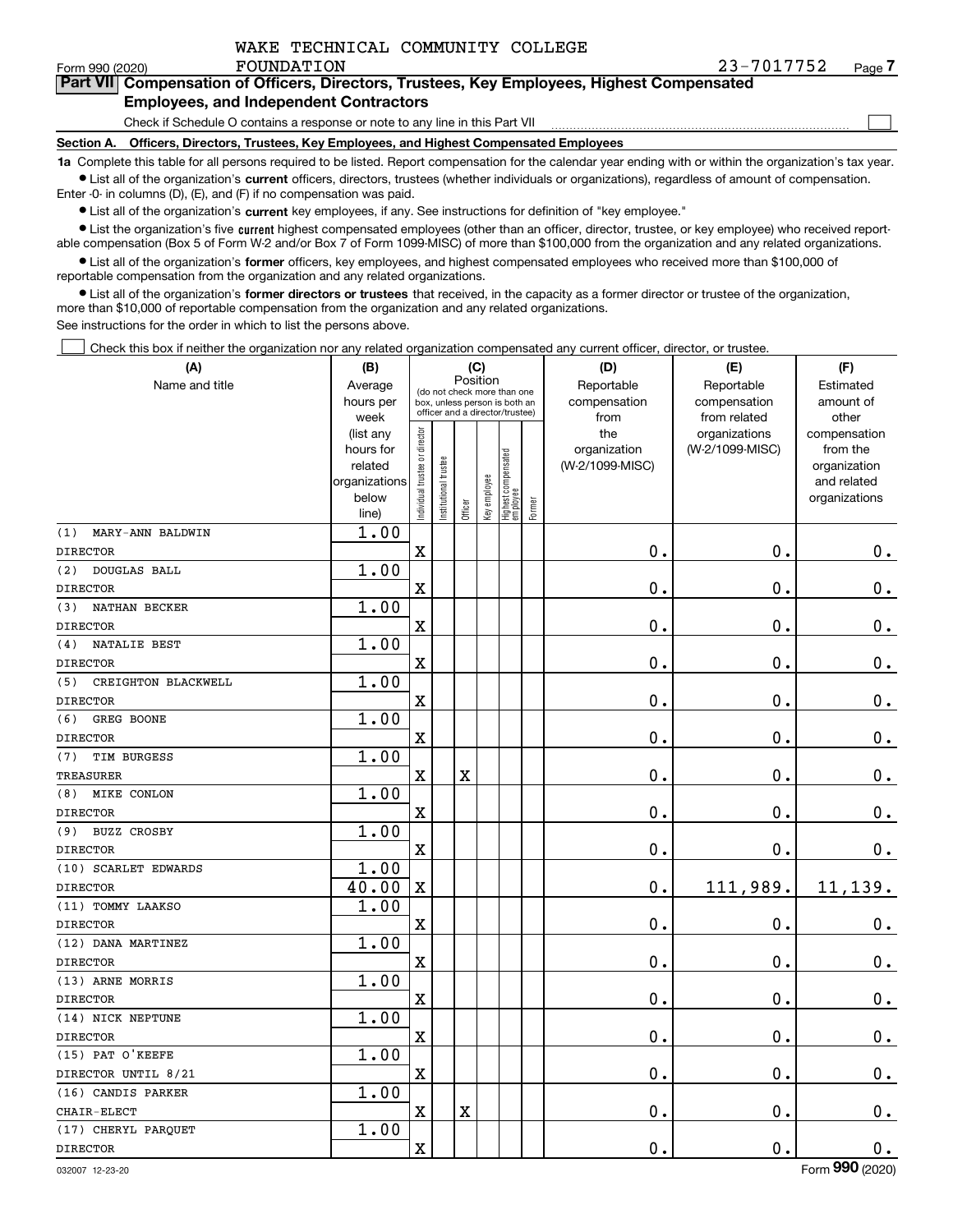| WAKE TECHNICAL COMMUNITY COLLEGE |  |
|----------------------------------|--|
|                                  |  |

Form 990 (2020) **FOUNDATION 2** 3-7 0 1 7 7 5 2 Page **8** 23-7017752

| <b>Part VII</b><br>Section A. Officers, Directors, Trustees, Key Employees, and Highest Compensated Employees (continued)<br>(B)<br>(C)      |                      |                                |                        |             |              |                                  |                                                       |                          |                 |                  |               |             |               |
|----------------------------------------------------------------------------------------------------------------------------------------------|----------------------|--------------------------------|------------------------|-------------|--------------|----------------------------------|-------------------------------------------------------|--------------------------|-----------------|------------------|---------------|-------------|---------------|
| (A)                                                                                                                                          | (D)                  | (E)                            |                        |             | (F)          |                                  |                                                       |                          |                 |                  |               |             |               |
| Position<br>Average<br>Name and title<br>(do not check more than one                                                                         |                      |                                |                        |             |              |                                  |                                                       | Reportable<br>Reportable |                 |                  | Estimated     |             |               |
|                                                                                                                                              | hours per            |                                |                        |             |              | box, unless person is both an    |                                                       | compensation             | compensation    |                  |               | amount of   |               |
|                                                                                                                                              | week                 |                                |                        |             |              | officer and a director/trustee)  |                                                       | from                     | from related    |                  |               | other       |               |
|                                                                                                                                              | (list any            |                                |                        |             |              |                                  |                                                       | the                      | organizations   |                  | compensation  |             |               |
|                                                                                                                                              | hours for<br>related |                                |                        |             |              |                                  |                                                       | organization             | (W-2/1099-MISC) |                  |               | from the    |               |
|                                                                                                                                              | organizations        |                                |                        |             |              |                                  |                                                       | (W-2/1099-MISC)          |                 |                  | organization  |             |               |
|                                                                                                                                              | below                |                                |                        |             |              |                                  |                                                       |                          |                 |                  | organizations | and related |               |
|                                                                                                                                              | line)                | Individual trustee or director | In stitutional trustee | Officer     | Key employee | Highest compensated<br> employee | Former                                                |                          |                 |                  |               |             |               |
| (19) SCOTT RALLS                                                                                                                             | 1.00                 |                                |                        |             |              |                                  |                                                       |                          |                 |                  |               |             |               |
| <b>SECRETARY</b>                                                                                                                             | 40.00                | $\mathbf X$                    |                        | $\mathbf X$ |              |                                  |                                                       | $0$ .                    | 344,952.        |                  |               | 61,793.     |               |
| (20) KIM RAYNOR                                                                                                                              | 1.00                 |                                |                        |             |              |                                  |                                                       |                          |                 |                  |               |             |               |
| <b>DIRECTOR</b>                                                                                                                              |                      | X                              |                        |             |              |                                  |                                                       | 0.                       |                 | 0.               |               |             | 0.            |
| (21) MATT SMITH                                                                                                                              | 1.00                 |                                |                        |             |              |                                  |                                                       |                          |                 |                  |               |             |               |
| <b>DIRECTOR</b>                                                                                                                              | 40.00                | $\mathbf X$                    |                        |             |              |                                  |                                                       | 0.                       | 167,387.        |                  |               | 22,621.     |               |
| (22) WILL SMITH                                                                                                                              | 1.00                 |                                |                        |             |              |                                  |                                                       |                          |                 |                  |               |             |               |
| <b>DIRECTOR</b>                                                                                                                              |                      | X                              |                        |             |              |                                  |                                                       | 0.                       |                 | 0.               |               |             | $0$ .         |
| (23) WALT TIPPETT                                                                                                                            | 1.00                 |                                |                        |             |              |                                  |                                                       |                          |                 |                  |               |             |               |
| <b>DIRECTOR</b>                                                                                                                              |                      | X                              |                        |             |              |                                  |                                                       | 0.                       |                 | $0$ .            |               |             | 0.            |
| (24) SHARMA VEMURI                                                                                                                           | 1.00                 |                                |                        |             |              |                                  |                                                       |                          |                 |                  |               |             |               |
| <b>DIRECTOR</b>                                                                                                                              |                      | X                              |                        |             |              |                                  |                                                       | 0.                       |                 | 0.               |               |             | $\mathbf 0$ . |
| (25) WHITNEY WESTBROOK                                                                                                                       | 1.00                 |                                |                        |             |              |                                  |                                                       |                          |                 |                  |               |             |               |
| CHAIR                                                                                                                                        |                      | X                              |                        | $\mathbf X$ |              |                                  |                                                       | 0.                       |                 | 0.               |               |             | $\mathbf 0$ . |
| (26) PAT WILKINS                                                                                                                             | 1.00                 |                                |                        |             |              |                                  |                                                       |                          |                 |                  |               |             |               |
| <b>DIRECTOR</b>                                                                                                                              |                      | X                              |                        |             |              |                                  |                                                       | 0.                       | 0.              |                  |               |             | 0.            |
| (27) ALISA WRIGHT COLOPY                                                                                                                     | 1.00                 |                                |                        |             |              |                                  |                                                       |                          |                 |                  |               |             |               |
| <b>DIRECTOR</b>                                                                                                                              |                      | $\mathbf x$                    |                        |             |              |                                  |                                                       | 0.                       |                 | 0.               |               |             | 0.            |
| 1b Subtotal                                                                                                                                  |                      |                                |                        |             |              |                                  |                                                       | $\overline{0}$ .         | 624, 328.       |                  | 95,553.       |             |               |
| c Total from continuation sheets to Part VII, Section A [11] [12] Total from continuation sheets to Part VII, Section A                      |                      |                                |                        |             |              |                                  |                                                       | $\overline{0}$ .         |                 | $\overline{0}$ . |               |             | 0.            |
| d                                                                                                                                            |                      |                                |                        |             |              |                                  |                                                       | $\mathbf 0$ .            | 624, 328.       |                  |               | 95,553.     |               |
| Total number of individuals (including but not limited to those listed above) who received more than \$100,000 of reportable<br>$\mathbf{2}$ |                      |                                |                        |             |              |                                  |                                                       |                          |                 |                  |               |             |               |
| compensation from the organization $\blacktriangleright$                                                                                     |                      |                                |                        |             |              |                                  |                                                       |                          |                 |                  |               |             | $\mathbf 0$   |
|                                                                                                                                              |                      |                                |                        |             |              |                                  |                                                       |                          |                 |                  |               | Yes         | <b>No</b>     |
| Did the organization list any former officer, director, trustee, key employee, or highest compensated employee on<br>3                       |                      |                                |                        |             |              |                                  |                                                       |                          |                 |                  |               |             |               |
|                                                                                                                                              |                      |                                |                        |             |              |                                  |                                                       |                          |                 |                  | 3             |             | х             |
| For any individual listed on line 1a, is the sum of reportable compensation and other compensation from the organization<br>4                |                      |                                |                        |             |              |                                  |                                                       |                          |                 |                  |               |             |               |
|                                                                                                                                              |                      |                                |                        |             |              |                                  |                                                       |                          |                 |                  | 4             | $\mathbf X$ |               |
| Did any person listed on line 1a receive or accrue compensation from any unrelated organization or individual for services<br>5              |                      |                                |                        |             |              |                                  |                                                       |                          |                 |                  |               |             |               |
|                                                                                                                                              |                      |                                |                        |             |              |                                  |                                                       |                          |                 |                  | 5             |             | x             |
| <b>Section B. Independent Contractors</b>                                                                                                    |                      |                                |                        |             |              |                                  |                                                       |                          |                 |                  |               |             |               |
| Complete this table for your five highest compensated independent contractors that received more than \$100,000 of compensation from<br>1    |                      |                                |                        |             |              |                                  |                                                       |                          |                 |                  |               |             |               |
| the organization. Report compensation for the calendar year ending with or within the organization's tax year.                               |                      |                                |                        |             |              |                                  |                                                       |                          |                 |                  |               |             |               |
| (A)                                                                                                                                          |                      |                                |                        |             |              |                                  | (C)<br>(B)<br>Description of services<br>Compensation |                          |                 |                  |               |             |               |
| Name and business address<br><b>NONE</b>                                                                                                     |                      |                                |                        |             |              |                                  |                                                       |                          |                 |                  |               |             |               |
|                                                                                                                                              |                      |                                |                        |             |              |                                  |                                                       |                          |                 |                  |               |             |               |
|                                                                                                                                              |                      |                                |                        |             |              |                                  |                                                       |                          |                 |                  |               |             |               |
|                                                                                                                                              |                      |                                |                        |             |              |                                  |                                                       |                          |                 |                  |               |             |               |
|                                                                                                                                              |                      |                                |                        |             |              |                                  |                                                       |                          |                 |                  |               |             |               |
|                                                                                                                                              |                      |                                |                        |             |              |                                  |                                                       |                          |                 |                  |               |             |               |
|                                                                                                                                              |                      |                                |                        |             |              |                                  |                                                       |                          |                 |                  |               |             |               |
|                                                                                                                                              |                      |                                |                        |             |              |                                  |                                                       |                          |                 |                  |               |             |               |
|                                                                                                                                              |                      |                                |                        |             |              |                                  |                                                       |                          |                 |                  |               |             |               |
|                                                                                                                                              |                      |                                |                        |             |              |                                  |                                                       |                          |                 |                  |               |             |               |

**2**Total number of independent contractors (including but not limited to those listed above) who received more than \$100,000 of compensation from the organization  $\blacktriangleright$ 0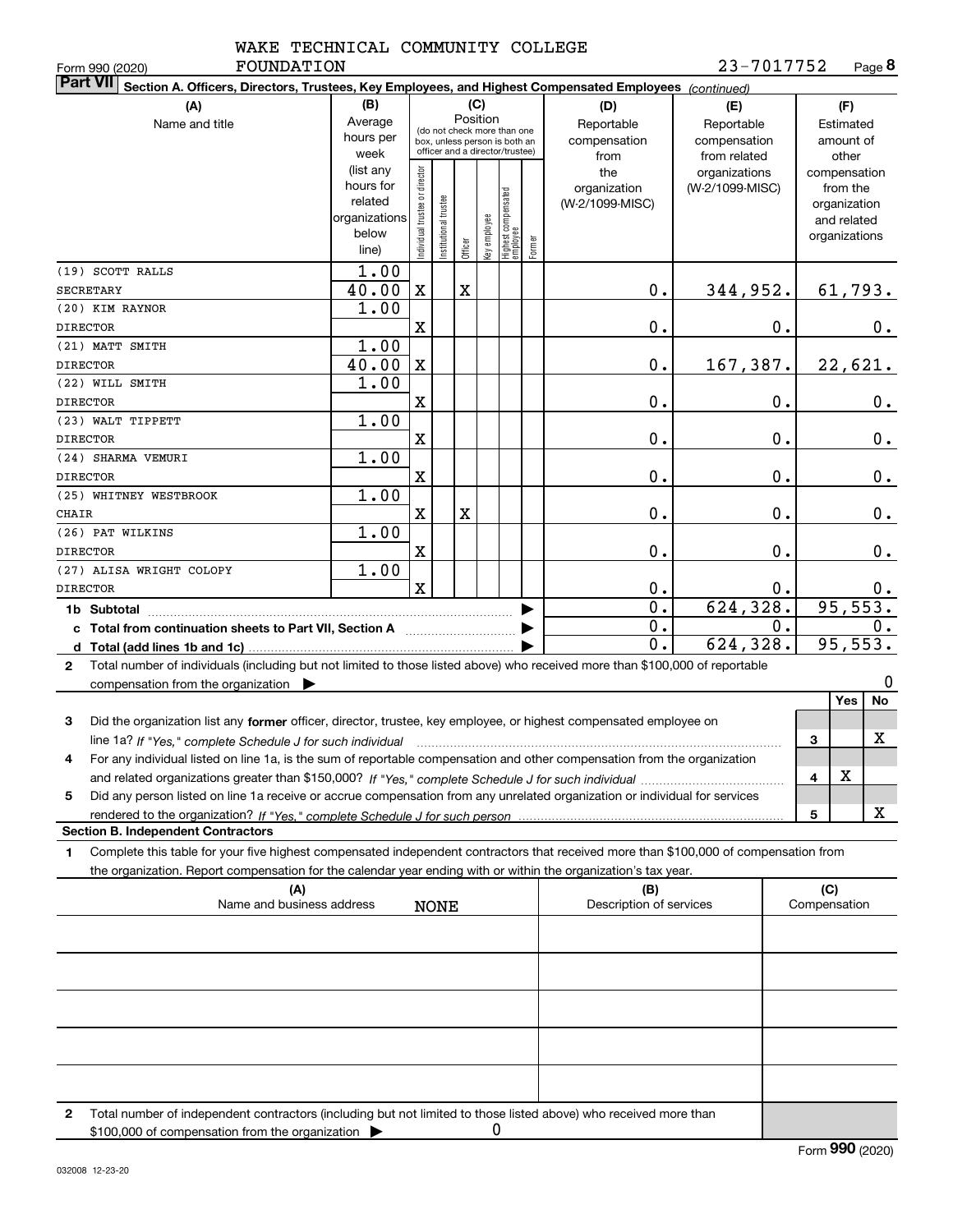FOUNDATION WAKE TECHNICAL COMMUNITY COLLEGE

**Part VIII Statement of Revenue**

|                                                           |    | Check if Schedule O contains a response or note to any line in this Part VIII                |                      |                      |                                              |                                      |                                           |
|-----------------------------------------------------------|----|----------------------------------------------------------------------------------------------|----------------------|----------------------|----------------------------------------------|--------------------------------------|-------------------------------------------|
|                                                           |    |                                                                                              |                      | (A)<br>Total revenue | (B)<br>Related or exempt<br>function revenue | (C)<br>Unrelated<br>business revenue | (D)<br>Revenue excluded<br>from tax under |
|                                                           |    |                                                                                              |                      |                      |                                              |                                      | sections 512 - 514                        |
| Contributions, Gifts, Grants<br>and Other Similar Amounts |    | 1a<br>1 a Federated campaigns<br>1 <sub>b</sub>                                              |                      |                      |                                              |                                      |                                           |
|                                                           |    | <b>b</b> Membership dues<br>1 <sub>c</sub>                                                   |                      |                      |                                              |                                      |                                           |
|                                                           |    | c Fundraising events<br>1 <sub>d</sub>                                                       | 20,000.              |                      |                                              |                                      |                                           |
|                                                           |    | d Related organizations                                                                      | 112,938.             |                      |                                              |                                      |                                           |
|                                                           |    | e Government grants (contributions)<br>1e                                                    |                      |                      |                                              |                                      |                                           |
|                                                           |    | f All other contributions, gifts, grants, and<br>1f                                          | 4,026,337.           |                      |                                              |                                      |                                           |
|                                                           |    | similar amounts not included above<br>$1g$ $\frac{1}{3}$                                     | 321,503.             |                      |                                              |                                      |                                           |
|                                                           |    | g Noncash contributions included in lines 1a-1f                                              |                      | 4, 159, 275.         |                                              |                                      |                                           |
|                                                           |    |                                                                                              | <b>Business Code</b> |                      |                                              |                                      |                                           |
|                                                           | 2a | OTHER PROGRAM SERVICES                                                                       | 611710               | 7,792.               | 7,792.                                       |                                      |                                           |
|                                                           |    | b                                                                                            |                      |                      |                                              |                                      |                                           |
|                                                           |    | с                                                                                            |                      |                      |                                              |                                      |                                           |
|                                                           |    | d                                                                                            |                      |                      |                                              |                                      |                                           |
|                                                           |    | е                                                                                            |                      |                      |                                              |                                      |                                           |
| Program Service<br>Revenue                                |    | f All other program service revenue                                                          |                      |                      |                                              |                                      |                                           |
|                                                           |    |                                                                                              |                      | 7,792.               |                                              |                                      |                                           |
|                                                           | 3  | Investment income (including dividends, interest, and                                        |                      |                      |                                              |                                      |                                           |
|                                                           |    |                                                                                              |                      | 371,508.             |                                              |                                      | 371,508.                                  |
|                                                           | 4  | Income from investment of tax-exempt bond proceeds                                           |                      |                      |                                              |                                      |                                           |
|                                                           | 5  |                                                                                              |                      | 24, 383.             | 24,383.                                      |                                      |                                           |
|                                                           |    | (i) Real                                                                                     | (ii) Personal        |                      |                                              |                                      |                                           |
|                                                           |    | <b>6 a</b> Gross rents<br>6a                                                                 |                      |                      |                                              |                                      |                                           |
|                                                           |    | 6b<br><b>b</b> Less: rental expenses                                                         |                      |                      |                                              |                                      |                                           |
|                                                           |    | c Rental income or (loss)<br>6c                                                              |                      |                      |                                              |                                      |                                           |
|                                                           |    | d Net rental income or (loss)                                                                |                      |                      |                                              |                                      |                                           |
|                                                           |    | (i) Securities<br>7 a Gross amount from sales of                                             | (ii) Other           |                      |                                              |                                      |                                           |
|                                                           |    | 13,366,599.<br>assets other than inventory<br>7a l                                           |                      |                      |                                              |                                      |                                           |
|                                                           |    | <b>b</b> Less: cost or other basis                                                           |                      |                      |                                              |                                      |                                           |
|                                                           |    | $7b$ 12, 741, 169.<br>and sales expenses                                                     |                      |                      |                                              |                                      |                                           |
| ther Revenue                                              |    | 7c <br>625,430.<br>c Gain or (loss)                                                          |                      |                      |                                              |                                      |                                           |
|                                                           |    |                                                                                              |                      | 625,430.             |                                              |                                      | 625,430.                                  |
|                                                           |    | 8 a Gross income from fundraising events (not                                                |                      |                      |                                              |                                      |                                           |
| ō                                                         |    | including \$<br>of                                                                           |                      |                      |                                              |                                      |                                           |
|                                                           |    | contributions reported on line 1c). See                                                      |                      |                      |                                              |                                      |                                           |
|                                                           |    | 8a                                                                                           | 6,081.               |                      |                                              |                                      |                                           |
|                                                           |    | 8b<br><b>b</b> Less: direct expenses                                                         | 4,195.               |                      |                                              |                                      |                                           |
|                                                           |    | c Net income or (loss) from fundraising events                                               |                      | 1,886.               |                                              |                                      | 1,886.                                    |
|                                                           |    | 9 a Gross income from gaming activities. See                                                 |                      |                      |                                              |                                      |                                           |
|                                                           |    | 9а                                                                                           |                      |                      |                                              |                                      |                                           |
|                                                           |    | 9 <sub>b</sub>                                                                               |                      |                      |                                              |                                      |                                           |
|                                                           |    | c Net income or (loss) from gaming activities<br>10 a Gross sales of inventory, less returns |                      |                      |                                              |                                      |                                           |
|                                                           |    | 10a                                                                                          |                      |                      |                                              |                                      |                                           |
|                                                           |    | 10b<br><b>b</b> Less: cost of goods sold                                                     |                      |                      |                                              |                                      |                                           |
|                                                           |    | c Net income or (loss) from sales of inventory                                               |                      |                      |                                              |                                      |                                           |
|                                                           |    |                                                                                              | <b>Business Code</b> |                      |                                              |                                      |                                           |
|                                                           |    | 11 a BAD DEBT RECOVERY                                                                       | 900099               | 9,975.               |                                              |                                      | 9,975.                                    |
|                                                           |    | b                                                                                            |                      |                      |                                              |                                      |                                           |
| Miscellaneous<br>Revenue                                  |    | с                                                                                            |                      |                      |                                              |                                      |                                           |
|                                                           |    |                                                                                              |                      |                      |                                              |                                      |                                           |
|                                                           |    |                                                                                              |                      | 9,975.               |                                              |                                      |                                           |
|                                                           | 12 |                                                                                              |                      | 5,200,249.           | 32,175.                                      | 0.                                   | 1,008,799.                                |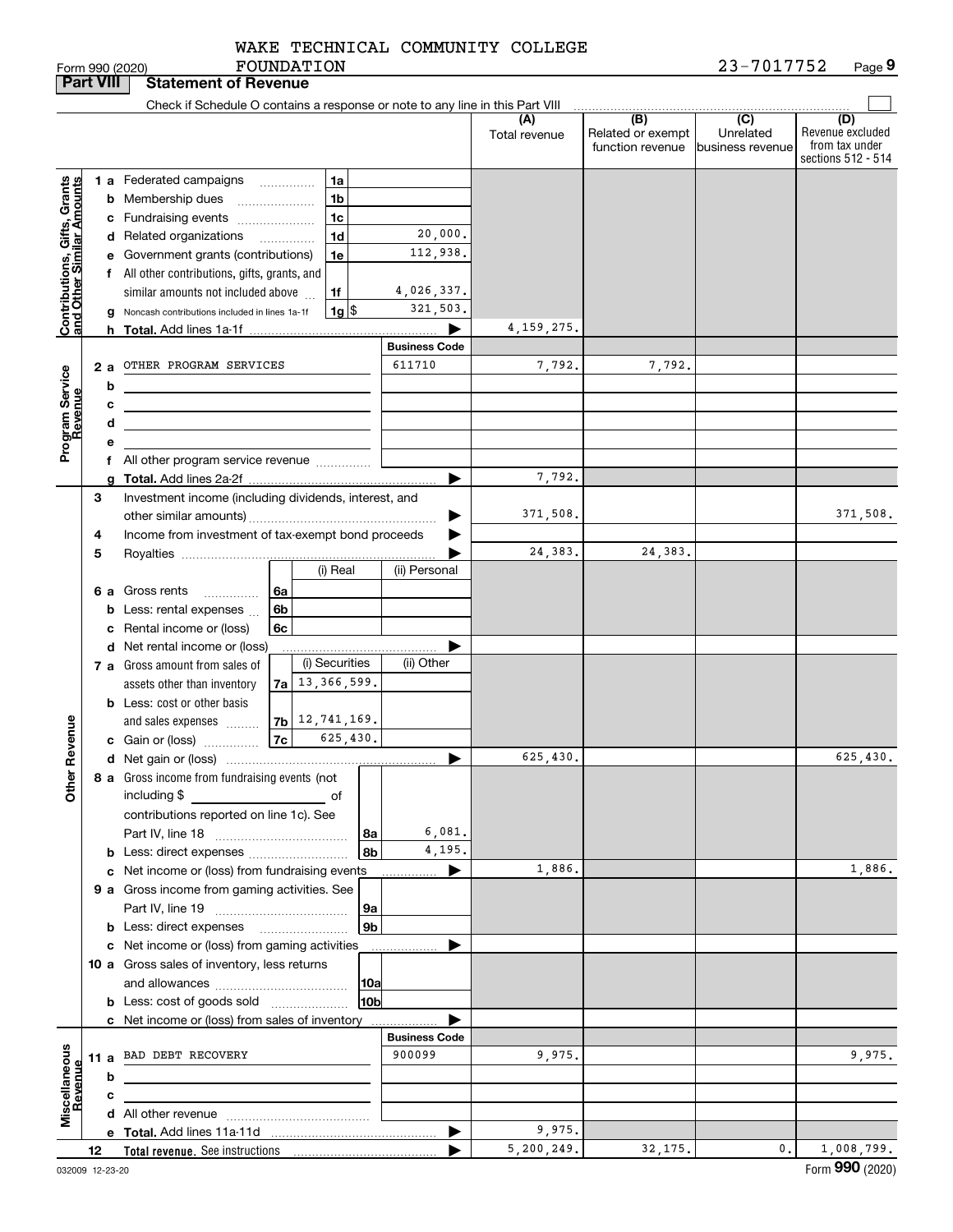### FOUNDATION WAKE TECHNICAL COMMUNITY COLLEGE

 $\mathcal{L}^{\text{max}}$ 

**(A)**<br>Total expenses **(C)** (C) (C)<br>
penses Program service Management and Fundrai<br>
expenses general expenses expen **123** Grants and other assistance to foreign **4567891011abcdefg12131415161718192021***Section 501(c)(3) and 501(c)(4) organizations must complete all columns. All other organizations must complete column (A).* Grants and other assistance to domestic organizations and domestic governments. See Part IV, line 21 Compensation not included above to disqualified persons (as defined under section 4958(f)(1)) and persons described in section 4958(c)(3)(B)  $\quad \ldots \ldots \ldots$ Pension plan accruals and contributions (include section 401(k) and 403(b) employer contributions) Professional fundraising services. See Part IV, line 17 Other. (If line 11g amount exceeds 10% of line 25, column (A) amount, list line 11g expenses on Sch O.) Form 990 (2020) Page **10**Check if Schedule O contains a response or note to any line in this Part IX (C) (C) (C) (C) (C) (C) Program service expensesFundraising expensesGrants and other assistance to domestic individuals. See Part IV, line 22 ~~~~~~~ organizations, foreign governments, and foreign individuals. See Part IV, lines 15 and 16  $\ldots$ Benefits paid to or for members .................... Compensation of current officers, directors, trustees, and key employees  $\ldots$   $\ldots$   $\ldots$   $\ldots$ Other salaries and wages ~~~~~~~~~~ Other employee benefits ~~~~~~~~~~ Payroll taxes ~~~~~~~~~~~~~~~~ Fees for services (nonemployees): Management ~~~~~~~~~~~~~~~~ Legal ~~~~~~~~~~~~~~~~~~~~Accounting ~~~~~~~~~~~~~~~~~ Lobbying ~~~~~~~~~~~~~~~~~~ lnvestment management fees ....................... Advertising and promotion www.communication Office expenses ~~~~~~~~~~~~~~~ Information technology ~~~~~~~~~~~ Royalties ~~~~~~~~~~~~~~~~~~ Occupancy ~~~~~~~~~~~~~~~~~ Travel ……………………………………………… Payments of travel or entertainment expenses for any federal, state, or local public officials ... Conferences, conventions, and meetings InterestPayments to affiliates ~~~~~~~~~~~~ *Do not include amounts reported on lines 6b, 7b, 8b, 9b, and 10b of Part VIII.* **Part IX Statement of Functional Expenses** 825,250. 124,340. 15,500. 21,171. 34,603. 5,307. 56,688. 825,250. 89,904. 34,436. 15,500. 56,688. 18,500. 2,671. 4,994. 24,977. 4,632. 5,307.

Check here  $\bullet$  if following SOP 98-2 (ASC 958-720) **Total functional expenses.**  Add lines 1 through 24e **Joint costs.** Complete this line only if the organization **24ab**c EVENTS, **de2526**Other expenses. Itemize expenses not covered above (List miscellaneous expenses on line 24e. If line 24e amount exceeds 10% of line 25, column (A) amount, list line 24e expenses on Schedule O.) reported in column (B) joint costs from a combined educational campaign and fundraising solicitation. All other expenses Check here  $\blacktriangleright$ 340,186. 261,946. 113,408. 12,129. 1,810,528. 255,333. 49,217. 35,636. 237,498. 24,448. 101,495. 8,492. 3,421.  $1,555.$  6,459. 4,115.  $1,539,836.$   $222,888.$   $47,804.$ UTILIZATION OF DONATED GENERAL PROGRAM SUPPRT TRAINING, & REC

Depreciation, depletion, and amortization  $\,\,\ldots\,\,$ 

~~~~~~~~~~~~~~~~~

**2223**

Insurance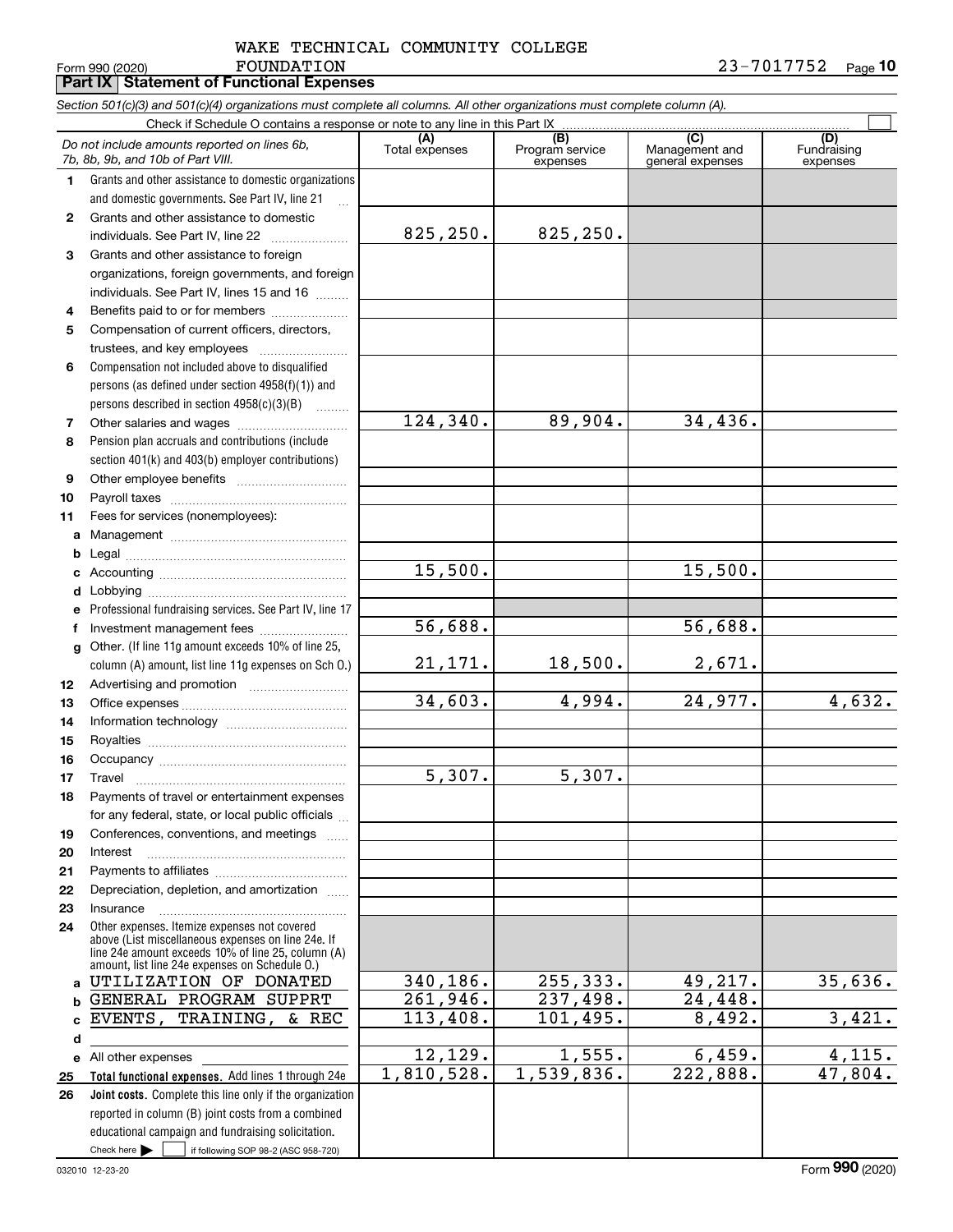|  | -nrm 990 (2020) |  |
|--|-----------------|--|

### FOUNDATION WAKE TECHNICAL COMMUNITY COLLEGE

|                             | Part X | Form 990 (2020)<br><b>LOOMDRITOM</b><br><b>Balance Sheet</b>                                                                                                                                                                   |                          |                 | 2511101-CA<br>Page II            |
|-----------------------------|--------|--------------------------------------------------------------------------------------------------------------------------------------------------------------------------------------------------------------------------------|--------------------------|-----------------|----------------------------------|
|                             |        |                                                                                                                                                                                                                                |                          |                 |                                  |
|                             |        | Check if Schedule O contains a response or note to any line in this Part X [11] manumeron contains the contains a response or note to any line in this Part X [11] manumeron contains a response or note to any line in this P | (A)<br>Beginning of year |                 | (B)<br>End of year               |
|                             | 1      | Cash - non-interest-bearing                                                                                                                                                                                                    | 2,422,033.               | $\mathbf{1}$    | 3,943,141.                       |
|                             | 2      |                                                                                                                                                                                                                                |                          | $\mathbf{2}$    |                                  |
|                             | 3      |                                                                                                                                                                                                                                | 2,162,001.               | 3               | 2,057,434.                       |
|                             | 4      |                                                                                                                                                                                                                                |                          | 4               |                                  |
|                             | 5      | Loans and other receivables from any current or former officer, director,                                                                                                                                                      |                          |                 |                                  |
|                             |        | trustee, key employee, creator or founder, substantial contributor, or 35%                                                                                                                                                     |                          |                 |                                  |
|                             |        | controlled entity or family member of any of these persons                                                                                                                                                                     |                          | 5               |                                  |
|                             | 6      | Loans and other receivables from other disqualified persons (as defined                                                                                                                                                        |                          |                 |                                  |
|                             |        | under section $4958(f)(1)$ , and persons described in section $4958(c)(3)(B)$<br>1.1.1.1                                                                                                                                       |                          | 6               |                                  |
|                             | 7      |                                                                                                                                                                                                                                | 120,000.                 | $\overline{7}$  | $0$ .                            |
| Assets                      | 8      |                                                                                                                                                                                                                                |                          | 8               |                                  |
|                             | 9      | Prepaid expenses and deferred charges                                                                                                                                                                                          |                          | 9               |                                  |
|                             |        | 10a Land, buildings, and equipment: cost or other                                                                                                                                                                              |                          |                 |                                  |
|                             |        | basis. Complete Part VI of Schedule D  10a                                                                                                                                                                                     |                          |                 |                                  |
|                             |        | $\frac{128,319.}{128,319.}$<br>$\boxed{10b}$<br><b>b</b> Less: accumulated depreciation                                                                                                                                        | $0$ .                    | 10 <sub>c</sub> | $0 \cdot$                        |
|                             | 11     |                                                                                                                                                                                                                                | 11,100,938.              | 11              | 16,072,223.                      |
|                             | 12     |                                                                                                                                                                                                                                | 1,511,356.               | 12              | 991,051.                         |
|                             | 13     |                                                                                                                                                                                                                                |                          | 13              |                                  |
|                             | 14     | Intangible assets                                                                                                                                                                                                              |                          | 14              |                                  |
|                             | 15     |                                                                                                                                                                                                                                | 2,766,077.               | 15              | 2,669,485.                       |
|                             | 16     |                                                                                                                                                                                                                                | 20,082,405.              | 16              | 25, 733, 334.                    |
|                             | 17     |                                                                                                                                                                                                                                | 154.                     | 17              | $\mathfrak o$ .                  |
|                             | 18     |                                                                                                                                                                                                                                |                          | 18              |                                  |
|                             | 19     | Deferred revenue information and continuum and contain an analysis of the continuum and contain an analysis of                                                                                                                 |                          | 19              |                                  |
|                             | 20     |                                                                                                                                                                                                                                |                          | 20              |                                  |
|                             | 21     | Escrow or custodial account liability. Complete Part IV of Schedule D<br>1.1.1.1.1.1.1.1.1.1                                                                                                                                   |                          | 21              |                                  |
|                             | 22     | Loans and other payables to any current or former officer, director,                                                                                                                                                           |                          |                 |                                  |
| Liabilities                 |        | trustee, key employee, creator or founder, substantial contributor, or 35%                                                                                                                                                     |                          |                 |                                  |
|                             |        | controlled entity or family member of any of these persons                                                                                                                                                                     |                          | 22              |                                  |
|                             | 23     | Secured mortgages and notes payable to unrelated third parties                                                                                                                                                                 |                          | 23              |                                  |
|                             | 24     |                                                                                                                                                                                                                                |                          | 24              |                                  |
|                             | 25     | Other liabilities (including federal income tax, payables to related third                                                                                                                                                     |                          |                 |                                  |
|                             |        | parties, and other liabilities not included on lines 17-24). Complete Part X                                                                                                                                                   |                          |                 |                                  |
|                             |        | of Schedule D                                                                                                                                                                                                                  |                          | 25              |                                  |
|                             | 26     |                                                                                                                                                                                                                                | 154.                     | 26              | $0$ .                            |
|                             |        | Organizations that follow FASB ASC 958, check here $\blacktriangleright \lfloor X \rfloor$                                                                                                                                     |                          |                 |                                  |
|                             |        | and complete lines 27, 28, 32, and 33.                                                                                                                                                                                         |                          |                 |                                  |
|                             | 27     | Net assets without donor restrictions                                                                                                                                                                                          | 5,642,049.               | 27              | $\frac{7,032,014.}{18,701,320.}$ |
|                             | 28     | Net assets with donor restrictions                                                                                                                                                                                             | 14, 440, 202.            | 28              |                                  |
|                             |        | Organizations that do not follow FASB ASC 958, check here ▶ □                                                                                                                                                                  |                          |                 |                                  |
|                             |        | and complete lines 29 through 33.                                                                                                                                                                                              |                          |                 |                                  |
|                             | 29     | Capital stock or trust principal, or current funds                                                                                                                                                                             |                          | 29              |                                  |
|                             | 30     | Paid-in or capital surplus, or land, building, or equipment fund                                                                                                                                                               |                          | 30              |                                  |
|                             | 31     | Retained earnings, endowment, accumulated income, or other funds<br>.                                                                                                                                                          |                          | 31              |                                  |
| Net Assets or Fund Balances | 32     |                                                                                                                                                                                                                                | 20,082,251.              | 32              | 25,733,334.                      |
|                             | 33     |                                                                                                                                                                                                                                | 20,082,405.              | 33              | 25,733,334.                      |

Form (2020) **990**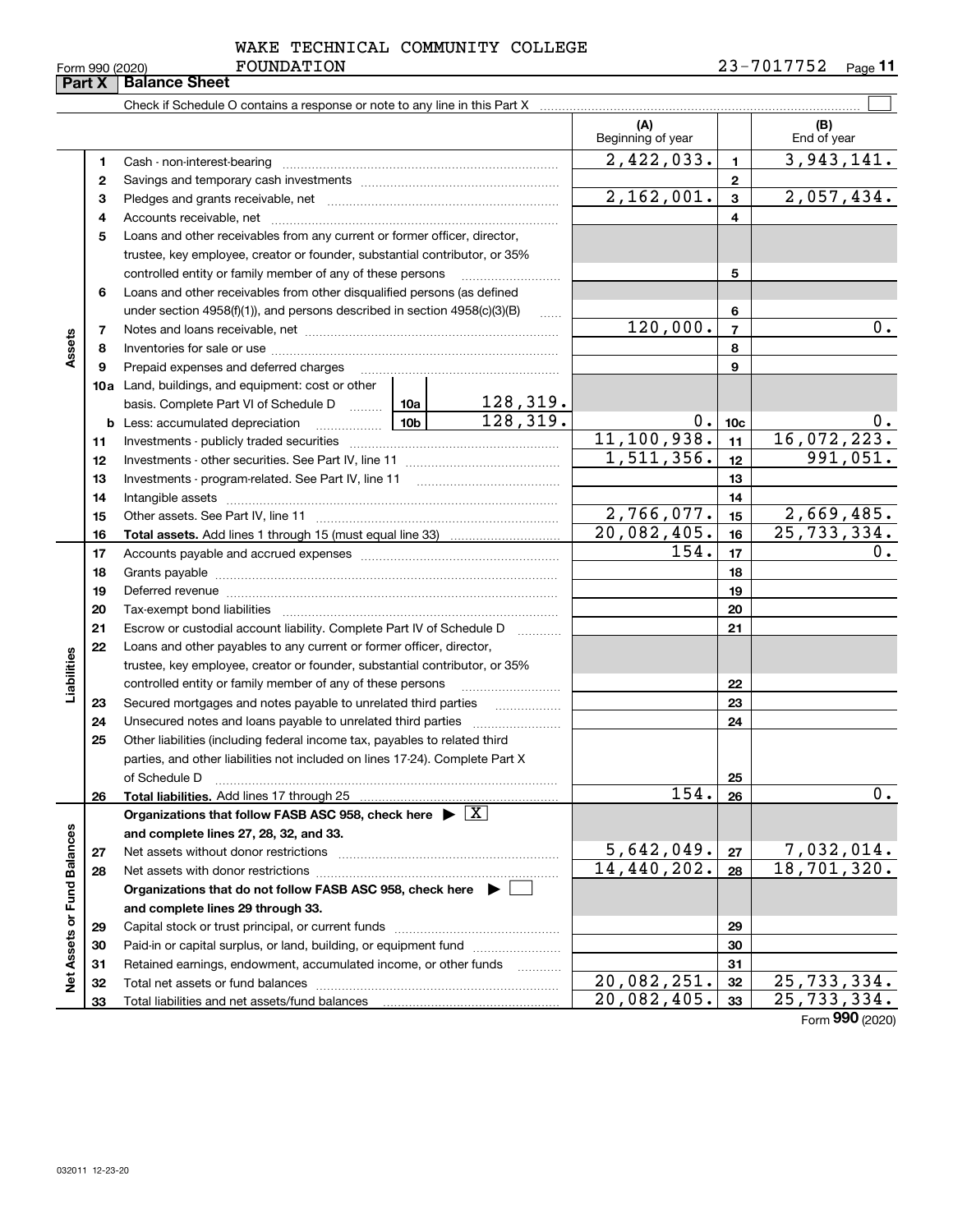|                  | WAKE TECHNICAL COMMUNITY COLLEGE |  |
|------------------|----------------------------------|--|
| ת הרים בחזונות ה |                                  |  |

|    | Form 990 (2020)<br>FOUNDATION                                                                                                   |                | 23-1011152     |            | Page 12 |
|----|---------------------------------------------------------------------------------------------------------------------------------|----------------|----------------|------------|---------|
|    | <b>Part XI   Reconciliation of Net Assets</b>                                                                                   |                |                |            |         |
|    |                                                                                                                                 |                |                |            |         |
|    |                                                                                                                                 |                |                |            |         |
| 1  |                                                                                                                                 | $\mathbf{1}$   | 5, 200, 249.   |            |         |
| 2  | Total expenses (must equal Part IX, column (A), line 25)                                                                        | $\overline{2}$ | 1,810,528.     |            |         |
| з  | Revenue less expenses. Subtract line 2 from line 1                                                                              | $\mathbf{3}$   | 3,389,721.     |            |         |
| 4  |                                                                                                                                 | $\overline{4}$ | 20,082,251.    |            |         |
| 5  |                                                                                                                                 | 5              | 2, 261, 362.   |            |         |
| 6  |                                                                                                                                 | 6              |                |            |         |
| 7  | Investment expenses www.communication.com/www.communication.com/www.communication.com/www.com                                   | $\overline{7}$ |                |            |         |
| 8  | Prior period adjustments                                                                                                        | 8              |                |            |         |
| 9  | Other changes in net assets or fund balances (explain on Schedule O)                                                            | 9              |                |            | 0.      |
| 10 | Net assets or fund balances at end of year. Combine lines 3 through 9 (must equal Part X, line 32,                              |                |                |            |         |
|    | column (B))                                                                                                                     | 10             | 25,733,334.    |            |         |
|    | Part XII Financial Statements and Reporting                                                                                     |                |                |            |         |
|    |                                                                                                                                 |                |                |            |         |
|    |                                                                                                                                 |                |                | <b>Yes</b> | No      |
| 1  | $\boxed{\mathbf{X}}$ Accrual<br>Accounting method used to prepare the Form 990: <u>[16</u> ] Cash<br>Other                      |                |                |            |         |
|    | If the organization changed its method of accounting from a prior year or checked "Other," explain in Schedule O.               |                |                |            |         |
|    | 2a Were the organization's financial statements compiled or reviewed by an independent accountant?                              |                | 2a             |            | х       |
|    | If "Yes," check a box below to indicate whether the financial statements for the year were compiled or reviewed on a            |                |                |            |         |
|    | separate basis, consolidated basis, or both:                                                                                    |                |                |            |         |
|    | Both consolidated and separate basis<br>Separate basis<br>Consolidated basis                                                    |                |                |            |         |
|    | <b>b</b> Were the organization's financial statements audited by an independent accountant?                                     |                | 2 <sub>b</sub> | X          |         |
|    | If "Yes," check a box below to indicate whether the financial statements for the year were audited on a separate basis,         |                |                |            |         |
|    | consolidated basis, or both:                                                                                                    |                |                |            |         |
|    | $\boxed{\textbf{X}}$ Consolidated basis<br>Separate basis<br>Both consolidated and separate basis                               |                |                |            |         |
|    | c If "Yes" to line 2a or 2b, does the organization have a committee that assumes responsibility for oversight of the audit,     |                |                |            |         |
|    |                                                                                                                                 |                | 2c             | x          |         |
|    | If the organization changed either its oversight process or selection process during the tax year, explain on Schedule O.       |                |                |            |         |
|    | 3a As a result of a federal award, was the organization required to undergo an audit or audits as set forth in the Single Audit |                |                |            |         |
|    |                                                                                                                                 |                | 3a             |            | x       |
|    | b If "Yes," did the organization undergo the required audit or audits? If the organization did not undergo the required audit   |                |                |            |         |
|    |                                                                                                                                 |                | 3b             |            |         |

Form (2020) **990**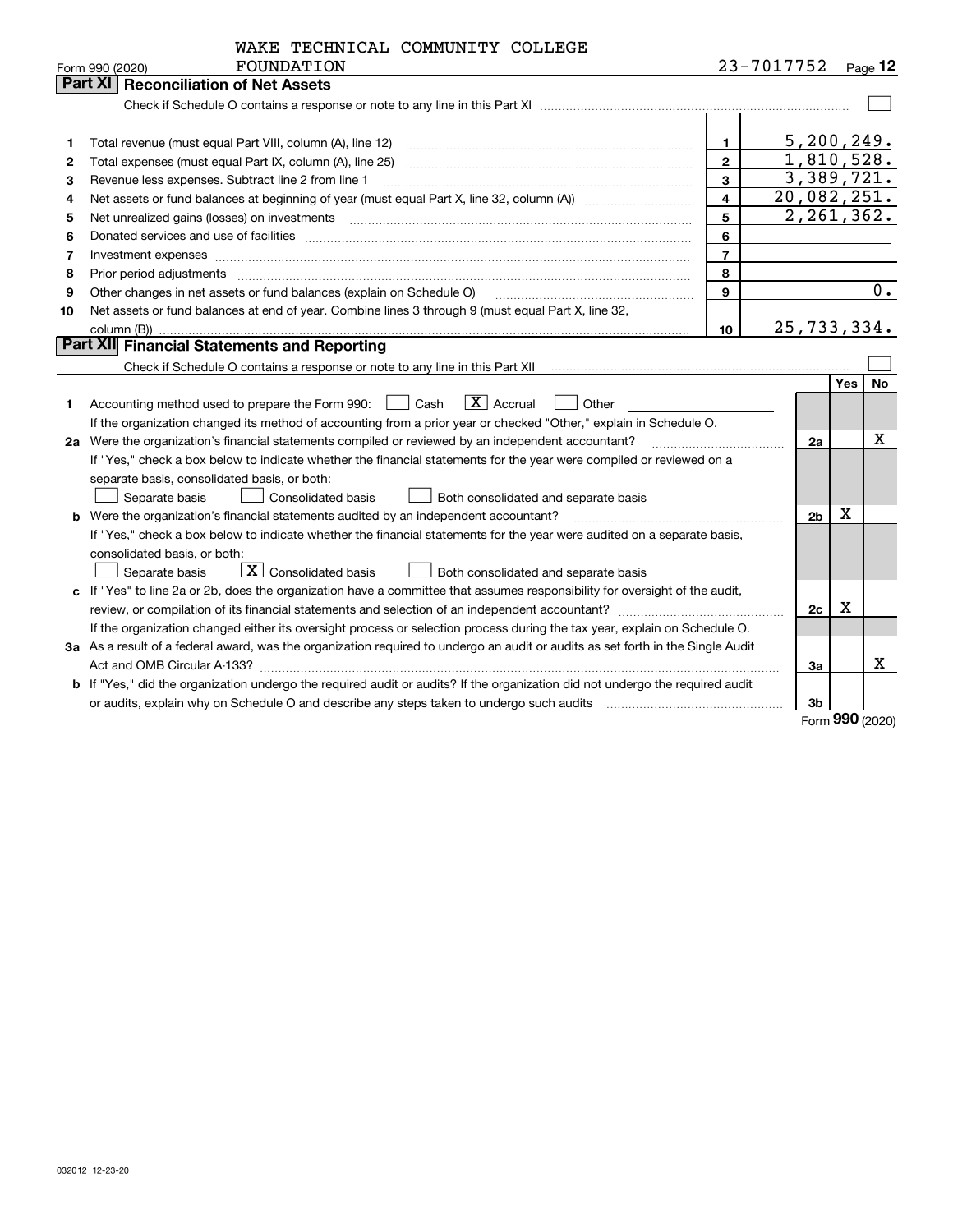| <b>SCHEDULE A</b>                                                                                         |                                               |                                                                                                                                  |                                                                                                                                                                                                                                                           |                                                                |    |                                                      |          | OMB No. 1545-0047                                  |
|-----------------------------------------------------------------------------------------------------------|-----------------------------------------------|----------------------------------------------------------------------------------------------------------------------------------|-----------------------------------------------------------------------------------------------------------------------------------------------------------------------------------------------------------------------------------------------------------|----------------------------------------------------------------|----|------------------------------------------------------|----------|----------------------------------------------------|
| (Form 990 or 990-EZ)                                                                                      |                                               | <b>Public Charity Status and Public Support</b><br>Complete if the organization is a section 501(c)(3) organization or a section |                                                                                                                                                                                                                                                           |                                                                |    |                                                      |          |                                                    |
|                                                                                                           |                                               |                                                                                                                                  | 4947(a)(1) nonexempt charitable trust.                                                                                                                                                                                                                    |                                                                |    |                                                      |          |                                                    |
| Department of the Treasury<br>Internal Revenue Service                                                    |                                               |                                                                                                                                  | Attach to Form 990 or Form 990-EZ.<br>Go to www.irs.gov/Form990 for instructions and the latest information.                                                                                                                                              |                                                                |    |                                                      |          | <b>Open to Public</b><br>Inspection                |
| Name of the organization                                                                                  |                                               |                                                                                                                                  | WAKE TECHNICAL COMMUNITY COLLEGE                                                                                                                                                                                                                          |                                                                |    |                                                      |          | <b>Employer identification number</b>              |
|                                                                                                           | <b>FOUNDATION</b>                             |                                                                                                                                  |                                                                                                                                                                                                                                                           |                                                                |    |                                                      |          | 23-7017752                                         |
| Part I                                                                                                    |                                               |                                                                                                                                  | Reason for Public Charity Status. (All organizations must complete this part.) See instructions.                                                                                                                                                          |                                                                |    |                                                      |          |                                                    |
| The organization is not a private foundation because it is: (For lines 1 through 12, check only one box.) |                                               |                                                                                                                                  |                                                                                                                                                                                                                                                           |                                                                |    |                                                      |          |                                                    |
| 1                                                                                                         |                                               |                                                                                                                                  | A church, convention of churches, or association of churches described in section 170(b)(1)(A)(i).                                                                                                                                                        |                                                                |    |                                                      |          |                                                    |
| 2                                                                                                         |                                               |                                                                                                                                  | A school described in section 170(b)(1)(A)(ii). (Attach Schedule E (Form 990 or 990-EZ).)                                                                                                                                                                 |                                                                |    |                                                      |          |                                                    |
| 3                                                                                                         |                                               |                                                                                                                                  | A hospital or a cooperative hospital service organization described in section 170(b)(1)(A)(iii).                                                                                                                                                         |                                                                |    |                                                      |          |                                                    |
| 4                                                                                                         |                                               |                                                                                                                                  | A medical research organization operated in conjunction with a hospital described in section 170(b)(1)(A)(iii). Enter the hospital's name,                                                                                                                |                                                                |    |                                                      |          |                                                    |
| city, and state:                                                                                          |                                               |                                                                                                                                  |                                                                                                                                                                                                                                                           |                                                                |    |                                                      |          |                                                    |
| 5                                                                                                         |                                               |                                                                                                                                  | An organization operated for the benefit of a college or university owned or operated by a governmental unit described in                                                                                                                                 |                                                                |    |                                                      |          |                                                    |
|                                                                                                           | section 170(b)(1)(A)(iv). (Complete Part II.) |                                                                                                                                  |                                                                                                                                                                                                                                                           |                                                                |    |                                                      |          |                                                    |
| 6<br>7                                                                                                    |                                               |                                                                                                                                  | A federal, state, or local government or governmental unit described in section 170(b)(1)(A)(v).<br>An organization that normally receives a substantial part of its support from a governmental unit or from the general public described in             |                                                                |    |                                                      |          |                                                    |
|                                                                                                           | section 170(b)(1)(A)(vi). (Complete Part II.) |                                                                                                                                  |                                                                                                                                                                                                                                                           |                                                                |    |                                                      |          |                                                    |
| 8                                                                                                         |                                               |                                                                                                                                  | A community trust described in section 170(b)(1)(A)(vi). (Complete Part II.)                                                                                                                                                                              |                                                                |    |                                                      |          |                                                    |
| 9                                                                                                         |                                               |                                                                                                                                  | An agricultural research organization described in section 170(b)(1)(A)(ix) operated in conjunction with a land-grant college                                                                                                                             |                                                                |    |                                                      |          |                                                    |
|                                                                                                           |                                               |                                                                                                                                  | or university or a non-land-grant college of agriculture (see instructions). Enter the name, city, and state of the college or                                                                                                                            |                                                                |    |                                                      |          |                                                    |
| university:                                                                                               |                                               |                                                                                                                                  |                                                                                                                                                                                                                                                           |                                                                |    |                                                      |          |                                                    |
| 10                                                                                                        |                                               |                                                                                                                                  | An organization that normally receives (1) more than 33 1/3% of its support from contributions, membership fees, and gross receipts from                                                                                                                  |                                                                |    |                                                      |          |                                                    |
|                                                                                                           |                                               |                                                                                                                                  | activities related to its exempt functions, subject to certain exceptions; and (2) no more than 33 1/3% of its support from gross investment                                                                                                              |                                                                |    |                                                      |          |                                                    |
|                                                                                                           |                                               |                                                                                                                                  | income and unrelated business taxable income (less section 511 tax) from businesses acquired by the organization after June 30, 1975.                                                                                                                     |                                                                |    |                                                      |          |                                                    |
|                                                                                                           | See section 509(a)(2). (Complete Part III.)   |                                                                                                                                  |                                                                                                                                                                                                                                                           |                                                                |    |                                                      |          |                                                    |
| 11<br>$\boxed{\text{X}}$<br>12                                                                            |                                               |                                                                                                                                  | An organization organized and operated exclusively to test for public safety. See section 509(a)(4).<br>An organization organized and operated exclusively for the benefit of, to perform the functions of, or to carry out the purposes of one or        |                                                                |    |                                                      |          |                                                    |
|                                                                                                           |                                               |                                                                                                                                  | more publicly supported organizations described in section 509(a)(1) or section 509(a)(2). See section 509(a)(3). Check the box in                                                                                                                        |                                                                |    |                                                      |          |                                                    |
|                                                                                                           |                                               |                                                                                                                                  | lines 12a through 12d that describes the type of supporting organization and complete lines 12e, 12f, and 12g.                                                                                                                                            |                                                                |    |                                                      |          |                                                    |
| a                                                                                                         |                                               |                                                                                                                                  | Type I. A supporting organization operated, supervised, or controlled by its supported organization(s), typically by giving                                                                                                                               |                                                                |    |                                                      |          |                                                    |
|                                                                                                           |                                               |                                                                                                                                  | the supported organization(s) the power to regularly appoint or elect a majority of the directors or trustees of the supporting                                                                                                                           |                                                                |    |                                                      |          |                                                    |
|                                                                                                           |                                               | organization. You must complete Part IV, Sections A and B.                                                                       |                                                                                                                                                                                                                                                           |                                                                |    |                                                      |          |                                                    |
| X <br>b                                                                                                   |                                               |                                                                                                                                  | Type II. A supporting organization supervised or controlled in connection with its supported organization(s), by having                                                                                                                                   |                                                                |    |                                                      |          |                                                    |
|                                                                                                           |                                               |                                                                                                                                  | control or management of the supporting organization vested in the same persons that control or manage the supported                                                                                                                                      |                                                                |    |                                                      |          |                                                    |
|                                                                                                           |                                               |                                                                                                                                  | organization(s). You must complete Part IV, Sections A and C.                                                                                                                                                                                             |                                                                |    |                                                      |          |                                                    |
| с                                                                                                         |                                               |                                                                                                                                  | Type III functionally integrated. A supporting organization operated in connection with, and functionally integrated with,                                                                                                                                |                                                                |    |                                                      |          |                                                    |
|                                                                                                           |                                               |                                                                                                                                  | its supported organization(s) (see instructions). You must complete Part IV, Sections A, D, and E.                                                                                                                                                        |                                                                |    |                                                      |          |                                                    |
| d                                                                                                         |                                               |                                                                                                                                  | Type III non-functionally integrated. A supporting organization operated in connection with its supported organization(s)<br>that is not functionally integrated. The organization generally must satisfy a distribution requirement and an attentiveness |                                                                |    |                                                      |          |                                                    |
|                                                                                                           |                                               |                                                                                                                                  | requirement (see instructions). You must complete Part IV, Sections A and D, and Part V.                                                                                                                                                                  |                                                                |    |                                                      |          |                                                    |
| е                                                                                                         |                                               |                                                                                                                                  | Check this box if the organization received a written determination from the IRS that it is a Type I, Type II, Type III                                                                                                                                   |                                                                |    |                                                      |          |                                                    |
|                                                                                                           |                                               |                                                                                                                                  | functionally integrated, or Type III non-functionally integrated supporting organization.                                                                                                                                                                 |                                                                |    |                                                      |          |                                                    |
| f Enter the number of supported organizations                                                             |                                               |                                                                                                                                  |                                                                                                                                                                                                                                                           |                                                                |    |                                                      |          | 1                                                  |
| Provide the following information about the supported organization(s).                                    |                                               |                                                                                                                                  |                                                                                                                                                                                                                                                           |                                                                |    |                                                      |          |                                                    |
| (i) Name of supported<br>organization                                                                     |                                               | (ii) EIN                                                                                                                         | (iii) Type of organization<br>(described on lines 1-10                                                                                                                                                                                                    | (iv) Is the organization listed<br>in your governing document? |    | (v) Amount of monetary<br>support (see instructions) |          | (vi) Amount of other<br>support (see instructions) |
|                                                                                                           |                                               |                                                                                                                                  | above (see instructions))                                                                                                                                                                                                                                 | Yes                                                            | No |                                                      |          |                                                    |
| WAKE TECHNICAL<br>COMMUNITY COLLEGE                                                                       |                                               | 56-0792775                                                                                                                       | 6                                                                                                                                                                                                                                                         | х                                                              |    |                                                      | 832,680. | 0.                                                 |
|                                                                                                           |                                               |                                                                                                                                  |                                                                                                                                                                                                                                                           |                                                                |    |                                                      |          |                                                    |
|                                                                                                           |                                               |                                                                                                                                  |                                                                                                                                                                                                                                                           |                                                                |    |                                                      |          |                                                    |
|                                                                                                           |                                               |                                                                                                                                  |                                                                                                                                                                                                                                                           |                                                                |    |                                                      |          |                                                    |
|                                                                                                           |                                               |                                                                                                                                  |                                                                                                                                                                                                                                                           |                                                                |    |                                                      |          |                                                    |
|                                                                                                           |                                               |                                                                                                                                  |                                                                                                                                                                                                                                                           |                                                                |    |                                                      |          |                                                    |
|                                                                                                           |                                               |                                                                                                                                  |                                                                                                                                                                                                                                                           |                                                                |    |                                                      |          |                                                    |
|                                                                                                           |                                               |                                                                                                                                  |                                                                                                                                                                                                                                                           |                                                                |    |                                                      |          |                                                    |
|                                                                                                           |                                               |                                                                                                                                  |                                                                                                                                                                                                                                                           |                                                                |    |                                                      | 832,680. | $\overline{0}$ .                                   |
| Total                                                                                                     |                                               |                                                                                                                                  |                                                                                                                                                                                                                                                           |                                                                |    |                                                      |          |                                                    |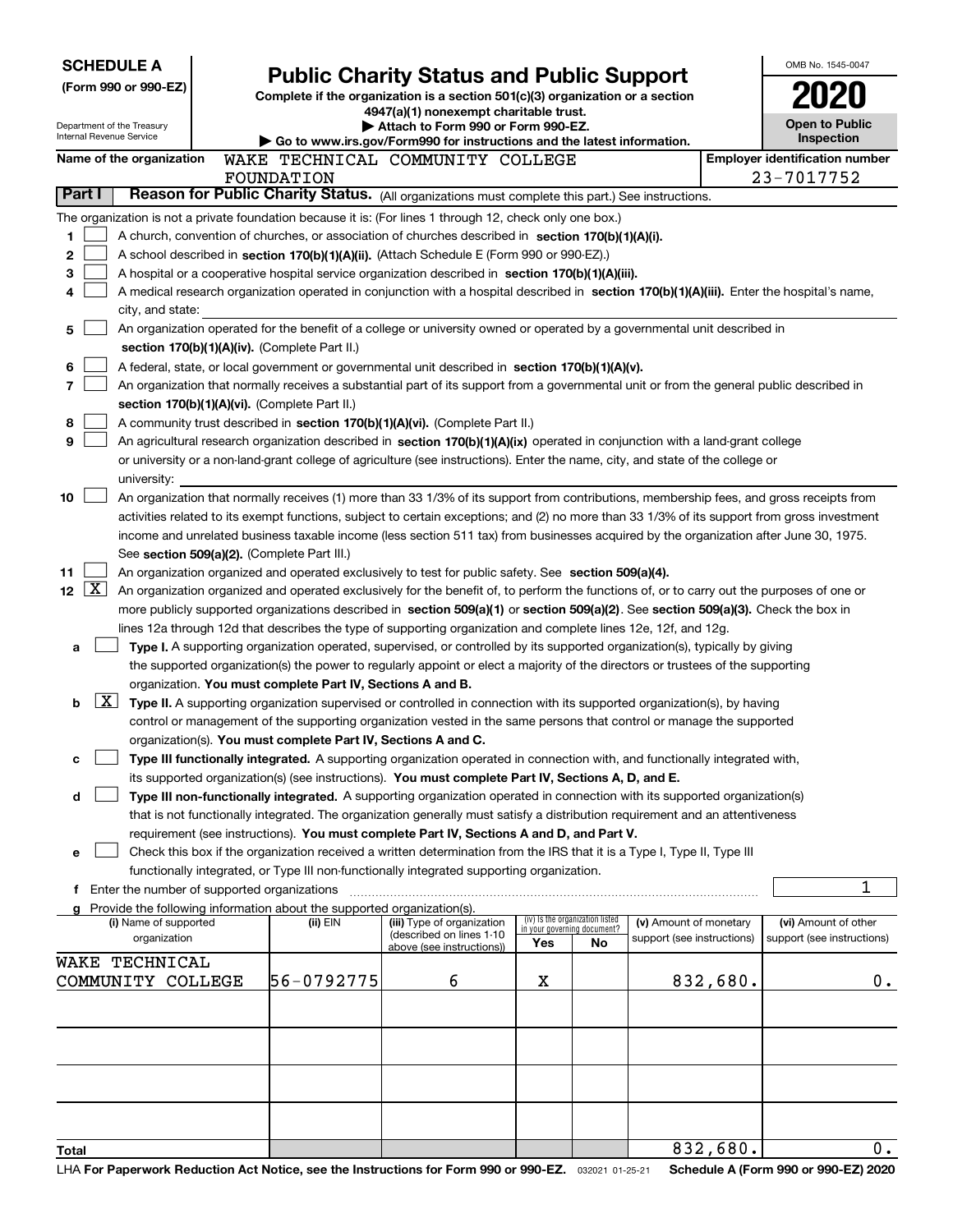### Schedule A (Form 990 or 990-EZ) 2020 Page FOUNDATION 23-7017752

**2**

(Complete only if you checked the box on line 5, 7, or 8 of Part I or if the organization failed to qualify under Part III. If the organization fails to qualify under the tests listed below, please complete Part III.) **Part II Support Schedule for Organizations Described in Sections 170(b)(1)(A)(iv) and 170(b)(1)(A)(vi)**

|    | <b>Section A. Public Support</b>                                                                                                               |          |            |            |            |          |           |
|----|------------------------------------------------------------------------------------------------------------------------------------------------|----------|------------|------------|------------|----------|-----------|
|    | Calendar year (or fiscal year beginning in) $\blacktriangleright$                                                                              | (a) 2016 | $(b)$ 2017 | $(c)$ 2018 | $(d)$ 2019 | (e) 2020 | (f) Total |
|    | <b>1</b> Gifts, grants, contributions, and                                                                                                     |          |            |            |            |          |           |
|    | membership fees received. (Do not                                                                                                              |          |            |            |            |          |           |
|    | include any "unusual grants.")                                                                                                                 |          |            |            |            |          |           |
|    | 2 Tax revenues levied for the organ-                                                                                                           |          |            |            |            |          |           |
|    | ization's benefit and either paid to                                                                                                           |          |            |            |            |          |           |
|    | or expended on its behalf                                                                                                                      |          |            |            |            |          |           |
|    | 3 The value of services or facilities                                                                                                          |          |            |            |            |          |           |
|    | furnished by a governmental unit to                                                                                                            |          |            |            |            |          |           |
|    | the organization without charge                                                                                                                |          |            |            |            |          |           |
|    | 4 Total. Add lines 1 through 3                                                                                                                 |          |            |            |            |          |           |
| 5. | The portion of total contributions                                                                                                             |          |            |            |            |          |           |
|    | by each person (other than a                                                                                                                   |          |            |            |            |          |           |
|    | governmental unit or publicly                                                                                                                  |          |            |            |            |          |           |
|    | supported organization) included                                                                                                               |          |            |            |            |          |           |
|    | on line 1 that exceeds 2% of the                                                                                                               |          |            |            |            |          |           |
|    | amount shown on line 11,                                                                                                                       |          |            |            |            |          |           |
|    | column (f)                                                                                                                                     |          |            |            |            |          |           |
|    | 6 Public support. Subtract line 5 from line 4.                                                                                                 |          |            |            |            |          |           |
|    | <b>Section B. Total Support</b>                                                                                                                |          |            |            |            |          |           |
|    | Calendar year (or fiscal year beginning in) $\blacktriangleright$                                                                              | (a) 2016 | (b) 2017   | $(c)$ 2018 | $(d)$ 2019 | (e) 2020 | (f) Total |
|    | 7 Amounts from line 4                                                                                                                          |          |            |            |            |          |           |
|    | 8 Gross income from interest,                                                                                                                  |          |            |            |            |          |           |
|    | dividends, payments received on                                                                                                                |          |            |            |            |          |           |
|    | securities loans, rents, royalties,                                                                                                            |          |            |            |            |          |           |
|    | and income from similar sources                                                                                                                |          |            |            |            |          |           |
| 9. | Net income from unrelated business                                                                                                             |          |            |            |            |          |           |
|    | activities, whether or not the                                                                                                                 |          |            |            |            |          |           |
|    | business is regularly carried on                                                                                                               |          |            |            |            |          |           |
|    | <b>10</b> Other income. Do not include gain                                                                                                    |          |            |            |            |          |           |
|    | or loss from the sale of capital                                                                                                               |          |            |            |            |          |           |
|    | assets (Explain in Part VI.)                                                                                                                   |          |            |            |            |          |           |
|    | <b>11 Total support.</b> Add lines 7 through 10                                                                                                |          |            |            |            |          |           |
|    | <b>12</b> Gross receipts from related activities, etc. (see instructions)                                                                      |          |            |            |            | 12       |           |
|    | 13 First 5 years. If the Form 990 is for the organization's first, second, third, fourth, or fifth tax year as a section 501(c)(3)             |          |            |            |            |          |           |
|    |                                                                                                                                                |          |            |            |            |          |           |
|    | <b>Section C. Computation of Public Support Percentage</b>                                                                                     |          |            |            |            |          |           |
|    | 14 Public support percentage for 2020 (line 6, column (f), divided by line 11, column (f) <i>mummumumum</i>                                    |          |            |            |            | 14       | %         |
|    |                                                                                                                                                |          |            |            |            | 15       | %         |
|    | 16a 33 1/3% support test - 2020. If the organization did not check the box on line 13, and line 14 is 33 1/3% or more, check this box and      |          |            |            |            |          |           |
|    | stop here. The organization qualifies as a publicly supported organization                                                                     |          |            |            |            |          | - 1       |
|    | b 33 1/3% support test - 2019. If the organization did not check a box on line 13 or 16a, and line 15 is 33 1/3% or more, check this box       |          |            |            |            |          |           |
|    | and stop here. The organization qualifies as a publicly supported organization                                                                 |          |            |            |            |          |           |
|    | 17a 10% -facts-and-circumstances test - 2020. If the organization did not check a box on line 13, 16a, or 16b, and line 14 is 10% or more,     |          |            |            |            |          |           |
|    | and if the organization meets the facts-and-circumstances test, check this box and stop here. Explain in Part VI how the organization          |          |            |            |            |          |           |
|    | meets the facts-and-circumstances test. The organization qualifies as a publicly supported organization                                        |          |            |            |            |          |           |
|    | <b>b 10% -facts-and-circumstances test - 2019.</b> If the organization did not check a box on line 13, 16a, 16b, or 17a, and line 15 is 10% or |          |            |            |            |          |           |
|    | more, and if the organization meets the facts-and-circumstances test, check this box and stop here. Explain in Part VI how the                 |          |            |            |            |          |           |
|    | organization meets the facts-and-circumstances test. The organization qualifies as a publicly supported organization                           |          |            |            |            |          |           |
| 18 | Private foundation. If the organization did not check a box on line 13, 16a, 16b, 17a, or 17b, check this box and see instructions             |          |            |            |            |          |           |

**Schedule A (Form 990 or 990-EZ) 2020**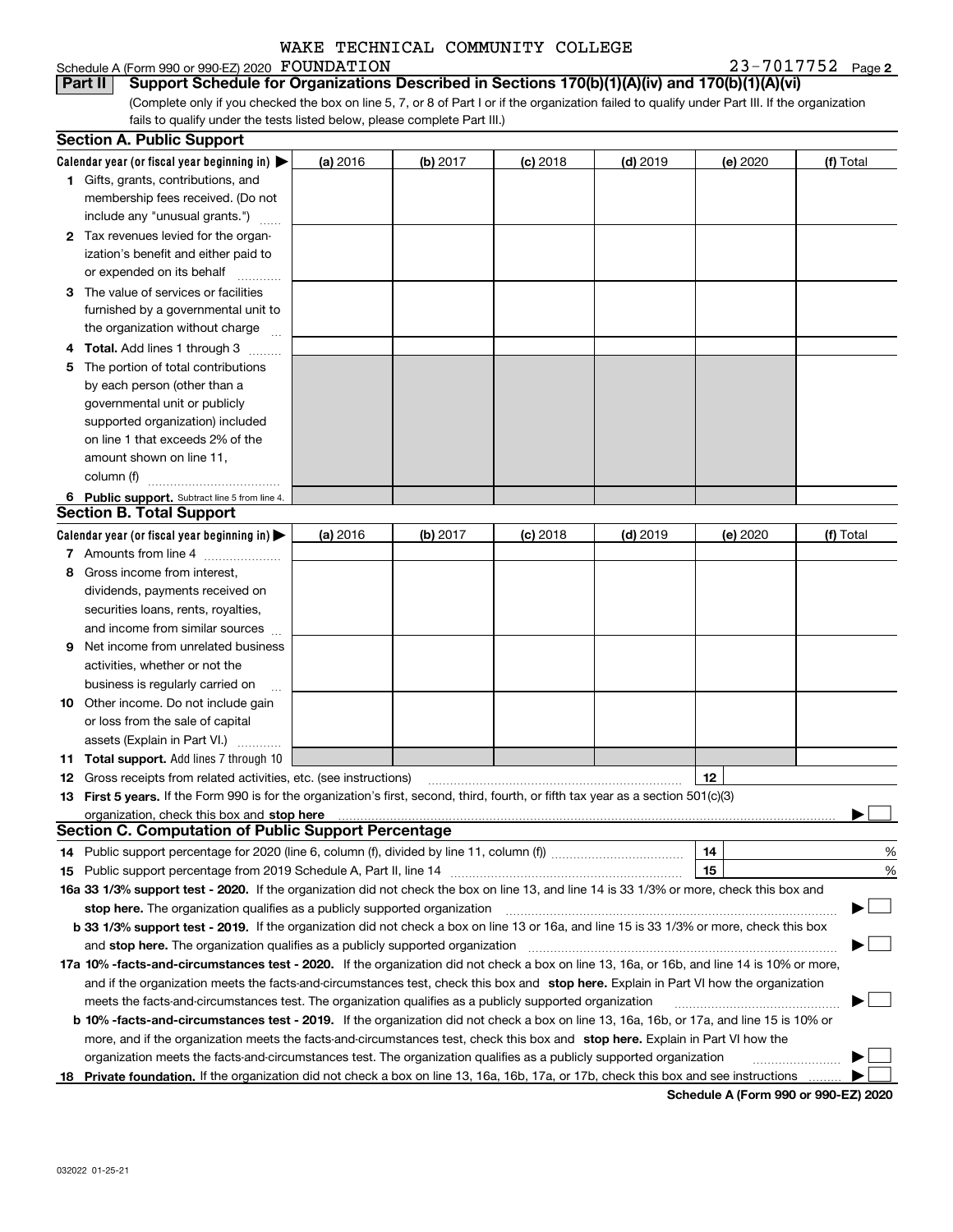### Schedule A (Form 990 or 990-EZ) 2020 FOUNDATION

### **Part III Support Schedule for Organizations Described in Section 509(a)(2)**

**3** FOUNDATION 23-7017752

(Complete only if you checked the box on line 10 of Part I or if the organization failed to qualify under Part II. If the organization fails to qualify under the tests listed below, please complete Part II.)

|    | <b>Section A. Public Support</b>                                                                                                                 |          |          |            |            |          |           |
|----|--------------------------------------------------------------------------------------------------------------------------------------------------|----------|----------|------------|------------|----------|-----------|
|    | Calendar year (or fiscal year beginning in) $\blacktriangleright$                                                                                | (a) 2016 | (b) 2017 | $(c)$ 2018 | $(d)$ 2019 | (e) 2020 | (f) Total |
|    | 1 Gifts, grants, contributions, and                                                                                                              |          |          |            |            |          |           |
|    | membership fees received. (Do not                                                                                                                |          |          |            |            |          |           |
|    | include any "unusual grants.")                                                                                                                   |          |          |            |            |          |           |
|    | <b>2</b> Gross receipts from admissions,                                                                                                         |          |          |            |            |          |           |
|    | merchandise sold or services per-                                                                                                                |          |          |            |            |          |           |
|    | formed, or facilities furnished in                                                                                                               |          |          |            |            |          |           |
|    | any activity that is related to the<br>organization's tax-exempt purpose                                                                         |          |          |            |            |          |           |
|    | 3 Gross receipts from activities that                                                                                                            |          |          |            |            |          |           |
|    | are not an unrelated trade or bus-                                                                                                               |          |          |            |            |          |           |
|    |                                                                                                                                                  |          |          |            |            |          |           |
|    | iness under section 513                                                                                                                          |          |          |            |            |          |           |
|    | 4 Tax revenues levied for the organ-                                                                                                             |          |          |            |            |          |           |
|    | ization's benefit and either paid to                                                                                                             |          |          |            |            |          |           |
|    | or expended on its behalf<br>.                                                                                                                   |          |          |            |            |          |           |
|    | 5 The value of services or facilities                                                                                                            |          |          |            |            |          |           |
|    | furnished by a governmental unit to                                                                                                              |          |          |            |            |          |           |
|    | the organization without charge                                                                                                                  |          |          |            |            |          |           |
|    | <b>6 Total.</b> Add lines 1 through 5                                                                                                            |          |          |            |            |          |           |
|    | 7a Amounts included on lines 1, 2, and                                                                                                           |          |          |            |            |          |           |
|    | 3 received from disqualified persons                                                                                                             |          |          |            |            |          |           |
|    | <b>b</b> Amounts included on lines 2 and 3 received                                                                                              |          |          |            |            |          |           |
|    | from other than disqualified persons that                                                                                                        |          |          |            |            |          |           |
|    | exceed the greater of \$5,000 or 1% of the<br>amount on line 13 for the year                                                                     |          |          |            |            |          |           |
|    | c Add lines 7a and 7b                                                                                                                            |          |          |            |            |          |           |
|    | 8 Public support. (Subtract line 7c from line 6.)                                                                                                |          |          |            |            |          |           |
|    | <b>Section B. Total Support</b>                                                                                                                  |          |          |            |            |          |           |
|    | Calendar year (or fiscal year beginning in)                                                                                                      | (a) 2016 | (b) 2017 | $(c)$ 2018 | $(d)$ 2019 | (e) 2020 | (f) Total |
|    | 9 Amounts from line 6                                                                                                                            |          |          |            |            |          |           |
|    | <b>10a</b> Gross income from interest,                                                                                                           |          |          |            |            |          |           |
|    | dividends, payments received on                                                                                                                  |          |          |            |            |          |           |
|    | securities loans, rents, royalties,<br>and income from similar sources                                                                           |          |          |            |            |          |           |
|    | <b>b</b> Unrelated business taxable income                                                                                                       |          |          |            |            |          |           |
|    | (less section 511 taxes) from businesses                                                                                                         |          |          |            |            |          |           |
|    | acquired after June 30, 1975                                                                                                                     |          |          |            |            |          |           |
|    |                                                                                                                                                  |          |          |            |            |          |           |
|    | c Add lines 10a and 10b<br>11 Net income from unrelated business                                                                                 |          |          |            |            |          |           |
|    | activities not included in line 10b,                                                                                                             |          |          |            |            |          |           |
|    | whether or not the business is                                                                                                                   |          |          |            |            |          |           |
|    | regularly carried on                                                                                                                             |          |          |            |            |          |           |
|    | <b>12</b> Other income. Do not include gain<br>or loss from the sale of capital                                                                  |          |          |            |            |          |           |
|    | assets (Explain in Part VI.)                                                                                                                     |          |          |            |            |          |           |
|    | <b>13</b> Total support. (Add lines 9, 10c, 11, and 12.)                                                                                         |          |          |            |            |          |           |
|    | 14 First 5 years. If the Form 990 is for the organization's first, second, third, fourth, or fifth tax year as a section 501(c)(3) organization, |          |          |            |            |          |           |
|    | check this box and stop here measurements are constructed as the state of the state of the state of the state o                                  |          |          |            |            |          |           |
|    | <b>Section C. Computation of Public Support Percentage</b>                                                                                       |          |          |            |            |          |           |
|    | 15 Public support percentage for 2020 (line 8, column (f), divided by line 13, column (f))                                                       |          |          |            |            | 15       | ℀         |
|    | 16 Public support percentage from 2019 Schedule A, Part III, line 15                                                                             |          |          |            |            | 16       | %         |
|    | <b>Section D. Computation of Investment Income Percentage</b>                                                                                    |          |          |            |            |          |           |
| 17 | Investment income percentage for 2020 (line 10c, column (f), divided by line 13, column (f))                                                     |          |          |            |            | 17       | %         |
|    | <b>18</b> Investment income percentage from <b>2019</b> Schedule A, Part III, line 17                                                            |          |          |            |            | 18       | %         |
|    | 19a 33 1/3% support tests - 2020. If the organization did not check the box on line 14, and line 15 is more than 33 1/3%, and line 17 is not     |          |          |            |            |          |           |
|    | more than 33 1/3%, check this box and stop here. The organization qualifies as a publicly supported organization                                 |          |          |            |            |          |           |
|    | b 33 1/3% support tests - 2019. If the organization did not check a box on line 14 or line 19a, and line 16 is more than 33 1/3%, and            |          |          |            |            |          |           |
|    | line 18 is not more than 33 1/3%, check this box and stop here. The organization qualifies as a publicly supported organization                  |          |          |            |            |          |           |
| 20 |                                                                                                                                                  |          |          |            |            |          |           |
|    |                                                                                                                                                  |          |          |            |            |          |           |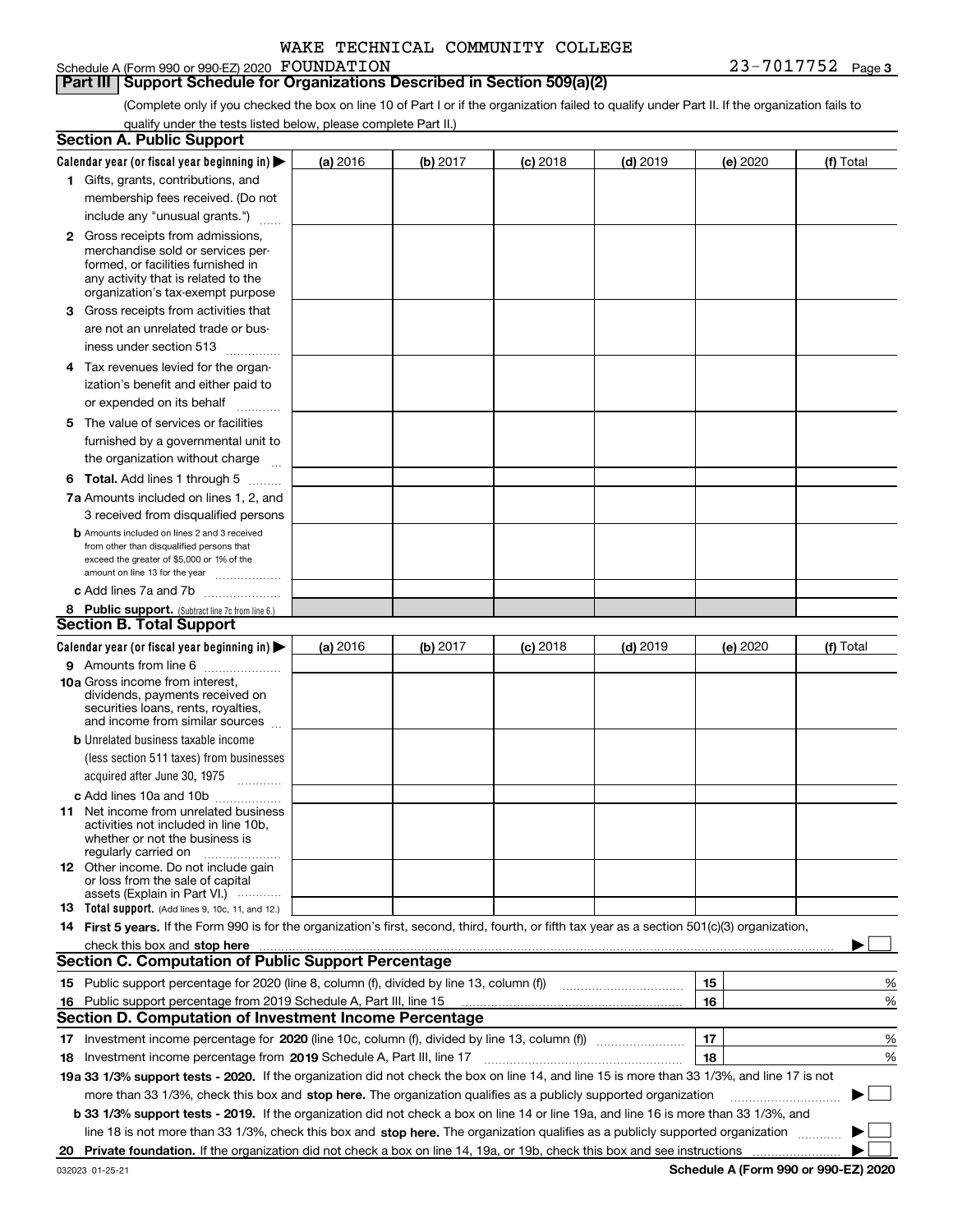### Schedule A (Form 990 or 990-EZ) 2020 Page FOUNDATION 23-7017752 **Part IV Supporting Organizations**

(Complete only if you checked a box in line 12 on Part I. If you checked box 12a, Part I, complete Sections A and B. If you checked box 12b, Part I, complete Sections A and C. If you checked box 12c, Part I, complete Sections A, D, and E. If you checked box 12d, Part I, complete Sections A and D, and complete Part V.)

### **Section A. All Supporting Organizations**

- **1** Are all of the organization's supported organizations listed by name in the organization's governing documents? If "No," describe in **Part VI** how the supported organizations are designated. If designated by *class or purpose, describe the designation. If historic and continuing relationship, explain.*
- **2** Did the organization have any supported organization that does not have an IRS determination of status under section 509(a)(1) or (2)? If "Yes," explain in Part VI how the organization determined that the supported *organization was described in section 509(a)(1) or (2).*
- **3a** Did the organization have a supported organization described in section 501(c)(4), (5), or (6)? If "Yes," answer *lines 3b and 3c below.*
- **b** Did the organization confirm that each supported organization qualified under section 501(c)(4), (5), or (6) and satisfied the public support tests under section 509(a)(2)? If "Yes," describe in **Part VI** when and how the *organization made the determination.*
- **c**Did the organization ensure that all support to such organizations was used exclusively for section 170(c)(2)(B) purposes? If "Yes," explain in **Part VI** what controls the organization put in place to ensure such use.
- **4a***If* Was any supported organization not organized in the United States ("foreign supported organization")? *"Yes," and if you checked box 12a or 12b in Part I, answer lines 4b and 4c below.*
- **b** Did the organization have ultimate control and discretion in deciding whether to make grants to the foreign supported organization? If "Yes," describe in **Part VI** how the organization had such control and discretion *despite being controlled or supervised by or in connection with its supported organizations.*
- **c** Did the organization support any foreign supported organization that does not have an IRS determination under sections 501(c)(3) and 509(a)(1) or (2)? If "Yes," explain in **Part VI** what controls the organization used *to ensure that all support to the foreign supported organization was used exclusively for section 170(c)(2)(B) purposes.*
- **5a***If "Yes,"* Did the organization add, substitute, or remove any supported organizations during the tax year? answer lines 5b and 5c below (if applicable). Also, provide detail in **Part VI,** including (i) the names and EIN *numbers of the supported organizations added, substituted, or removed; (ii) the reasons for each such action; (iii) the authority under the organization's organizing document authorizing such action; and (iv) how the action was accomplished (such as by amendment to the organizing document).*
- **b** Type I or Type II only. Was any added or substituted supported organization part of a class already designated in the organization's organizing document?
- **cSubstitutions only.**  Was the substitution the result of an event beyond the organization's control?
- **6** Did the organization provide support (whether in the form of grants or the provision of services or facilities) to **Part VI.** *If "Yes," provide detail in* support or benefit one or more of the filing organization's supported organizations? anyone other than (i) its supported organizations, (ii) individuals that are part of the charitable class benefited by one or more of its supported organizations, or (iii) other supporting organizations that also
- **7**Did the organization provide a grant, loan, compensation, or other similar payment to a substantial contributor *If "Yes," complete Part I of Schedule L (Form 990 or 990-EZ).* regard to a substantial contributor? (as defined in section 4958(c)(3)(C)), a family member of a substantial contributor, or a 35% controlled entity with
- **8** Did the organization make a loan to a disqualified person (as defined in section 4958) not described in line 7? *If "Yes," complete Part I of Schedule L (Form 990 or 990-EZ).*
- **9a** Was the organization controlled directly or indirectly at any time during the tax year by one or more in section 509(a)(1) or (2))? If "Yes," *provide detail in* <code>Part VI.</code> disqualified persons, as defined in section 4946 (other than foundation managers and organizations described
- **b** Did one or more disqualified persons (as defined in line 9a) hold a controlling interest in any entity in which the supporting organization had an interest? If "Yes," provide detail in P**art VI**.
- **c**Did a disqualified person (as defined in line 9a) have an ownership interest in, or derive any personal benefit from, assets in which the supporting organization also had an interest? If "Yes," provide detail in P**art VI.**
- **10a** Was the organization subject to the excess business holdings rules of section 4943 because of section supporting organizations)? If "Yes," answer line 10b below. 4943(f) (regarding certain Type II supporting organizations, and all Type III non-functionally integrated
- **b** Did the organization have any excess business holdings in the tax year? (Use Schedule C, Form 4720, to *determine whether the organization had excess business holdings.)*

**123a3b3c4a4b4c5a 5b5c6789a 9b9c10a**X X X X X X X X X X X X

**10b**

**Yes**

**No**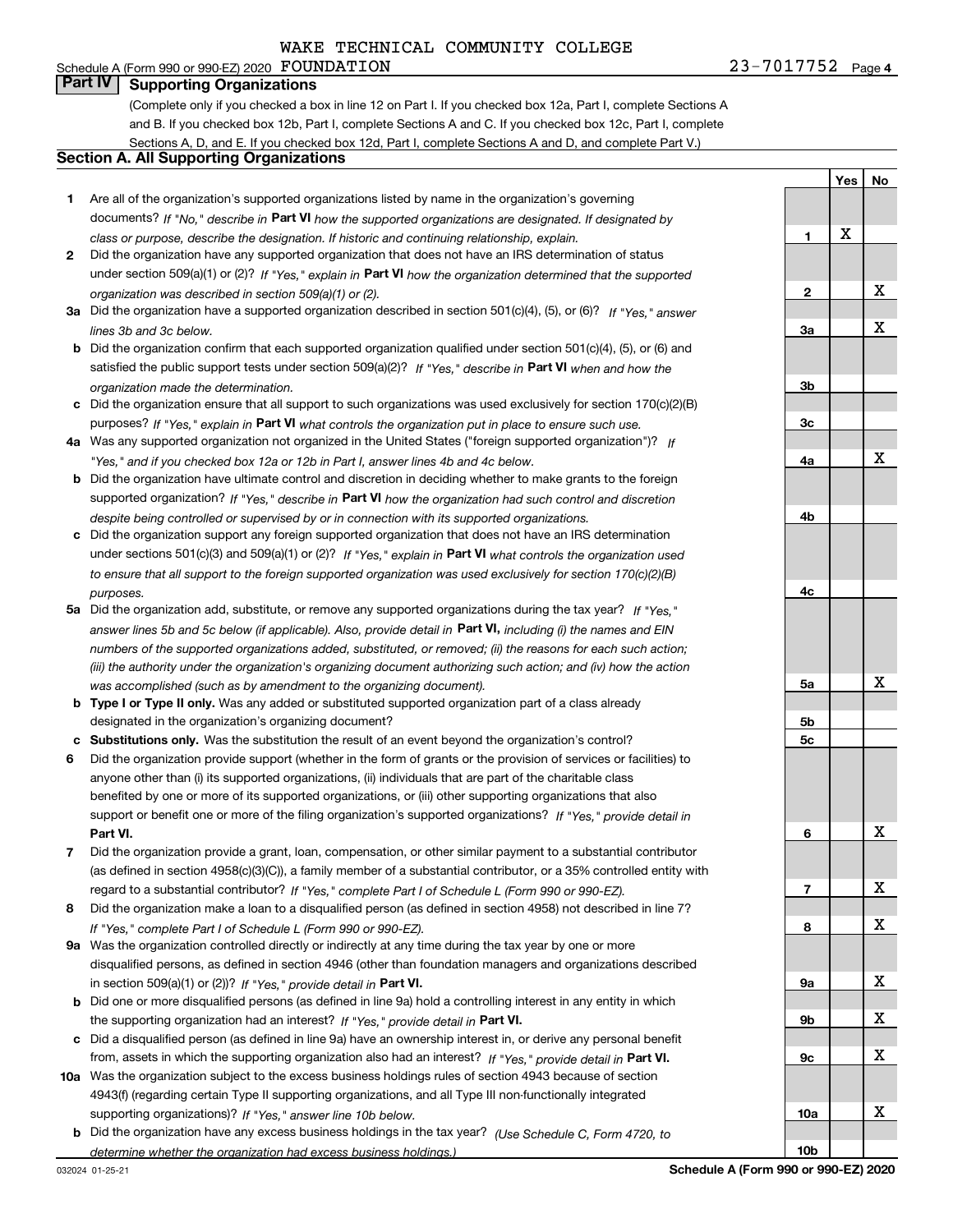**Part IV Supporting Organizations** *(continued)*

|      |                                                                                                                                                                                                                                                           |                 | Yes | No |
|------|-----------------------------------------------------------------------------------------------------------------------------------------------------------------------------------------------------------------------------------------------------------|-----------------|-----|----|
| 11 - | Has the organization accepted a gift or contribution from any of the following persons?                                                                                                                                                                   |                 |     |    |
|      | a A person who directly or indirectly controls, either alone or together with persons described in lines 11b and                                                                                                                                          |                 |     |    |
|      | 11c below, the governing body of a supported organization?                                                                                                                                                                                                | 11a             |     | х  |
|      | <b>b</b> A family member of a person described in line 11a above?                                                                                                                                                                                         | 11 <sub>b</sub> |     | X  |
|      | c A 35% controlled entity of a person described in line 11a or 11b above? If "Yes" to line 11a, 11b, or 11c, provide                                                                                                                                      |                 |     |    |
|      | detail in Part VI.                                                                                                                                                                                                                                        | 11c             |     | х  |
|      | <b>Section B. Type I Supporting Organizations</b>                                                                                                                                                                                                         |                 |     |    |
|      |                                                                                                                                                                                                                                                           |                 | Yes | No |
| 1    | Did the governing body, members of the governing body, officers acting in their official capacity, or membership of one or                                                                                                                                |                 |     |    |
|      | more supported organizations have the power to regularly appoint or elect at least a majority of the organization's officers,                                                                                                                             |                 |     |    |
|      | directors, or trustees at all times during the tax year? If "No," describe in Part VI how the supported organization(s)<br>effectively operated, supervised, or controlled the organization's activities. If the organization had more than one supported |                 |     |    |
|      | organization, describe how the powers to appoint and/or remove officers, directors, or trustees were allocated among the                                                                                                                                  |                 |     |    |
|      | supported organizations and what conditions or restrictions, if any, applied to such powers during the tax year.                                                                                                                                          | 1               |     |    |
| 2    | Did the organization operate for the benefit of any supported organization other than the supported                                                                                                                                                       |                 |     |    |
|      | organization(s) that operated, supervised, or controlled the supporting organization? If "Yes," explain in                                                                                                                                                |                 |     |    |
|      | Part VI how providing such benefit carried out the purposes of the supported organization(s) that operated,                                                                                                                                               |                 |     |    |
|      | supervised, or controlled the supporting organization.                                                                                                                                                                                                    | $\mathbf 2$     |     |    |
|      | <b>Section C. Type II Supporting Organizations</b>                                                                                                                                                                                                        |                 |     |    |
|      |                                                                                                                                                                                                                                                           |                 | Yes | No |
| 1.   | Were a majority of the organization's directors or trustees during the tax year also a majority of the directors                                                                                                                                          |                 |     |    |
|      | or trustees of each of the organization's supported organization(s)? If "No," describe in Part VI how control                                                                                                                                             |                 |     |    |
|      | or management of the supporting organization was vested in the same persons that controlled or managed                                                                                                                                                    |                 |     |    |
|      | the supported organization(s).                                                                                                                                                                                                                            | 1               |     | x  |
|      | Section D. All Type III Supporting Organizations                                                                                                                                                                                                          |                 |     |    |
|      |                                                                                                                                                                                                                                                           |                 | Yes | No |
| 1    | Did the organization provide to each of its supported organizations, by the last day of the fifth month of the                                                                                                                                            |                 |     |    |
|      | organization's tax year, (i) a written notice describing the type and amount of support provided during the prior tax                                                                                                                                     |                 |     |    |
|      | year, (ii) a copy of the Form 990 that was most recently filed as of the date of notification, and (iii) copies of the                                                                                                                                    |                 |     |    |
|      | organization's governing documents in effect on the date of notification, to the extent not previously provided?                                                                                                                                          | 1               |     |    |
| 2    | Were any of the organization's officers, directors, or trustees either (i) appointed or elected by the supported                                                                                                                                          |                 |     |    |
|      | organization(s) or (ii) serving on the governing body of a supported organization? If "No," explain in Part VI how                                                                                                                                        |                 |     |    |
|      | the organization maintained a close and continuous working relationship with the supported organization(s).                                                                                                                                               | $\mathbf{2}$    |     |    |
| 3    | By reason of the relationship described in line 2, above, did the organization's supported organizations have a                                                                                                                                           |                 |     |    |
|      | significant voice in the organization's investment policies and in directing the use of the organization's                                                                                                                                                |                 |     |    |
|      | income or assets at all times during the tax year? If "Yes," describe in Part VI the role the organization's                                                                                                                                              |                 |     |    |
|      | supported organizations played in this regard.                                                                                                                                                                                                            | З               |     |    |
|      | Section E. Type III Functionally Integrated Supporting Organizations                                                                                                                                                                                      |                 |     |    |
| 1    | Check the box next to the method that the organization used to satisfy the Integral Part Test during the year (see instructions).                                                                                                                         |                 |     |    |
| a    | The organization satisfied the Activities Test. Complete line 2 below.                                                                                                                                                                                    |                 |     |    |
| b    | The organization is the parent of each of its supported organizations. Complete line 3 below.                                                                                                                                                             |                 |     |    |
| c    | The organization supported a governmental entity. Describe in Part VI how you supported a governmental entity (see instructions).                                                                                                                         |                 |     |    |
| 2    | Activities Test. Answer lines 2a and 2b below.                                                                                                                                                                                                            |                 | Yes | No |
| а    | Did substantially all of the organization's activities during the tax year directly further the exempt purposes of                                                                                                                                        |                 |     |    |
|      | the supported organization(s) to which the organization was responsive? If "Yes," then in Part VI identify                                                                                                                                                |                 |     |    |
|      | those supported organizations and explain how these activities directly furthered their exempt purposes,                                                                                                                                                  |                 |     |    |
|      | how the organization was responsive to those supported organizations, and how the organization determined                                                                                                                                                 |                 |     |    |
|      | that these activities constituted substantially all of its activities.                                                                                                                                                                                    | 2a              |     |    |
| b    | Did the activities described in line 2a, above, constitute activities that, but for the organization's involvement,                                                                                                                                       |                 |     |    |
|      | one or more of the organization's supported organization(s) would have been engaged in? If "Yes," explain in                                                                                                                                              |                 |     |    |
|      | <b>Part VI</b> the reasons for the organization's position that its supported organization(s) would have engaged in                                                                                                                                       |                 |     |    |
|      | these activities but for the organization's involvement.                                                                                                                                                                                                  | 2b              |     |    |
| з    | Parent of Supported Organizations. Answer lines 3a and 3b below.                                                                                                                                                                                          |                 |     |    |
| а    | Did the organization have the power to regularly appoint or elect a majority of the officers, directors, or                                                                                                                                               |                 |     |    |
|      | trustees of each of the supported organizations? If "Yes" or "No" provide details in Part VI.                                                                                                                                                             | За              |     |    |
|      | <b>b</b> Did the organization exercise a substantial degree of direction over the policies, programs, and activities of each                                                                                                                              |                 |     |    |

**Schedule A (Form 990 or 990-EZ) 2020**

**3b**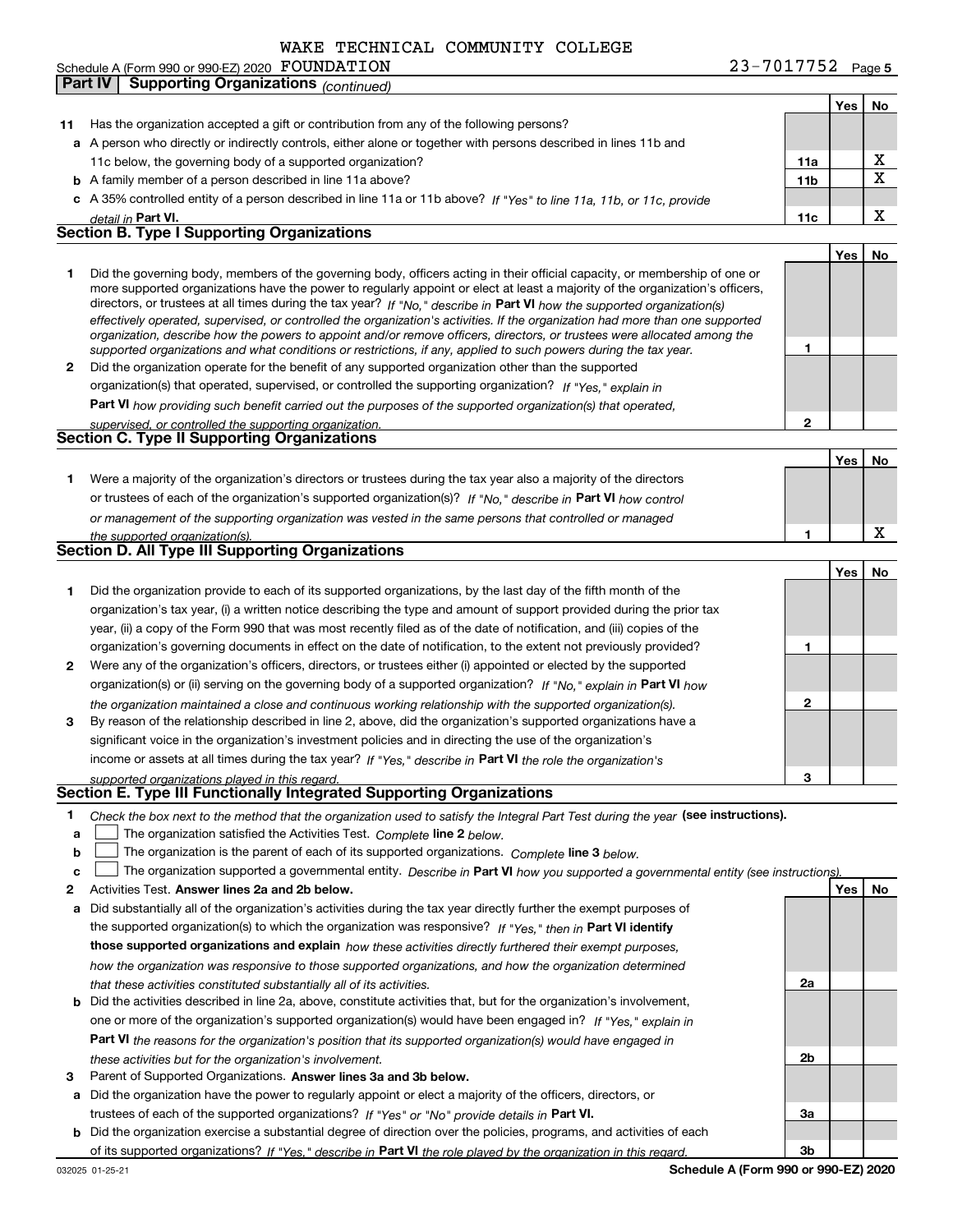#### **1Part VI** Check here if the organization satisfied the Integral Part Test as a qualifying trust on Nov. 20, 1970 ( explain in Part **VI**). See instructions. **Section A - Adjusted Net Income 123** Other gross income (see instructions) **4**Add lines 1 through 3. **56** Portion of operating expenses paid or incurred for production or **7** Other expenses (see instructions) **8** Adjusted Net Income (subtract lines 5, 6, and 7 from line 4) **8 8 1234567Section B - Minimum Asset Amount 1**Aggregate fair market value of all non-exempt-use assets (see **2**Acquisition indebtedness applicable to non-exempt-use assets **3** Subtract line 2 from line 1d. **4**Cash deemed held for exempt use. Enter 0.015 of line 3 (for greater amount, **5** Net value of non-exempt-use assets (subtract line 4 from line 3) **678a** Average monthly value of securities **b** Average monthly cash balances **c**Fair market value of other non-exempt-use assets **dTotal**  (add lines 1a, 1b, and 1c) **eDiscount** claimed for blockage or other factors **1a1b1c1d2345678**(explain in detail in Part VI): **Minimum Asset Amount**  (add line 7 to line 6) **Section C - Distributable Amount 123456123456Distributable Amount.** Subtract line 5 from line 4, unless subject to Schedule A (Form 990 or 990-EZ) 2020 Page FOUNDATION 23-7017752 All other Type III non-functionally integrated supporting organizations must complete Sections A through E. (B) Current Year (optional)(A) Prior Year Net short-term capital gain Recoveries of prior-year distributions Depreciation and depletion collection of gross income or for management, conservation, or maintenance of property held for production of income (see instructions) (B) Current Year (optional)(A) Prior Year instructions for short tax year or assets held for part of year): see instructions). Multiply line 5 by 0.035. Recoveries of prior-year distributions Current Year Adjusted net income for prior year (from Section A, line 8, column A) Enter 0.85 of line 1. Minimum asset amount for prior year (from Section B, line 8, column A) Enter greater of line 2 or line 3. Income tax imposed in prior year emergency temporary reduction (see instructions). **Part V Type III Non-Functionally Integrated 509(a)(3) Supporting Organizations**   $\mathcal{L}^{\text{max}}$

**7**Check here if the current year is the organization's first as a non-functionally integrated Type III supporting organization (see instructions). $\mathcal{L}^{\text{max}}$ 

**Schedule A (Form 990 or 990-EZ) 2020**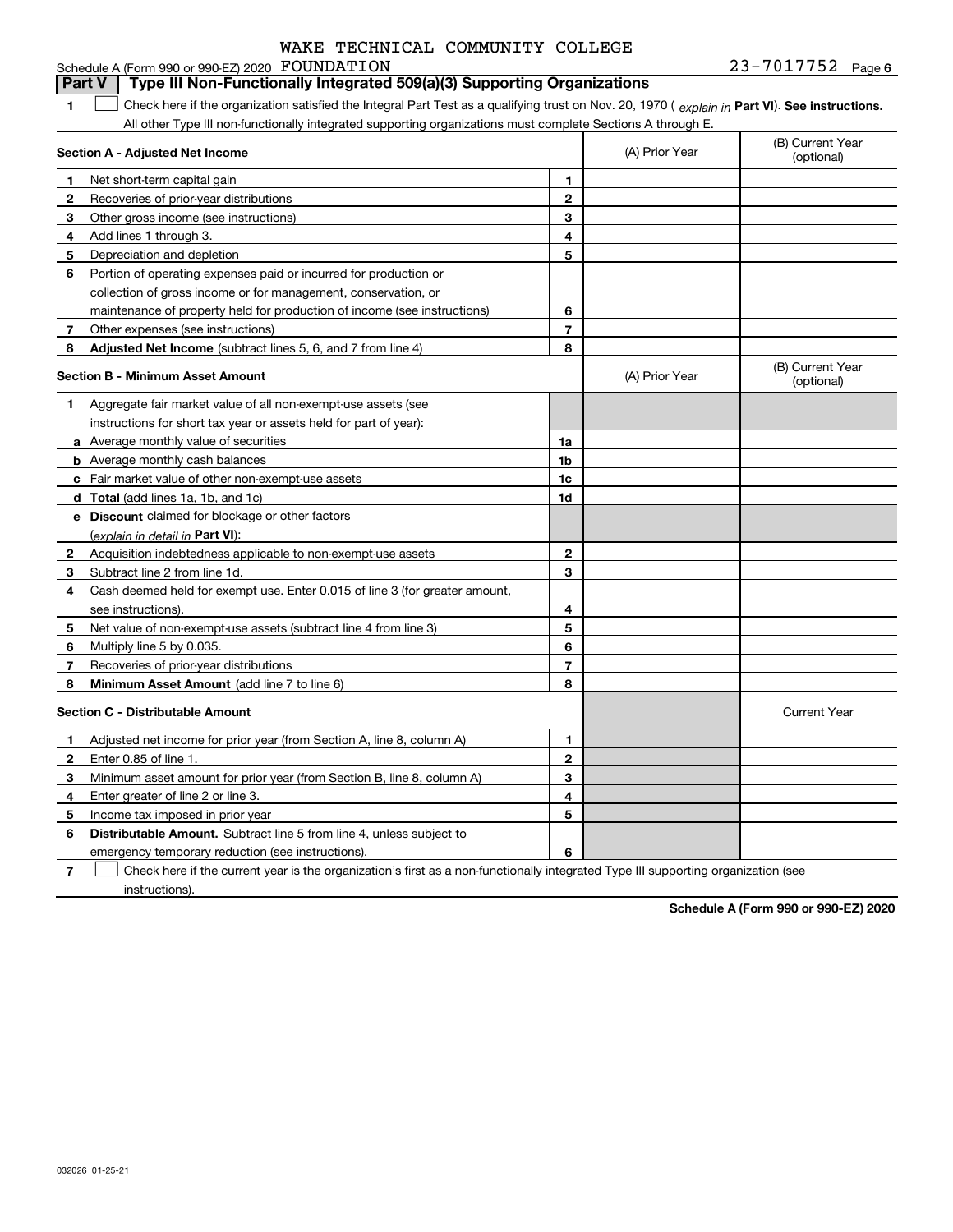|               | Schedule A (Form 990 or 990-EZ) 2020 FOUNDATION                                            |                                    |                                               |                | $23 - 7017752$ Page 7                            |
|---------------|--------------------------------------------------------------------------------------------|------------------------------------|-----------------------------------------------|----------------|--------------------------------------------------|
| <b>Part V</b> | Type III Non-Functionally Integrated 509(a)(3) Supporting Organizations                    |                                    | (continued)                                   |                |                                                  |
|               | Section D - Distributions                                                                  |                                    |                                               |                | <b>Current Year</b>                              |
| 1.            | Amounts paid to supported organizations to accomplish exempt purposes                      |                                    |                                               | 1              |                                                  |
| 2             | Amounts paid to perform activity that directly furthers exempt purposes of supported       |                                    |                                               |                |                                                  |
|               | organizations, in excess of income from activity                                           |                                    |                                               | 2              |                                                  |
| 3             | Administrative expenses paid to accomplish exempt purposes of supported organizations      |                                    |                                               | 3              |                                                  |
| 4             | Amounts paid to acquire exempt-use assets                                                  |                                    |                                               | 4              |                                                  |
| 5             | Qualified set-aside amounts (prior IRS approval required - provide details in Part VI)     |                                    |                                               | 5              |                                                  |
| 6             | Other distributions ( <i>describe in</i> Part VI). See instructions.                       |                                    |                                               | 6              |                                                  |
| 7             | Total annual distributions. Add lines 1 through 6.                                         |                                    |                                               | $\overline{7}$ |                                                  |
| 8             | Distributions to attentive supported organizations to which the organization is responsive |                                    |                                               |                |                                                  |
|               | (provide details in Part VI). See instructions.                                            |                                    |                                               | 8              |                                                  |
| 9             | Distributable amount for 2020 from Section C, line 6                                       |                                    |                                               | 9              |                                                  |
| 10            | Line 8 amount divided by line 9 amount                                                     |                                    |                                               | 10             |                                                  |
|               | <b>Section E - Distribution Allocations</b> (see instructions)                             | (i)<br><b>Excess Distributions</b> | (ii)<br><b>Underdistributions</b><br>Pre-2020 |                | (iii)<br><b>Distributable</b><br>Amount for 2020 |
| 1             | Distributable amount for 2020 from Section C, line 6                                       |                                    |                                               |                |                                                  |
| 2             | Underdistributions, if any, for years prior to 2020 (reason-                               |                                    |                                               |                |                                                  |
|               | able cause required - explain in Part VI). See instructions.                               |                                    |                                               |                |                                                  |
| 3             | Excess distributions carryover, if any, to 2020                                            |                                    |                                               |                |                                                  |
|               | <b>a</b> From 2015                                                                         |                                    |                                               |                |                                                  |
|               | <b>b</b> From 2016                                                                         |                                    |                                               |                |                                                  |
|               | <b>c</b> From 2017                                                                         |                                    |                                               |                |                                                  |
|               | d From 2018                                                                                |                                    |                                               |                |                                                  |
|               | e From 2019                                                                                |                                    |                                               |                |                                                  |
|               | f Total of lines 3a through 3e                                                             |                                    |                                               |                |                                                  |
|               | g Applied to underdistributions of prior years                                             |                                    |                                               |                |                                                  |
|               | <b>h</b> Applied to 2020 distributable amount                                              |                                    |                                               |                |                                                  |
| Ť.            | Carryover from 2015 not applied (see instructions)                                         |                                    |                                               |                |                                                  |
|               | Remainder. Subtract lines 3g, 3h, and 3i from line 3f.                                     |                                    |                                               |                |                                                  |
| 4             | Distributions for 2020 from Section D,                                                     |                                    |                                               |                |                                                  |
|               | \$<br>line $7:$                                                                            |                                    |                                               |                |                                                  |
|               | a Applied to underdistributions of prior years                                             |                                    |                                               |                |                                                  |
|               | <b>b</b> Applied to 2020 distributable amount                                              |                                    |                                               |                |                                                  |
|               | <b>c</b> Remainder. Subtract lines 4a and 4b from line 4.                                  |                                    |                                               |                |                                                  |
|               | Remaining underdistributions for years prior to 2020, if                                   |                                    |                                               |                |                                                  |
|               | any. Subtract lines 3g and 4a from line 2. For result greater                              |                                    |                                               |                |                                                  |
|               | than zero, explain in Part VI. See instructions.                                           |                                    |                                               |                |                                                  |
| 6             | Remaining underdistributions for 2020. Subtract lines 3h                                   |                                    |                                               |                |                                                  |
|               | and 4b from line 1. For result greater than zero, explain in                               |                                    |                                               |                |                                                  |
|               | <b>Part VI.</b> See instructions.                                                          |                                    |                                               |                |                                                  |
| 7             | Excess distributions carryover to 2021. Add lines 3j                                       |                                    |                                               |                |                                                  |
|               | and 4c.                                                                                    |                                    |                                               |                |                                                  |
| 8             | Breakdown of line 7:                                                                       |                                    |                                               |                |                                                  |
|               | a Excess from 2016                                                                         |                                    |                                               |                |                                                  |
|               | <b>b</b> Excess from 2017                                                                  |                                    |                                               |                |                                                  |
|               | c Excess from 2018                                                                         |                                    |                                               |                |                                                  |
|               | d Excess from 2019                                                                         |                                    |                                               |                |                                                  |
|               | e Excess from 2020                                                                         |                                    |                                               |                |                                                  |
|               |                                                                                            |                                    |                                               |                |                                                  |

**Schedule A (Form 990 or 990-EZ) 2020**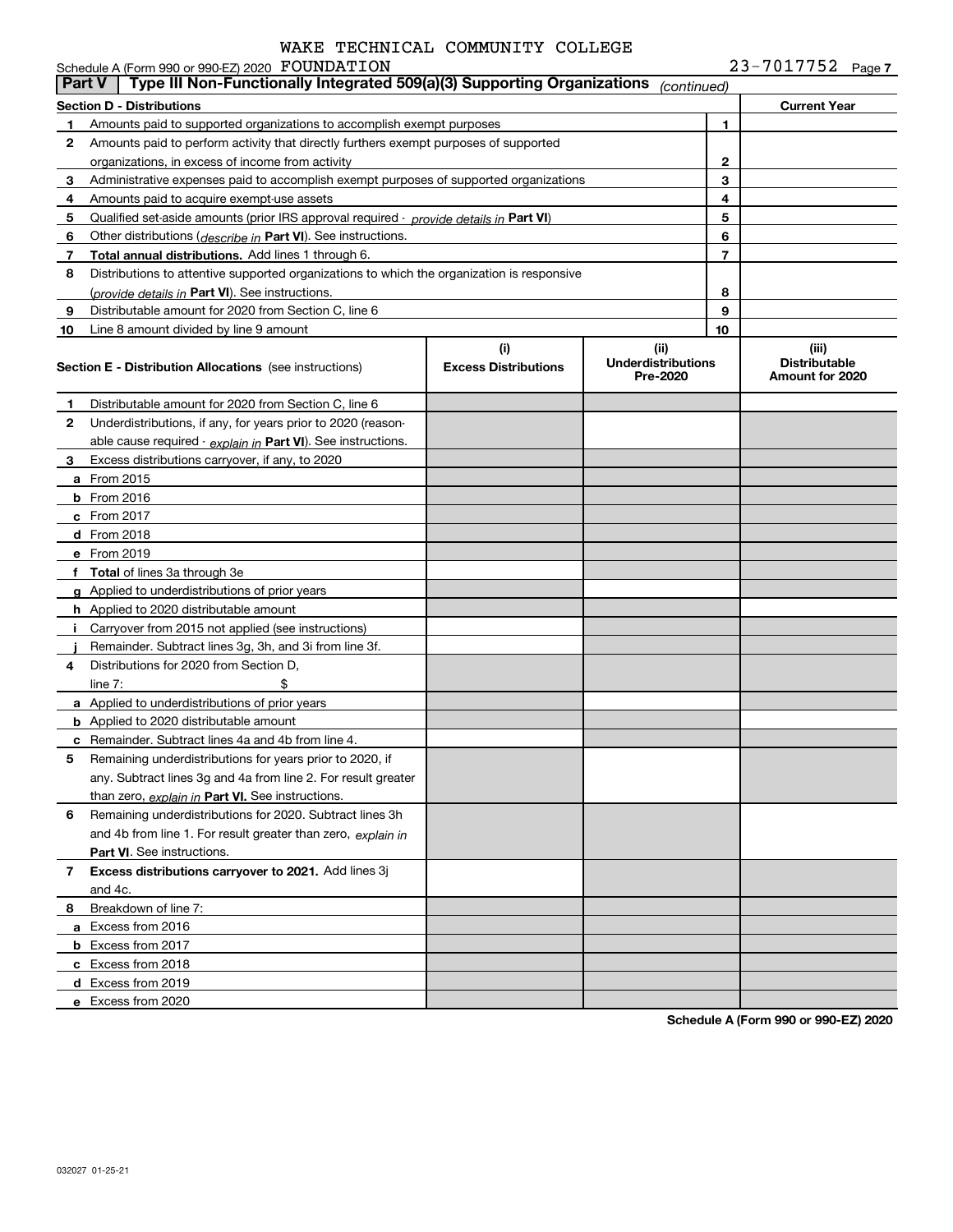### Schedule A (Form 990 or 990-EZ) 2020 Page FOUNDATION WAKE TECHNICAL COMMUNITY COLLEGE

Part VI | Supplemental Information. Provide the explanations required by Part II, line 10; Part II, line 17a or 17b; Part III, line 12; Part IV, Section A, lines 1, 2, 3b, 3c, 4b, 4c, 5a, 6, 9a, 9b, 9c, 11a, 11b, and 11c; Part IV, Section B, lines 1 and 2; Part IV, Section C, line 1; Part IV, Section D, lines 2 and 3; Part IV, Section E, lines 1c, 2a, 2b, 3a, and 3b; Part V, line 1; Part V, Section B, line 1e; Part V, Section D, lines 5, 6, and 8; and Part V, Section E, lines 2, 5, and 6. Also complete this part for any additional information. (See instructions.)

PART IV, SECTION C, LINE 1:

THE PRESIDENT OF THE SUPPORTED ORGANIZATION IS ALSO A BOARD MEMBER OF

WAKE TECHNICAL COMMUNITY COLLEGE FOUNDATION, THE SUPPORTING

ORGANIZATION. THE PRESIDENT ASSISTS IN DIRECTING THE MISSION AND

PROGRAM SERVICES OF THE SUPPORTING ORGANIZATION TO BE CLOSELY ALIGNED

WITH THAT OF THE SUPPORTED ORGANIZATION.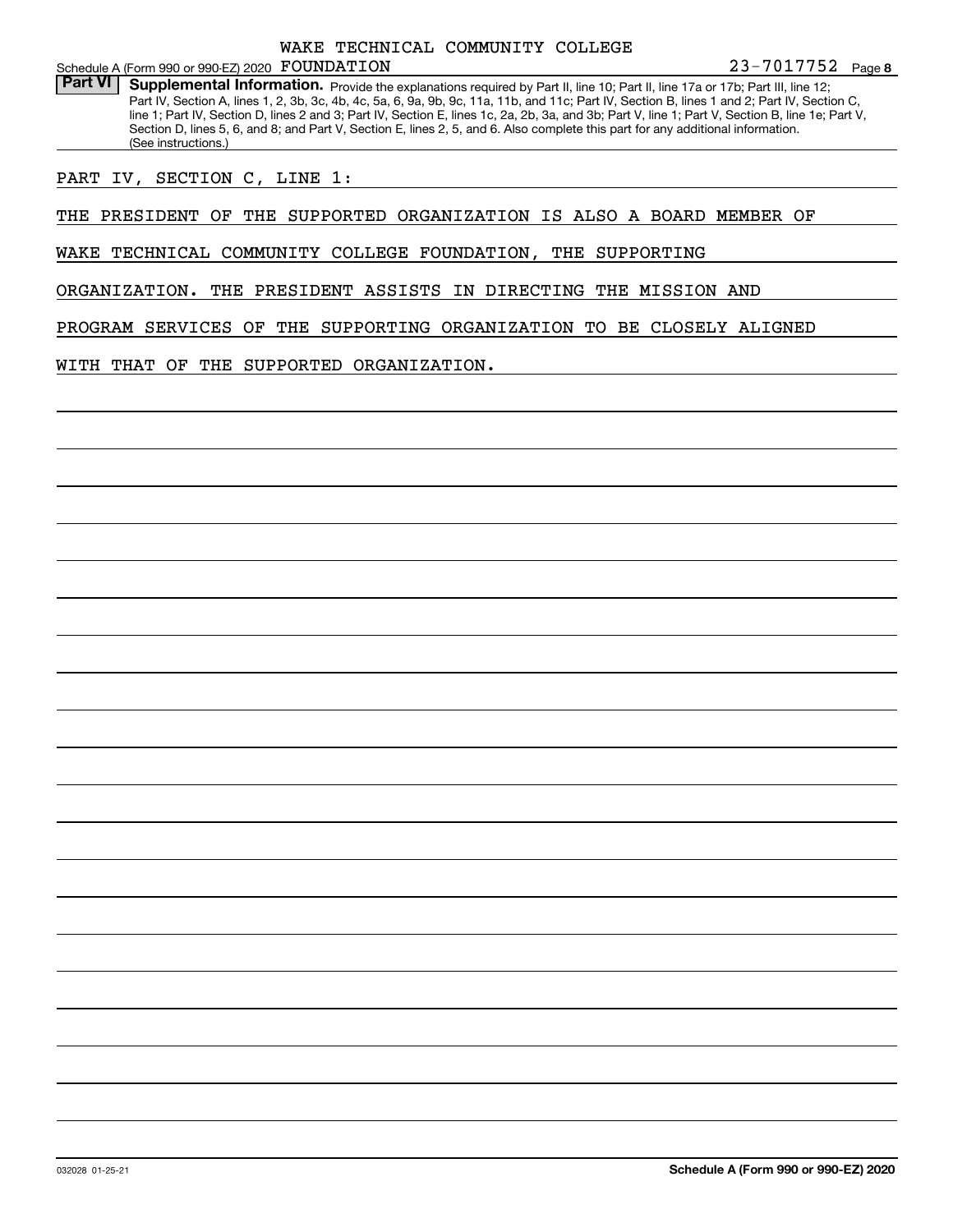Department of the Treasury Internal Revenue Service **(Form 990, 990-EZ, or 990-PF)**

### Name of the organization

**Organization type** (check one):

### \*\* PUBLIC DISCLOSURE COPY \*\*

## **Schedule B Schedule of Contributors**

**| Attach to Form 990, Form 990-EZ, or Form 990-PF. | Go to www.irs.gov/Form990 for the latest information.** OMB No. 1545-0047

**2020**

**Employer identification number**

|  |            | WAKE TECHNICAL COMMUNITY COLLEGE |  |
|--|------------|----------------------------------|--|
|  | FOUNDATION |                                  |  |

FOUNDATION 23-7017752

| Filers of:         | Section:                                                                  |
|--------------------|---------------------------------------------------------------------------|
| Form 990 or 990-EZ | $\lfloor x \rfloor$ 501(c)( 3) (enter number) organization                |
|                    | 4947(a)(1) nonexempt charitable trust not treated as a private foundation |
|                    | 527 political organization                                                |
| Form 990-PF        | 501(c)(3) exempt private foundation                                       |
|                    | 4947(a)(1) nonexempt charitable trust treated as a private foundation     |
|                    | 501(c)(3) taxable private foundation                                      |

Check if your organization is covered by the **General Rule** or a **Special Rule. Note:**  Only a section 501(c)(7), (8), or (10) organization can check boxes for both the General Rule and a Special Rule. See instructions.

### **General Rule**

 $\boxed{\textbf{X}}$  For an organization filing Form 990, 990-EZ, or 990-PF that received, during the year, contributions totaling \$5,000 or more (in money or property) from any one contributor. Complete Parts I and II. See instructions for determining a contributor's total contributions.

### **Special Rules**

| For an organization described in section 501(c)(3) filing Form 990 or 990-EZ that met the 33 1/3% support test of the regulations under               |
|-------------------------------------------------------------------------------------------------------------------------------------------------------|
| sections 509(a)(1) and 170(b)(1)(A)(vi), that checked Schedule A (Form 990 or 990-EZ), Part II, line 13, 16a, or 16b, and that received from          |
| any one contributor, during the year, total contributions of the greater of (1) \$5,000; or (2) 2% of the amount on (i) Form 990, Part VIII, line 1h; |
| or (ii) Form 990-EZ, line 1. Complete Parts I and II.                                                                                                 |

For an organization described in section 501(c)(7), (8), or (10) filing Form 990 or 990-EZ that received from any one contributor, during the year, total contributions of more than \$1,000 exclusively for religious, charitable, scientific, literary, or educational purposes, or for the prevention of cruelty to children or animals. Complete Parts I (entering "N/A" in column (b) instead of the contributor name and address), II, and III.  $\mathcal{L}^{\text{max}}$ 

purpose. Don't complete any of the parts unless the **General Rule** applies to this organization because it received *nonexclusively* year, contributions <sub>exclusively</sub> for religious, charitable, etc., purposes, but no such contributions totaled more than \$1,000. If this box is checked, enter here the total contributions that were received during the year for an  $\;$ exclusively religious, charitable, etc., For an organization described in section 501(c)(7), (8), or (10) filing Form 990 or 990-EZ that received from any one contributor, during the religious, charitable, etc., contributions totaling \$5,000 or more during the year  $\Box$ — $\Box$   $\Box$  $\mathcal{L}^{\text{max}}$ 

**Caution:**  An organization that isn't covered by the General Rule and/or the Special Rules doesn't file Schedule B (Form 990, 990-EZ, or 990-PF),  **must** but it answer "No" on Part IV, line 2, of its Form 990; or check the box on line H of its Form 990-EZ or on its Form 990-PF, Part I, line 2, to certify that it doesn't meet the filing requirements of Schedule B (Form 990, 990-EZ, or 990-PF).

**For Paperwork Reduction Act Notice, see the instructions for Form 990, 990-EZ, or 990-PF. Schedule B (Form 990, 990-EZ, or 990-PF) (2020)** LHA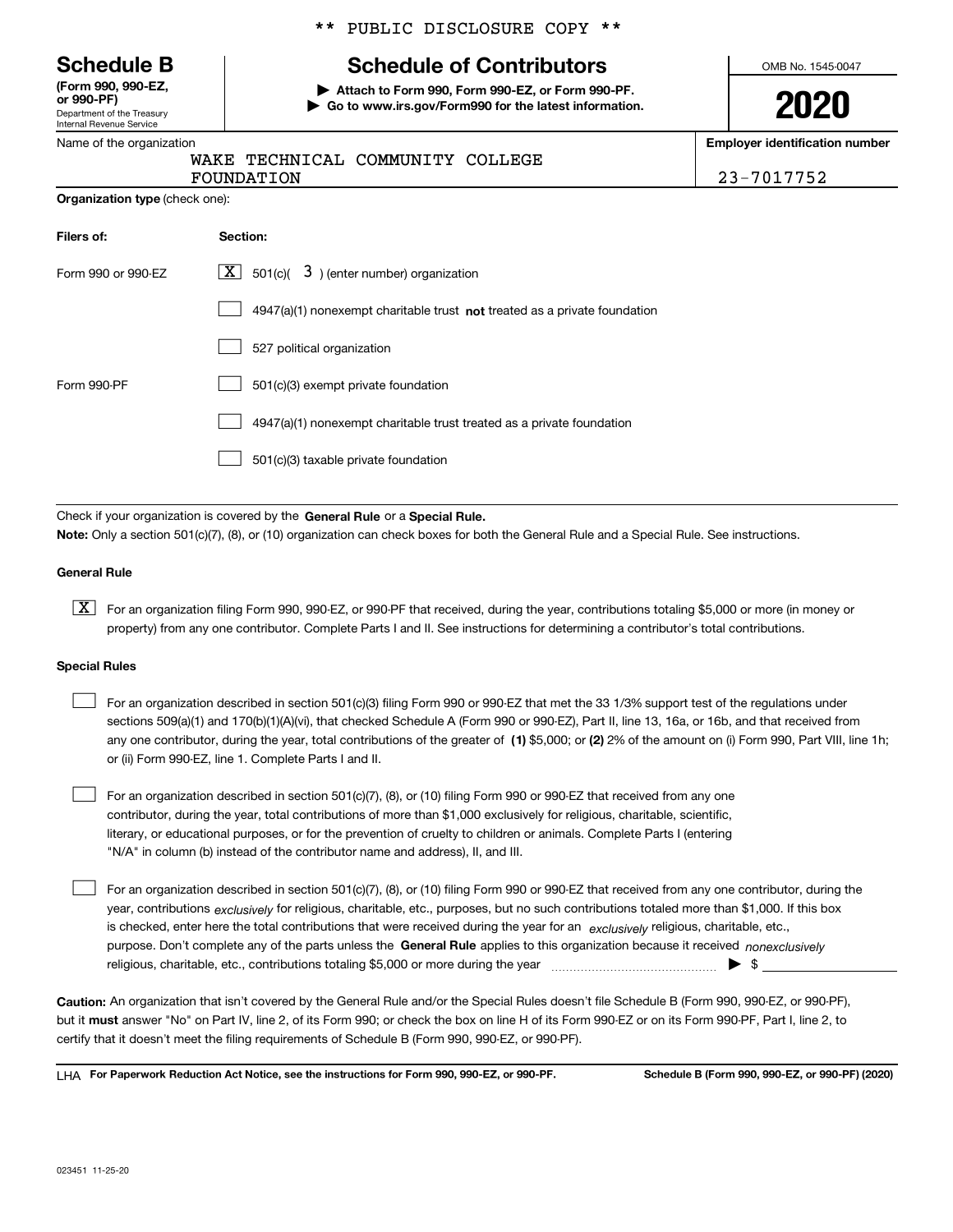Name of organization

WAKE TECHNICAL COMMUNITY COLLEGE FOUNDATION 23-7017752

**Employer identification number**

#### **(a)No.(b)Name, address, and ZIP + 4 (c)Total contributions (d)Type of contribution PersonPayrollNoncash (a)No.(b)Name, address, and ZIP + 4 (c)Total contributions (d)Type of contribution PersonPayrollNoncash (a)No.(b)Name, address, and ZIP + 4 (c)Total contributions (d)Type of contribution PersonPayrollNoncash (a) No.(b) Name, address, and ZIP + 4 (c) Total contributions (d) Type of contribution PersonPayrollNoncash(a) No.(b) Name, address, and ZIP + 4 (c) Total contributions (d) Type of contribution PersonPayrollNoncash (a) No.(b)Name, address, and ZIP + 4 (c) Total contributions (d) Type of contribution PersonPayrollNoncash Contributors** (see instructions). Use duplicate copies of Part I if additional space is needed. \$(Complete Part II for noncash contributions.) \$(Complete Part II for noncash contributions.) \$(Complete Part II for noncash contributions.) \$(Complete Part II for noncash contributions.) \$(Complete Part II for noncash contributions.) \$(Complete Part II for noncash contributions.) Chedule B (Form 990, 990-EZ, or 990-PF) (2020)<br> **2Part I 2Part I COMMUNITY COLLEGE**<br> **2Part I Contributors** (see instructions). Use duplicate copies of Part I if additional space is needed.<br> **Part I Contributors** (  $|X|$  $\mathcal{L}^{\text{max}}$  $\mathcal{L}^{\text{max}}$  $\boxed{\text{X}}$  $\mathcal{L}^{\text{max}}$  $\mathcal{L}^{\text{max}}$  $|X|$  $\mathcal{L}^{\text{max}}$  $\mathcal{L}^{\text{max}}$  $|X|$  $\mathcal{L}^{\text{max}}$  $\mathcal{L}^{\text{max}}$  $|X|$  $\mathcal{L}^{\text{max}}$  $\mathcal{L}^{\text{max}}$  $\boxed{\text{X}}$  $\mathcal{L}^{\text{max}}$  $\mathcal{L}^{\text{max}}$  $\begin{array}{c|c|c|c|c|c} 1 & \hspace{1.5cm} & \hspace{1.5cm} & \hspace{1.5cm} & \hspace{1.5cm} & \hspace{1.5cm} & \hspace{1.5cm} & \hspace{1.5cm} & \hspace{1.5cm} & \hspace{1.5cm} & \hspace{1.5cm} & \hspace{1.5cm} & \hspace{1.5cm} & \hspace{1.5cm} & \hspace{1.5cm} & \hspace{1.5cm} & \hspace{1.5cm} & \hspace{1.5cm} & \hspace{1.5cm} & \hspace{1.5cm} & \hspace{1.5cm} &$ 901,600.  $2$  | Person  $\overline{\text{X}}$ 275,000.  $\overline{3}$  | Person  $\overline{X}$ 250,000.  $4$  | Person  $\overline{\text{X}}$ 250,000.  $\sim$  5 | Person X 250,000.  $\sim$  6 | Person X 200,000.

023452 11-25-20 **Schedule B (Form 990, 990-EZ, or 990-PF) (2020)**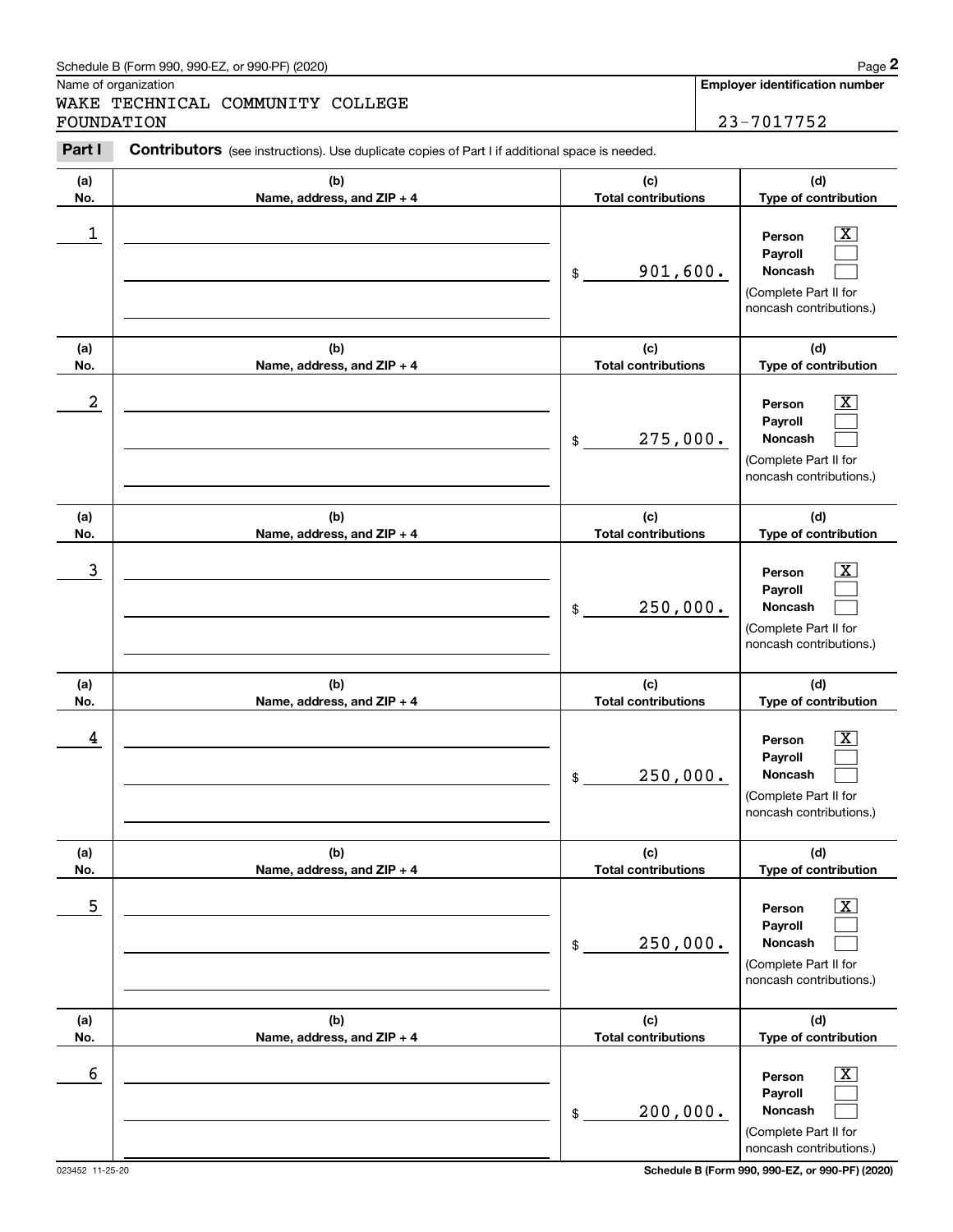Name of organization

WAKE TECHNICAL COMMUNITY COLLEGE FOUNDATION 23-7017752

**Employer identification number**

#### **(a)No.(b)Name, address, and ZIP + 4 (c)Total contributions (d)Type of contribution PersonPayrollNoncash (a)No.(b)Name, address, and ZIP + 4 (c)Total contributions (d)Type of contribution PersonPayrollNoncash (a)No.(b)Name, address, and ZIP + 4 (c)Total contributions (d)Type of contribution PersonPayrollNoncash (a) No.(b) Name, address, and ZIP + 4 (c) Total contributions (d) Type of contribution PersonPayrollNoncash (a) No.(b) Name, address, and ZIP + 4 (c) Total contributions (d) Type of contribution PersonPayrollNoncash (a) No.(b)Name, address, and ZIP + 4 (c) Total contributions (d)Type of contribution PersonPayrollNoncash Contributors** (see instructions). Use duplicate copies of Part I if additional space is needed. \$(Complete Part II for noncash contributions.) \$(Complete Part II for noncash contributions.) \$(Complete Part II for noncash contributions.) \$(Complete Part II for noncash contributions.) \$(Complete Part II for noncash contributions.) \$(Complete Part II for noncash contributions.) Chedule B (Form 990, 990-EZ, or 990-PF) (2020)<br> **2Part I 2Part I COMMUNITY COLLEGE**<br> **2Part I Contributors** (see instructions). Use duplicate copies of Part I if additional space is needed.<br> **Part I Contributors** (  $|X|$  $\mathcal{L}^{\text{max}}$  $\mathcal{L}^{\text{max}}$  $\boxed{\text{X}}$  $\mathcal{L}^{\text{max}}$  $\mathcal{L}^{\text{max}}$  $\mathcal{L}^{\text{max}}$  $\mathcal{L}^{\text{max}}$  $\boxed{\text{X}}$  $|X|$  $\mathcal{L}^{\text{max}}$  $\mathcal{L}^{\text{max}}$  $\mathcal{L}^{\text{max}}$  $\mathcal{L}^{\text{max}}$  $\sqrt{X}$  $\mathcal{L}^{\text{max}}$  $\mathcal{L}^{\text{max}}$  $\vert X \vert$ 7 X 105,000. 8 X 100,000. 9 97,809. X  $10$  Person  $\overline{\text{X}}$ 75,000. 11  $64,295$ . 12 62,938. X

023452 11-25-20 **Schedule B (Form 990, 990-EZ, or 990-PF) (2020)**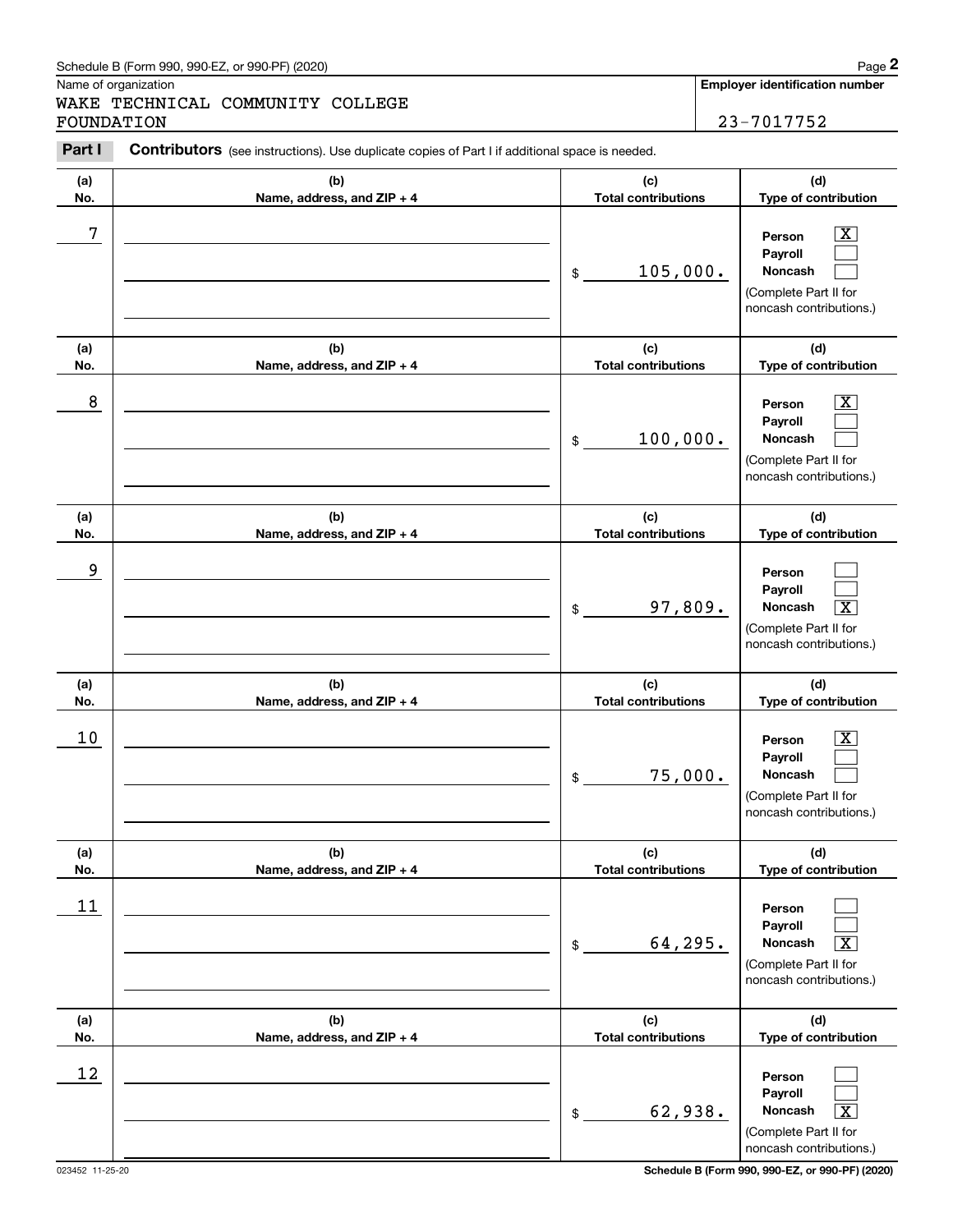Name of organization

WAKE TECHNICAL COMMUNITY COLLEGE FOUNDATION 23-7017752

**Employer identification number**

#### **(a)No.(b)Name, address, and ZIP + 4 (c)Total contributions (d)Type of contribution PersonPayrollNoncash (a)No.(b)Name, address, and ZIP + 4 (c)Total contributions (d)Type of contribution PersonPayrollNoncash (a)No.(b)Name, address, and ZIP + 4 (c)Total contributions (d)Type of contribution PersonPayrollNoncash (a) No.(b) Name, address, and ZIP + 4 (c) Total contributions (d) Type of contribution PersonPayrollNoncash (a) No.(b) Name, address, and ZIP + 4 (c) Total contributions (d) Type of contribution PersonPayrollNoncash (a) No.(b)Name, address, and ZIP + 4 (c) Total contributions (d) Type of contribution PersonPayrollNoncash Contributors** (see instructions). Use duplicate copies of Part I if additional space is needed. \$(Complete Part II for noncash contributions.) \$(Complete Part II for noncash contributions.) \$(Complete Part II for noncash contributions.) \$(Complete Part II for noncash contributions.) \$(Complete Part II for noncash contributions.) \$(Complete Part II for noncash contributions.) Chedule B (Form 990, 990-EZ, or 990-PF) (2020)<br> **2Part I 2Part I COMMUNITY COLLEGE**<br> **2Part I Contributors** (see instructions). Use duplicate copies of Part I if additional space is needed.<br> **Part I Contributors** (  $\lceil \text{X} \rceil$  $\mathcal{L}^{\text{max}}$  $\mathcal{L}^{\text{max}}$  $\boxed{\text{X}}$  $\mathcal{L}^{\text{max}}$  $\mathcal{L}^{\text{max}}$  $|X|$  $\mathcal{L}^{\text{max}}$  $\mathcal{L}^{\text{max}}$  $|X|$  $\mathcal{L}^{\text{max}}$  $\mathcal{L}^{\text{max}}$  $|X|$  $\mathcal{L}^{\text{max}}$  $\mathcal{L}^{\text{max}}$  $\boxed{\text{X}}$  $\mathcal{L}^{\text{max}}$  $\mathcal{L}^{\text{max}}$  $13$  Person X 51,600.  $14$  Person X 50,000.  $15$  Person X 50,000.  $16$  Person X 46,600.  $17$  | Person  $\overline{\text{X}}$ 42,344.  $18$  Person  $\overline{\text{X}}$ 39,235.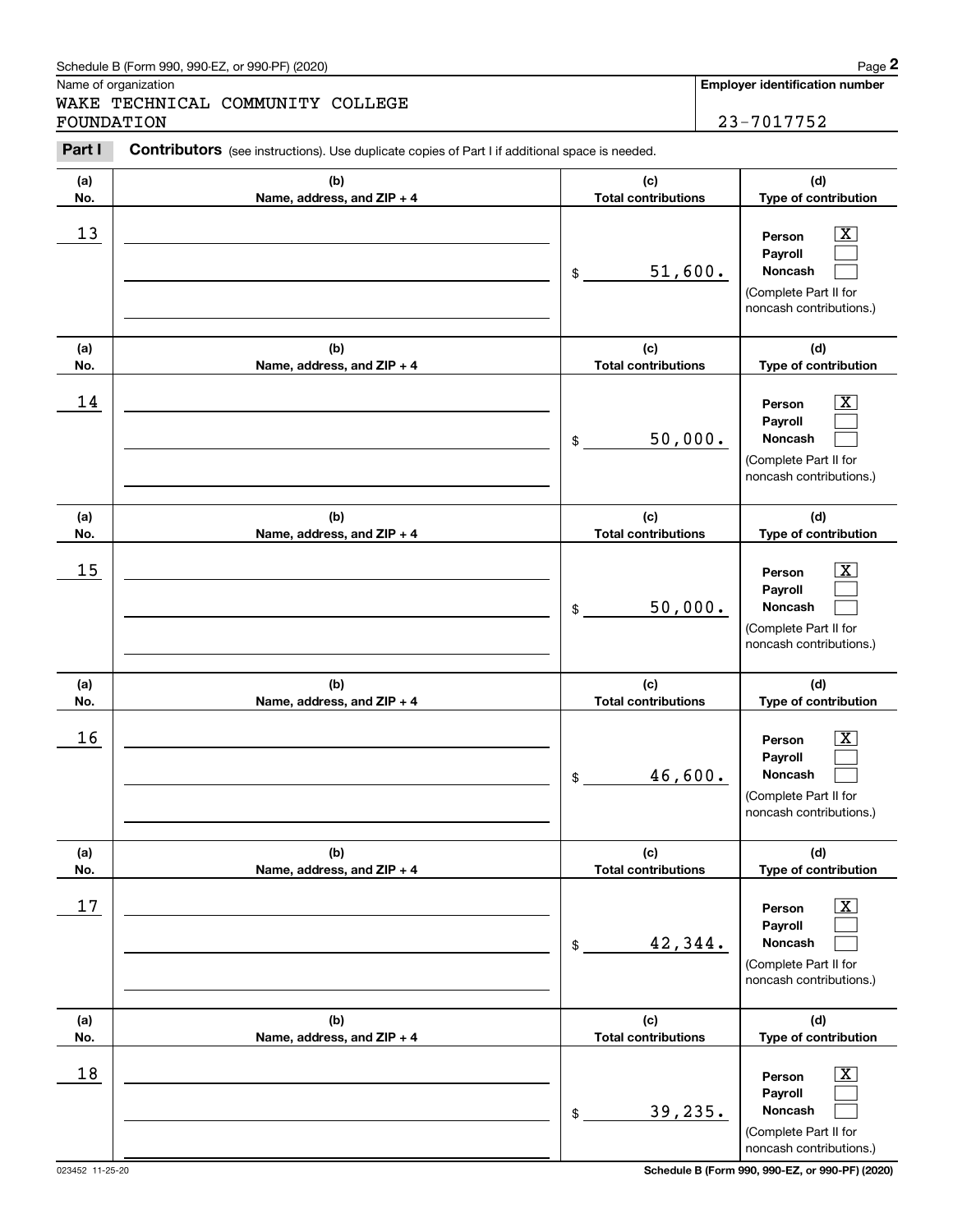Name of organization

WAKE TECHNICAL COMMUNITY COLLEGE FOUNDATION 23-7017752

**Employer identification number**

#### **(a)No.(b)Name, address, and ZIP + 4 (c)Total contributions (d)Type of contribution PersonPayrollNoncash (a)No.(b)Name, address, and ZIP + 4 (c)Total contributions (d)Type of contribution PersonPayrollNoncash (a)No.(b)Name, address, and ZIP + 4 (c)Total contributions (d)Type of contribution PersonPayrollNoncash (a) No.(b) Name, address, and ZIP + 4 (c) Total contributions (d) Type of contribution PersonPayrollNoncash (a) No.(b) Name, address, and ZIP + 4 (c) Total contributions (d) Type of contribution PersonPayrollNoncash (a) No.(b)Name, address, and ZIP + 4 (c) Total contributions (d) Type of contribution PersonPayrollNoncash Contributors** (see instructions). Use duplicate copies of Part I if additional space is needed. \$(Complete Part II for noncash contributions.) \$(Complete Part II for noncash contributions.) \$(Complete Part II for noncash contributions.) \$(Complete Part II for noncash contributions.) \$(Complete Part II for noncash contributions.) \$(Complete Part II for noncash contributions.) Chedule B (Form 990, 990-EZ, or 990-PF) (2020)<br> **2Part I 2Part I COMMUNITY COLLEGE**<br> **2Part I Contributors** (see instructions). Use duplicate copies of Part I if additional space is needed.<br> **Part I Contributors** (  $|X|$  $\mathcal{L}^{\text{max}}$  $\mathcal{L}^{\text{max}}$  $\boxed{\text{X}}$  $\mathcal{L}^{\text{max}}$  $\mathcal{L}^{\text{max}}$  $|X|$  $\mathcal{L}^{\text{max}}$  $\mathcal{L}^{\text{max}}$  $|X|$  $\mathcal{L}^{\text{max}}$  $\mathcal{L}^{\text{max}}$  $\boxed{\text{X}}$  $\mathcal{L}^{\text{max}}$  $\sqrt{X}$  $\boxed{\text{X}}$  $\mathcal{L}^{\text{max}}$  $\mathcal{L}^{\text{max}}$ 19 X 31,000.  $20$  | Person  $\overline{\text{X}}$ 30,000.  $21$  Person X 26,600.  $22$  | Person  $\overline{\text{X}}$ 26,600.  $23$  | Person  $\overline{\text{X}}$ 25,745. X  $24$  | Person  $\overline{\text{X}}$ 25,360.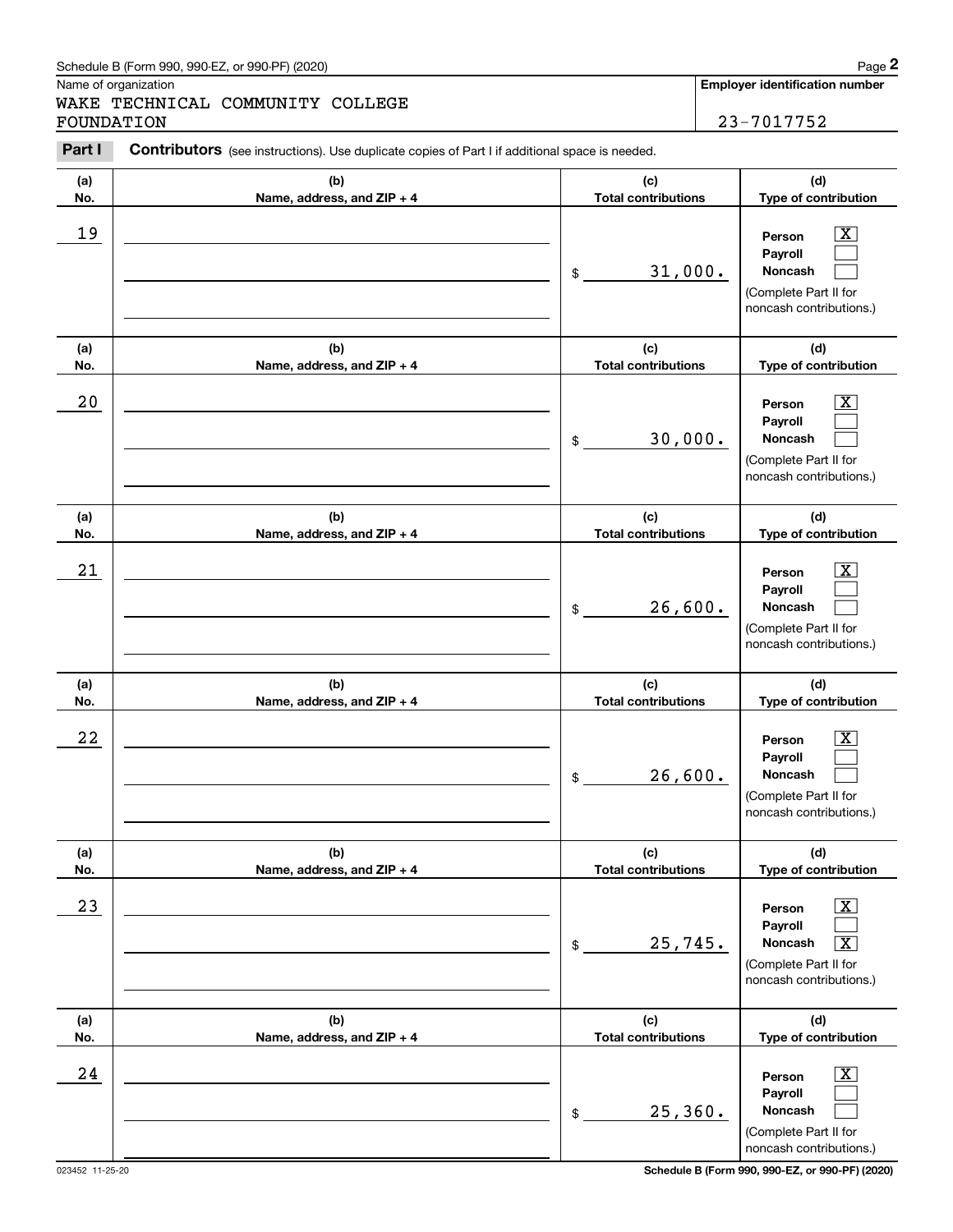Name of organization

WAKE TECHNICAL COMMUNITY COLLEGE FOUNDATION 23-7017752

**Employer identification number**

#### **(a)No.(b)Name, address, and ZIP + 4 (c)Total contributions (d)Type of contribution PersonPayrollNoncash (a)No.(b)Name, address, and ZIP + 4 (c)Total contributions (d)Type of contribution PersonPayrollNoncash (a)No.(b)Name, address, and ZIP + 4 (c)Total contributions (d)Type of contribution PersonPayrollNoncash (a) No.(b) Name, address, and ZIP + 4 (c) Total contributions (d) Type of contribution Person Payroll Noncash (a) No.(b) Name, address, and ZIP + 4 (c) Total contributions (d) Type of contribution PersonPayrollNoncash (a) No.(b)Name, address, and ZIP + 4 (c) Total contributions (d) Type of contribution PersonPayrollNoncash Contributors** (see instructions). Use duplicate copies of Part I if additional space is needed. \$(Complete Part II for noncash contributions.) \$(Complete Part II for noncash contributions.) \$(Complete Part II for noncash contributions.) \$(Complete Part II for noncash contributions.) \$(Complete Part II for noncash contributions.) \$(Complete Part II for noncash contributions.) Chedule B (Form 990, 990-EZ, or 990-PF) (2020)<br> **2Part I 2Part I COMMUNITY COLLEGE**<br> **2Part I Contributors** (see instructions). Use duplicate copies of Part I if additional space is needed.<br> **Part I Contributors** (  $\lceil \text{X} \rceil$  $\mathcal{L}^{\text{max}}$  $\mathcal{L}^{\text{max}}$  $\boxed{\text{X}}$  $\mathcal{L}^{\text{max}}$  $\mathcal{L}^{\text{max}}$  $|X|$  $\mathcal{L}^{\text{max}}$  $\mathcal{L}^{\text{max}}$  $|X|$  $\mathcal{L}^{\text{max}}$  $\mathcal{L}^{\text{max}}$  $|X|$  $\mathcal{L}^{\text{max}}$  $\mathcal{L}^{\text{max}}$  $\boxed{\text{X}}$  $\mathcal{L}^{\text{max}}$  $\mathcal{L}^{\text{max}}$  $25$  | Person  $\overline{\text{X}}$ 25,000.  $26$  Person  $\overline{\text{X}}$ 25,000.  $27$  | Person  $\overline{\text{X}}$ 25,000.  $28$  | Person  $\overline{\text{X}}$ 24,000.  $29$  | Person  $\overline{\text{X}}$ 20,500. 30 Person X 20,000.

023452 11-25-20 **Schedule B (Form 990, 990-EZ, or 990-PF) (2020)**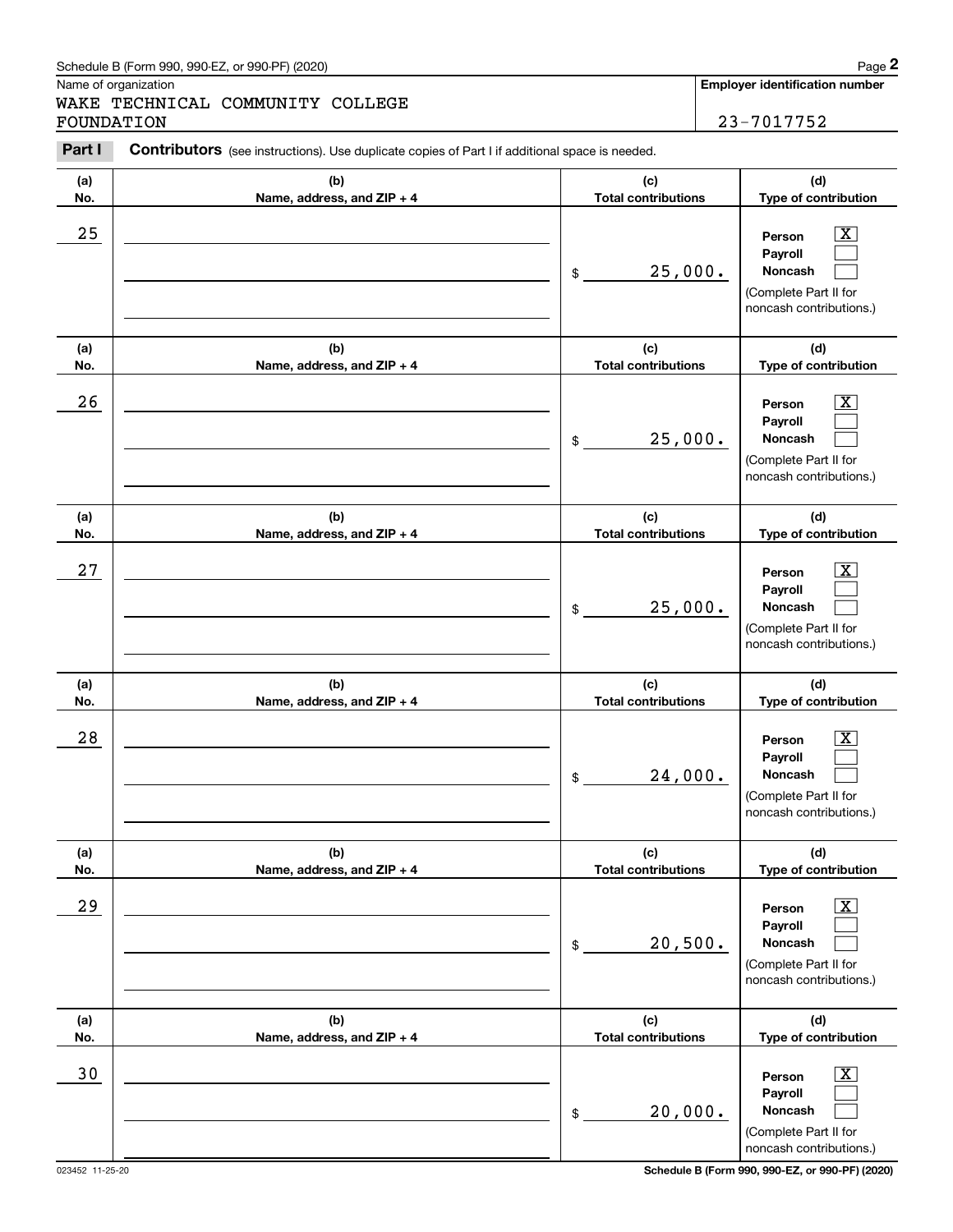Name of organization

WAKE TECHNICAL COMMUNITY COLLEGE FOUNDATION 23-7017752

**Employer identification number**

#### **(a)No.(b)Name, address, and ZIP + 4 (c)Total contributions (d)Type of contribution PersonPayrollNoncash (a)No.(b)Name, address, and ZIP + 4 (c)Total contributions (d)Type of contribution PersonPayrollNoncash (a)No.(b)Name, address, and ZIP + 4 (c)Total contributions (d)Type of contribution PersonPayrollNoncash (a) No.(b) Name, address, and ZIP + 4 (c) Total contributions (d) Type of contribution Person Payroll Noncash (a) No.(b) Name, address, and ZIP + 4 (c) Total contributions (d) Type of contribution PersonPayrollNoncash (a) No.(b)Name, address, and ZIP + 4 (c) Total contributions (d) Type of contribution PersonPayrollNoncash Contributors** (see instructions). Use duplicate copies of Part I if additional space is needed. \$(Complete Part II for noncash contributions.) \$(Complete Part II for noncash contributions.) \$(Complete Part II for noncash contributions.) \$(Complete Part II for noncash contributions.) \$(Complete Part II for noncash contributions.) \$(Complete Part II for noncash contributions.) Chedule B (Form 990, 990-EZ, or 990-PF) (2020)<br> **2Part I 2Part I COMMUNITY COLLEGE**<br> **2Part I Contributors** (see instructions). Use duplicate copies of Part I if additional space is needed.<br> **Part I Contributors** (  $\lceil \text{X} \rceil$  $\mathcal{L}^{\text{max}}$  $\mathcal{L}^{\text{max}}$  $\boxed{\text{X}}$  $\mathcal{L}^{\text{max}}$  $\mathcal{L}^{\text{max}}$  $|X|$  $\mathcal{L}^{\text{max}}$  $\mathcal{L}^{\text{max}}$  $|X|$  $\mathcal{L}^{\text{max}}$  $\mathcal{L}^{\text{max}}$  $|X|$  $\mathcal{L}^{\text{max}}$  $\mathcal{L}^{\text{max}}$  $\boxed{\text{X}}$  $\mathcal{L}^{\text{max}}$  $\mathcal{L}^{\text{max}}$  $31$  Person X 20,000.  $32$  | Person  $\overline{\text{X}}$ 20,000. 33 Person X 20,000.  $34$  | Person  $\overline{\text{X}}$ 20,000.  $35$  | Person  $\overline{\text{X}}$ 20,000.  $36$  Person X 17,545.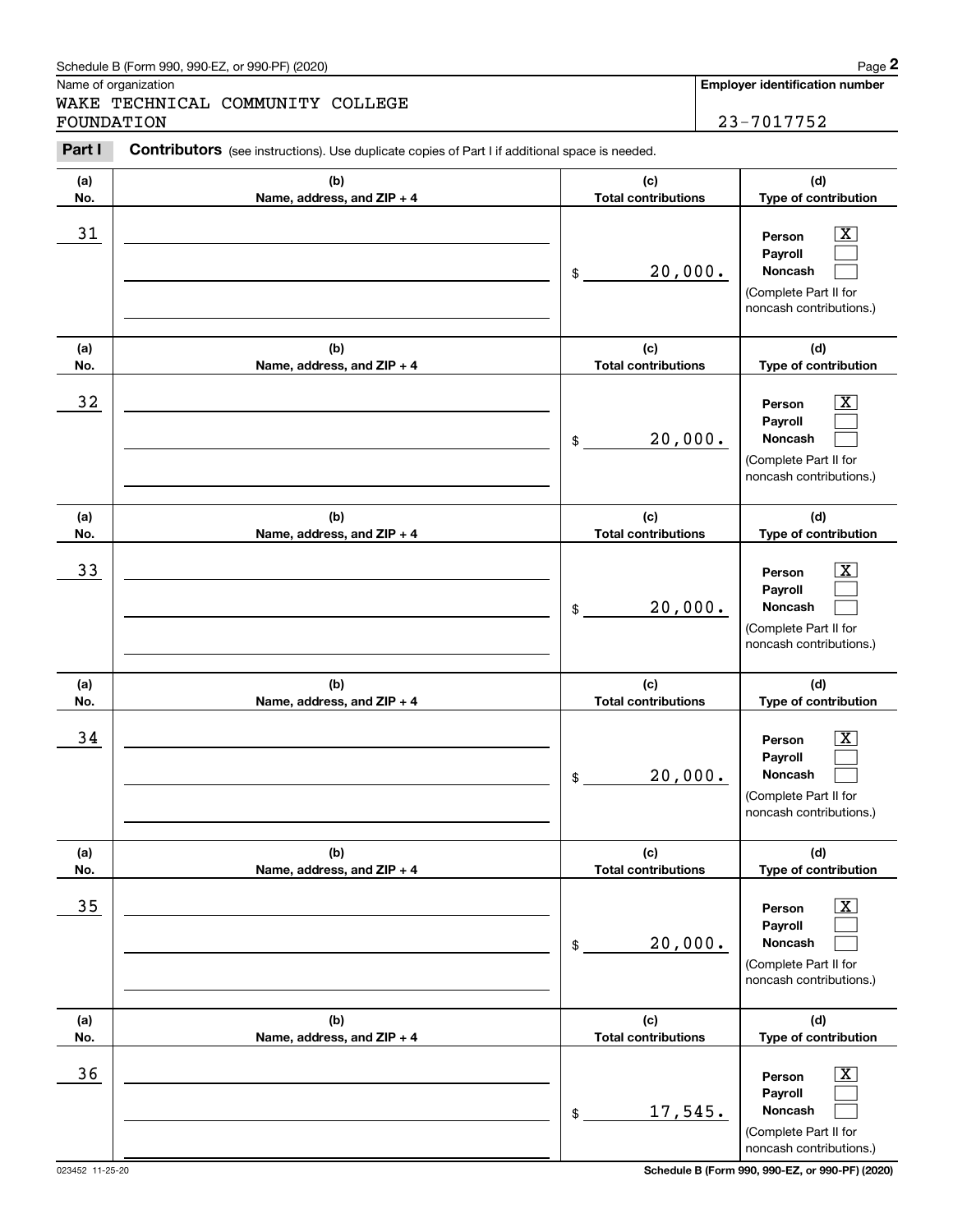Name of organization

WAKE TECHNICAL COMMUNITY COLLEGE FOUNDATION 23-7017752

**Employer identification number**

#### **(a)No.(b)Name, address, and ZIP + 4 (c)Total contributions (d)Type of contribution PersonPayrollNoncash (a)No.(b)Name, address, and ZIP + 4 (c)Total contributions (d)Type of contribution PersonPayrollNoncash (a)No.(b)Name, address, and ZIP + 4 (c)Total contributions (d)Type of contribution PersonPayrollNoncash (a) No.(b) Name, address, and ZIP + 4 (c) Total contributions (d) Type of contribution PersonPayrollNoncash (a) No.(b) Name, address, and ZIP + 4 (c) Total contributions (d) Type of contribution PersonPayrollNoncash (a) No.(b)Name, address, and ZIP + 4 (c) Total contributions (d) Type of contribution PersonPayrollNoncash Contributors** (see instructions). Use duplicate copies of Part I if additional space is needed. \$(Complete Part II for noncash contributions.) \$(Complete Part II for noncash contributions.) \$(Complete Part II for noncash contributions.) \$(Complete Part II for noncash contributions.) \$(Complete Part II for noncash contributions.) \$(Complete Part II for noncash contributions.) Chedule B (Form 990, 990-EZ, or 990-PF) (2020)<br> **2Part I 2Part I COMMUNITY COLLEGE**<br> **2Part I Contributors** (see instructions). Use duplicate copies of Part I if additional space is needed.<br> **Part I Contributors** (  $\lceil \text{X} \rceil$  $\mathcal{L}^{\text{max}}$  $\mathcal{L}^{\text{max}}$  $\boxed{\text{X}}$  $\mathcal{L}^{\text{max}}$  $\mathcal{L}^{\text{max}}$  $|X|$  $\mathcal{L}^{\text{max}}$  $\mathcal{L}^{\text{max}}$  $|X|$  $\mathcal{L}^{\text{max}}$  $\mathcal{L}^{\text{max}}$  $|X|$  $\mathcal{L}^{\text{max}}$  $\mathcal{L}^{\text{max}}$  $\boxed{\text{X}}$  $\mathcal{L}^{\text{max}}$  $\mathcal{L}^{\text{max}}$ 37 X 15,000. 38 X 14,100. 39 X 12,500. 40 Person X 12,250. 41 X 12,000. 42 Person X 11,000.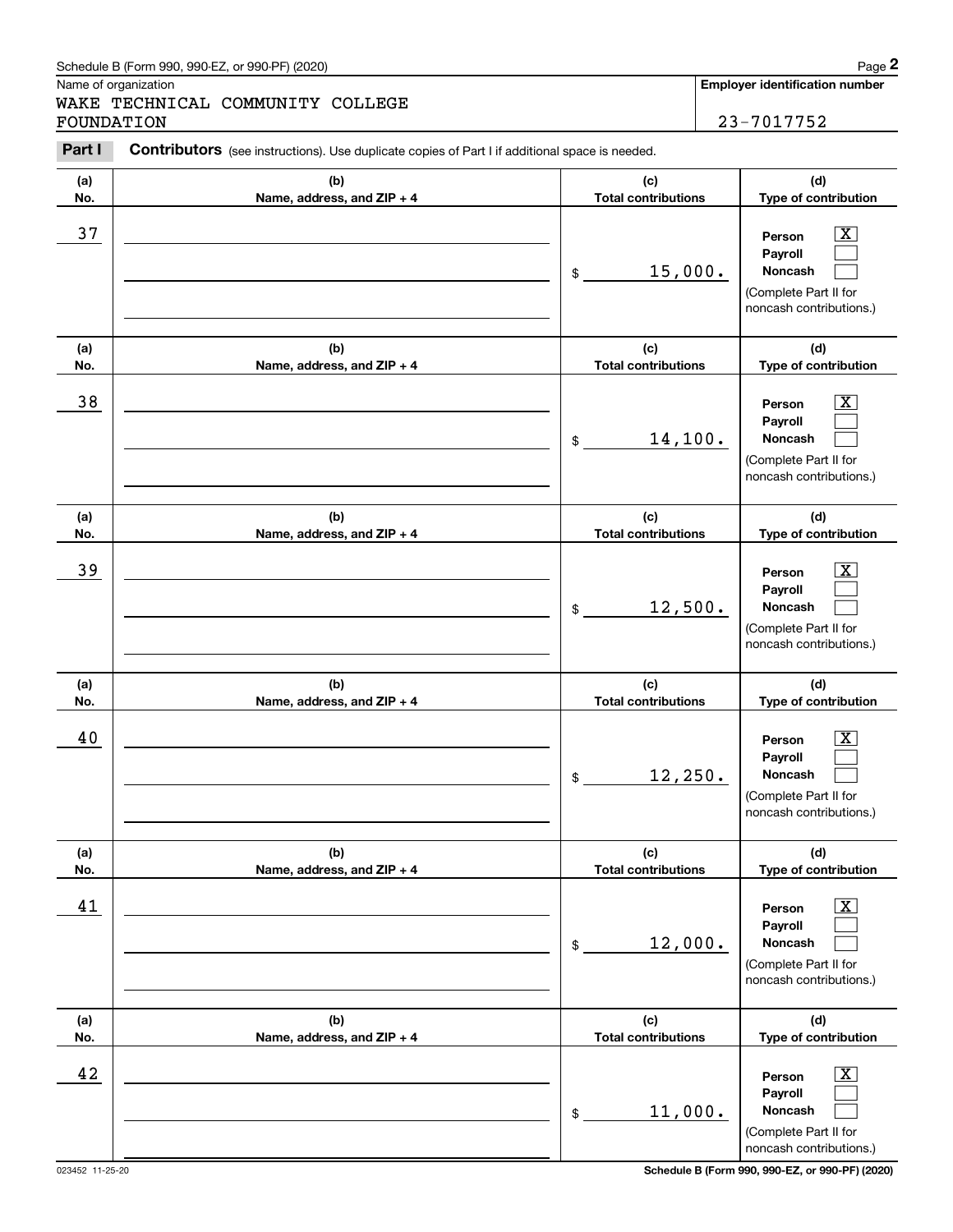Name of organization

WAKE TECHNICAL COMMUNITY COLLEGE FOUNDATION 23-7017752

**Employer identification number**

#### **(a)No.(b)Name, address, and ZIP + 4 (c)Total contributions (d)Type of contribution PersonPayrollNoncash (a)No.(b)Name, address, and ZIP + 4 (c)Total contributions (d)Type of contribution PersonPayrollNoncash (a)No.(b)Name, address, and ZIP + 4 (c)Total contributions (d)Type of contribution PersonPayrollNoncash (a) No.(b) Name, address, and ZIP + 4 (c) Total contributions (d) Type of contribution PersonPayrollNoncash (a) No.(b) Name, address, and ZIP + 4 (c) Total contributions (d) Type of contribution PersonPayrollNoncash (a) No.(b)Name, address, and ZIP + 4 (c) Total contributions (d) Type of contribution PersonPayrollNoncash Contributors** (see instructions). Use duplicate copies of Part I if additional space is needed. \$(Complete Part II for noncash contributions.) \$(Complete Part II for noncash contributions.) \$(Complete Part II for noncash contributions.) \$(Complete Part II for noncash contributions.) \$(Complete Part II for noncash contributions.) \$(Complete Part II for noncash contributions.) Chedule B (Form 990, 990-EZ, or 990-PF) (2020)<br> **2Part I 2Part I COMMUNITY COLLEGE**<br> **2Part I Contributors** (see instructions). Use duplicate copies of Part I if additional space is needed.<br> **Part I Contributors** (  $\lceil \text{X} \rceil$  $\mathcal{L}^{\text{max}}$  $\mathcal{L}^{\text{max}}$  $\boxed{\text{X}}$  $\mathcal{L}^{\text{max}}$  $\mathcal{L}^{\text{max}}$  $|X|$  $\mathcal{L}^{\text{max}}$  $\mathcal{L}^{\text{max}}$  $|X|$  $\mathcal{L}^{\text{max}}$  $\mathcal{L}^{\text{max}}$  $|X|$  $\mathcal{L}^{\text{max}}$  $\mathcal{L}^{\text{max}}$  $\boxed{\text{X}}$  $\mathcal{L}^{\text{max}}$  $\mathcal{L}^{\text{max}}$ 43 Person X 10,500. 44 X 10,000. 45 X 10,000. 46 X 10,000. 47 X 10,000. 48 X 10,000.

023452 11-25-20 **Schedule B (Form 990, 990-EZ, or 990-PF) (2020)**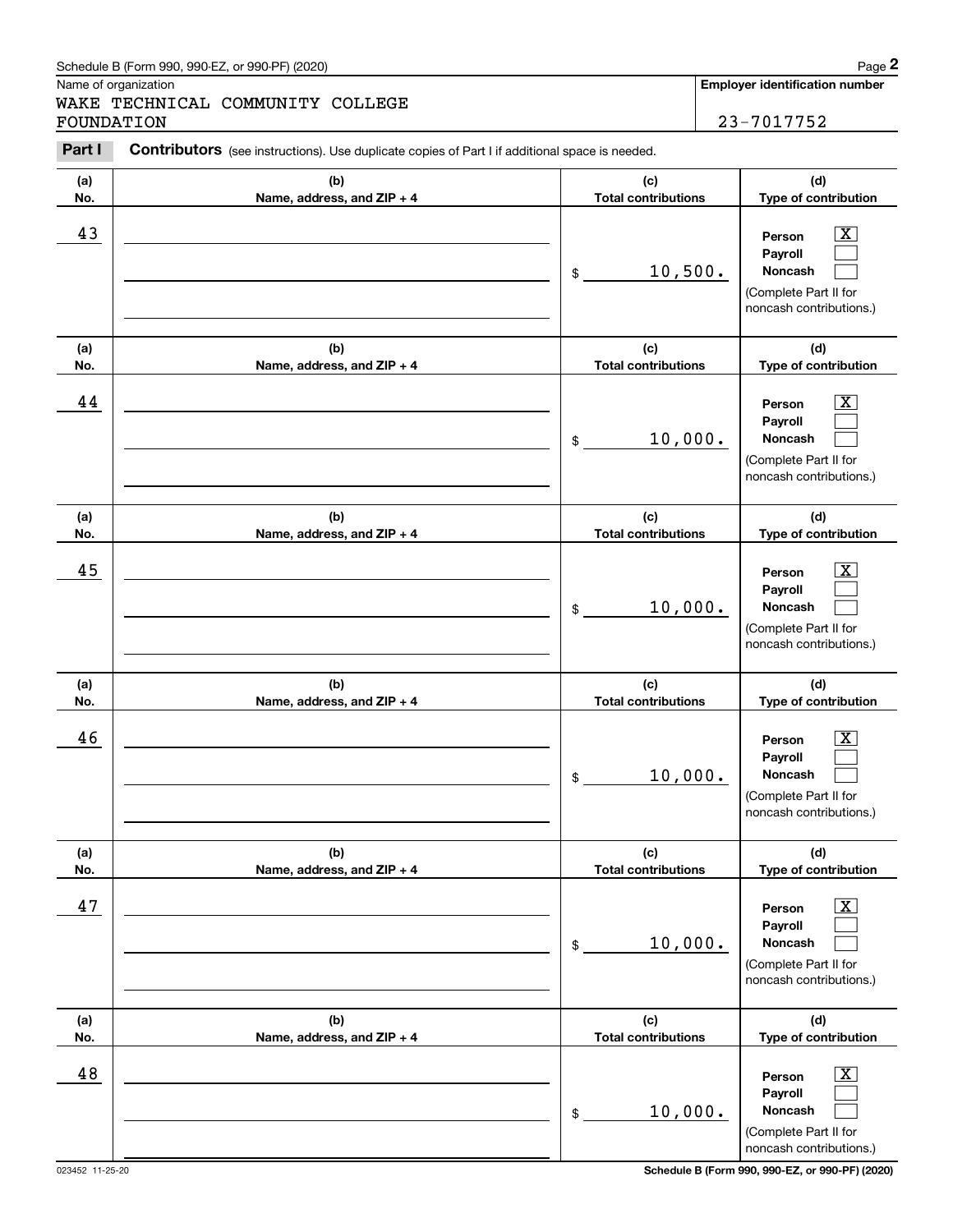Name of organization

WAKE TECHNICAL COMMUNITY COLLEGE FOUNDATION 23-7017752

**Employer identification number**

#### **(a)No.(b)Name, address, and ZIP + 4 (c)Total contributions (d)Type of contribution PersonPayrollNoncash (a)No.(b)Name, address, and ZIP + 4 (c)Total contributions (d)Type of contribution PersonPayrollNoncash (a)No.(b)Name, address, and ZIP + 4 (c)Total contributions (d)Type of contribution PersonPayrollNoncash (a) No.(b) Name, address, and ZIP + 4 (c) Total contributions (d) Type of contribution PersonPayrollNoncash (a) No.(b) Name, address, and ZIP + 4 (c) Total contributions (d) Type of contribution PersonPayrollNoncash (a) No.(b)Name, address, and ZIP + 4 (c) Total contributions (d) Type of contribution PersonPayrollNoncash Contributors** (see instructions). Use duplicate copies of Part I if additional space is needed. \$(Complete Part II for noncash contributions.) \$(Complete Part II for noncash contributions.) \$(Complete Part II for noncash contributions.) \$(Complete Part II for noncash contributions.) \$(Complete Part II for noncash contributions.) \$(Complete Part II for noncash contributions.) Chedule B (Form 990, 990-EZ, or 990-PF) (2020)<br> **2Part I 2Part I COMMUNITY COLLEGE**<br> **2Part I Contributors** (see instructions). Use duplicate copies of Part I if additional space is needed.<br> **Part I Contributors** (  $\mathcal{L}^{\text{max}}$  $\mathcal{L}^{\text{max}}$  $\boxed{\text{X}}$  $\boxed{\text{X}}$  $\mathcal{L}^{\text{max}}$  $\mathcal{L}^{\text{max}}$  $|X|$  $\mathcal{L}^{\text{max}}$  $\boxed{\text{X}}$  $|X|$  $\mathcal{L}^{\text{max}}$  $\mathcal{L}^{\text{max}}$  $|X|$  $\mathcal{L}^{\text{max}}$  $\mathcal{L}^{\text{max}}$  $\boxed{\text{X}}$  $\mathcal{L}^{\text{max}}$  $\mathcal{L}^{\text{max}}$ 49  $9,417.$ 50 Person X 9,000. 51 X 8,678. X 52 | Person X 8,000. 53 | Person X 7,500. 54 X 6,600.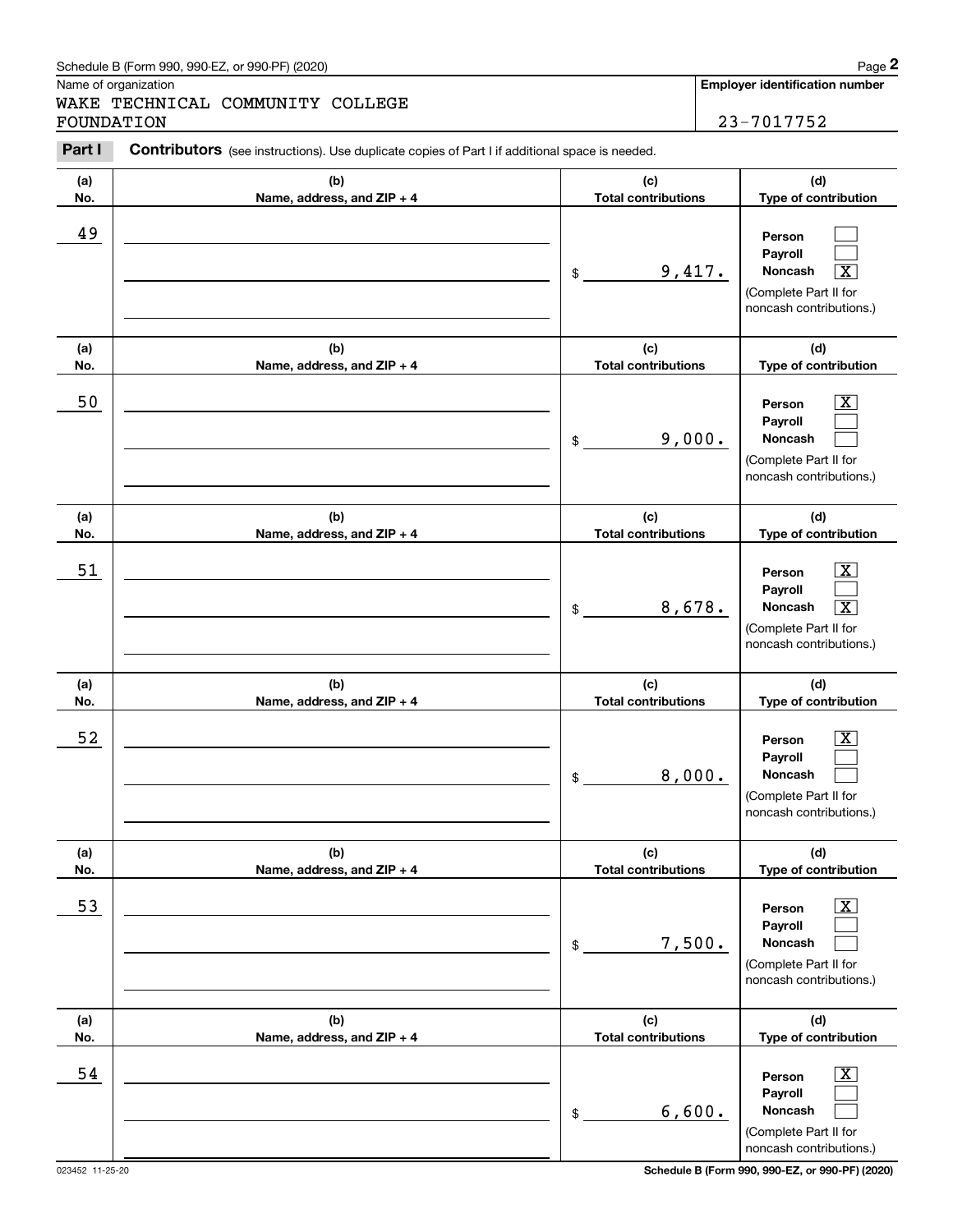Name of organization

WAKE TECHNICAL COMMUNITY COLLEGE FOUNDATION 23-7017752

**Employer identification number**

#### **(a)No.(b)Name, address, and ZIP + 4 (c)Total contributions (d)Type of contribution PersonPayrollNoncash (a)No.(b)Name, address, and ZIP + 4 (c)Total contributions (d)Type of contribution PersonPayrollNoncash (a)No.(b)Name, address, and ZIP + 4 (c)Total contributions (d)Type of contribution PersonPayrollNoncash (a) No.(b) Name, address, and ZIP + 4 (c) Total contributions (d) Type of contribution PersonPayrollNoncash (a) No.(b) Name, address, and ZIP + 4 (c) Total contributions (d) Type of contribution PersonPayrollNoncash (a) No.(b)Name, address, and ZIP + 4 (c) Total contributions (d) Type of contribution PersonPayrollNoncash Contributors** (see instructions). Use duplicate copies of Part I if additional space is needed. \$(Complete Part II for noncash contributions.) \$(Complete Part II for noncash contributions.) \$(Complete Part II for noncash contributions.) \$(Complete Part II for noncash contributions.) \$(Complete Part II for noncash contributions.) \$(Complete Part II for noncash contributions.) Chedule B (Form 990, 990-EZ, or 990-PF) (2020)<br> **2Part I 2Part I COMMUNITY COLLEGE**<br> **2Part I Contributors** (see instructions). Use duplicate copies of Part I if additional space is needed.<br> **Part I Contributors** (  $|X|$  $\mathcal{L}^{\text{max}}$  $\mathcal{L}^{\text{max}}$  $\boxed{\text{X}}$  $\mathcal{L}^{\text{max}}$  $\mathcal{L}^{\text{max}}$  $|X|$  $\mathcal{L}^{\text{max}}$  $\mathcal{L}^{\text{max}}$  $|X|$  $\mathcal{L}^{\text{max}}$  $\mathcal{L}^{\text{max}}$  $|X|$  $\mathcal{L}^{\text{max}}$  $\mathcal{L}^{\text{max}}$  $\boxed{\text{X}}$  $\mathcal{L}^{\text{max}}$  $\mathcal{L}^{\text{max}}$ 55 | Person X 6,600. 56 | Person X 6,500. 57 X 6,000. 58 X 6,000. 59 X 6,000. 60 Person X 5,100.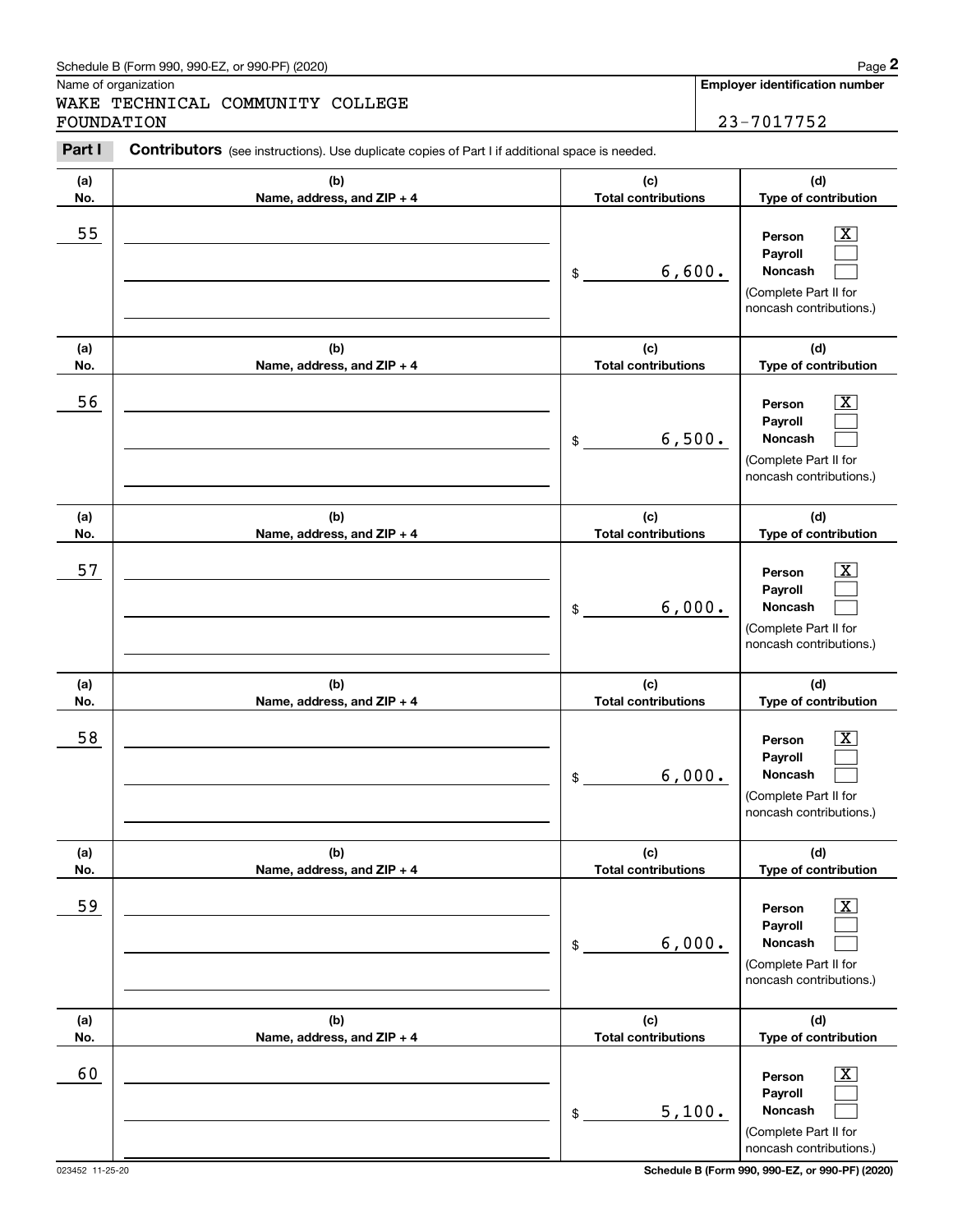Name of organization

WAKE TECHNICAL COMMUNITY COLLEGE FOUNDATION 23-7017752

**Employer identification number**

#### **(a)No.(b)Name, address, and ZIP + 4 (c)Total contributions (d)Type of contribution PersonPayrollNoncash (a)No.(b)Name, address, and ZIP + 4 (c)Total contributions (d)Type of contribution PersonPayrollNoncash (a)No.(b)Name, address, and ZIP + 4 (c)Total contributions (d)Type of contribution PersonPayrollNoncash (a) No.(b) Name, address, and ZIP + 4 (c) Total contributions (d) Type of contribution PersonPayrollNoncash (a) No.(b) Name, address, and ZIP + 4 (c) Total contributions (d) Type of contribution PersonPayrollNoncash (a) No.(b)Name, address, and ZIP + 4 (c) Total contributions (d) Type of contribution PersonPayrollNoncash Contributors** (see instructions). Use duplicate copies of Part I if additional space is needed. \$(Complete Part II for noncash contributions.) \$(Complete Part II for noncash contributions.) \$(Complete Part II for noncash contributions.) \$(Complete Part II for noncash contributions.) \$(Complete Part II for noncash contributions.) \$(Complete Part II for noncash contributions.) Chedule B (Form 990, 990-EZ, or 990-PF) (2020)<br> **2Part I 2Part I COMMUNITY COLLEGE**<br> **2Part I Contributors** (see instructions). Use duplicate copies of Part I if additional space is needed.<br> **Part I Contributors** (  $|X|$  $\mathcal{L}^{\text{max}}$  $\boxed{\text{X}}$  $\boxed{\text{X}}$  $\mathcal{L}^{\text{max}}$  $\mathcal{L}^{\text{max}}$  $|X|$  $\mathcal{L}^{\text{max}}$  $\mathcal{L}^{\text{max}}$  $|X|$  $\mathcal{L}^{\text{max}}$  $\mathcal{L}^{\text{max}}$  $|X|$  $\mathcal{L}^{\text{max}}$  $\mathcal{L}^{\text{max}}$  $\boxed{\text{X}}$  $\mathcal{L}^{\text{max}}$  $\mathcal{L}^{\text{max}}$ 61 X  $5,100.$ 62 X 5,000. 63 | Person X 5,000. 64 X 5,000. 65 X 5,000. 66 X 5,000.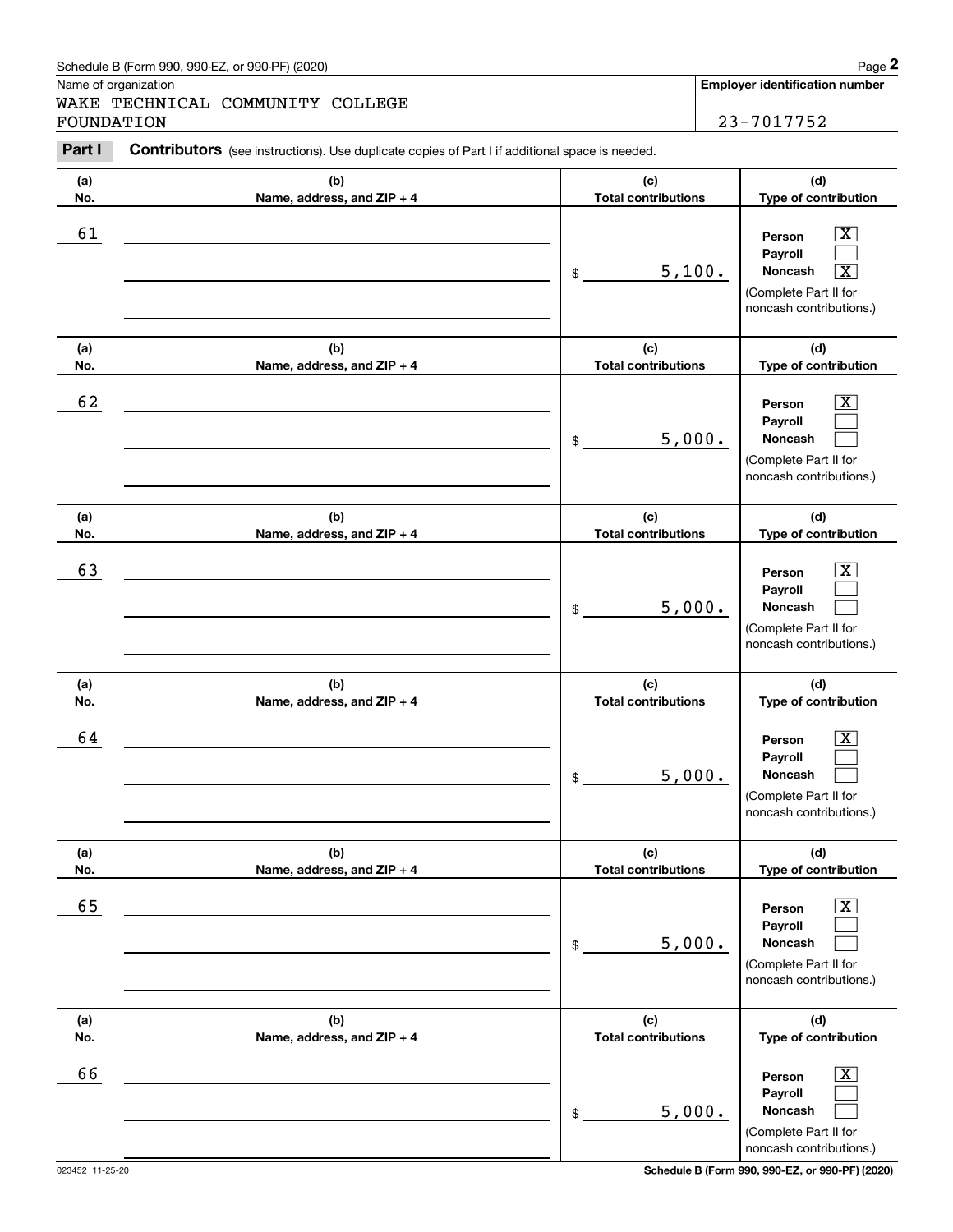Name of organization

WAKE TECHNICAL COMMUNITY COLLEGE FOUNDATION 23-7017752

**Employer identification number**

### **(a)No.(b)Name, address, and ZIP + 4 (c)Total contributions (d)Type of contribution PersonPayrollNoncash (a)No.(b)Name, address, and ZIP + 4 (c)Total contributions (d)Type of contribution PersonPayrollNoncash (a)No.(b)Name, address, and ZIP + 4 (c)Total contributions (d)Type of contribution PersonPayrollNoncash (a) No.(b) Name, address, and ZIP + 4 (c) Total contributions (d) Type of contribution PersonPayrollNoncash(a) No.(b) Name, address, and ZIP + 4 (c) Total contributions (d) Type of contribution PersonPayrollNoncash (a) No.(b)Name, address, and ZIP + 4 (c) Total contributions (d) Type of contribution PersonPayrollNoncash Contributors** (see instructions). Use duplicate copies of Part I if additional space is needed. \$(Complete Part II for noncash contributions.) \$(Complete Part II for noncash contributions.) \$(Complete Part II for noncash contributions.) \$(Complete Part II for noncash contributions.) \$(Complete Part II for noncash contributions.) \$(Complete Part II for noncash contributions.) Chedule B (Form 990, 990-EZ, or 990-PF) (2020)<br> **2Part I 2Part I COMMUNITY COLLEGE**<br> **2Part I Contributors** (see instructions). Use duplicate copies of Part I if additional space is needed.<br> **Part I Contributors** (  $\lceil \text{X} \rceil$  $\mathcal{L}^{\text{max}}$  $\mathcal{L}^{\text{max}}$  $\boxed{\text{X}}$  $\mathcal{L}^{\text{max}}$  $\mathcal{L}^{\text{max}}$  $|X|$  $\mathcal{L}^{\text{max}}$  $\mathcal{L}^{\text{max}}$  $\mathcal{L}^{\text{max}}$  $\mathcal{L}^{\text{max}}$  $\mathcal{L}^{\text{max}}$  $\mathcal{L}^{\text{max}}$  $\mathcal{L}^{\text{max}}$  $\mathcal{L}^{\text{max}}$  $\mathcal{L}^{\text{max}}$  $\mathcal{L}^{\text{max}}$  $\mathcal{L}^{\text{max}}$ 67 X 5,000. 68 X 5,000. 69 X 5,000.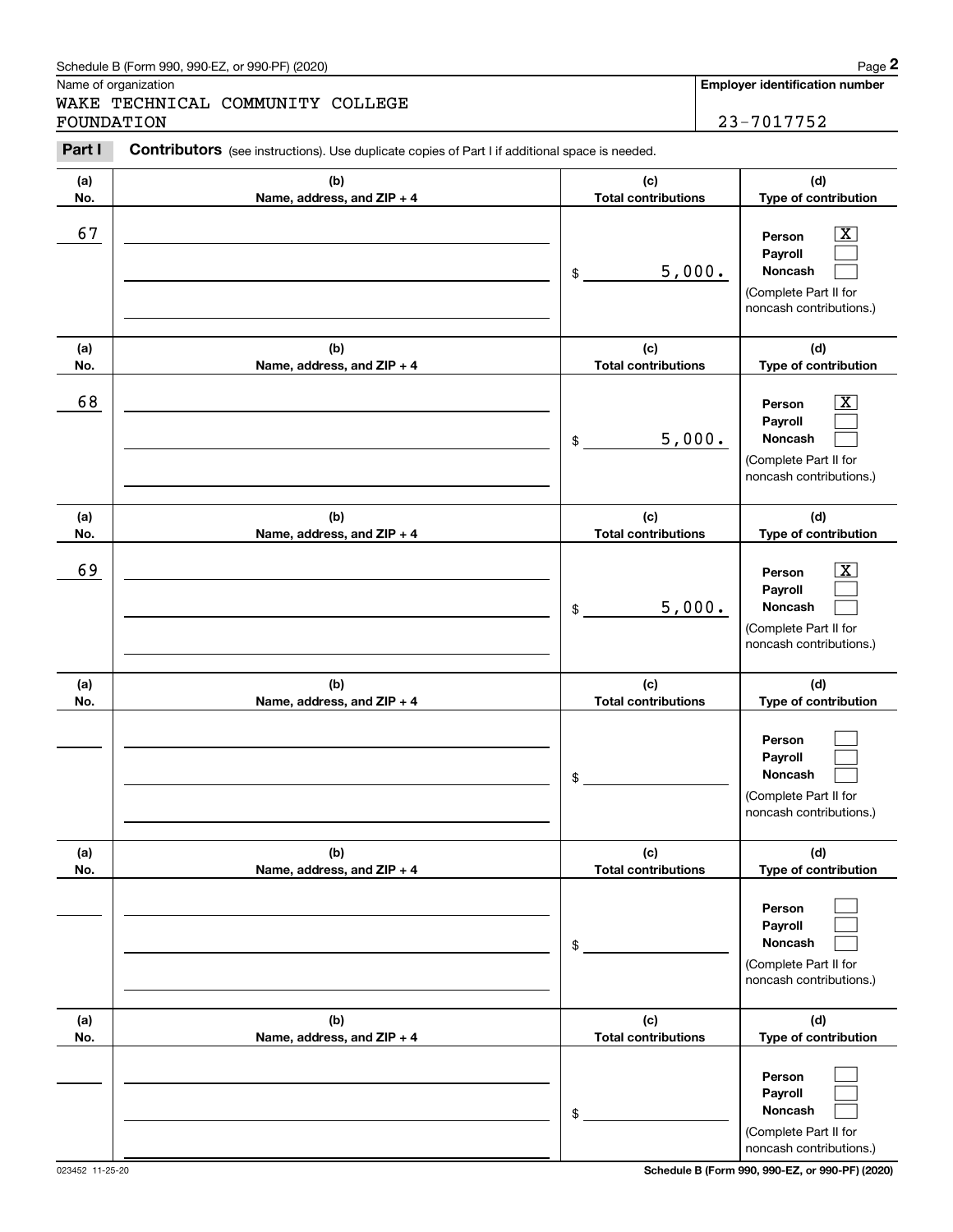|                              | Schedule B (Form 990, 990-EZ, or 990-PF) (2020)                                                     |                                                 |        | Page 3                                              |
|------------------------------|-----------------------------------------------------------------------------------------------------|-------------------------------------------------|--------|-----------------------------------------------------|
| FOUNDATION                   | Name of organization<br>WAKE TECHNICAL COMMUNITY COLLEGE                                            |                                                 |        | <b>Employer identification number</b><br>23-7017752 |
| Part II                      | Noncash Property (see instructions). Use duplicate copies of Part II if additional space is needed. |                                                 |        |                                                     |
| (a)<br>No.<br>from<br>Part I | (b)<br>Description of noncash property given                                                        | (c)<br>FMV (or estimate)<br>(See instructions.) |        | (d)<br>Date received                                |
| 9                            | EQUIPMENT                                                                                           |                                                 |        |                                                     |
|                              |                                                                                                     | 97,809.<br>\$                                   |        | 03/24/21                                            |
| (a)<br>No.<br>from<br>Part I | (b)<br>Description of noncash property given                                                        | (c)<br>FMV (or estimate)<br>(See instructions.) |        | (d)<br>Date received                                |
| 11                           | GASOLINE ENGINES                                                                                    |                                                 |        |                                                     |
|                              |                                                                                                     | 64,295.<br>\$                                   |        | 01/27/21                                            |
| (a)<br>No.<br>from<br>Part I | (b)<br>Description of noncash property given                                                        | (c)<br>FMV (or estimate)<br>(See instructions.) |        | (d)<br>Date received                                |
| 12                           | EMS SUPPLIES                                                                                        |                                                 |        |                                                     |
|                              |                                                                                                     | 62,938.<br>\$                                   |        | 11/17/20                                            |
| (a)<br>No.<br>from<br>Part I | (b)<br>Description of noncash property given                                                        | (c)<br>FMV (or estimate)<br>(See instructions.) |        | (d)<br>Date received                                |
| 23                           | LG VRF EQUIPMENT                                                                                    |                                                 |        |                                                     |
|                              |                                                                                                     | 22,745.<br>\$                                   |        | 09/11/20                                            |
| (a)<br>No.<br>from<br>Part I | (b)<br>Description of noncash property given                                                        | (c)<br>FMV (or estimate)<br>(See instructions.) |        | (d)<br>Date received                                |
| 49                           | <b>EQUIPMENT</b>                                                                                    |                                                 |        |                                                     |
|                              |                                                                                                     | \$                                              | 9,417. | 07/27/20                                            |
| (a)<br>No.<br>from<br>Part I | (b)<br>Description of noncash property given                                                        | (c)<br>FMV (or estimate)<br>(See instructions.) |        | (d)<br>Date received                                |
| 51                           | LAB REFRIGERATORS                                                                                   |                                                 |        |                                                     |
|                              |                                                                                                     | \$                                              | 2,013. | 12/31/20                                            |

023453 11-25-20 **Schedule B (Form 990, 990-EZ, or 990-PF) (2020)**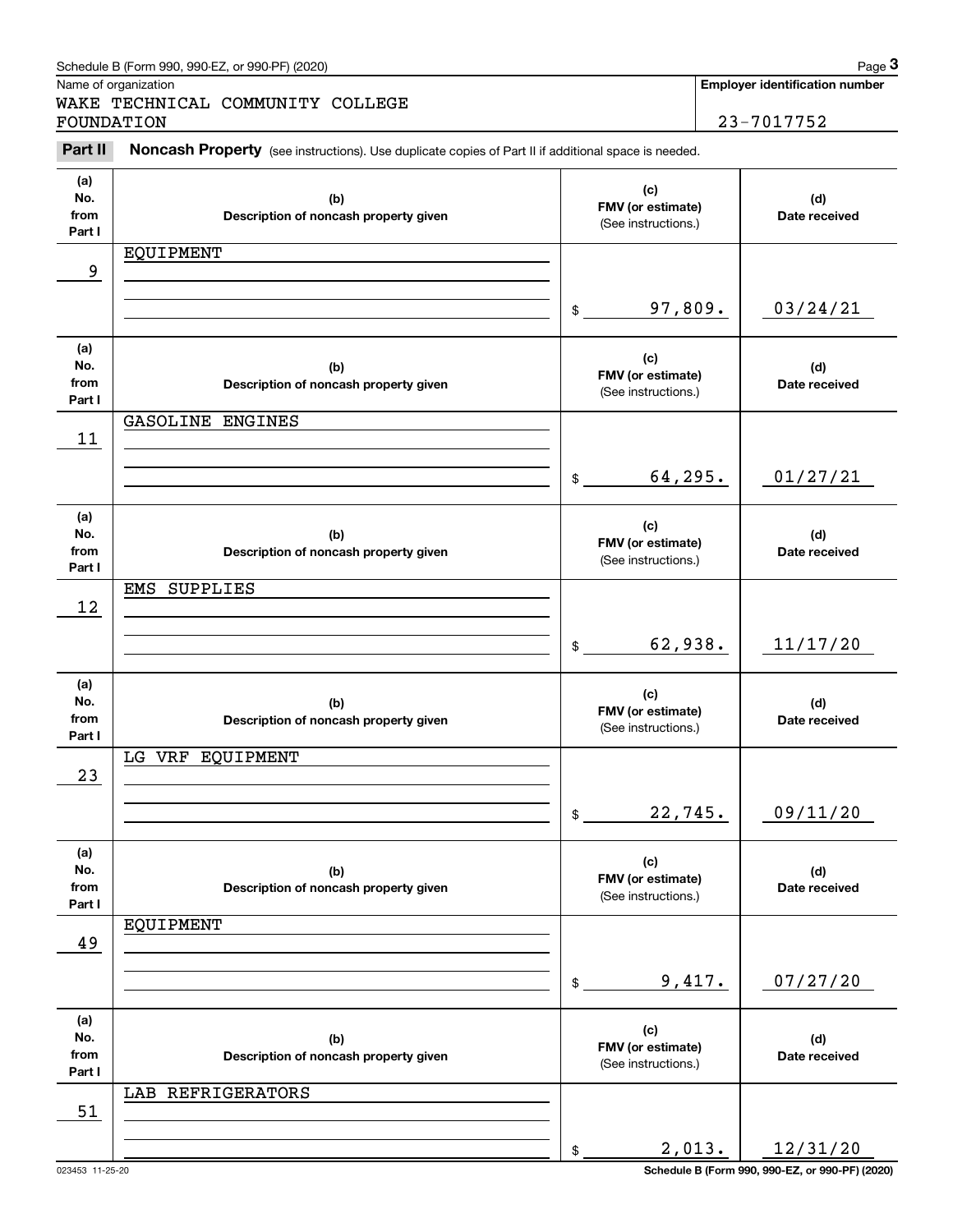|                              | Schedule B (Form 990, 990-EZ, or 990-PF) (2020)                                                     |                                                 |      | Page 3                                |
|------------------------------|-----------------------------------------------------------------------------------------------------|-------------------------------------------------|------|---------------------------------------|
|                              | Name of organization<br>WAKE TECHNICAL COMMUNITY COLLEGE                                            |                                                 |      | <b>Employer identification number</b> |
| FOUNDATION                   |                                                                                                     | 23-7017752                                      |      |                                       |
| Part II                      | Noncash Property (see instructions). Use duplicate copies of Part II if additional space is needed. |                                                 |      |                                       |
| (a)<br>No.<br>from<br>Part I | (b)<br>Description of noncash property given                                                        | (c)<br>FMV (or estimate)<br>(See instructions.) |      | (d)<br>Date received                  |
|                              | GIFT CARDS                                                                                          |                                                 |      |                                       |
| 61                           |                                                                                                     |                                                 |      |                                       |
|                              |                                                                                                     | \$                                              | 100. | 09/29/20                              |
| (a)<br>No.<br>from<br>Part I | (b)<br>Description of noncash property given                                                        | (c)<br>FMV (or estimate)<br>(See instructions.) |      | (d)<br>Date received                  |
|                              |                                                                                                     | \$                                              |      |                                       |
| (a)<br>No.<br>from<br>Part I | (b)<br>Description of noncash property given                                                        | (c)<br>FMV (or estimate)<br>(See instructions.) |      | (d)<br>Date received                  |
|                              |                                                                                                     | \$                                              |      |                                       |
| (a)<br>No.<br>from<br>Part I | (b)<br>Description of noncash property given                                                        | (c)<br>FMV (or estimate)<br>(See instructions.) |      | (d)<br>Date received                  |
|                              |                                                                                                     | \$                                              |      |                                       |
| (a)<br>No.<br>from<br>Part I | (b)<br>Description of noncash property given                                                        | (c)<br>FMV (or estimate)<br>(See instructions.) |      | (d)<br>Date received                  |
|                              |                                                                                                     | \$                                              |      |                                       |
| (a)<br>No.<br>from<br>Part I | (b)<br>Description of noncash property given                                                        | (c)<br>FMV (or estimate)<br>(See instructions.) |      | (d)<br>Date received                  |
|                              |                                                                                                     |                                                 |      |                                       |
|                              |                                                                                                     | \$                                              |      |                                       |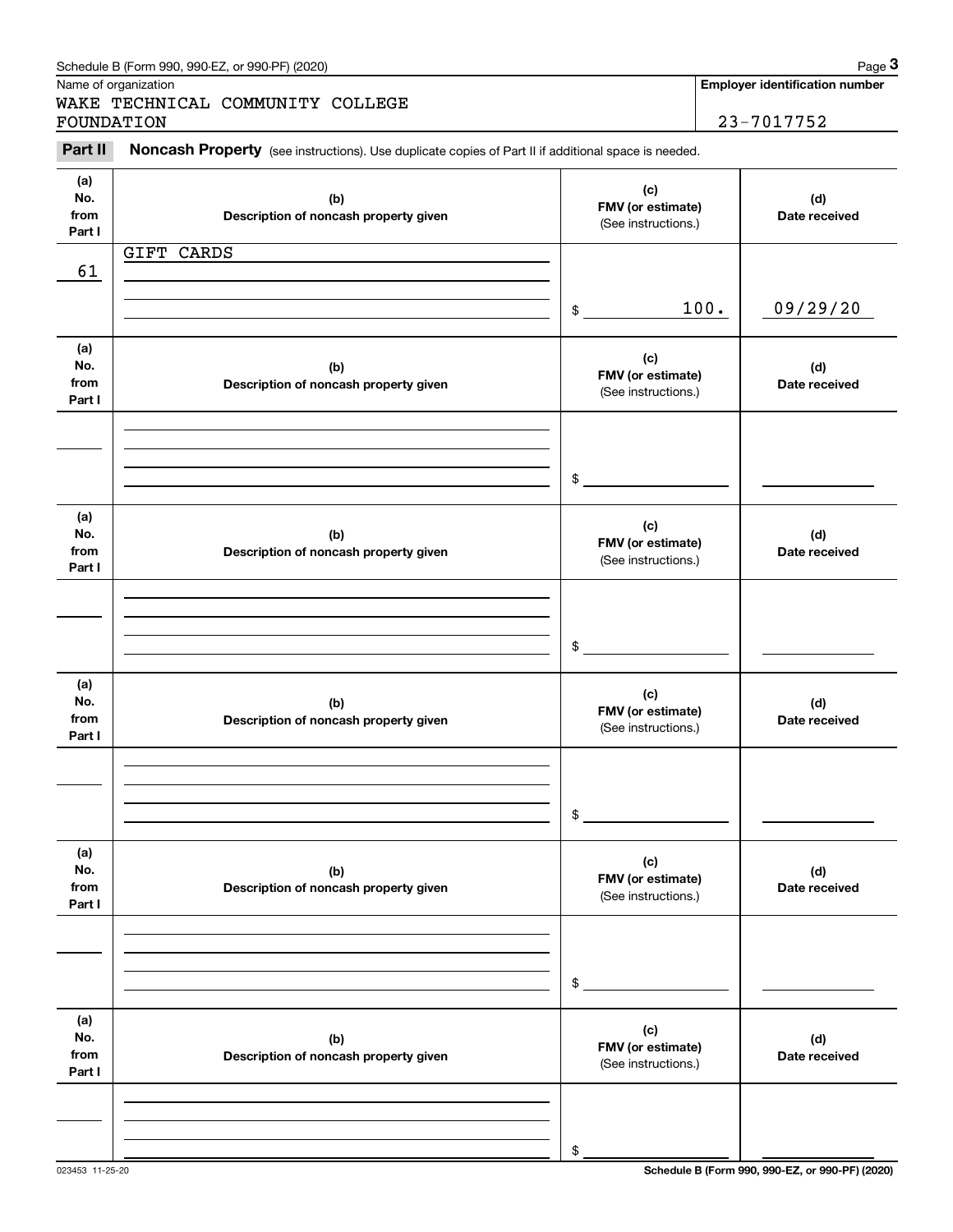|                      | Schedule B (Form 990, 990-EZ, or 990-PF) (2020)                                                                                                                                                                                                      |                                          | Page 4                                                                                                                                                         |  |  |  |  |
|----------------------|------------------------------------------------------------------------------------------------------------------------------------------------------------------------------------------------------------------------------------------------------|------------------------------------------|----------------------------------------------------------------------------------------------------------------------------------------------------------------|--|--|--|--|
| Name of organization |                                                                                                                                                                                                                                                      |                                          | <b>Employer identification number</b>                                                                                                                          |  |  |  |  |
|                      | WAKE TECHNICAL COMMUNITY COLLEGE                                                                                                                                                                                                                     |                                          |                                                                                                                                                                |  |  |  |  |
| FOUNDATION           |                                                                                                                                                                                                                                                      |                                          | 23-7017752                                                                                                                                                     |  |  |  |  |
| Part III             | from any one contributor. Complete columns (a) through (e) and the following line entry. For organizations                                                                                                                                           |                                          | Exclusively religious, charitable, etc., contributions to organizations described in section 501(c)(7), (8), or (10) that total more than \$1,000 for the year |  |  |  |  |
|                      | completing Part III, enter the total of exclusively religious, charitable, etc., contributions of \$1,000 or less for the year. (Enter this info. once.) $\blacktriangleright$ \$<br>Use duplicate copies of Part III if additional space is needed. |                                          |                                                                                                                                                                |  |  |  |  |
| (a) No.              |                                                                                                                                                                                                                                                      |                                          |                                                                                                                                                                |  |  |  |  |
| from<br>Part I       | (b) Purpose of gift                                                                                                                                                                                                                                  | (c) Use of gift                          | (d) Description of how gift is held                                                                                                                            |  |  |  |  |
|                      |                                                                                                                                                                                                                                                      |                                          |                                                                                                                                                                |  |  |  |  |
|                      |                                                                                                                                                                                                                                                      |                                          |                                                                                                                                                                |  |  |  |  |
|                      |                                                                                                                                                                                                                                                      |                                          |                                                                                                                                                                |  |  |  |  |
|                      |                                                                                                                                                                                                                                                      |                                          |                                                                                                                                                                |  |  |  |  |
|                      |                                                                                                                                                                                                                                                      | (e) Transfer of gift                     |                                                                                                                                                                |  |  |  |  |
|                      |                                                                                                                                                                                                                                                      |                                          |                                                                                                                                                                |  |  |  |  |
|                      | Transferee's name, address, and ZIP + 4                                                                                                                                                                                                              |                                          | Relationship of transferor to transferee                                                                                                                       |  |  |  |  |
|                      |                                                                                                                                                                                                                                                      |                                          |                                                                                                                                                                |  |  |  |  |
|                      |                                                                                                                                                                                                                                                      |                                          |                                                                                                                                                                |  |  |  |  |
|                      |                                                                                                                                                                                                                                                      |                                          |                                                                                                                                                                |  |  |  |  |
|                      |                                                                                                                                                                                                                                                      |                                          |                                                                                                                                                                |  |  |  |  |
| (a) No.<br>from      | (b) Purpose of gift                                                                                                                                                                                                                                  | (c) Use of gift                          | (d) Description of how gift is held                                                                                                                            |  |  |  |  |
| Part I               |                                                                                                                                                                                                                                                      |                                          |                                                                                                                                                                |  |  |  |  |
|                      |                                                                                                                                                                                                                                                      |                                          |                                                                                                                                                                |  |  |  |  |
|                      |                                                                                                                                                                                                                                                      |                                          |                                                                                                                                                                |  |  |  |  |
|                      |                                                                                                                                                                                                                                                      |                                          |                                                                                                                                                                |  |  |  |  |
|                      |                                                                                                                                                                                                                                                      |                                          |                                                                                                                                                                |  |  |  |  |
|                      | (e) Transfer of gift                                                                                                                                                                                                                                 |                                          |                                                                                                                                                                |  |  |  |  |
|                      |                                                                                                                                                                                                                                                      | Relationship of transferor to transferee |                                                                                                                                                                |  |  |  |  |
|                      | Transferee's name, address, and ZIP + 4                                                                                                                                                                                                              |                                          |                                                                                                                                                                |  |  |  |  |
|                      |                                                                                                                                                                                                                                                      |                                          |                                                                                                                                                                |  |  |  |  |
|                      |                                                                                                                                                                                                                                                      |                                          |                                                                                                                                                                |  |  |  |  |
|                      |                                                                                                                                                                                                                                                      |                                          |                                                                                                                                                                |  |  |  |  |
| (a) No.<br>from      |                                                                                                                                                                                                                                                      |                                          |                                                                                                                                                                |  |  |  |  |
| Part I               | (b) Purpose of gift                                                                                                                                                                                                                                  | (c) Use of gift                          | (d) Description of how gift is held                                                                                                                            |  |  |  |  |
|                      |                                                                                                                                                                                                                                                      |                                          |                                                                                                                                                                |  |  |  |  |
|                      |                                                                                                                                                                                                                                                      |                                          |                                                                                                                                                                |  |  |  |  |
|                      |                                                                                                                                                                                                                                                      |                                          |                                                                                                                                                                |  |  |  |  |
|                      |                                                                                                                                                                                                                                                      |                                          |                                                                                                                                                                |  |  |  |  |
|                      |                                                                                                                                                                                                                                                      | (e) Transfer of gift                     |                                                                                                                                                                |  |  |  |  |
|                      | Transferee's name, address, and ZIP + 4                                                                                                                                                                                                              |                                          | Relationship of transferor to transferee                                                                                                                       |  |  |  |  |
|                      |                                                                                                                                                                                                                                                      |                                          |                                                                                                                                                                |  |  |  |  |
|                      |                                                                                                                                                                                                                                                      |                                          |                                                                                                                                                                |  |  |  |  |
|                      |                                                                                                                                                                                                                                                      |                                          |                                                                                                                                                                |  |  |  |  |
|                      |                                                                                                                                                                                                                                                      |                                          |                                                                                                                                                                |  |  |  |  |
| (a) No.<br>from      |                                                                                                                                                                                                                                                      |                                          |                                                                                                                                                                |  |  |  |  |
| Part I               | (b) Purpose of gift                                                                                                                                                                                                                                  | (c) Use of gift                          | (d) Description of how gift is held                                                                                                                            |  |  |  |  |
|                      |                                                                                                                                                                                                                                                      |                                          |                                                                                                                                                                |  |  |  |  |
|                      |                                                                                                                                                                                                                                                      |                                          |                                                                                                                                                                |  |  |  |  |
|                      |                                                                                                                                                                                                                                                      |                                          |                                                                                                                                                                |  |  |  |  |
|                      |                                                                                                                                                                                                                                                      |                                          |                                                                                                                                                                |  |  |  |  |
|                      |                                                                                                                                                                                                                                                      | (e) Transfer of gift                     |                                                                                                                                                                |  |  |  |  |
|                      |                                                                                                                                                                                                                                                      |                                          |                                                                                                                                                                |  |  |  |  |
|                      | Transferee's name, address, and $ZIP + 4$                                                                                                                                                                                                            |                                          | Relationship of transferor to transferee                                                                                                                       |  |  |  |  |
|                      |                                                                                                                                                                                                                                                      |                                          |                                                                                                                                                                |  |  |  |  |
|                      |                                                                                                                                                                                                                                                      |                                          |                                                                                                                                                                |  |  |  |  |
|                      |                                                                                                                                                                                                                                                      |                                          |                                                                                                                                                                |  |  |  |  |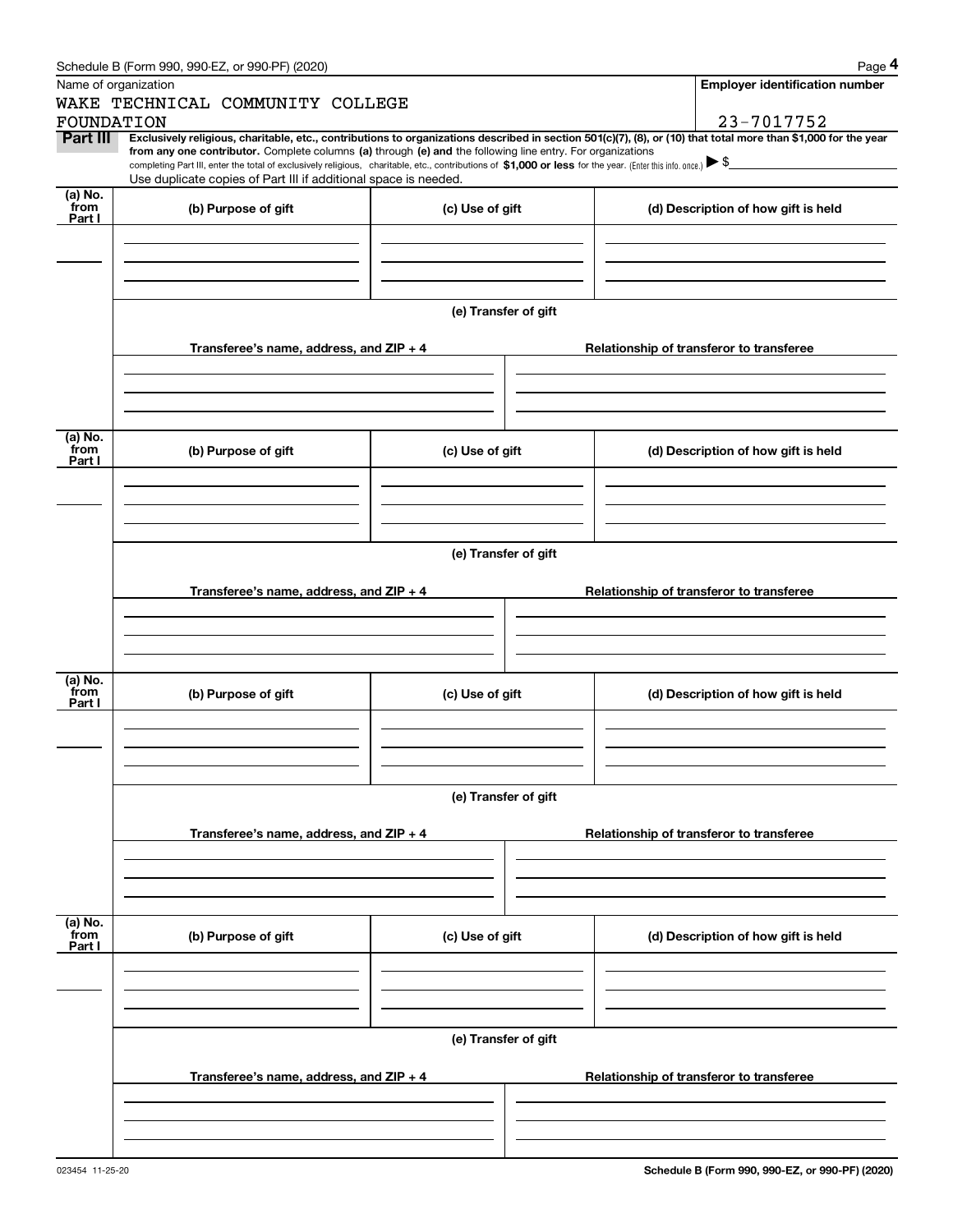|                                                               |                                                                                                                                                         |                                                                                                                                                                                         |                                                                                                                                                                                                                                                        |                         | OMB No. 1545-0047                          |           |
|---------------------------------------------------------------|---------------------------------------------------------------------------------------------------------------------------------------------------------|-----------------------------------------------------------------------------------------------------------------------------------------------------------------------------------------|--------------------------------------------------------------------------------------------------------------------------------------------------------------------------------------------------------------------------------------------------------|-------------------------|--------------------------------------------|-----------|
| <b>Supplemental Financial Statements</b><br><b>SCHEDULE D</b> |                                                                                                                                                         |                                                                                                                                                                                         |                                                                                                                                                                                                                                                        |                         |                                            |           |
|                                                               | Complete if the organization answered "Yes" on Form 990,<br>(Form 990)<br>Part IV, line 6, 7, 8, 9, 10, 11a, 11b, 11c, 11d, 11e, 11f, 12a, or 12b.      |                                                                                                                                                                                         |                                                                                                                                                                                                                                                        |                         |                                            |           |
|                                                               | Attach to Form 990.<br>Department of the Treasury<br>Go to www.irs.gov/Form990 for instructions and the latest information.<br>Internal Revenue Service |                                                                                                                                                                                         |                                                                                                                                                                                                                                                        |                         | <b>Open to Public</b><br><b>Inspection</b> |           |
|                                                               | Name of the organization                                                                                                                                | WAKE TECHNICAL COMMUNITY COLLEGE                                                                                                                                                        |                                                                                                                                                                                                                                                        |                         | <b>Employer identification number</b>      |           |
|                                                               |                                                                                                                                                         | FOUNDATION                                                                                                                                                                              |                                                                                                                                                                                                                                                        |                         | 23-7017752                                 |           |
| Part I                                                        |                                                                                                                                                         |                                                                                                                                                                                         | Organizations Maintaining Donor Advised Funds or Other Similar Funds or Accounts. Complete if the                                                                                                                                                      |                         |                                            |           |
|                                                               |                                                                                                                                                         | organization answered "Yes" on Form 990, Part IV, line 6.                                                                                                                               |                                                                                                                                                                                                                                                        |                         |                                            |           |
|                                                               |                                                                                                                                                         |                                                                                                                                                                                         | (a) Donor advised funds                                                                                                                                                                                                                                |                         | (b) Funds and other accounts               |           |
| 1                                                             |                                                                                                                                                         |                                                                                                                                                                                         |                                                                                                                                                                                                                                                        |                         |                                            |           |
| 2                                                             |                                                                                                                                                         | Aggregate value of contributions to (during year)                                                                                                                                       |                                                                                                                                                                                                                                                        |                         |                                            |           |
| з                                                             |                                                                                                                                                         |                                                                                                                                                                                         |                                                                                                                                                                                                                                                        |                         |                                            |           |
| 4                                                             |                                                                                                                                                         |                                                                                                                                                                                         |                                                                                                                                                                                                                                                        |                         |                                            |           |
| 5                                                             |                                                                                                                                                         |                                                                                                                                                                                         | Did the organization inform all donors and donor advisors in writing that the assets held in donor advised funds                                                                                                                                       |                         |                                            |           |
|                                                               |                                                                                                                                                         |                                                                                                                                                                                         |                                                                                                                                                                                                                                                        |                         | Yes                                        | <b>No</b> |
| 6                                                             |                                                                                                                                                         |                                                                                                                                                                                         | Did the organization inform all grantees, donors, and donor advisors in writing that grant funds can be used only                                                                                                                                      |                         |                                            |           |
|                                                               | impermissible private benefit?                                                                                                                          |                                                                                                                                                                                         | for charitable purposes and not for the benefit of the donor or donor advisor, or for any other purpose conferring                                                                                                                                     |                         | Yes                                        | No        |
| Part II                                                       |                                                                                                                                                         |                                                                                                                                                                                         | Conservation Easements. Complete if the organization answered "Yes" on Form 990, Part IV, line 7.                                                                                                                                                      |                         |                                            |           |
| 1                                                             |                                                                                                                                                         | Purpose(s) of conservation easements held by the organization (check all that apply).                                                                                                   |                                                                                                                                                                                                                                                        |                         |                                            |           |
|                                                               |                                                                                                                                                         | Preservation of land for public use (for example, recreation or education)                                                                                                              | Preservation of a historically important land area                                                                                                                                                                                                     |                         |                                            |           |
|                                                               |                                                                                                                                                         | Protection of natural habitat                                                                                                                                                           | Preservation of a certified historic structure                                                                                                                                                                                                         |                         |                                            |           |
|                                                               |                                                                                                                                                         | Preservation of open space                                                                                                                                                              |                                                                                                                                                                                                                                                        |                         |                                            |           |
| 2                                                             |                                                                                                                                                         |                                                                                                                                                                                         | Complete lines 2a through 2d if the organization held a qualified conservation contribution in the form of a conservation easement on the last                                                                                                         |                         |                                            |           |
|                                                               | day of the tax year.                                                                                                                                    |                                                                                                                                                                                         |                                                                                                                                                                                                                                                        |                         | Held at the End of the Tax Year            |           |
|                                                               |                                                                                                                                                         |                                                                                                                                                                                         |                                                                                                                                                                                                                                                        | 2a                      |                                            |           |
|                                                               |                                                                                                                                                         | <b>b</b> Total acreage restricted by conservation easements                                                                                                                             |                                                                                                                                                                                                                                                        | 2b                      |                                            |           |
|                                                               |                                                                                                                                                         |                                                                                                                                                                                         | c Number of conservation easements on a certified historic structure included in (a) manufacture of conservation                                                                                                                                       | 2c                      |                                            |           |
|                                                               |                                                                                                                                                         |                                                                                                                                                                                         | d Number of conservation easements included in (c) acquired after 7/25/06, and not on a historic structure                                                                                                                                             |                         |                                            |           |
|                                                               |                                                                                                                                                         |                                                                                                                                                                                         | listed in the National Register [111] Marshall Register [11] Marshall Register [11] Marshall Register [11] Marshall Register [11] Marshall Register [11] Marshall Register [11] Marshall Register [11] Marshall Register [11]                          | 2d                      |                                            |           |
| 3.                                                            |                                                                                                                                                         |                                                                                                                                                                                         | Number of conservation easements modified, transferred, released, extinguished, or terminated by the organization during the tax                                                                                                                       |                         |                                            |           |
|                                                               | $year \blacktriangleright$                                                                                                                              |                                                                                                                                                                                         |                                                                                                                                                                                                                                                        |                         |                                            |           |
| 4<br>5                                                        |                                                                                                                                                         | Number of states where property subject to conservation easement is located ><br>Does the organization have a written policy regarding the periodic monitoring, inspection, handling of |                                                                                                                                                                                                                                                        |                         |                                            |           |
|                                                               |                                                                                                                                                         | violations, and enforcement of the conservation easements it holds?                                                                                                                     |                                                                                                                                                                                                                                                        |                         | Yes                                        | <b>No</b> |
| 6                                                             |                                                                                                                                                         |                                                                                                                                                                                         | Staff and volunteer hours devoted to monitoring, inspecting, handling of violations, and enforcing conservation easements during the year                                                                                                              |                         |                                            |           |
|                                                               |                                                                                                                                                         |                                                                                                                                                                                         |                                                                                                                                                                                                                                                        |                         |                                            |           |
| 7                                                             |                                                                                                                                                         |                                                                                                                                                                                         | Amount of expenses incurred in monitoring, inspecting, handling of violations, and enforcing conservation easements during the year                                                                                                                    |                         |                                            |           |
|                                                               | $\blacktriangleright$ \$                                                                                                                                |                                                                                                                                                                                         |                                                                                                                                                                                                                                                        |                         |                                            |           |
| 8                                                             |                                                                                                                                                         |                                                                                                                                                                                         | Does each conservation easement reported on line 2(d) above satisfy the requirements of section 170(h)(4)(B)(i)                                                                                                                                        |                         |                                            |           |
|                                                               |                                                                                                                                                         |                                                                                                                                                                                         |                                                                                                                                                                                                                                                        |                         | Yes                                        | No        |
| 9                                                             |                                                                                                                                                         |                                                                                                                                                                                         | In Part XIII, describe how the organization reports conservation easements in its revenue and expense statement and                                                                                                                                    |                         |                                            |           |
|                                                               |                                                                                                                                                         |                                                                                                                                                                                         | balance sheet, and include, if applicable, the text of the footnote to the organization's financial statements that describes the                                                                                                                      |                         |                                            |           |
|                                                               |                                                                                                                                                         | organization's accounting for conservation easements.                                                                                                                                   |                                                                                                                                                                                                                                                        |                         |                                            |           |
|                                                               | Part III                                                                                                                                                |                                                                                                                                                                                         | Organizations Maintaining Collections of Art, Historical Treasures, or Other Similar Assets.                                                                                                                                                           |                         |                                            |           |
|                                                               |                                                                                                                                                         | Complete if the organization answered "Yes" on Form 990, Part IV, line 8.                                                                                                               |                                                                                                                                                                                                                                                        |                         |                                            |           |
|                                                               |                                                                                                                                                         |                                                                                                                                                                                         | 1a If the organization elected, as permitted under FASB ASC 958, not to report in its revenue statement and balance sheet works                                                                                                                        |                         |                                            |           |
|                                                               |                                                                                                                                                         |                                                                                                                                                                                         | of art, historical treasures, or other similar assets held for public exhibition, education, or research in furtherance of public                                                                                                                      |                         |                                            |           |
|                                                               |                                                                                                                                                         |                                                                                                                                                                                         | service, provide in Part XIII the text of the footnote to its financial statements that describes these items.<br><b>b</b> If the organization elected, as permitted under FASB ASC 958, to report in its revenue statement and balance sheet works of |                         |                                            |           |
|                                                               |                                                                                                                                                         |                                                                                                                                                                                         | art, historical treasures, or other similar assets held for public exhibition, education, or research in furtherance of public service,                                                                                                                |                         |                                            |           |
|                                                               |                                                                                                                                                         | provide the following amounts relating to these items:                                                                                                                                  |                                                                                                                                                                                                                                                        |                         |                                            |           |
|                                                               | (i)                                                                                                                                                     |                                                                                                                                                                                         |                                                                                                                                                                                                                                                        |                         | $\frac{1}{2}$                              |           |
|                                                               |                                                                                                                                                         |                                                                                                                                                                                         | (ii) Assets included in Form 990, Part X [11] [2000] [2010] Assets included in Form 990, Part X [11] [11] [200                                                                                                                                         |                         |                                            |           |
| 2                                                             |                                                                                                                                                         |                                                                                                                                                                                         | If the organization received or held works of art, historical treasures, or other similar assets for financial gain, provide                                                                                                                           |                         |                                            |           |
|                                                               |                                                                                                                                                         | the following amounts required to be reported under FASB ASC 958 relating to these items:                                                                                               |                                                                                                                                                                                                                                                        |                         |                                            |           |
| а                                                             |                                                                                                                                                         |                                                                                                                                                                                         |                                                                                                                                                                                                                                                        |                         | $\blacktriangleright$ \$                   |           |
|                                                               |                                                                                                                                                         |                                                                                                                                                                                         |                                                                                                                                                                                                                                                        | $\blacktriangleright$ s |                                            |           |

| LHA For Paperwork Reduction Act Notice, see the Instructions for Form 990. |  |
|----------------------------------------------------------------------------|--|
| 032051 12-01-20                                                            |  |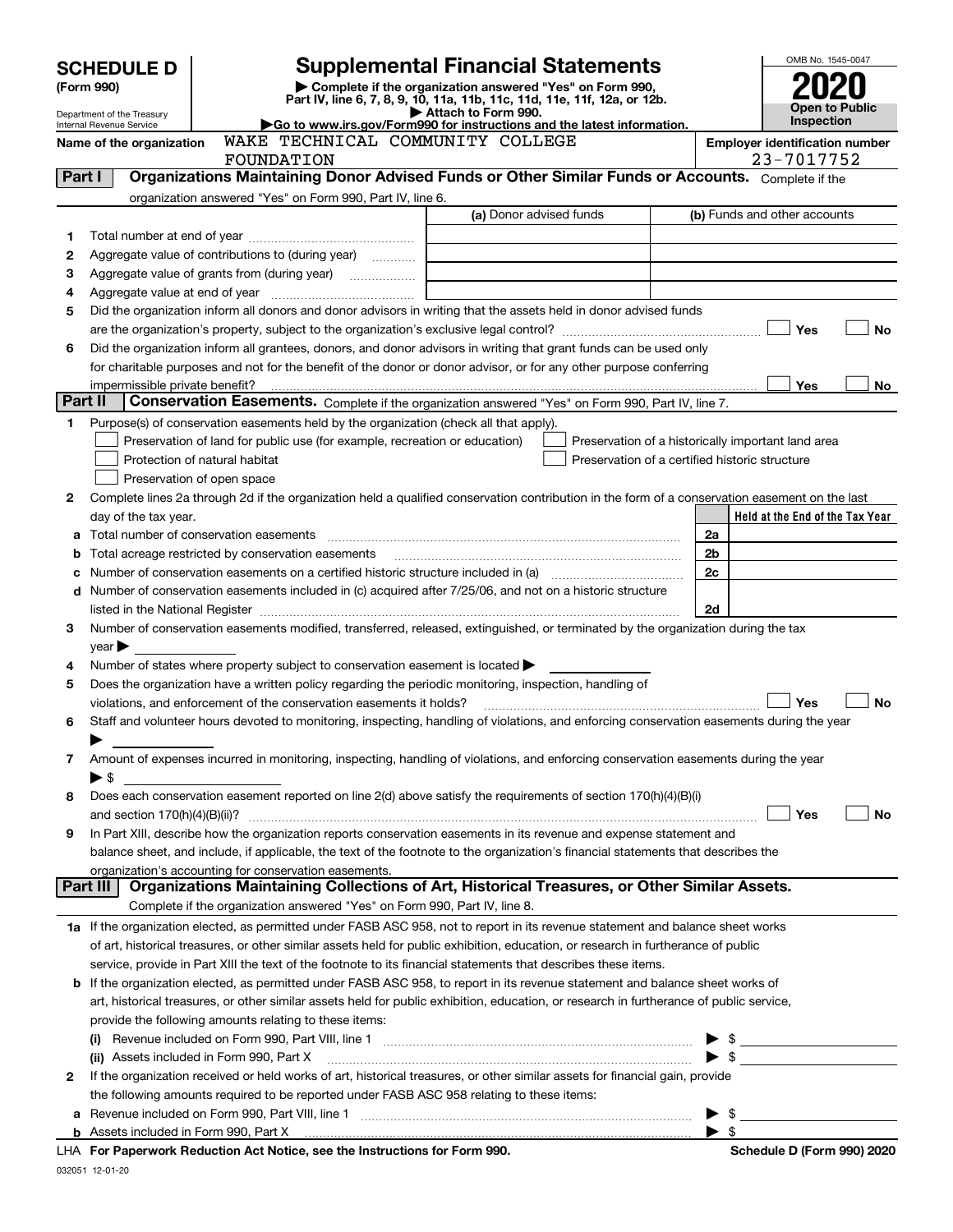|               |                                                                                                                                                                                                                                                           | WAKE TECHNICAL COMMUNITY COLLEGE |                |                    |          |                      |                            |                     |     |            |
|---------------|-----------------------------------------------------------------------------------------------------------------------------------------------------------------------------------------------------------------------------------------------------------|----------------------------------|----------------|--------------------|----------|----------------------|----------------------------|---------------------|-----|------------|
|               | <b>FOUNDATION</b><br>Schedule D (Form 990) 2020                                                                                                                                                                                                           |                                  |                |                    |          |                      |                            | 23-7017752 Page 2   |     |            |
|               | Organizations Maintaining Collections of Art, Historical Treasures, or Other Similar Assets (continued)<br>Part III                                                                                                                                       |                                  |                |                    |          |                      |                            |                     |     |            |
| 3             | Using the organization's acquisition, accession, and other records, check any of the following that make significant use of its                                                                                                                           |                                  |                |                    |          |                      |                            |                     |     |            |
|               | collection items (check all that apply):                                                                                                                                                                                                                  |                                  |                |                    |          |                      |                            |                     |     |            |
| a             | Public exhibition<br>Loan or exchange program<br>d                                                                                                                                                                                                        |                                  |                |                    |          |                      |                            |                     |     |            |
| b             | Other and the control of the control of the control of the control of the control of the control of the control of the control of the control of the control of the control of the control of the control of the control of th<br>Scholarly research<br>е |                                  |                |                    |          |                      |                            |                     |     |            |
| c             | Preservation for future generations                                                                                                                                                                                                                       |                                  |                |                    |          |                      |                            |                     |     |            |
|               | Provide a description of the organization's collections and explain how they further the organization's exempt purpose in Part XIII.                                                                                                                      |                                  |                |                    |          |                      |                            |                     |     |            |
| 5             | During the year, did the organization solicit or receive donations of art, historical treasures, or other similar assets                                                                                                                                  |                                  |                |                    |          |                      |                            |                     |     |            |
|               | to be sold to raise funds rather than to be maintained as part of the organization's collection?<br>Yes<br>No                                                                                                                                             |                                  |                |                    |          |                      |                            |                     |     |            |
|               | Part IV<br>Escrow and Custodial Arrangements. Complete if the organization answered "Yes" on Form 990, Part IV, line 9, or                                                                                                                                |                                  |                |                    |          |                      |                            |                     |     |            |
|               | reported an amount on Form 990, Part X, line 21.                                                                                                                                                                                                          |                                  |                |                    |          |                      |                            |                     |     |            |
|               | 1a Is the organization an agent, trustee, custodian or other intermediary for contributions or other assets not included                                                                                                                                  |                                  |                |                    |          |                      |                            |                     |     |            |
|               | on Form 990, Part X? <b>Process Constructs Constructs Constructs</b> Constructs Constructs Constructs Constructs Const                                                                                                                                    |                                  |                |                    |          |                      |                            | Yes                 |     | No         |
|               | b If "Yes," explain the arrangement in Part XIII and complete the following table:                                                                                                                                                                        |                                  |                |                    |          |                      |                            |                     |     |            |
|               |                                                                                                                                                                                                                                                           |                                  |                |                    |          |                      |                            | Amount              |     |            |
| c             | Beginning balance manufactured and contact the contract of the contract of the contract of the contract of the                                                                                                                                            |                                  |                |                    |          | 1c                   |                            |                     |     |            |
|               |                                                                                                                                                                                                                                                           |                                  |                |                    |          | 1d                   |                            |                     |     |            |
|               | Distributions during the year manufactured and continuum and contact the year manufactured and contact the year                                                                                                                                           |                                  |                |                    |          | 1e                   |                            |                     |     |            |
|               |                                                                                                                                                                                                                                                           |                                  |                |                    |          | 1f                   |                            |                     |     |            |
|               | 2a Did the organization include an amount on Form 990, Part X, line 21, for escrow or custodial account liability?                                                                                                                                        |                                  |                |                    |          |                      |                            | Yes                 |     | No         |
|               | <b>b</b> If "Yes," explain the arrangement in Part XIII. Check here if the explanation has been provided on Part XIII                                                                                                                                     |                                  |                |                    |          |                      |                            |                     |     |            |
| <b>Part V</b> | Endowment Funds. Complete if the organization answered "Yes" on Form 990, Part IV, line 10.                                                                                                                                                               |                                  |                |                    |          |                      |                            |                     |     |            |
|               |                                                                                                                                                                                                                                                           | (a) Current year                 | (b) Prior year | (c) Two years back |          | (d) Three years back |                            | (e) Four years back |     |            |
| 1a            | Beginning of year balance                                                                                                                                                                                                                                 | 9,890,505.                       | 8,240,595.     | 7,465,868.         |          |                      | 5,086,970.                 |                     |     | 4,302,618. |
|               |                                                                                                                                                                                                                                                           | 1,389,702.                       | 1,699,904.     |                    | 441,751. |                      | 2,427,116.                 |                     |     | 843,092.   |
|               | Net investment earnings, gains, and losses                                                                                                                                                                                                                | 2,032,221.                       | 28,092.        |                    | 332,976. |                      | 92,874.                    |                     |     | 376,065.   |
|               |                                                                                                                                                                                                                                                           |                                  |                |                    |          |                      |                            |                     |     |            |
|               | e Other expenditures for facilities                                                                                                                                                                                                                       |                                  |                |                    |          |                      |                            |                     |     |            |
|               | and programs                                                                                                                                                                                                                                              | 595,173.                         | 78,086.        |                    |          |                      | 141,092.                   |                     |     | 434,805.   |
| f             | Administrative expenses                                                                                                                                                                                                                                   |                                  |                |                    |          |                      |                            |                     |     |            |
|               | End of year balance                                                                                                                                                                                                                                       | 12, 717, 255.                    | 9,890,505.     | 8, 240, 595.       |          |                      | 7,465,868.                 |                     |     | 5,086,970. |
| 2             | Provide the estimated percentage of the current year end balance (line 1g, column (a)) held as:                                                                                                                                                           |                                  |                |                    |          |                      |                            |                     |     |            |
| a             | Board designated or quasi-endowment >                                                                                                                                                                                                                     | 11.0398                          | %              |                    |          |                      |                            |                     |     |            |
|               | Permanent endowment > 71.0202                                                                                                                                                                                                                             | %                                |                |                    |          |                      |                            |                     |     |            |
|               | c Term endowment $\blacktriangleright$ 17.9400                                                                                                                                                                                                            | %                                |                |                    |          |                      |                            |                     |     |            |
|               | The percentages on lines 2a, 2b, and 2c should equal 100%.                                                                                                                                                                                                |                                  |                |                    |          |                      |                            |                     |     |            |
|               | 3a Are there endowment funds not in the possession of the organization that are held and administered for the organization                                                                                                                                |                                  |                |                    |          |                      |                            |                     |     |            |
|               | by:                                                                                                                                                                                                                                                       |                                  |                |                    |          |                      |                            |                     | Yes | No         |
|               | (i)                                                                                                                                                                                                                                                       |                                  |                |                    |          |                      |                            | 3a(i)               | X   |            |
|               |                                                                                                                                                                                                                                                           |                                  |                |                    |          |                      |                            | 3a(ii)              |     | X          |
|               |                                                                                                                                                                                                                                                           |                                  |                |                    |          |                      |                            | 3b                  |     |            |
| 4             | Describe in Part XIII the intended uses of the organization's endowment funds.                                                                                                                                                                            |                                  |                |                    |          |                      |                            |                     |     |            |
|               | Land, Buildings, and Equipment.<br><b>Part VI</b>                                                                                                                                                                                                         |                                  |                |                    |          |                      |                            |                     |     |            |
|               | Complete if the organization answered "Yes" on Form 990, Part IV, line 11a. See Form 990, Part X, line 10.                                                                                                                                                |                                  |                |                    |          |                      |                            |                     |     |            |
|               | Description of property                                                                                                                                                                                                                                   | (a) Cost or other                |                | (b) Cost or other  |          | (c) Accumulated      |                            | (d) Book value      |     |            |
|               |                                                                                                                                                                                                                                                           | basis (investment)               |                | basis (other)      |          | depreciation         |                            |                     |     |            |
|               |                                                                                                                                                                                                                                                           |                                  |                |                    |          |                      |                            |                     |     |            |
| b             |                                                                                                                                                                                                                                                           |                                  |                |                    |          |                      |                            |                     |     |            |
|               |                                                                                                                                                                                                                                                           |                                  |                |                    |          |                      |                            |                     |     |            |
|               |                                                                                                                                                                                                                                                           |                                  |                |                    |          |                      |                            |                     |     |            |
|               |                                                                                                                                                                                                                                                           |                                  |                | 128,319.           |          | 128,319.             |                            |                     |     | $0$ .      |
|               |                                                                                                                                                                                                                                                           |                                  |                |                    |          |                      |                            |                     |     | 0.         |
|               |                                                                                                                                                                                                                                                           |                                  |                |                    |          |                      | Schedule D (Form 990) 2020 |                     |     |            |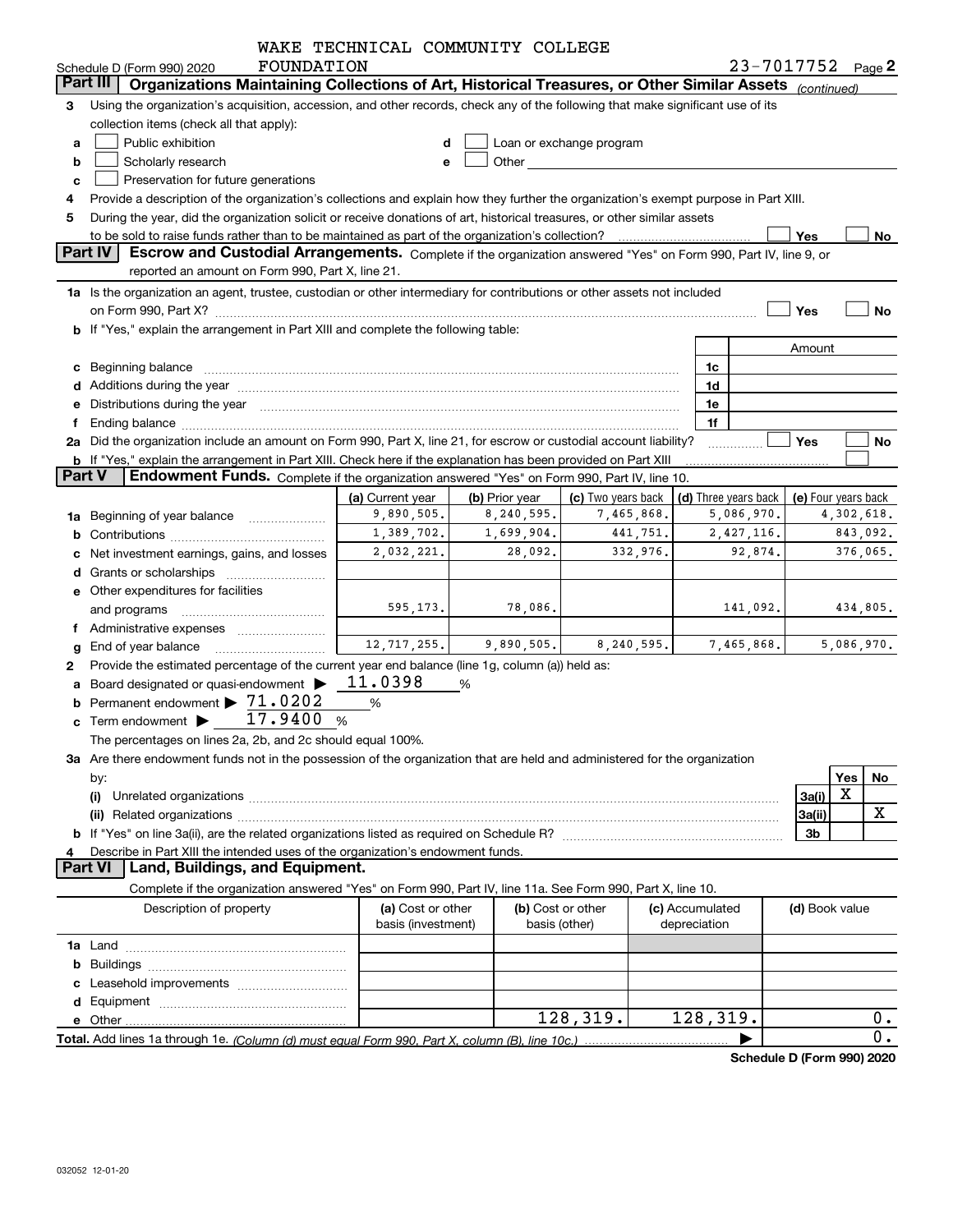| WAKE TECHNICAL COMMUNITY COLLEGE |  |
|----------------------------------|--|
|----------------------------------|--|

| Schedule D (Form 990) 2020 | FOUNDATION                        | 23-7017752 | Page |
|----------------------------|-----------------------------------|------------|------|
| <b>Part VII</b>            | ' Investments - Other Securities. |            |      |

Complete if the organization answered "Yes" on Form 990, Part IV, line 11b. See Form 990, Part X, line 12.

| (a) Description of security or category (including name of security)       | (b) Book value | (c) Method of valuation: Cost or end-of-year market value |
|----------------------------------------------------------------------------|----------------|-----------------------------------------------------------|
| (1) Financial derivatives                                                  |                |                                                           |
| (2) Closely held equity interests                                          |                |                                                           |
| $(3)$ Other                                                                |                |                                                           |
| (A)                                                                        |                |                                                           |
| (B)                                                                        |                |                                                           |
| (C)                                                                        |                |                                                           |
| (D)                                                                        |                |                                                           |
| (E)                                                                        |                |                                                           |
| (F)                                                                        |                |                                                           |
| (G)                                                                        |                |                                                           |
| (H)                                                                        |                |                                                           |
| <b>Total.</b> (Col. (b) must equal Form 990, Part X, col. (B) line $12$ .) |                |                                                           |

### **Part VIII Investments - Program Related.**

Complete if the organization answered "Yes" on Form 990, Part IV, line 11c. See Form 990, Part X, line 13.

| (a) Description of investment                                                          | (b) Book value | (c) Method of valuation: Cost or end-of-year market value |
|----------------------------------------------------------------------------------------|----------------|-----------------------------------------------------------|
| (1)                                                                                    |                |                                                           |
| (2)                                                                                    |                |                                                           |
| $\frac{1}{2}$                                                                          |                |                                                           |
| (4)                                                                                    |                |                                                           |
| (5)                                                                                    |                |                                                           |
| (6)                                                                                    |                |                                                           |
| (7)                                                                                    |                |                                                           |
| (8)                                                                                    |                |                                                           |
| (9)                                                                                    |                |                                                           |
| Total. (Col. (b) must equal Form 990, Part X, col. (B) line 13.) $\blacktriangleright$ |                |                                                           |

### **Part IX Other Assets.**

Complete if the organization answered "Yes" on Form 990, Part IV, line 11d. See Form 990, Part X, line 15.

|        | (a) Description                                                                                                   | (b) Book value |
|--------|-------------------------------------------------------------------------------------------------------------------|----------------|
| (1)    | CHARITABLE LEAD ANNUITY TRUST                                                                                     | 1,566,972.     |
| (2)    | LAND HELD FOR SALE                                                                                                | 1,016,231.     |
| (3)    | RELATED PARTY RECEIVABLE                                                                                          | 160,000.       |
| (4)    | SALES TAX RECEIVABLE                                                                                              | 7,312.         |
| (5)    | INVESTMENT IN WAKE TECH INNOVATIONS                                                                               | $-81,030.$     |
| (6)    |                                                                                                                   |                |
| (7)    |                                                                                                                   |                |
| (8)    |                                                                                                                   |                |
| (9)    |                                                                                                                   |                |
|        |                                                                                                                   | 2,669,485.     |
| Part X | <b>Other Liabilities.</b>                                                                                         |                |
|        | Complete if the organization answered "Yes" on Form 990, Part IV, line 11e or 11f. See Form 990, Part X, line 25. |                |
| 1.     | (a) Description of liability                                                                                      | (b) Book value |
| (1)    | Federal income taxes                                                                                              |                |
| (2)    |                                                                                                                   |                |

| (3) |  |
|-----|--|
| (4) |  |
| (5) |  |
| (6) |  |
| (7) |  |
| (8) |  |
| (9) |  |
|     |  |

**Total.**  *(Column (b) must equal Form 990, Part X, col. (B) line 25.)* 

**2.** Liability for uncertain tax positions. In Part XIII, provide the text of the footnote to the organization's financial statements that reports the

organization's liability for uncertain tax positions under FASB ASC 740. Check here if the text of the footnote has been provided in Part XIII

 $\vert$  X  $\vert$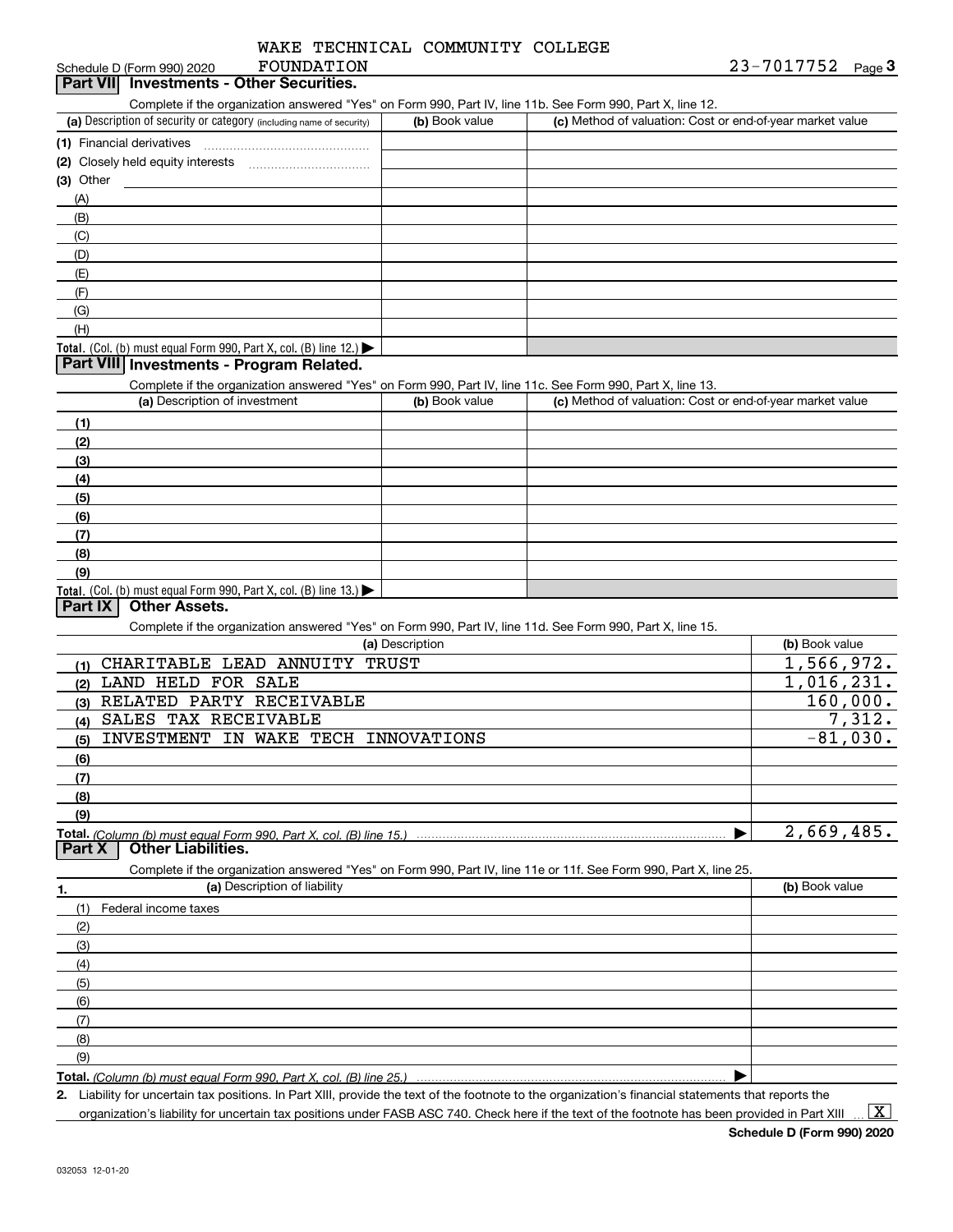|   | WAKE TECHNICAL COMMUNITY COLLEGE                                                                                         |                |              |                |                          |
|---|--------------------------------------------------------------------------------------------------------------------------|----------------|--------------|----------------|--------------------------|
|   | FOUNDATION<br>Schedule D (Form 990) 2020                                                                                 |                |              |                | 23-7017752<br>Page 4     |
|   | Reconciliation of Revenue per Audited Financial Statements With Revenue per Return.<br>Part XI                           |                |              |                |                          |
|   | Complete if the organization answered "Yes" on Form 990, Part IV, line 12a.                                              |                |              |                |                          |
| 1 | Total revenue, gains, and other support per audited financial statements                                                 |                |              | $\blacksquare$ | $\overline{9,716,968}$ . |
| 2 | Amounts included on line 1 but not on Form 990, Part VIII, line 12:                                                      |                |              |                |                          |
| a |                                                                                                                          | 2a             | 2, 261, 362. |                |                          |
| b |                                                                                                                          | 2 <sub>b</sub> | 2,337,223.   |                |                          |
| с |                                                                                                                          | 2 <sub>c</sub> |              |                |                          |
|   |                                                                                                                          | 2d             | $-19,398.$   |                |                          |
| e | Add lines 2a through 2d                                                                                                  |                |              | 2e             | 4,579,187.               |
| 3 |                                                                                                                          |                |              | 3              | $\overline{5,137,781}$ . |
| 4 | Amounts included on Form 990, Part VIII, line 12, but not on line 1:                                                     |                |              |                |                          |
| a |                                                                                                                          | 4a             | 56,688.      |                |                          |
| b |                                                                                                                          | 4b             | 5,780.       |                |                          |
|   | Add lines 4a and 4b                                                                                                      |                |              | 4с             | 62,468.                  |
| 5 |                                                                                                                          |                |              | 5              | 5, 200, 249.             |
|   | Part XII   Reconciliation of Expenses per Audited Financial Statements With Expenses per Return.                         |                |              |                |                          |
|   | Complete if the organization answered "Yes" on Form 990, Part IV, line 12a.                                              |                |              |                |                          |
| 1 |                                                                                                                          |                |              | $\blacksquare$ | 4,065,885.               |
| 2 | Amounts included on line 1 but not on Form 990, Part IX, line 25:                                                        |                |              |                |                          |
| a |                                                                                                                          | 2a             | 2,337,223.   |                |                          |
|   |                                                                                                                          | 2 <sub>b</sub> |              |                |                          |
|   | Other losses                                                                                                             | 2c             |              |                |                          |
| d |                                                                                                                          | 2d             | $-25, 178.$  |                |                          |
| е | Add lines 2a through 2d <b>must be a constructed as the constant of the constant of the constant of the construction</b> |                |              | 2е             | 2,312,045.               |
| 3 |                                                                                                                          |                |              | 3              | $\overline{1,753},840.$  |
| 4 | Amounts included on Form 990, Part IX, line 25, but not on line 1:                                                       |                |              |                |                          |
| a |                                                                                                                          | 4a             | 56,688.      |                |                          |
| b |                                                                                                                          | 4b             |              |                |                          |
|   | Add lines 4a and 4b                                                                                                      |                |              | 4с             | 56,688.                  |
| 5 |                                                                                                                          |                |              | 5              | 1,810,528.               |
|   | Part XIII Supplemental Information.                                                                                      |                |              |                |                          |

Provide the descriptions required for Part II, lines 3, 5, and 9; Part III, lines 1a and 4; Part IV, lines 1b and 2b; Part V, line 4; Part X, line 2; Part XI, lines 2d and 4b; and Part XII, lines 2d and 4b. Also complete this part to provide any additional information.

### PART V, LINE 4:

|  |  |  |  |  |  |  |  |  | THE INTENDED USE OF ORGANIZATION ENDOWMENT FUNDS IS FOR SCHOLARSHIPS, |
|--|--|--|--|--|--|--|--|--|-----------------------------------------------------------------------|
|--|--|--|--|--|--|--|--|--|-----------------------------------------------------------------------|

CURRICULUM, BUILDING AND GROUNDS, AND THE FOSTERING BRIGHT FUTURES

FELLOWSHIP.

PART X, LINE 2:

THE FOUNDATION HAS ADOPTED THE PROVISIONS OF FASB ASC 740-10-25 AS IT

RELATES TO ACCOUNTING FOR UNCERTAINTY IN INCOME TAXES. UNDER THIS

PROVISION, AN ORGANIZATION MUST RECOGNIZE THE TAX BENEFIT ASSOCIATED WITH

TAX TAKEN FOR TAX RETURN PURPOSES WHEN IT IS MORE LIKELY THAN NOT THE

POSITION WILL BE SUSTAINED. THE FOUNDATION DOES NOT BELIEVE THERE ARE ANY

## MATERIAL UNCERTAIN TAX POSITIONS AND, ACCORDINGLY, NO LIABILITY FOR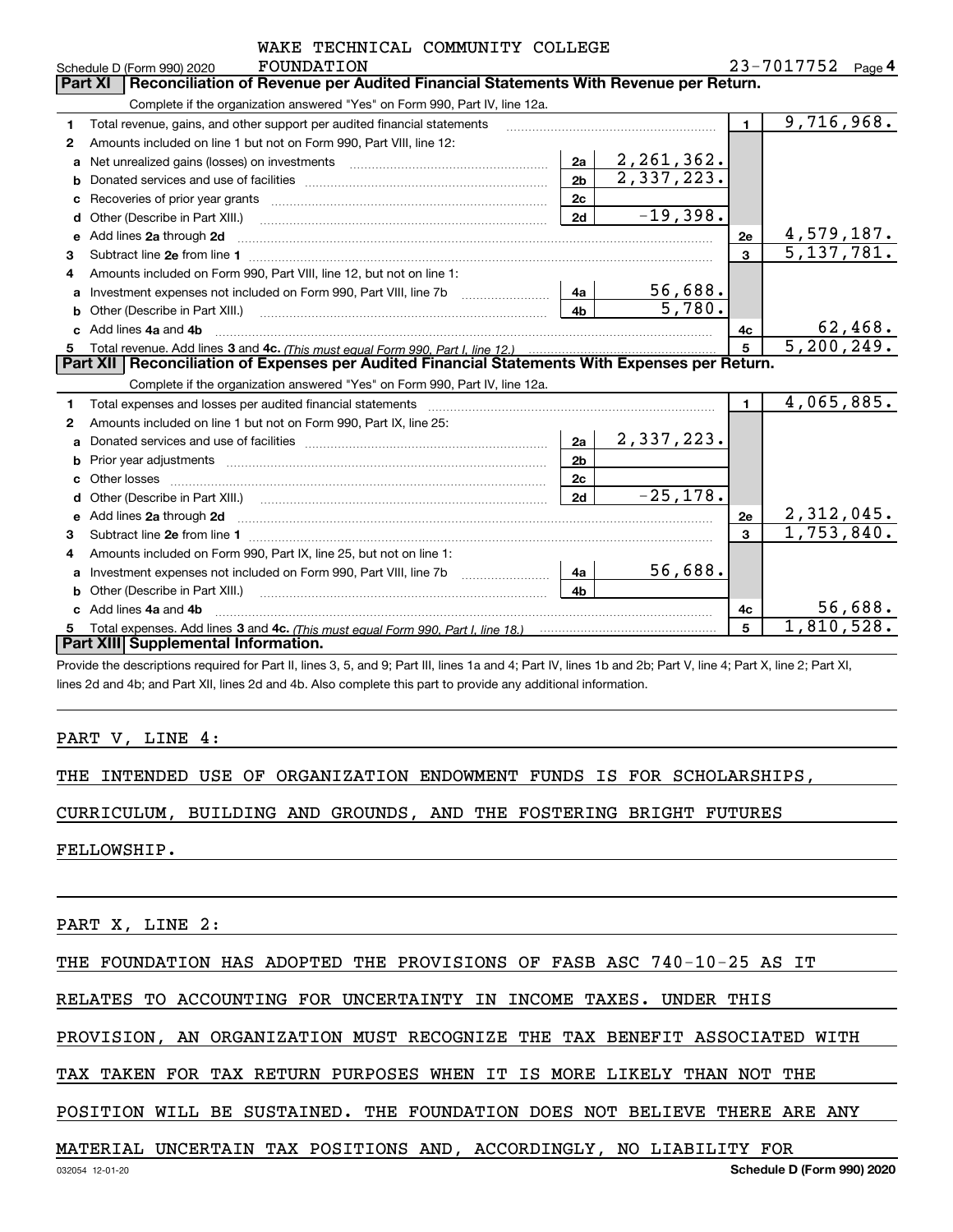| WAKE TECHNICAL COMMUNITY COLLEGE                                                           |                   |
|--------------------------------------------------------------------------------------------|-------------------|
| FOUNDATION<br>Schedule D (Form 990) 2020<br>Part XIII Supplemental Information (continued) | 23-7017752 Page 5 |
| UNRECOGNIZED TAX BENEFITS WILL BE RECORDED. THE FOUNDATION IS SUBJECT TO                   |                   |
|                                                                                            |                   |
| ROUTINE AUDITS BY TAXING JURISDICTIONS; HOWEVER, THERE ARE CURRENTLY NO                    |                   |
| AUDITS FOR ANY TAX YEARS IN PROGRESS. FOR THE YEARS ENDED JUNE 30, 2021                    |                   |
| AND 2020, THERE WERE NO INTEREST OR PENALTIES RECORDED OR INCLUDED IN THE                  |                   |
| CONSOLIDATED FINANCIAL STATEMENTS.                                                         |                   |
|                                                                                            |                   |
| PART XI, LINE 2D - OTHER ADJUSTMENTS:                                                      |                   |
| INTERCOMPANY TRANSACTIONS NETTED IN CONSOLIDATED                                           | $-19,398.$        |
|                                                                                            |                   |
| PART XI, LINE 4B - OTHER ADJUSTMENTS:                                                      |                   |
| BAD DEBT RECOVERY                                                                          | 9,975.            |
| FUNDRAISING EVENTS EXPENSE                                                                 | $-4, 195.$        |
| TOTAL TO SCHEDULE D, PART XI, LINE 4B                                                      | 5,780.            |
|                                                                                            |                   |
|                                                                                            |                   |
| PART XII, LINE 2D - OTHER ADJUSTMENTS:                                                     |                   |
| INTERCOMPANY TRANSACTIONS NETTED IN CONSOLIDATION                                          | $-19,398.$        |
| BAD DEBT RECOVERY                                                                          | $-9,975.$         |
| FUNDRAISING EVENTS EXPENSE                                                                 | 4,195.            |
| TOTAL TO SCHEDULE D, PART XII, LINE 2D                                                     | $-25, 178.$       |
|                                                                                            |                   |
|                                                                                            |                   |
|                                                                                            |                   |
|                                                                                            |                   |
|                                                                                            |                   |
|                                                                                            |                   |
|                                                                                            |                   |
|                                                                                            |                   |
|                                                                                            |                   |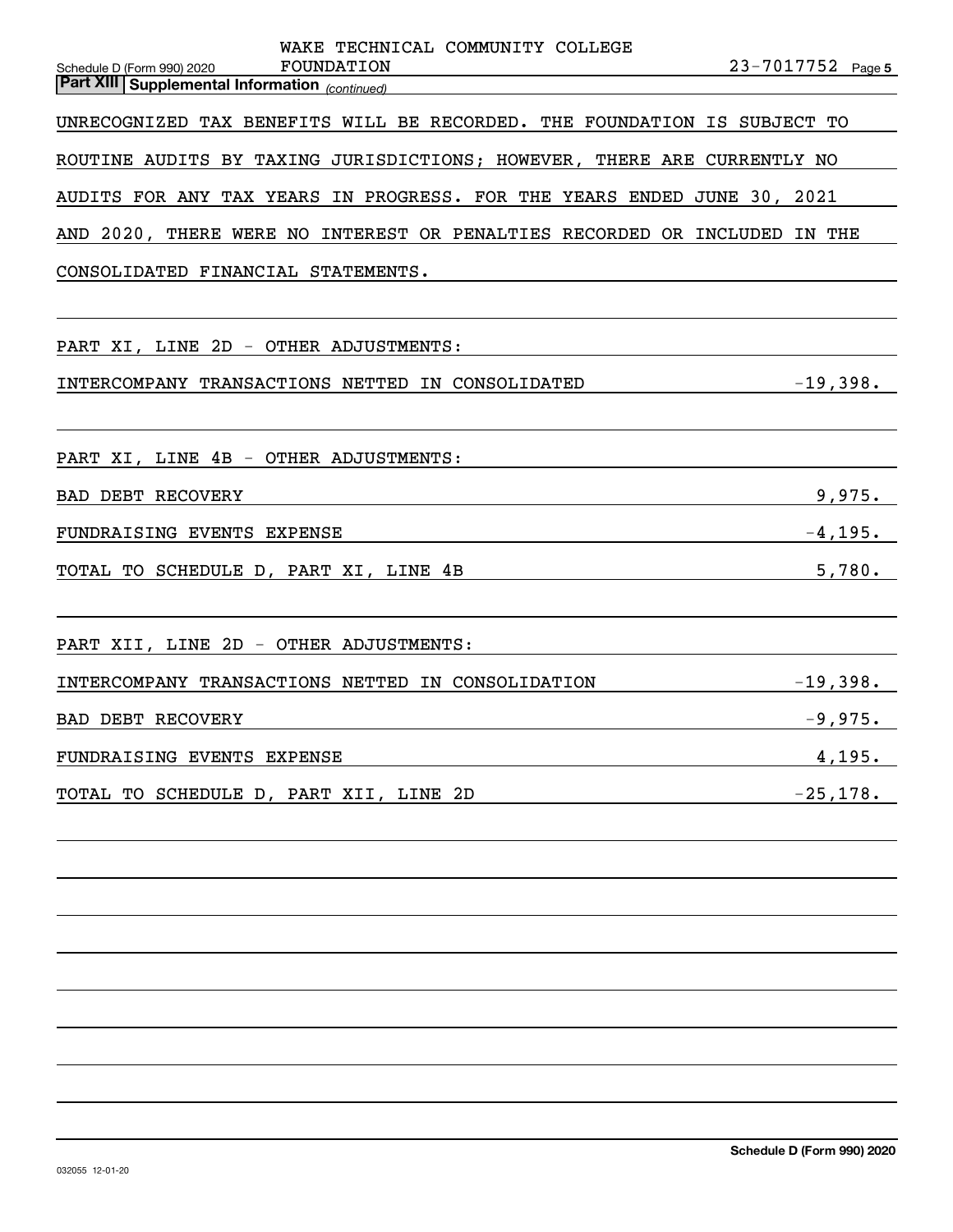| <b>SCHEDULE I</b>                                      |                                                                                                                                                                          |           | <b>Grants and Other Assistance to Organizations,</b>                                                                                  |                                                       |                                         |                                               |                                          |                                       | OMB No. 1545-0047                   |
|--------------------------------------------------------|--------------------------------------------------------------------------------------------------------------------------------------------------------------------------|-----------|---------------------------------------------------------------------------------------------------------------------------------------|-------------------------------------------------------|-----------------------------------------|-----------------------------------------------|------------------------------------------|---------------------------------------|-------------------------------------|
| (Form 990)                                             |                                                                                                                                                                          |           | Governments, and Individuals in the United States<br>Complete if the organization answered "Yes" on Form 990, Part IV, line 21 or 22. |                                                       |                                         |                                               |                                          |                                       | 2020                                |
| Department of the Treasury<br>Internal Revenue Service |                                                                                                                                                                          |           |                                                                                                                                       | Attach to Form 990.                                   |                                         |                                               |                                          |                                       | <b>Open to Public</b><br>Inspection |
|                                                        |                                                                                                                                                                          |           |                                                                                                                                       | Go to www.irs.gov/Form990 for the latest information. |                                         |                                               |                                          |                                       |                                     |
| Name of the organization                               | FOUNDATION                                                                                                                                                               |           | WAKE TECHNICAL COMMUNITY COLLEGE                                                                                                      |                                                       |                                         |                                               |                                          | <b>Employer identification number</b> | 23-7017752                          |
| Part I                                                 | <b>General Information on Grants and Assistance</b>                                                                                                                      |           |                                                                                                                                       |                                                       |                                         |                                               |                                          |                                       |                                     |
| $\mathbf 1$                                            | Does the organization maintain records to substantiate the amount of the grants or assistance, the grantees' eligibility for the grants or assistance, and the selection |           |                                                                                                                                       |                                                       |                                         |                                               |                                          |                                       |                                     |
|                                                        |                                                                                                                                                                          |           |                                                                                                                                       |                                                       |                                         |                                               |                                          | $\boxed{\text{X}}$ Yes                | No                                  |
| $\mathbf{2}$                                           | Describe in Part IV the organization's procedures for monitoring the use of grant funds in the United States.                                                            |           |                                                                                                                                       |                                                       |                                         |                                               |                                          |                                       |                                     |
| Part II                                                | Grants and Other Assistance to Domestic Organizations and Domestic Governments. Complete if the organization answered "Yes" on Form 990, Part IV, line 21, for any       |           |                                                                                                                                       |                                                       |                                         |                                               |                                          |                                       |                                     |
|                                                        | recipient that received more than \$5,000. Part II can be duplicated if additional space is needed.                                                                      |           |                                                                                                                                       |                                                       |                                         | (f) Method of                                 |                                          |                                       |                                     |
|                                                        | 1 (a) Name and address of organization<br>or government                                                                                                                  | $(b)$ EIN | (c) IRC section<br>(if applicable)                                                                                                    | (d) Amount of<br>cash grant                           | (e) Amount of<br>non-cash<br>assistance | valuation (book,<br>FMV, appraisal,<br>other) | (g) Description of<br>noncash assistance | (h) Purpose of grant<br>or assistance |                                     |
|                                                        |                                                                                                                                                                          |           |                                                                                                                                       |                                                       |                                         |                                               |                                          |                                       |                                     |
|                                                        |                                                                                                                                                                          |           |                                                                                                                                       |                                                       |                                         |                                               |                                          |                                       |                                     |
|                                                        |                                                                                                                                                                          |           |                                                                                                                                       |                                                       |                                         |                                               |                                          |                                       |                                     |
|                                                        |                                                                                                                                                                          |           |                                                                                                                                       |                                                       |                                         |                                               |                                          |                                       |                                     |
|                                                        |                                                                                                                                                                          |           |                                                                                                                                       |                                                       |                                         |                                               |                                          |                                       |                                     |
|                                                        |                                                                                                                                                                          |           |                                                                                                                                       |                                                       |                                         |                                               |                                          |                                       |                                     |
|                                                        |                                                                                                                                                                          |           |                                                                                                                                       |                                                       |                                         |                                               |                                          |                                       |                                     |
|                                                        |                                                                                                                                                                          |           |                                                                                                                                       |                                                       |                                         |                                               |                                          |                                       |                                     |
|                                                        |                                                                                                                                                                          |           |                                                                                                                                       |                                                       |                                         |                                               |                                          |                                       |                                     |
|                                                        |                                                                                                                                                                          |           |                                                                                                                                       |                                                       |                                         |                                               |                                          |                                       |                                     |
|                                                        |                                                                                                                                                                          |           |                                                                                                                                       |                                                       |                                         |                                               |                                          |                                       |                                     |
|                                                        |                                                                                                                                                                          |           |                                                                                                                                       |                                                       |                                         |                                               |                                          |                                       |                                     |
|                                                        |                                                                                                                                                                          |           |                                                                                                                                       |                                                       |                                         |                                               |                                          |                                       |                                     |
|                                                        |                                                                                                                                                                          |           |                                                                                                                                       |                                                       |                                         |                                               |                                          |                                       |                                     |
|                                                        |                                                                                                                                                                          |           |                                                                                                                                       |                                                       |                                         |                                               |                                          |                                       |                                     |
|                                                        |                                                                                                                                                                          |           |                                                                                                                                       |                                                       |                                         |                                               |                                          |                                       |                                     |
|                                                        |                                                                                                                                                                          |           |                                                                                                                                       |                                                       |                                         |                                               |                                          |                                       |                                     |
|                                                        |                                                                                                                                                                          |           |                                                                                                                                       |                                                       |                                         |                                               |                                          |                                       |                                     |
| $\mathbf{2}$                                           | Enter total number of section $501(c)(3)$ and government organizations listed in the line 1 table                                                                        |           |                                                                                                                                       |                                                       |                                         |                                               |                                          |                                       |                                     |
| 3                                                      | Enter total number of other organizations listed in the line 1 table                                                                                                     |           |                                                                                                                                       |                                                       |                                         |                                               |                                          |                                       |                                     |
|                                                        | LHA For Paperwork Reduction Act Notice, see the Instructions for Form 990.                                                                                               |           |                                                                                                                                       |                                                       |                                         |                                               |                                          | Schedule I (Form 990) 2020            |                                     |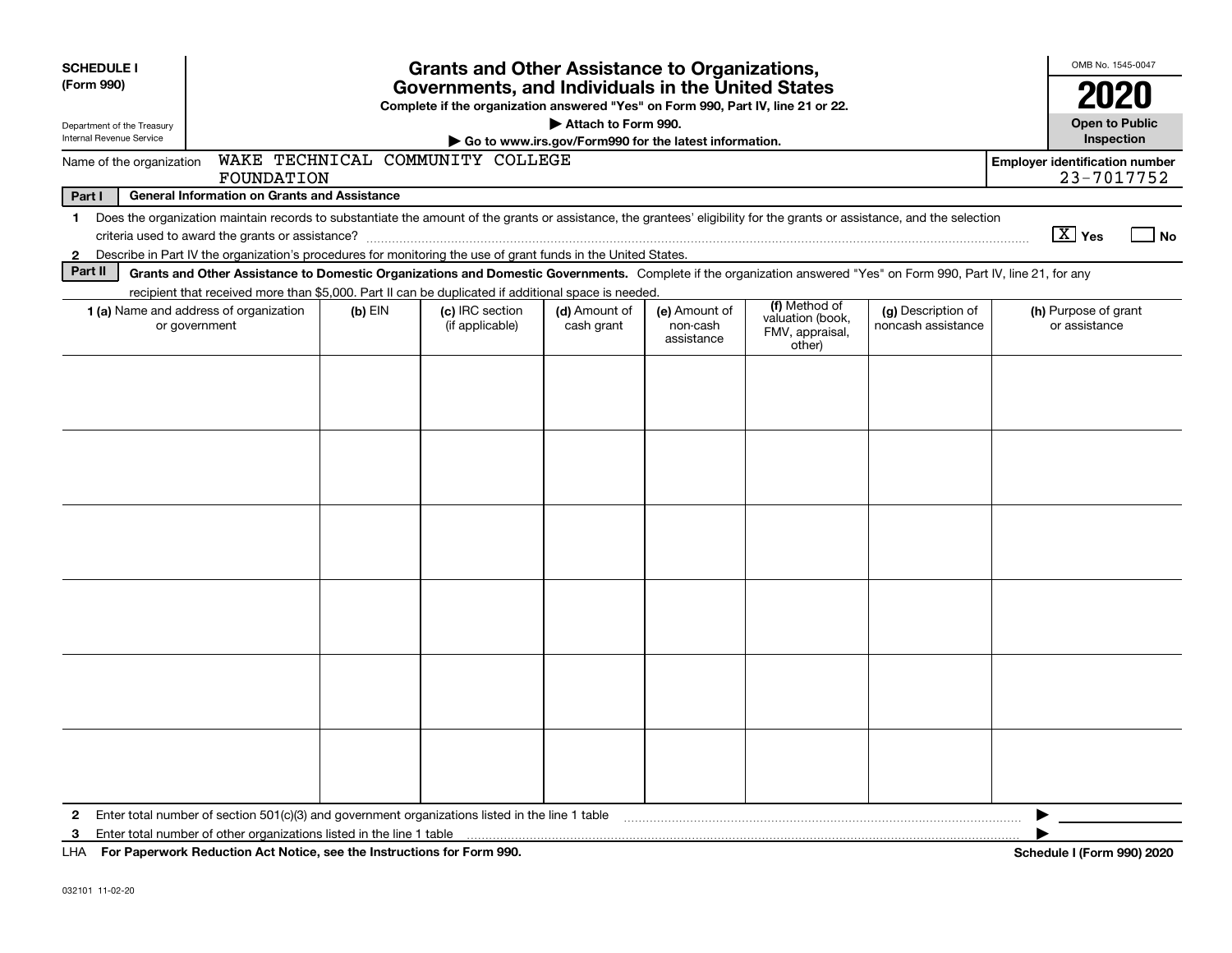Schedule I (Form 990) 2020 FOUNDATION

**Part III | Grants and Other Assistance to Domestic Individuals. Complete if the organization answered "Yes" on Form 990, Part IV, line 22.** Part III can be duplicated if additional space is needed.

| (b) Number of<br>recipients | (c) Amount of<br>cash grant | (d) Amount of non-<br>cash assistance | (e) Method of valuation<br>(book, FMV, appraisal, other) | (f) Description of noncash assistance |
|-----------------------------|-----------------------------|---------------------------------------|----------------------------------------------------------|---------------------------------------|
|                             |                             |                                       |                                                          |                                       |
| 1585                        |                             |                                       |                                                          | NA                                    |
|                             |                             |                                       |                                                          |                                       |
|                             |                             |                                       |                                                          |                                       |
|                             |                             |                                       |                                                          |                                       |
|                             |                             |                                       |                                                          |                                       |
|                             |                             |                                       |                                                          |                                       |
|                             |                             |                                       |                                                          |                                       |
|                             |                             |                                       |                                                          |                                       |
|                             |                             |                                       |                                                          |                                       |
|                             |                             |                                       | 825, 250.                                                | 0. N <sub>A</sub>                     |

Part IV | Supplemental Information. Provide the information required in Part I, line 2; Part III, column (b); and any other additional information.

PART I, LINE 2:

GRANT MANAGER ADHERES TO GUIDELINES SET BY GRANT AGREEMENT.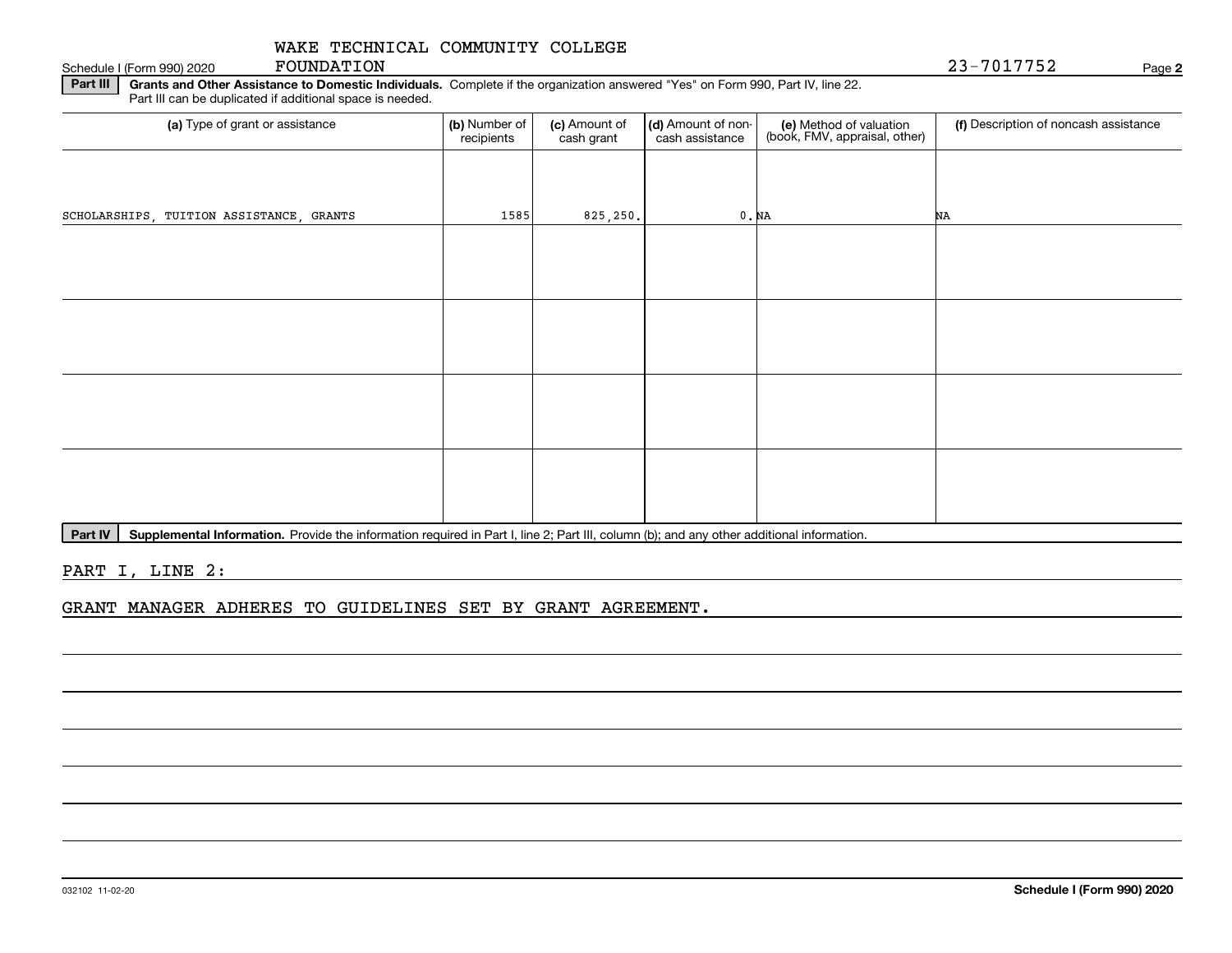|    | <b>Compensation Information</b><br><b>SCHEDULE J</b>                                                                            |                                       | OMB No. 1545-0047     |     |                  |
|----|---------------------------------------------------------------------------------------------------------------------------------|---------------------------------------|-----------------------|-----|------------------|
|    | (Form 990)<br>For certain Officers, Directors, Trustees, Key Employees, and Highest                                             |                                       |                       |     |                  |
|    | <b>Compensated Employees</b>                                                                                                    |                                       | 2020                  |     |                  |
|    | Complete if the organization answered "Yes" on Form 990, Part IV, line 23.<br>Attach to Form 990.<br>Department of the Treasury |                                       | <b>Open to Public</b> |     |                  |
|    | Go to www.irs.gov/Form990 for instructions and the latest information.<br>Internal Revenue Service                              |                                       | Inspection            |     |                  |
|    | WAKE TECHNICAL COMMUNITY COLLEGE<br>Name of the organization                                                                    | <b>Employer identification number</b> |                       |     |                  |
|    | FOUNDATION                                                                                                                      | 23-7017752                            |                       |     |                  |
|    | <b>Questions Regarding Compensation</b><br>Part I                                                                               |                                       |                       |     |                  |
|    |                                                                                                                                 |                                       |                       | Yes | No               |
|    | Check the appropriate box(es) if the organization provided any of the following to or for a person listed on Form 990,          |                                       |                       |     |                  |
|    | Part VII, Section A, line 1a. Complete Part III to provide any relevant information regarding these items.                      |                                       |                       |     |                  |
|    | First-class or charter travel<br>Housing allowance or residence for personal use                                                |                                       |                       |     |                  |
|    | Travel for companions<br>Payments for business use of personal residence                                                        |                                       |                       |     |                  |
|    | Health or social club dues or initiation fees<br>Tax indemnification and gross-up payments                                      |                                       |                       |     |                  |
|    | Discretionary spending account<br>Personal services (such as maid, chauffeur, chef)                                             |                                       |                       |     |                  |
|    | <b>b</b> If any of the boxes on line 1a are checked, did the organization follow a written policy regarding payment or          |                                       |                       |     |                  |
|    |                                                                                                                                 |                                       |                       |     |                  |
|    | Did the organization require substantiation prior to reimbursing or allowing expenses incurred by all directors,                |                                       | 1b                    |     |                  |
| 2  |                                                                                                                                 |                                       | $\mathbf{2}$          |     |                  |
|    |                                                                                                                                 |                                       |                       |     |                  |
| з  | Indicate which, if any, of the following the organization used to establish the compensation of the organization's              |                                       |                       |     |                  |
|    | CEO/Executive Director. Check all that apply. Do not check any boxes for methods used by a related organization to              |                                       |                       |     |                  |
|    | establish compensation of the CEO/Executive Director, but explain in Part III.                                                  |                                       |                       |     |                  |
|    | Compensation committee<br>Written employment contract                                                                           |                                       |                       |     |                  |
|    | Compensation survey or study<br>Independent compensation consultant                                                             |                                       |                       |     |                  |
|    | Form 990 of other organizations<br>Approval by the board or compensation committee                                              |                                       |                       |     |                  |
|    |                                                                                                                                 |                                       |                       |     |                  |
| 4  | During the year, did any person listed on Form 990, Part VII, Section A, line 1a, with respect to the filing                    |                                       |                       |     |                  |
|    | organization or a related organization:                                                                                         |                                       |                       |     |                  |
| а  | Receive a severance payment or change-of-control payment?                                                                       |                                       | 4a                    |     | х                |
|    | Participate in or receive payment from a supplemental nonqualified retirement plan?                                             |                                       | 4b                    |     | $\mathbf X$      |
|    | Participate in or receive payment from an equity-based compensation arrangement?                                                |                                       | 4с                    |     | X                |
|    | If "Yes" to any of lines 4a-c, list the persons and provide the applicable amounts for each item in Part III.                   |                                       |                       |     |                  |
|    |                                                                                                                                 |                                       |                       |     |                  |
|    | Only section 501(c)(3), 501(c)(4), and 501(c)(29) organizations must complete lines 5-9.                                        |                                       |                       |     |                  |
| 5  | For persons listed on Form 990, Part VII, Section A, line 1a, did the organization pay or accrue any compensation               |                                       |                       |     |                  |
|    | contingent on the revenues of:                                                                                                  |                                       |                       |     |                  |
| a  |                                                                                                                                 |                                       | 5а                    |     | х<br>$\mathbf X$ |
|    |                                                                                                                                 |                                       | 5b                    |     |                  |
|    | If "Yes" on line 5a or 5b, describe in Part III.                                                                                |                                       |                       |     |                  |
| 6. | For persons listed on Form 990, Part VII, Section A, line 1a, did the organization pay or accrue any compensation               |                                       |                       |     |                  |
|    | contingent on the net earnings of:                                                                                              |                                       |                       |     | х                |
| a  |                                                                                                                                 |                                       | 6a<br>6b              |     | $\mathbf X$      |
|    | If "Yes" on line 6a or 6b, describe in Part III.                                                                                |                                       |                       |     |                  |
|    | 7 For persons listed on Form 990, Part VII, Section A, line 1a, did the organization provide any nonfixed payments              |                                       |                       |     |                  |
|    |                                                                                                                                 |                                       | 7                     |     | х                |
| 8  | Were any amounts reported on Form 990, Part VII, paid or accrued pursuant to a contract that was subject to the                 |                                       |                       |     |                  |
|    | initial contract exception described in Regulations section 53.4958-4(a)(3)? If "Yes," describe in Part III                     |                                       | 8                     |     | х                |
| 9  | If "Yes" on line 8, did the organization also follow the rebuttable presumption procedure described in                          |                                       |                       |     |                  |
|    |                                                                                                                                 |                                       | 9                     |     |                  |
|    | LHA For Penerwork Poduction Act Notice, see the Instructions for Form 000                                                       | Schodule I (Form 000) 2020            |                       |     |                  |

LHA For Paperwork Reduction Act Notice, see the Instructions for Form 990. Schedule J (Form 990) 2020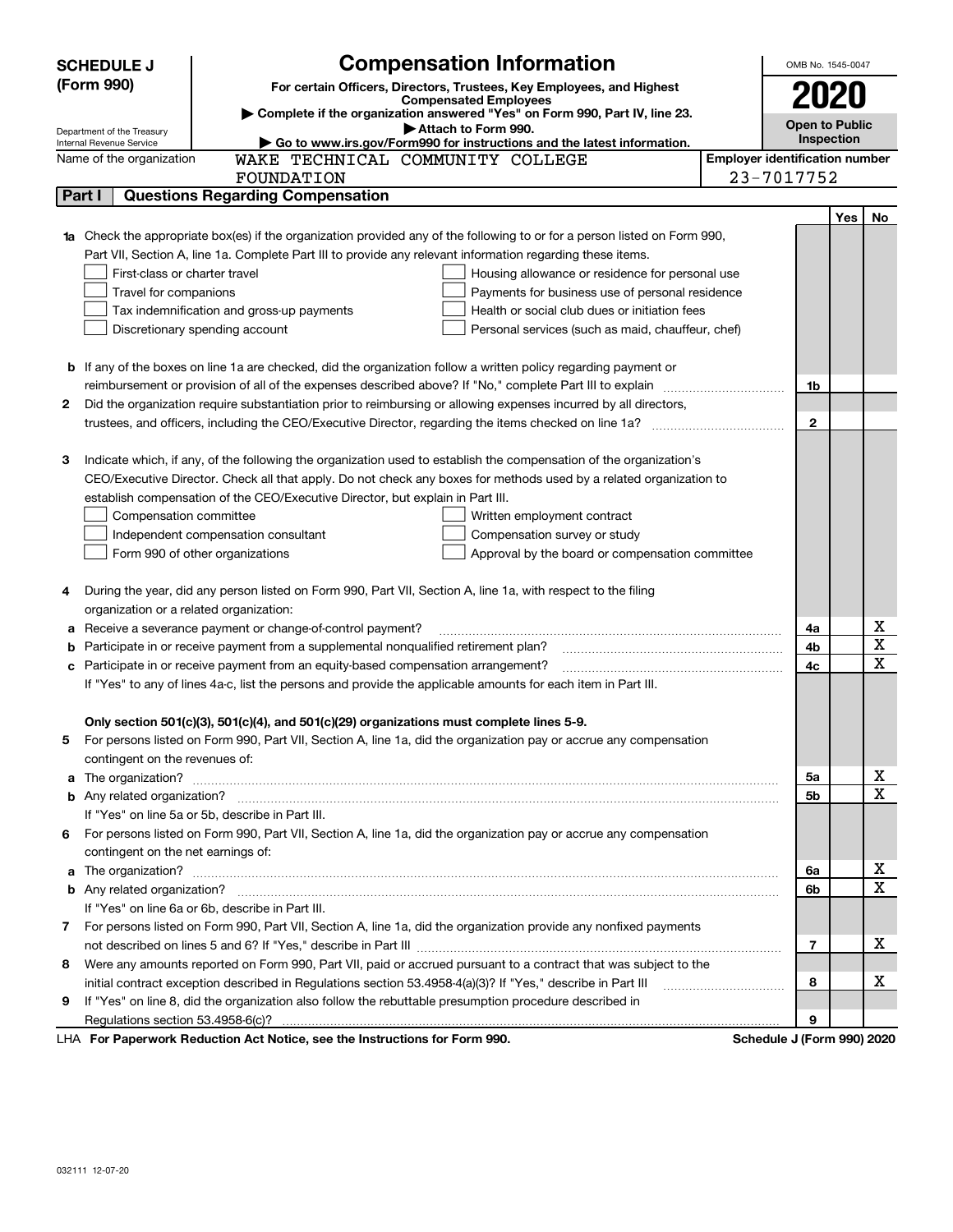FOUNDATION

23-7017752

**2**

**Part II Officers, Directors, Trustees, Key Employees, and Highest Compensated Employees.**  Schedule J (Form 990) 2020 Page Use duplicate copies if additional space is needed.

For each individual whose compensation must be reported on Schedule J, report compensation from the organization on row (i) and from related organizations, described in the instructions, on row (ii). Do not list any individuals that aren't listed on Form 990, Part VII.

**Note:**  The sum of columns (B)(i)-(iii) for each listed individual must equal the total amount of Form 990, Part VII, Section A, line 1a, applicable column (D) and (E) amounts for that individual.

|                    |                    |                          | (B) Breakdown of W-2 and/or 1099-MISC compensation |                                           | (C) Retirement and<br>other deferred | (D) Nontaxable<br>benefits | (E) Total of columns<br>$(B)(i)-(D)$ | (F) Compensation<br>in column (B)         |
|--------------------|--------------------|--------------------------|----------------------------------------------------|-------------------------------------------|--------------------------------------|----------------------------|--------------------------------------|-------------------------------------------|
| (A) Name and Title |                    | (i) Base<br>compensation | (ii) Bonus &<br>incentive<br>compensation          | (iii) Other<br>reportable<br>compensation | compensation                         |                            |                                      | reported as deferred<br>on prior Form 990 |
| SCOTT RALLS<br>(1) | (i)                | 0.                       | 0.                                                 | 0.                                        | 0.                                   | 0.                         | 0.                                   | 0.                                        |
| SECRETARY          | <u>(ii)</u>        | 344,952.                 | $\overline{0}$ .                                   | $\overline{0}$ .                          | 46,455.                              | 15,338.                    | 406,745.                             | 0.                                        |
| (2) MATT SMITH     | (i)                | 0.                       | $\overline{0}$ .                                   | 0.                                        | 0.                                   | 0.                         | $\overline{0}$ .                     | 0.                                        |
| <b>DIRECTOR</b>    | (ii)               | 167,387.                 | $\overline{0}$ .                                   | $\overline{0}$ .                          | 7,200.                               | 15,421.                    | 190,008.                             | 0.                                        |
|                    | (i)                |                          |                                                    |                                           |                                      |                            |                                      |                                           |
|                    | <u>(ii)</u>        |                          |                                                    |                                           |                                      |                            |                                      |                                           |
|                    | (i)                |                          |                                                    |                                           |                                      |                            |                                      |                                           |
|                    | <u>(ii)</u>        |                          |                                                    |                                           |                                      |                            |                                      |                                           |
|                    | (i)                |                          |                                                    |                                           |                                      |                            |                                      |                                           |
|                    | <u>(ii)</u>        |                          |                                                    |                                           |                                      |                            |                                      |                                           |
|                    | (i)                |                          |                                                    |                                           |                                      |                            |                                      |                                           |
|                    | <u>(ii)</u>        |                          |                                                    |                                           |                                      |                            |                                      |                                           |
|                    | (i)                |                          |                                                    |                                           |                                      |                            |                                      |                                           |
|                    | <u>(ii)</u>        |                          |                                                    |                                           |                                      |                            |                                      |                                           |
|                    | (i)                |                          |                                                    |                                           |                                      |                            |                                      |                                           |
|                    | <u>(ii)</u>        |                          |                                                    |                                           |                                      |                            |                                      |                                           |
|                    | (i)                |                          |                                                    |                                           |                                      |                            |                                      |                                           |
|                    | <u>(ii)</u>        |                          |                                                    |                                           |                                      |                            |                                      |                                           |
|                    | (i)<br><u>(ii)</u> |                          |                                                    |                                           |                                      |                            |                                      |                                           |
|                    | (i)                |                          |                                                    |                                           |                                      |                            |                                      |                                           |
|                    | <u>(ii)</u>        |                          |                                                    |                                           |                                      |                            |                                      |                                           |
|                    | (i)                |                          |                                                    |                                           |                                      |                            |                                      |                                           |
|                    | <u>(ii)</u>        |                          |                                                    |                                           |                                      |                            |                                      |                                           |
|                    | (i)                |                          |                                                    |                                           |                                      |                            |                                      |                                           |
|                    | <u>(ii)</u>        |                          |                                                    |                                           |                                      |                            |                                      |                                           |
|                    | (i)                |                          |                                                    |                                           |                                      |                            |                                      |                                           |
|                    | <u>(ii)</u>        |                          |                                                    |                                           |                                      |                            |                                      |                                           |
|                    | (i)                |                          |                                                    |                                           |                                      |                            |                                      |                                           |
|                    | <u>(ii)</u>        |                          |                                                    |                                           |                                      |                            |                                      |                                           |
|                    | (i)                |                          |                                                    |                                           |                                      |                            |                                      |                                           |
|                    | $\overline{}}$     |                          |                                                    |                                           |                                      |                            |                                      |                                           |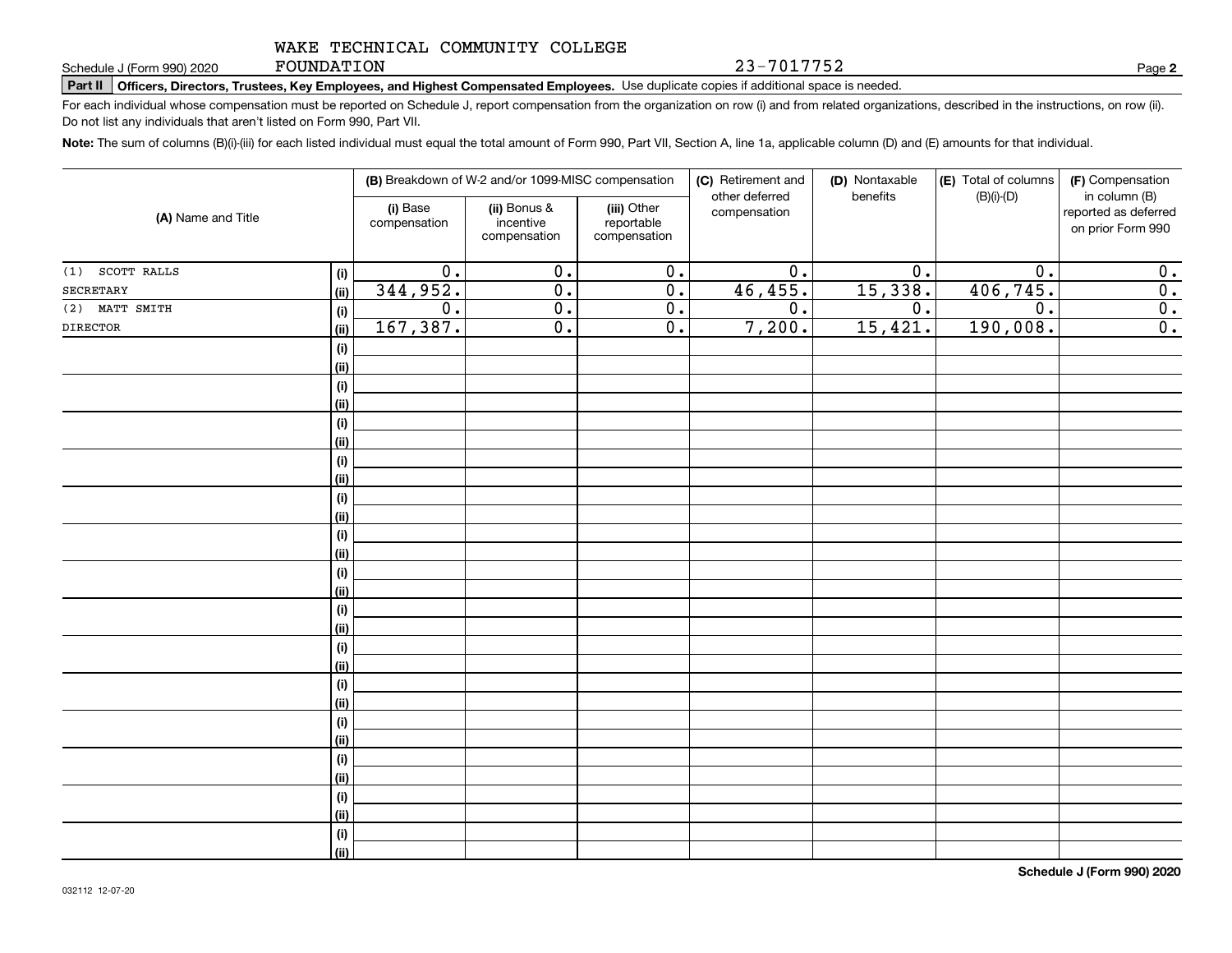**Part III Supplemental Information**

Schedule J (Form 990) 2020 FOUNDATION<br>Part III Supplemental Information<br>Provide the information, explanation, or descriptions required for Part I, lines 1a, 1b, 3, 4a, 4b, 4c, 5a, 5b, 6a, 6b, 7, and 8, and for Part II. Als

**Schedule J (Form 990) 2020**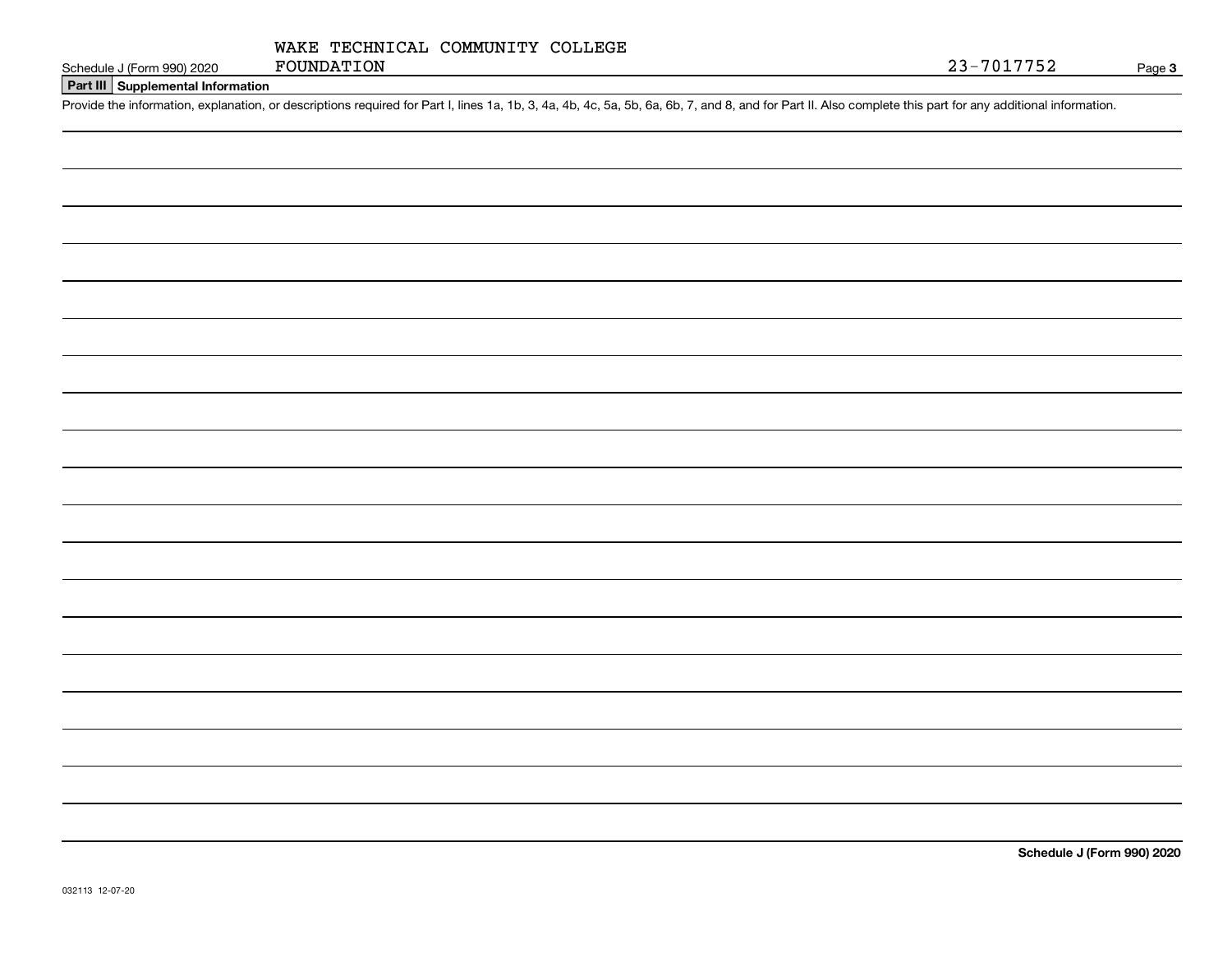| <b>SCHEDULE M</b> |  |
|-------------------|--|
| (Form 990)        |  |

# **Noncash Contributions**

OMB No. 1545-0047

| Department of the Treasury |  |
|----------------------------|--|

**Complete if the organizations answered "Yes" on Form 990, Part IV, lines 29 or 30.** <sup>J</sup>**2020 Attach to Form 990.** J  **Go to www.irs.gov/Form990 for instructions and the latest information.**

**Open to Public Inspection**

| (a)<br>Check if<br>applicable<br>Art - Fractional interests<br>Books and publications <i></i><br>Clothing and household goods<br>Securities - Publicly traded<br>Securities - Closely held stock | WAKE TECHNICAL COMMUNITY COLLEGE<br>(b)<br>Number of<br>contributions or | (c)<br>Noncash contribution<br>amounts reported on<br>items contributed  Form 990, Part VIII, line 1g |                                                                                                                                                                                | <b>Employer identification number</b><br>23-7017752<br>(d)<br>Method of determining<br>noncash contribution amounts                                              |
|--------------------------------------------------------------------------------------------------------------------------------------------------------------------------------------------------|--------------------------------------------------------------------------|-------------------------------------------------------------------------------------------------------|--------------------------------------------------------------------------------------------------------------------------------------------------------------------------------|------------------------------------------------------------------------------------------------------------------------------------------------------------------|
|                                                                                                                                                                                                  |                                                                          |                                                                                                       |                                                                                                                                                                                |                                                                                                                                                                  |
|                                                                                                                                                                                                  |                                                                          |                                                                                                       |                                                                                                                                                                                |                                                                                                                                                                  |
|                                                                                                                                                                                                  |                                                                          |                                                                                                       |                                                                                                                                                                                |                                                                                                                                                                  |
|                                                                                                                                                                                                  |                                                                          |                                                                                                       |                                                                                                                                                                                |                                                                                                                                                                  |
|                                                                                                                                                                                                  |                                                                          |                                                                                                       |                                                                                                                                                                                |                                                                                                                                                                  |
|                                                                                                                                                                                                  |                                                                          |                                                                                                       |                                                                                                                                                                                |                                                                                                                                                                  |
|                                                                                                                                                                                                  |                                                                          |                                                                                                       |                                                                                                                                                                                |                                                                                                                                                                  |
|                                                                                                                                                                                                  |                                                                          |                                                                                                       |                                                                                                                                                                                |                                                                                                                                                                  |
|                                                                                                                                                                                                  |                                                                          |                                                                                                       |                                                                                                                                                                                |                                                                                                                                                                  |
|                                                                                                                                                                                                  |                                                                          |                                                                                                       |                                                                                                                                                                                |                                                                                                                                                                  |
|                                                                                                                                                                                                  |                                                                          |                                                                                                       |                                                                                                                                                                                |                                                                                                                                                                  |
|                                                                                                                                                                                                  |                                                                          |                                                                                                       |                                                                                                                                                                                |                                                                                                                                                                  |
|                                                                                                                                                                                                  |                                                                          |                                                                                                       |                                                                                                                                                                                |                                                                                                                                                                  |
|                                                                                                                                                                                                  |                                                                          |                                                                                                       |                                                                                                                                                                                |                                                                                                                                                                  |
|                                                                                                                                                                                                  |                                                                          |                                                                                                       |                                                                                                                                                                                |                                                                                                                                                                  |
|                                                                                                                                                                                                  |                                                                          |                                                                                                       |                                                                                                                                                                                |                                                                                                                                                                  |
|                                                                                                                                                                                                  |                                                                          |                                                                                                       |                                                                                                                                                                                |                                                                                                                                                                  |
|                                                                                                                                                                                                  |                                                                          |                                                                                                       |                                                                                                                                                                                |                                                                                                                                                                  |
|                                                                                                                                                                                                  |                                                                          |                                                                                                       |                                                                                                                                                                                |                                                                                                                                                                  |
| Qualified conservation contribution - Other                                                                                                                                                      |                                                                          |                                                                                                       |                                                                                                                                                                                |                                                                                                                                                                  |
| Real estate - Residential                                                                                                                                                                        |                                                                          |                                                                                                       |                                                                                                                                                                                |                                                                                                                                                                  |
| Real estate - Commercial                                                                                                                                                                         |                                                                          |                                                                                                       |                                                                                                                                                                                |                                                                                                                                                                  |
|                                                                                                                                                                                                  |                                                                          |                                                                                                       |                                                                                                                                                                                |                                                                                                                                                                  |
|                                                                                                                                                                                                  |                                                                          |                                                                                                       |                                                                                                                                                                                |                                                                                                                                                                  |
|                                                                                                                                                                                                  |                                                                          |                                                                                                       |                                                                                                                                                                                |                                                                                                                                                                  |
| $\overline{\mathbf{x}}$<br>Drugs and medical supplies                                                                                                                                            | $\overline{12}$                                                          | 62,938.FMV                                                                                            |                                                                                                                                                                                |                                                                                                                                                                  |
|                                                                                                                                                                                                  |                                                                          |                                                                                                       |                                                                                                                                                                                |                                                                                                                                                                  |
|                                                                                                                                                                                                  |                                                                          |                                                                                                       |                                                                                                                                                                                |                                                                                                                                                                  |
|                                                                                                                                                                                                  |                                                                          |                                                                                                       |                                                                                                                                                                                |                                                                                                                                                                  |
|                                                                                                                                                                                                  |                                                                          |                                                                                                       |                                                                                                                                                                                |                                                                                                                                                                  |
| (MACHINERY & E)                                                                                                                                                                                  |                                                                          |                                                                                                       |                                                                                                                                                                                |                                                                                                                                                                  |
|                                                                                                                                                                                                  |                                                                          |                                                                                                       |                                                                                                                                                                                |                                                                                                                                                                  |
|                                                                                                                                                                                                  |                                                                          |                                                                                                       |                                                                                                                                                                                |                                                                                                                                                                  |
|                                                                                                                                                                                                  |                                                                          |                                                                                                       |                                                                                                                                                                                |                                                                                                                                                                  |
|                                                                                                                                                                                                  |                                                                          |                                                                                                       |                                                                                                                                                                                |                                                                                                                                                                  |
|                                                                                                                                                                                                  |                                                                          |                                                                                                       |                                                                                                                                                                                | 0                                                                                                                                                                |
|                                                                                                                                                                                                  |                                                                          | .                                                                                                     |                                                                                                                                                                                | Yes<br>No                                                                                                                                                        |
| GIFT CARDS &                                                                                                                                                                                     |                                                                          |                                                                                                       | Number of Forms 8283 received by the organization during the tax year for contributions<br>for which the organization completed Form 8283, Part V, Donee Acknowledgement<br>29 | 30a During the year, did the organization receive by contribution any property reported in Part I, lines 1 through 28, that it                                   |
|                                                                                                                                                                                                  | $\mathbf X$<br>$\overline{\mathbf{x}}$<br>$\mathbf X$                    | 14<br>$\overline{21}$<br>$\overline{23}$                                                              |                                                                                                                                                                                | 218,026.FMV<br>30,105.FMV<br>10,434.FMV<br>must hold for at least three years from the date of the initial contribution, and which isn't required to be used for |

**31**Does the organization have a gift acceptance policy that requires the review of any nonstandard contributions? ~~~~~~**b** If "Yes," describe the arrangement in Part II.

**32a** Does the organization hire or use third parties or related organizations to solicit, process, or sell noncash **33**If the organization didn't report an amount in column (c) for a type of property for which column (a) is checked, **b** If "Yes," describe in Part II. . . . . . . . . . . . . . . . . . . . . contributions? ~~~~~~~~~~~~~~~~~~~~~~~~~~~~~~~~~~~~~~~~~~~~~~~~~~~~~~ describe in Part II.

**For Paperwork Reduction Act Notice, see the Instructions for Form 990. Schedule M (Form 990) 2020** LHA

**31**

X

X

**32a**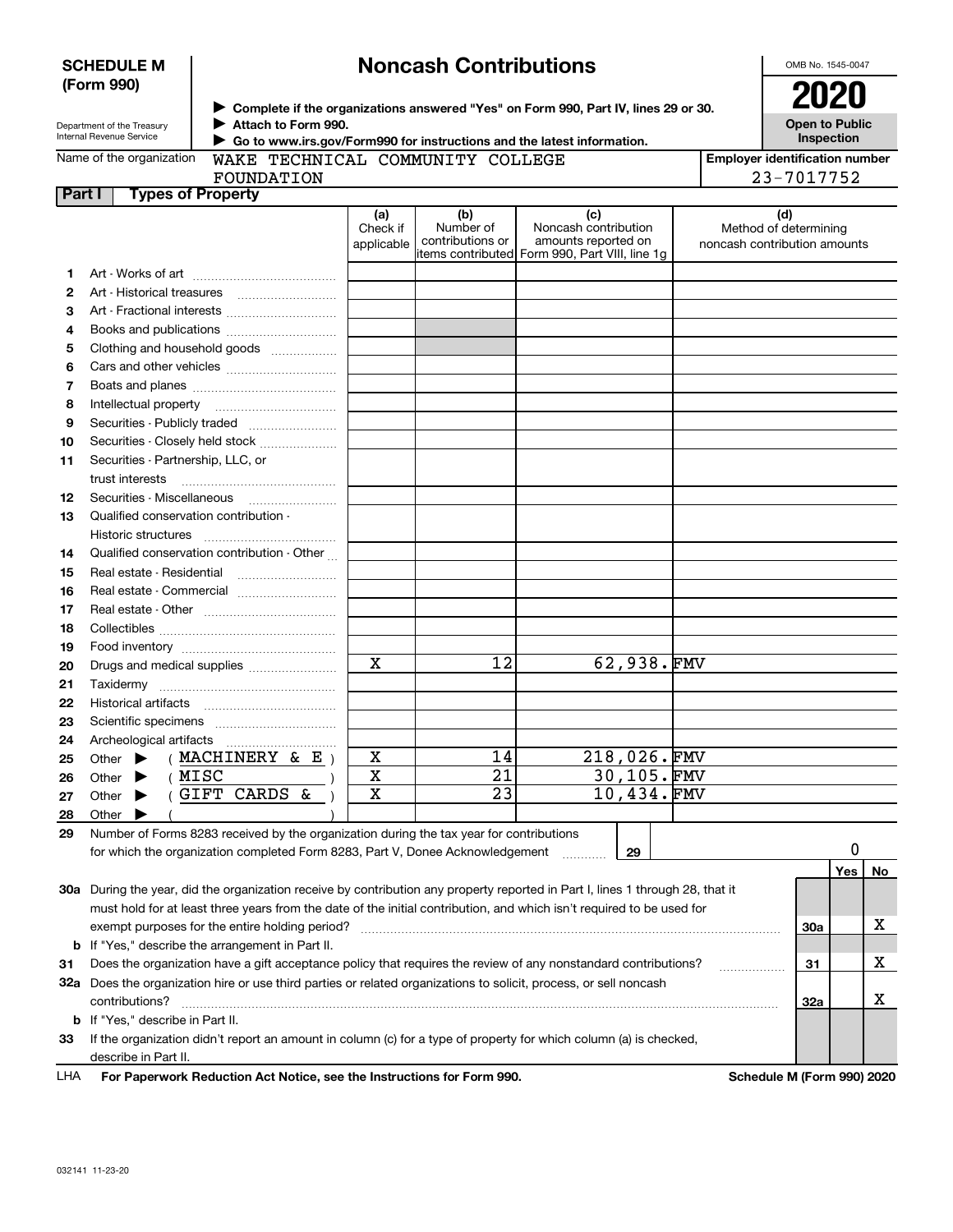|            | WAKE TECHNICAL COMMUNITY COLLEGE |  |
|------------|----------------------------------|--|
| FOUNDATION |                                  |  |

**2**

Schedule M (Form 990) 2020 FOUNDATION 23-7017752<br>**Part II** Supplemental Information. Provide the information required by Part Llines 30b, 32b, and 33, and whether the organization. Part II | Supplemental Information. Provide the information required by Part I, lines 30b, 32b, and 33, and whether the organization is reporting in Part I, column (b), the number of contributions, the number of items received, or a combination of both. Also complete this part for any additional information.

### SCHEDULE M, PART I, COLUMN (B):

### THE NUMBER IN COLUMN (B) REFLECTS A COMBINATION OF THE NUMBER OF

### CONTRIBUTORS AND THE NUMBER OF ITEMS RECEIVED.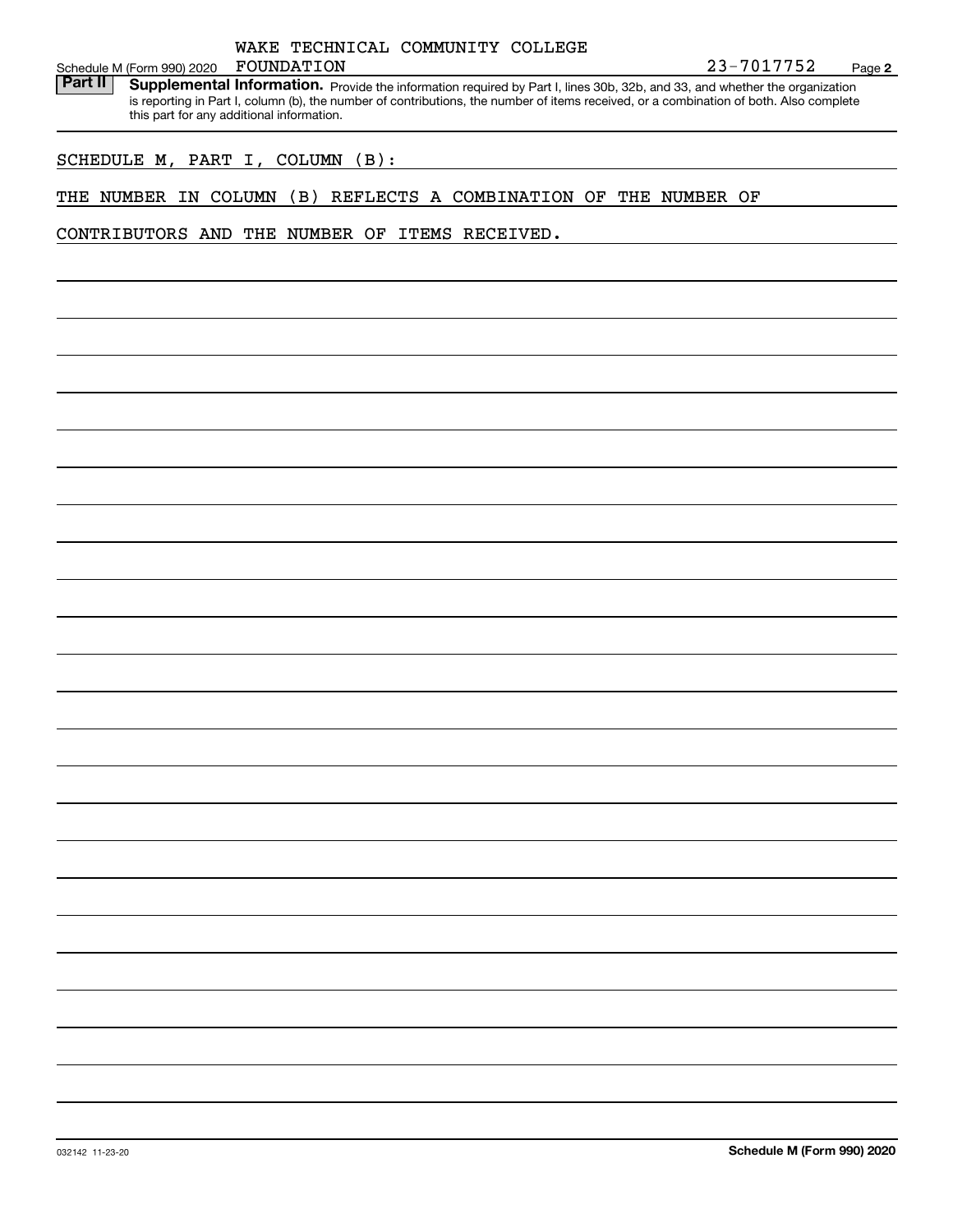**(Form 990 or 990-EZ)**

Department of the Treasury Internal Revenue Service Name of the organization

**SCHEDULE O Supplemental Information to Form 990 or 990-EZ**

**Complete to provide information for responses to specific questions on Form 990 or 990-EZ or to provide any additional information. | Attach to Form 990 or 990-EZ. | Go to www.irs.gov/Form990 for the latest information.**



FOUNDATION 23-7017752

FORM 990, PART I, LINE 1, DESCRIPTION OF ORGANIZATION MISSION:

WAKE TECHNICAL COMMUNITY COLLEGE

FINANCIAL RESOURCES, AND OTHER ASSETS IN SUPPORT OF WAKE TECHNICAL

COMMUNITY COLLEGE'S MISSION, GOALS, AND FUNDING PRIORITIES.

FORM 990, PART VI, SECTION B, LINE 11B:

THE FORM IS REVIEWED BY THE BOARD OF DIRECTORS BEFORE IT IS FILED.

FORM 990, PART V, LINE 2:

SALARIES AND BENEFITS OF FOUNDATION EMPLOYEES ARE DONATED SERVICES FROM

RELATED ORGANIZATION, WAKE TECHNICAL COMMUNITY COLLEGE. THE COLLEGE

HANDLES ALL PAYROLL, BENEFITS AND RETIREMENT CONTRIBUTIONS FOR THE

ORGANIZATION, AND ACCORDINGLY FILES FORMS W2 AND W3. AMOUNTS REPORTED

ON THE FOUNDATION'S STATEMENT OF FUCTIONAL EXPENSES ARE PAID DIRECLY TO

THE COLLEGE.

FORM 990, PART VI, SECTION B, LINE 12C:

EACH DIRECTOR HAS THE AFFIRMATIVE RESPONSIBILITY TO REPORT TO THE BOARD

PRESIDENT OR THE EXECUTIVE DIRECTOR ANY AND ALL KNOWLEDGE OF ANY ACTION OR

CONDUCT THAT APPEARS TO BE CONTRARY TO THE FOUNDATION'S CONFLICT OF

INTEREST POLICY.

FORM 990, PART VI, SECTION B, LINE 15:

THE ORGANIZATION AHERES TO THE COMPENSATION POLICY OF ITS RELATED

LHA For Paperwork Reduction Act Notice, see the Instructions for Form 990 or 990-EZ. Schedule O (Form 990 or 990-EZ) 2020 ORGANIZATION, WAKE TECHNICAL COMMUNITY COLLEGE, AS THE COLLEGE HANDLES ALL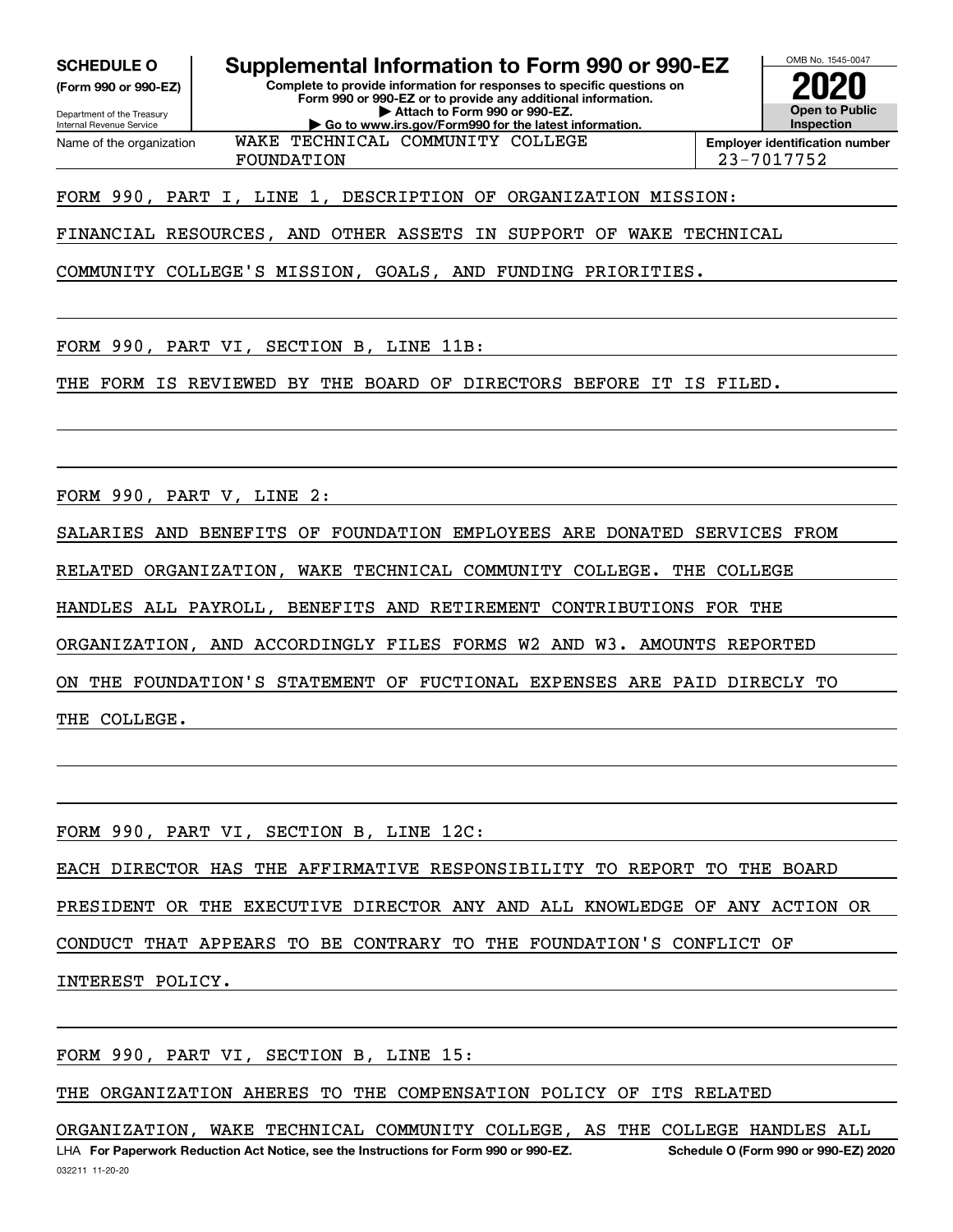| 032212 11-20-20 | Schedule O (Form 990 or 990-EZ) 2020 |
|-----------------|--------------------------------------|

PAYROLL, BENEFITS AND RETIREMENT CONTRIBUTIONS FOR THE ORGANIZATION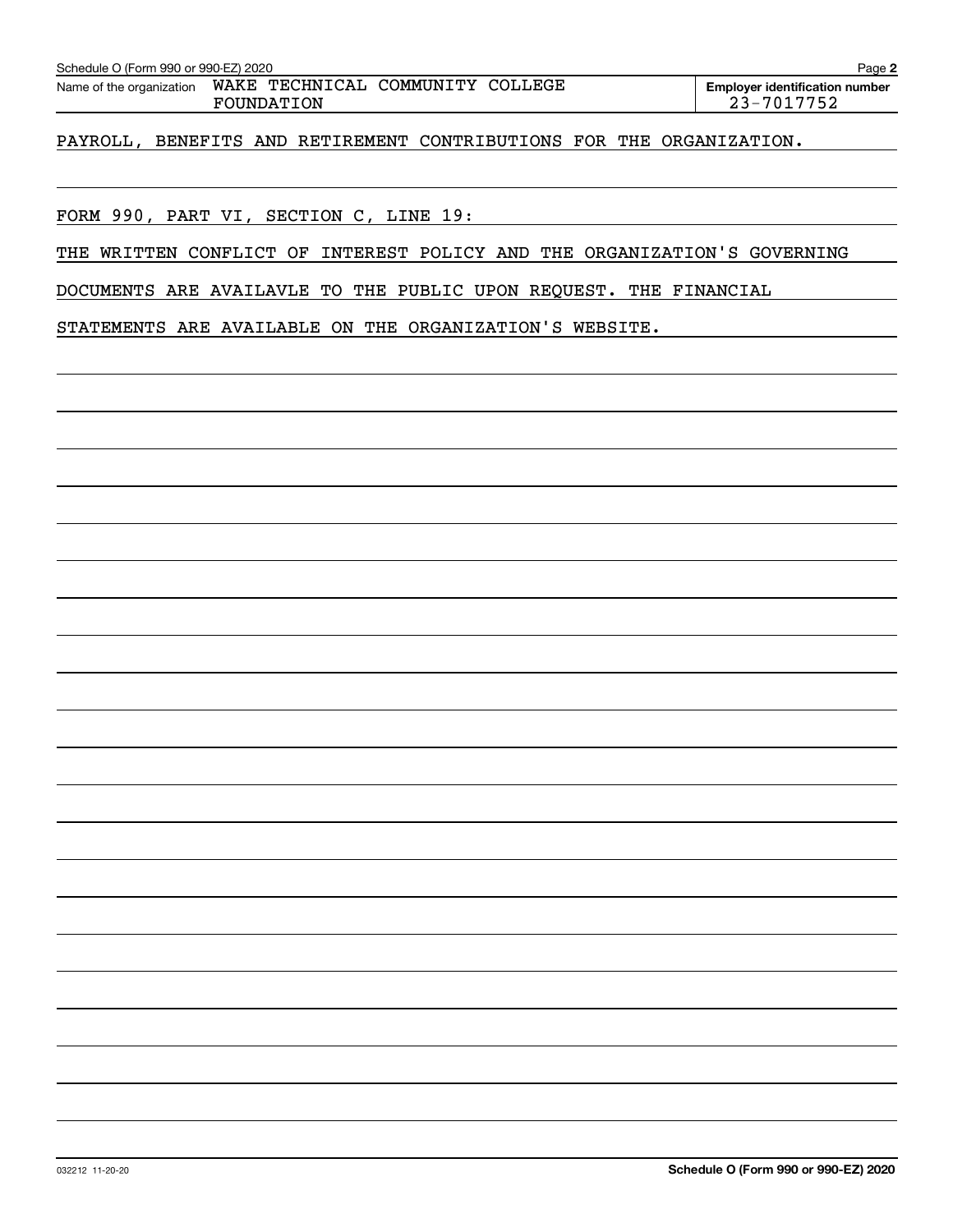| <b>SCHEDULE R</b><br>(Form 990)                        |                                                                                                                                                                                                                    | <b>Related Organizations and Unrelated Partnerships</b><br>> Complete if the organization answered "Yes" on Form 990, Part IV, line 33, 34, 35b, 36, or 37. | Attach to Form 990.                                                        |                                      |                |                                             |                           |                                                     | OMB No. 1545-0047<br><b>Open to Public</b> |                                                      |                                     |  |  |
|--------------------------------------------------------|--------------------------------------------------------------------------------------------------------------------------------------------------------------------------------------------------------------------|-------------------------------------------------------------------------------------------------------------------------------------------------------------|----------------------------------------------------------------------------|--------------------------------------|----------------|---------------------------------------------|---------------------------|-----------------------------------------------------|--------------------------------------------|------------------------------------------------------|-------------------------------------|--|--|
| Department of the Treasury<br>Internal Revenue Service |                                                                                                                                                                                                                    |                                                                                                                                                             | Go to www.irs.gov/Form990 for instructions and the latest information.     |                                      |                |                                             |                           |                                                     | Inspection                                 |                                                      |                                     |  |  |
| Name of the organization                               | FOUNDATION                                                                                                                                                                                                         | WAKE TECHNICAL COMMUNITY COLLEGE                                                                                                                            |                                                                            |                                      |                |                                             |                           | <b>Employer identification number</b><br>23-7017752 |                                            |                                                      |                                     |  |  |
| Part I                                                 | Identification of Disregarded Entities. Complete if the organization answered "Yes" on Form 990, Part IV, line 33.                                                                                                 |                                                                                                                                                             |                                                                            |                                      |                |                                             |                           |                                                     |                                            |                                                      |                                     |  |  |
|                                                        | (a)<br>Name, address, and EIN (if applicable)<br>of disregarded entity                                                                                                                                             | (b)<br>Primary activity                                                                                                                                     | (c)<br>(d)<br>Legal domicile (state or<br>Total income<br>foreign country) |                                      |                |                                             | (e)<br>End-of-year assets |                                                     |                                            |                                                      | (f)<br>Direct controlling<br>entity |  |  |
| LS SELMA LLC                                           |                                                                                                                                                                                                                    |                                                                                                                                                             |                                                                            |                                      |                |                                             |                           | WAKE TECH COMMUNITY                                 |                                            |                                                      |                                     |  |  |
| 9101 FAYETTEVILLE ROAD                                 |                                                                                                                                                                                                                    |                                                                                                                                                             |                                                                            |                                      |                |                                             |                           | COLLEGE FOUNDATION.                                 |                                            |                                                      |                                     |  |  |
| RALEIGH, NC 27603                                      |                                                                                                                                                                                                                    | LAND MGMT                                                                                                                                                   | NORTH CAROLINA                                                             |                                      | $\mathbf{0}$ . |                                             | $452, 106,$ $ INC$ .      |                                                     |                                            |                                                      |                                     |  |  |
|                                                        |                                                                                                                                                                                                                    |                                                                                                                                                             |                                                                            |                                      |                |                                             |                           |                                                     |                                            |                                                      |                                     |  |  |
|                                                        |                                                                                                                                                                                                                    |                                                                                                                                                             |                                                                            |                                      |                |                                             |                           |                                                     |                                            |                                                      |                                     |  |  |
|                                                        |                                                                                                                                                                                                                    |                                                                                                                                                             |                                                                            |                                      |                |                                             |                           |                                                     |                                            |                                                      |                                     |  |  |
| Part II                                                | Identification of Related Tax-Exempt Organizations. Complete if the organization answered "Yes" on Form 990, Part IV, line 34, because it had one or more related tax-exempt<br>organizations during the tax year. |                                                                                                                                                             |                                                                            |                                      |                |                                             |                           |                                                     |                                            |                                                      |                                     |  |  |
|                                                        | (a)<br>Name, address, and EIN<br>of related organization                                                                                                                                                           | (b)<br>Primary activity                                                                                                                                     | (c)<br>Legal domicile (state or<br>foreign country)                        | (d)<br><b>Exempt Code</b><br>section |                | (e)<br>Public charity<br>status (if section |                           | (f)<br>Direct controlling<br>entity                 |                                            | $(g)$<br>Section 512(b)(13)<br>controlled<br>entity? |                                     |  |  |
|                                                        |                                                                                                                                                                                                                    |                                                                                                                                                             |                                                                            |                                      |                | 501(c)(3)                                   |                           |                                                     | Yes                                        | No                                                   |                                     |  |  |
| WAKE TECHNICAL COMMUNITY COLLEGE                       |                                                                                                                                                                                                                    |                                                                                                                                                             |                                                                            |                                      |                |                                             |                           |                                                     |                                            |                                                      |                                     |  |  |
| NC 27603                                               | 56-0792775 9101 FAYETTEVILLE ROAD RALEIGH                                                                                                                                                                          | <b>EDUCATION</b>                                                                                                                                            | NORTH CAROLINA                                                             | GOVERNMENT<br>UNIT                   |                |                                             | N/A                       |                                                     |                                            | $\mathbf X$                                          |                                     |  |  |
|                                                        |                                                                                                                                                                                                                    |                                                                                                                                                             |                                                                            |                                      |                |                                             |                           |                                                     |                                            |                                                      |                                     |  |  |
|                                                        |                                                                                                                                                                                                                    |                                                                                                                                                             |                                                                            |                                      |                |                                             |                           |                                                     |                                            |                                                      |                                     |  |  |
|                                                        |                                                                                                                                                                                                                    |                                                                                                                                                             |                                                                            |                                      |                |                                             |                           |                                                     |                                            |                                                      |                                     |  |  |
|                                                        |                                                                                                                                                                                                                    |                                                                                                                                                             |                                                                            |                                      |                |                                             |                           |                                                     |                                            |                                                      |                                     |  |  |
|                                                        |                                                                                                                                                                                                                    |                                                                                                                                                             |                                                                            |                                      |                |                                             |                           |                                                     |                                            |                                                      |                                     |  |  |

**For Paperwork Reduction Act Notice, see the Instructions for Form 990. Schedule R (Form 990) 2020**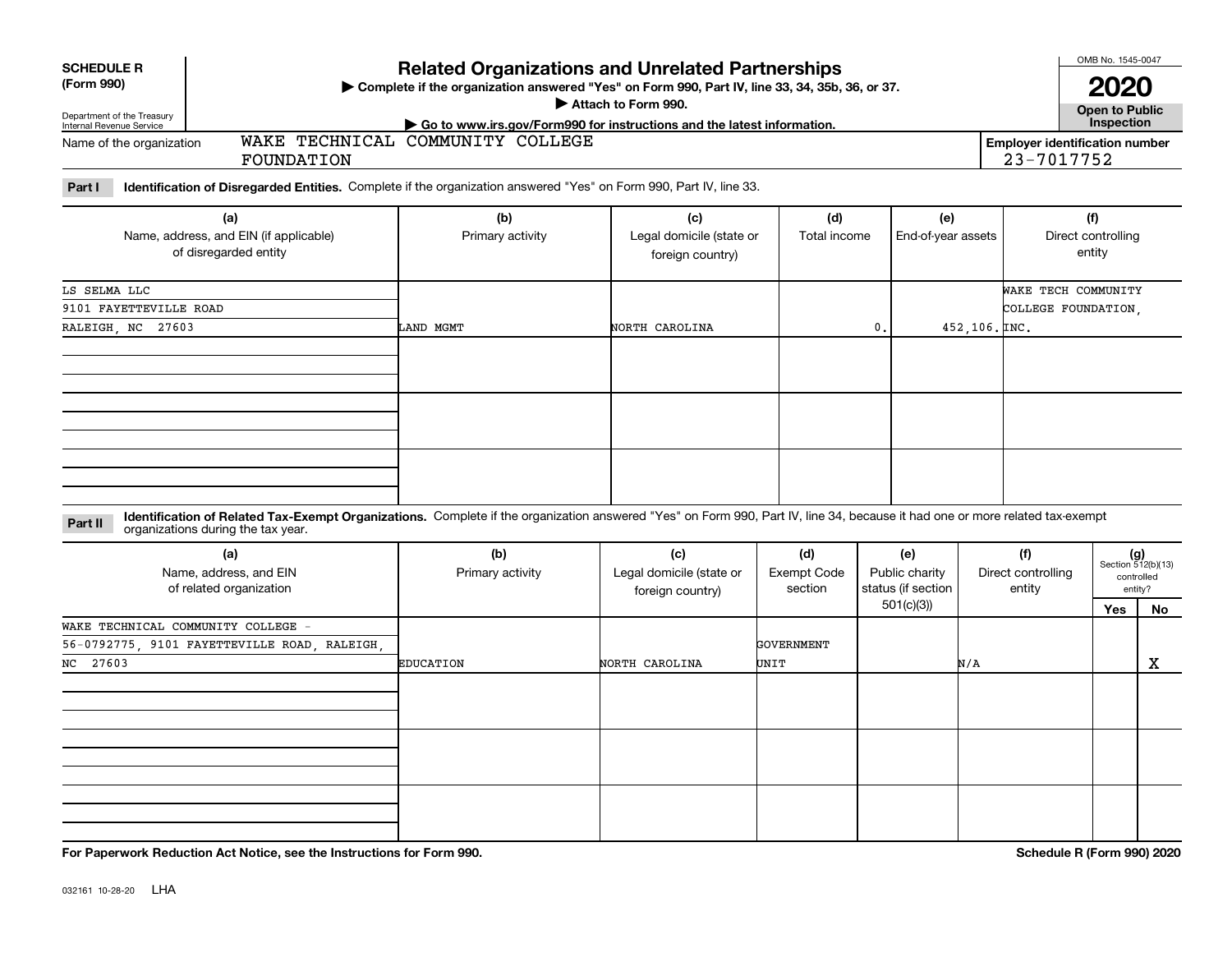#### Schedule R (Form 990) 2020 FOUNDATION 23 - 70 AM SCHEDULE 23 - 70 AM SCHEDULE 23 - 70 AM SCHEDULE 23 FOUNDATION

### **2**

**Identification of Related Organizations Taxable as a Partnership.** Complete if the organization answered "Yes" on Form 990, Part IV, line 34, because it had one or more related **Part III** organizations treated as a partnership during the tax year.

| (a)                                               | (b)              | (c)                  | (d)                          | (e)                                                                 | (f)            | (g)                   |         | (h)              | (i)                                      | (i) | (k)                                                     |
|---------------------------------------------------|------------------|----------------------|------------------------------|---------------------------------------------------------------------|----------------|-----------------------|---------|------------------|------------------------------------------|-----|---------------------------------------------------------|
| Name, address, and EIN<br>of related organization | Primary activity | Legal<br>domicile    | Direct controlling<br>entity | Predominant income                                                  | Share of total | Share of              |         | Disproportionate | Code V-UBI<br>amount in box              |     | General or Percentage<br>managing ownership<br>partner? |
|                                                   |                  | (state or<br>foreign |                              | related, unrelated,<br>excluded from tax under<br>sections 512-514) | income         | end-of-year<br>assets |         | allocations?     |                                          |     |                                                         |
|                                                   |                  | country)             |                              |                                                                     |                |                       | Yes $ $ | No               | 20 of Schedule<br>K-1 (Form 1065) Yes No |     |                                                         |
|                                                   |                  |                      |                              |                                                                     |                |                       |         |                  |                                          |     |                                                         |
|                                                   |                  |                      |                              |                                                                     |                |                       |         |                  |                                          |     |                                                         |
|                                                   |                  |                      |                              |                                                                     |                |                       |         |                  |                                          |     |                                                         |
|                                                   |                  |                      |                              |                                                                     |                |                       |         |                  |                                          |     |                                                         |
|                                                   |                  |                      |                              |                                                                     |                |                       |         |                  |                                          |     |                                                         |
|                                                   |                  |                      |                              |                                                                     |                |                       |         |                  |                                          |     |                                                         |
|                                                   |                  |                      |                              |                                                                     |                |                       |         |                  |                                          |     |                                                         |
|                                                   |                  |                      |                              |                                                                     |                |                       |         |                  |                                          |     |                                                         |
|                                                   |                  |                      |                              |                                                                     |                |                       |         |                  |                                          |     |                                                         |
|                                                   |                  |                      |                              |                                                                     |                |                       |         |                  |                                          |     |                                                         |
|                                                   |                  |                      |                              |                                                                     |                |                       |         |                  |                                          |     |                                                         |
|                                                   |                  |                      |                              |                                                                     |                |                       |         |                  |                                          |     |                                                         |
|                                                   |                  |                      |                              |                                                                     |                |                       |         |                  |                                          |     |                                                         |
|                                                   |                  |                      |                              |                                                                     |                |                       |         |                  |                                          |     |                                                         |
|                                                   |                  |                      |                              |                                                                     |                |                       |         |                  |                                          |     |                                                         |
|                                                   |                  |                      |                              |                                                                     |                |                       |         |                  |                                          |     |                                                         |
|                                                   |                  |                      |                              |                                                                     |                |                       |         |                  |                                          |     |                                                         |

**Identification of Related Organizations Taxable as a Corporation or Trust.** Complete if the organization answered "Yes" on Form 990, Part IV, line 34, because it had one or more related **Part IV** organizations treated as a corporation or trust during the tax year.

| (a)<br>Name, address, and EIN<br>of related organization | (b)<br>Primary activity | (c)<br>Legal domicile<br>(state or<br>foreign | (d)<br>Direct controlling<br>entity | (e)<br>Type of entity<br>(C corp, S corp,<br>or trust) | (f)<br>Share of total<br>income | (g)<br>Share of<br>end-of-year<br>assets | (h)<br>Percentage<br>ownership |   | (i)<br>Section<br>512(b)(13)<br>controlled<br>entity? |
|----------------------------------------------------------|-------------------------|-----------------------------------------------|-------------------------------------|--------------------------------------------------------|---------------------------------|------------------------------------------|--------------------------------|---|-------------------------------------------------------|
|                                                          |                         | country)                                      |                                     |                                                        |                                 |                                          |                                |   | Yes No                                                |
| WAKE TECH INNOVATIONS INC - 61-1685566                   |                         |                                               | WAKE TECH CC                        |                                                        |                                 |                                          |                                |   |                                                       |
| 9101 FAYETTEVILLE ROAD                                   |                         |                                               | FOUNDATION,                         |                                                        |                                 |                                          |                                |   |                                                       |
| RALEIGH, NC 27603                                        | SOLAR ELECTRIC          | NC                                            | INC.                                | C CORP                                                 | 71, 155.                        | 81,630.                                  | 100%                           | Х |                                                       |
|                                                          |                         |                                               |                                     |                                                        |                                 |                                          |                                |   |                                                       |
|                                                          |                         |                                               |                                     |                                                        |                                 |                                          |                                |   |                                                       |
|                                                          |                         |                                               |                                     |                                                        |                                 |                                          |                                |   |                                                       |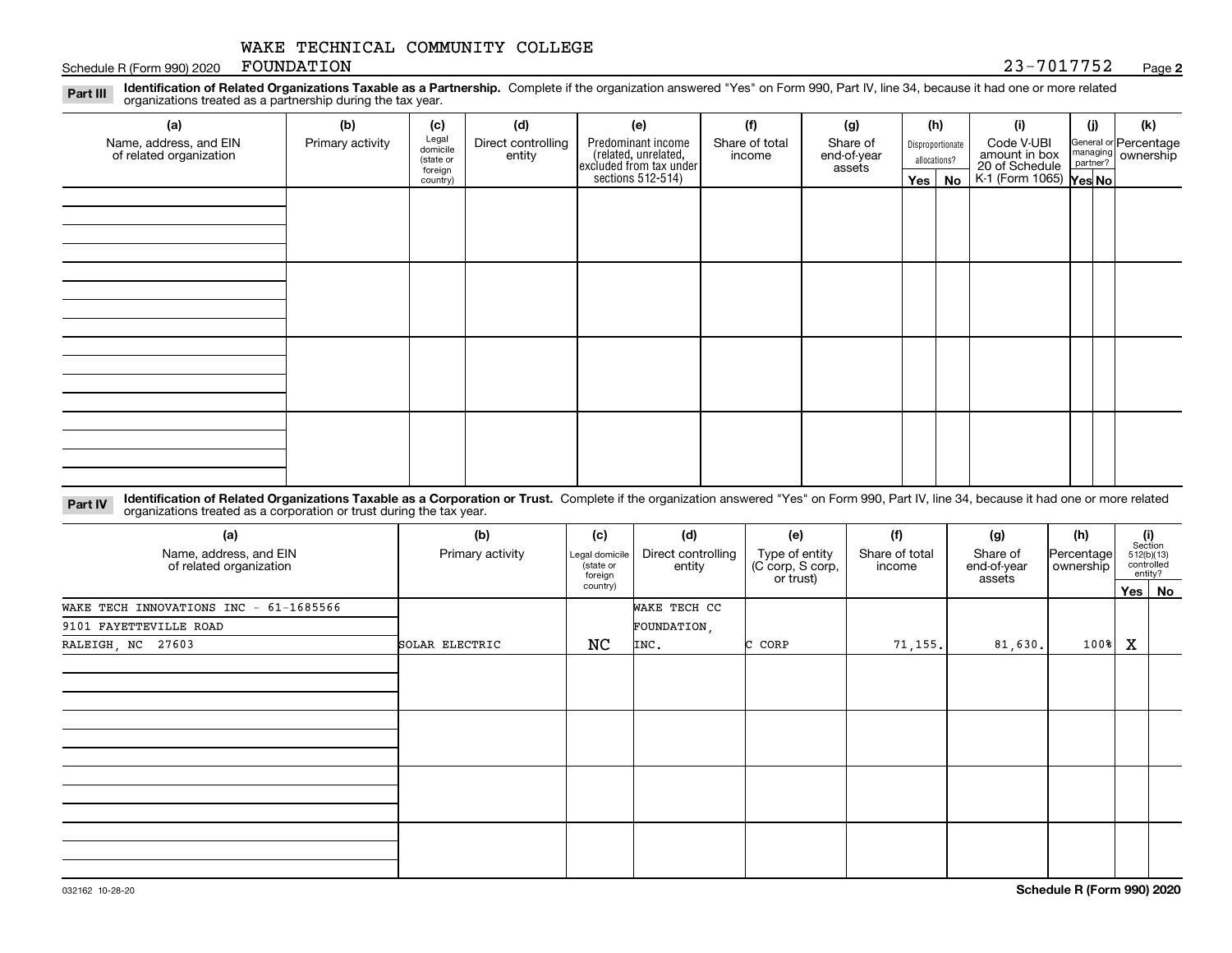Schedule R (Form 990) 2020  $F$  OUNDATION  $23-7017752$ FOUNDATION

|  | Part V Transactions With Related Organizations. Complete if the organization answered "Yes" on Form 990, Part IV, line 34, 35b, or 36. |
|--|----------------------------------------------------------------------------------------------------------------------------------------|
|  |                                                                                                                                        |

| During the tax year, did the organization engage in any of the following transactions with one or more related organizations listed in Parts II-IV?<br>b Gift, grant, or capital contribution to related organization(s) manufaction contains and contribution to related organization(s) manufaction contains and contribution to related organization(s) manufaction and contains a | 1a<br>1 <sub>b</sub><br>1 <sub>c</sub><br>1 <sub>d</sub>                                                                                                                                                                                                                                                                                                                                                                                                         | $\mathbf X$ | X<br>$\overline{\mathbf{x}}$ |
|---------------------------------------------------------------------------------------------------------------------------------------------------------------------------------------------------------------------------------------------------------------------------------------------------------------------------------------------------------------------------------------|------------------------------------------------------------------------------------------------------------------------------------------------------------------------------------------------------------------------------------------------------------------------------------------------------------------------------------------------------------------------------------------------------------------------------------------------------------------|-------------|------------------------------|
|                                                                                                                                                                                                                                                                                                                                                                                       |                                                                                                                                                                                                                                                                                                                                                                                                                                                                  |             |                              |
|                                                                                                                                                                                                                                                                                                                                                                                       |                                                                                                                                                                                                                                                                                                                                                                                                                                                                  |             |                              |
|                                                                                                                                                                                                                                                                                                                                                                                       |                                                                                                                                                                                                                                                                                                                                                                                                                                                                  |             |                              |
|                                                                                                                                                                                                                                                                                                                                                                                       |                                                                                                                                                                                                                                                                                                                                                                                                                                                                  |             |                              |
|                                                                                                                                                                                                                                                                                                                                                                                       |                                                                                                                                                                                                                                                                                                                                                                                                                                                                  | X           |                              |
|                                                                                                                                                                                                                                                                                                                                                                                       | 1e                                                                                                                                                                                                                                                                                                                                                                                                                                                               |             | X                            |
|                                                                                                                                                                                                                                                                                                                                                                                       |                                                                                                                                                                                                                                                                                                                                                                                                                                                                  |             |                              |
| Dividends from related organization(s) www.andron.com/www.andron.com/www.andron.com/www.andron.com/www.andron.com/www.andron.com/www.andron.com/www.andron.com/www.andron.com/www.andron.com/www.andron.com/www.andron.com/www                                                                                                                                                        | 1f                                                                                                                                                                                                                                                                                                                                                                                                                                                               |             | х                            |
| $g$ Sale of assets to related organization(s) with an example and construction of the state of assets to related organization(s) with an example and construction of the state of assets to related organization(s) with an e                                                                                                                                                         | 1g                                                                                                                                                                                                                                                                                                                                                                                                                                                               |             | $\mathbf X$                  |
| h Purchase of assets from related organization(s) manufactured and content to content the content of assets from related organization(s)                                                                                                                                                                                                                                              | 1h                                                                                                                                                                                                                                                                                                                                                                                                                                                               |             | X                            |
|                                                                                                                                                                                                                                                                                                                                                                                       | 1i                                                                                                                                                                                                                                                                                                                                                                                                                                                               |             | X                            |
| Lease of facilities, equipment, or other assets to related organization(s) [11] manufactured content and content and content and content and content and content and content and content and content and content and content a                                                                                                                                                        | 1i.                                                                                                                                                                                                                                                                                                                                                                                                                                                              |             | X                            |
|                                                                                                                                                                                                                                                                                                                                                                                       |                                                                                                                                                                                                                                                                                                                                                                                                                                                                  |             |                              |
|                                                                                                                                                                                                                                                                                                                                                                                       | 1k                                                                                                                                                                                                                                                                                                                                                                                                                                                               |             | X                            |
|                                                                                                                                                                                                                                                                                                                                                                                       | 11                                                                                                                                                                                                                                                                                                                                                                                                                                                               |             | x                            |
| m Performance of services or membership or fundraising solicitations by related organization(s)                                                                                                                                                                                                                                                                                       | 1 <sub>m</sub>                                                                                                                                                                                                                                                                                                                                                                                                                                                   |             | $\overline{\mathbf{x}}$      |
|                                                                                                                                                                                                                                                                                                                                                                                       | 1n                                                                                                                                                                                                                                                                                                                                                                                                                                                               | $\mathbf x$ |                              |
| <b>o</b> Sharing of paid employees with related organization(s)                                                                                                                                                                                                                                                                                                                       | 1o                                                                                                                                                                                                                                                                                                                                                                                                                                                               | X           |                              |
|                                                                                                                                                                                                                                                                                                                                                                                       |                                                                                                                                                                                                                                                                                                                                                                                                                                                                  |             |                              |
|                                                                                                                                                                                                                                                                                                                                                                                       | 1p.                                                                                                                                                                                                                                                                                                                                                                                                                                                              |             | х                            |
|                                                                                                                                                                                                                                                                                                                                                                                       | 1q                                                                                                                                                                                                                                                                                                                                                                                                                                                               |             | $\mathbf X$                  |
|                                                                                                                                                                                                                                                                                                                                                                                       |                                                                                                                                                                                                                                                                                                                                                                                                                                                                  |             |                              |
| Other transfer of cash or property to related organization(s)                                                                                                                                                                                                                                                                                                                         | 1r                                                                                                                                                                                                                                                                                                                                                                                                                                                               | X           |                              |
|                                                                                                                                                                                                                                                                                                                                                                                       |                                                                                                                                                                                                                                                                                                                                                                                                                                                                  |             |                              |
|                                                                                                                                                                                                                                                                                                                                                                                       | Performance of services or membership or fundraising solicitations for related organization(s) [11] processors content in the series of services or membership or fundraising solicitations for related organization(s) [11] p<br>p Reimbursement paid to related organization(s) for expenses [11111] [12] Reimburser manufactured and area organization (s) for expenses [1111] [12] manufactured manufactured and area of Reimburser manufactured and area of |             |                              |

| (a)<br>Name of related organization | (b)<br>Transaction<br>type (a-s) | (c)<br>Amount involved | (d)<br>Method of determining amount involved |
|-------------------------------------|----------------------------------|------------------------|----------------------------------------------|
| (1)                                 |                                  |                        |                                              |
| (2)                                 |                                  |                        |                                              |
| (3)                                 |                                  |                        |                                              |
| (4)                                 |                                  |                        |                                              |
| (5)                                 |                                  |                        |                                              |
| (6)                                 |                                  |                        |                                              |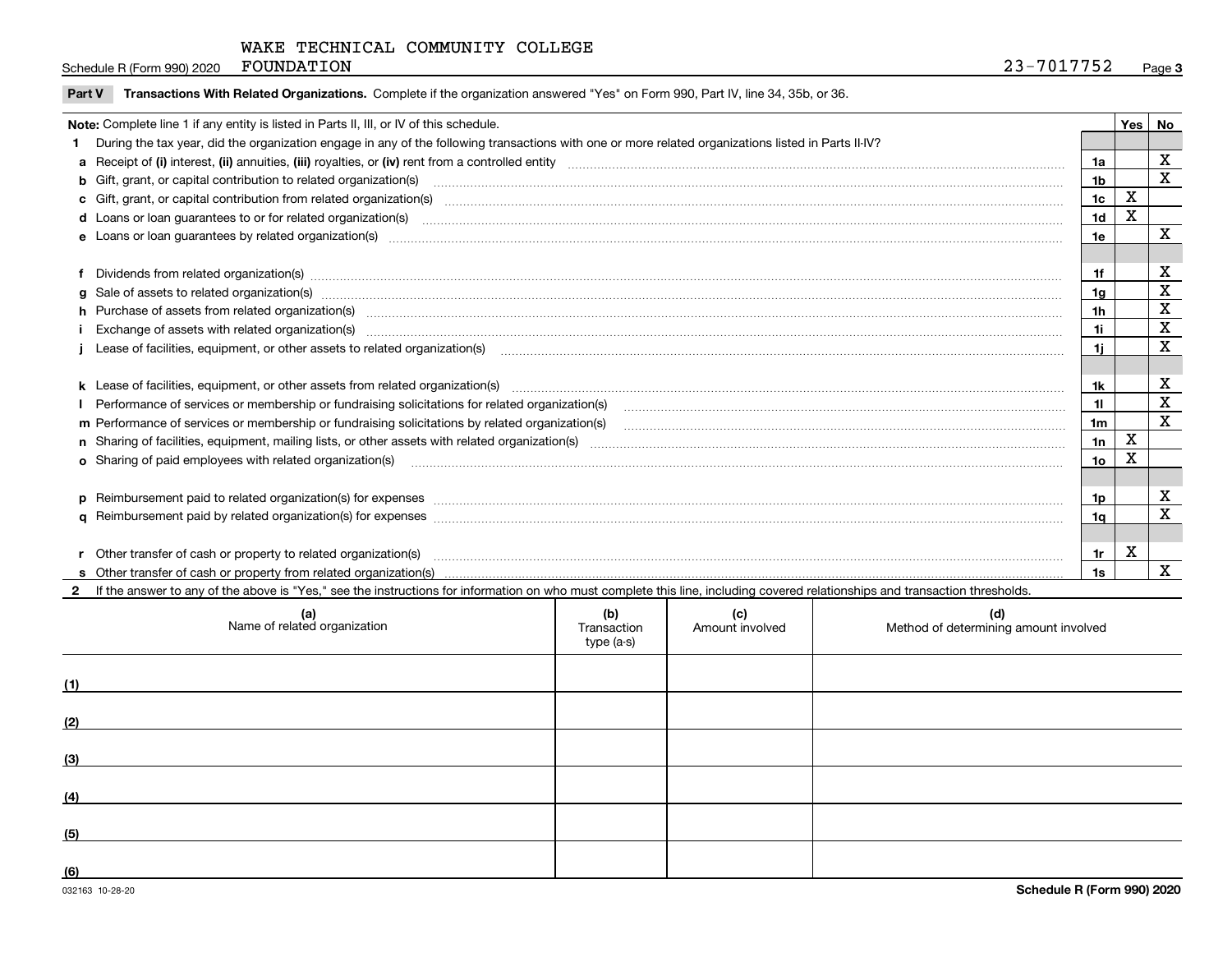Schedule R (Form 990) 2020  ${\rm \bf FOUNDATION}$  . The contract of the contract of the contract of the contract of the contract of the contract of the contract of the contract of the contract of the contract of the contract of the

### **Part VI Unrelated Organizations Taxable as a Partnership. Complete if the organization answered "Yes" on Form 990, Part IV, line 37.**

Provide the following information for each entity taxed as a partnership through which the organization conducted more than five percent of its activities (measured by total assets or gross revenue) that was not a related organization. See instructions regarding exclusion for certain investment partnerships.

| .                             | יי יישוטישייש טיי       |                       | .  . <b>. . .</b><br>                                                                      |                                                          |                 |                 |                       |                                                                                              |     | (k) |
|-------------------------------|-------------------------|-----------------------|--------------------------------------------------------------------------------------------|----------------------------------------------------------|-----------------|-----------------|-----------------------|----------------------------------------------------------------------------------------------|-----|-----|
| (a)<br>Name, address, and EIN | (b)<br>Primary activity | (c)<br>Legal domicile | (d)                                                                                        | (e)<br>Are all<br>partners sec.<br>$501(c)(3)$<br>orgs.? | (f)<br>Share of | (g)<br>Share of | (h)                   | (i)                                                                                          | (i) |     |
| of entity                     |                         | (state or foreign     | Predominant income<br>(related, unrelated,<br>excluded from tax under<br>sections 512-514) |                                                          | total           | end-of-year     | Dispropor-<br>tionate | Code V-UBI<br>amount in box 20 managing<br>of Schedule K-1 partner?<br>(Form 1065)<br>ves No |     |     |
|                               |                         | country)              |                                                                                            |                                                          | income          | assets          | allocations?          |                                                                                              |     |     |
|                               |                         |                       |                                                                                            | Yes No                                                   |                 |                 | Yes│No                |                                                                                              |     |     |
|                               |                         |                       |                                                                                            |                                                          |                 |                 |                       |                                                                                              |     |     |
|                               |                         |                       |                                                                                            |                                                          |                 |                 |                       |                                                                                              |     |     |
|                               |                         |                       |                                                                                            |                                                          |                 |                 |                       |                                                                                              |     |     |
|                               |                         |                       |                                                                                            |                                                          |                 |                 |                       |                                                                                              |     |     |
|                               |                         |                       |                                                                                            |                                                          |                 |                 |                       |                                                                                              |     |     |
|                               |                         |                       |                                                                                            |                                                          |                 |                 |                       |                                                                                              |     |     |
|                               |                         |                       |                                                                                            |                                                          |                 |                 |                       |                                                                                              |     |     |
|                               |                         |                       |                                                                                            |                                                          |                 |                 |                       |                                                                                              |     |     |
|                               |                         |                       |                                                                                            |                                                          |                 |                 |                       |                                                                                              |     |     |
|                               |                         |                       |                                                                                            |                                                          |                 |                 |                       |                                                                                              |     |     |
|                               |                         |                       |                                                                                            |                                                          |                 |                 |                       |                                                                                              |     |     |
|                               |                         |                       |                                                                                            |                                                          |                 |                 |                       |                                                                                              |     |     |
|                               |                         |                       |                                                                                            |                                                          |                 |                 |                       |                                                                                              |     |     |
|                               |                         |                       |                                                                                            |                                                          |                 |                 |                       |                                                                                              |     |     |
|                               |                         |                       |                                                                                            |                                                          |                 |                 |                       |                                                                                              |     |     |
|                               |                         |                       |                                                                                            |                                                          |                 |                 |                       |                                                                                              |     |     |
|                               |                         |                       |                                                                                            |                                                          |                 |                 |                       |                                                                                              |     |     |
|                               |                         |                       |                                                                                            |                                                          |                 |                 |                       |                                                                                              |     |     |
|                               |                         |                       |                                                                                            |                                                          |                 |                 |                       |                                                                                              |     |     |
|                               |                         |                       |                                                                                            |                                                          |                 |                 |                       |                                                                                              |     |     |
|                               |                         |                       |                                                                                            |                                                          |                 |                 |                       |                                                                                              |     |     |
|                               |                         |                       |                                                                                            |                                                          |                 |                 |                       |                                                                                              |     |     |
|                               |                         |                       |                                                                                            |                                                          |                 |                 |                       |                                                                                              |     |     |
|                               |                         |                       |                                                                                            |                                                          |                 |                 |                       |                                                                                              |     |     |
|                               |                         |                       |                                                                                            |                                                          |                 |                 |                       |                                                                                              |     |     |
|                               |                         |                       |                                                                                            |                                                          |                 |                 |                       |                                                                                              |     |     |
|                               |                         |                       |                                                                                            |                                                          |                 |                 |                       |                                                                                              |     |     |
|                               |                         |                       |                                                                                            |                                                          |                 |                 |                       |                                                                                              |     |     |
|                               |                         |                       |                                                                                            |                                                          |                 |                 |                       |                                                                                              |     |     |
|                               |                         |                       |                                                                                            |                                                          |                 |                 |                       |                                                                                              |     |     |
|                               |                         |                       |                                                                                            |                                                          |                 |                 |                       |                                                                                              |     |     |
|                               |                         |                       |                                                                                            |                                                          |                 |                 |                       |                                                                                              |     |     |
|                               |                         |                       |                                                                                            |                                                          |                 |                 |                       |                                                                                              |     |     |
|                               |                         |                       |                                                                                            |                                                          |                 |                 |                       |                                                                                              |     |     |
|                               |                         |                       |                                                                                            |                                                          |                 |                 |                       |                                                                                              |     |     |
|                               |                         |                       |                                                                                            |                                                          |                 |                 |                       |                                                                                              |     |     |

**Schedule R (Form 990) 2020**